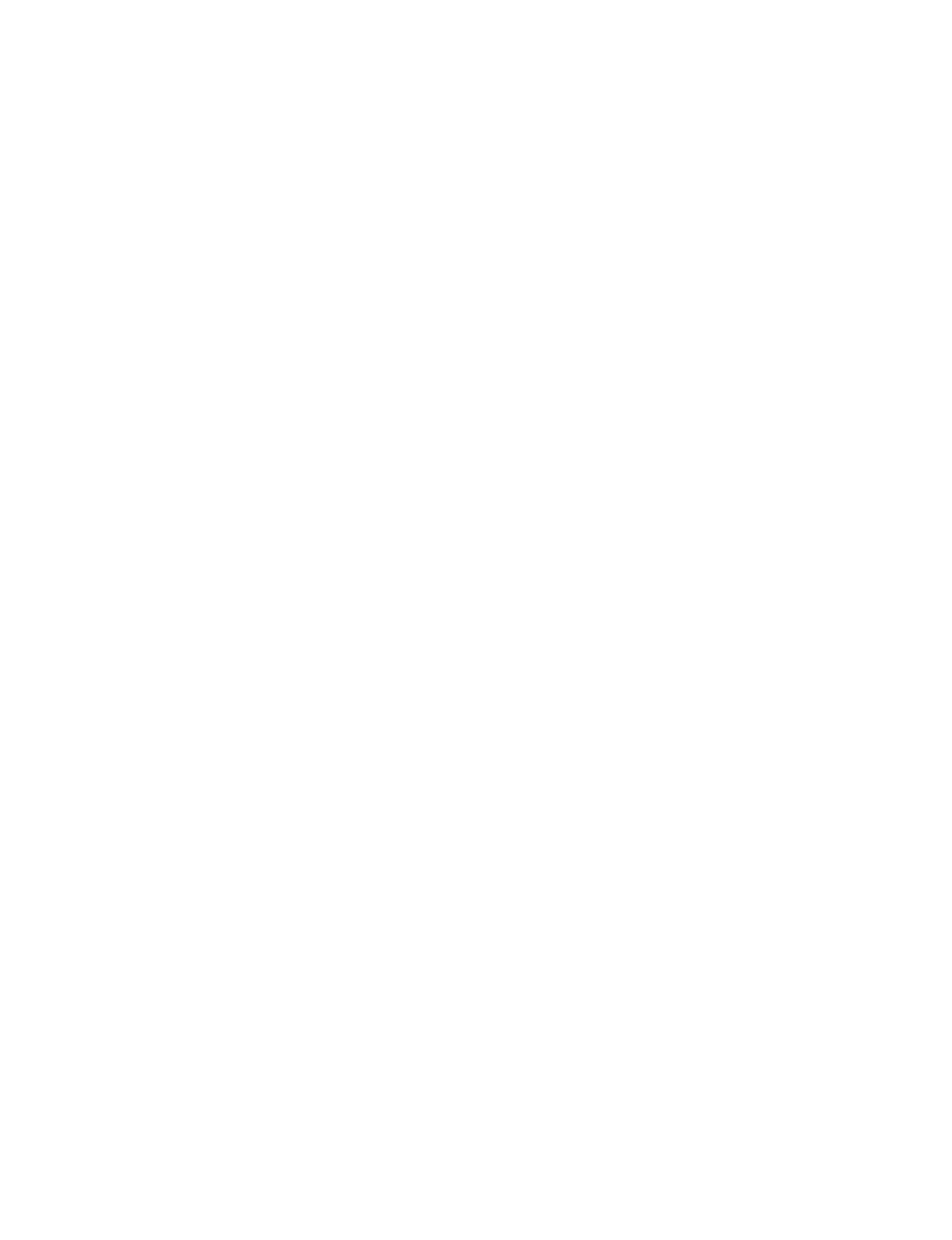# Sit Mutual Funds BOND FUNDS ANNUAL REPORT TABLE OF CONTENTS

|                                                         | Page |
|---------------------------------------------------------|------|
| Chairman's Letter                                       | 2    |
| <b>Fund Review and Schedules of Investments</b>         |      |
| U.S. Government Securities Fund                         | 4    |
| Quality Income Fund                                     | 12   |
| Tax-Free Income Fund                                    | 20   |
| Minnesota Tax-Free Income Fund                          | 42   |
| <b>Statements of Assets and Liabilities</b>             | 56   |
| <b>Statements of Operations</b>                         | 57   |
| Statements of Changes in Net Assets                     | 58   |
| <b>Financial Highlights</b>                             | 60   |
| Notes to Financial Statements                           | 66   |
| Report of Independent Registered Public Accounting Firm | 73   |
| <b>Expense Example</b>                                  | 74   |
| Federal Tax Information                                 | 75   |
| Information About Directors and Officers                | 76   |
| Additional Information                                  | 78   |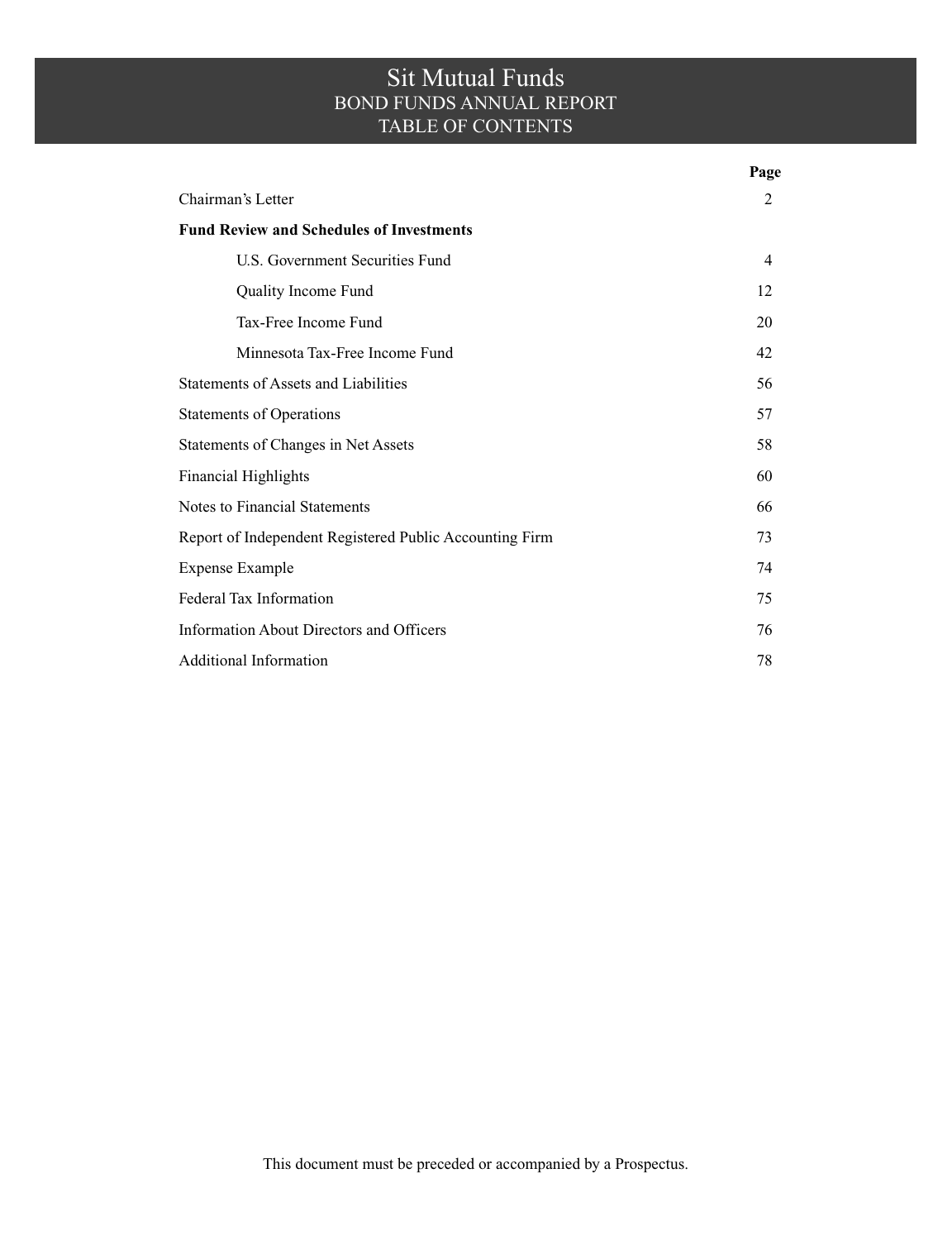### **CHAIRMAN'S LETTER** May 5, 2022

Dear fellow shareholders:

Over the last twelve months, the global economy has continued to distance itself from the Covid-19 pandemic. The waves of surging Covid-19 case counts and new variants that were top of mind a year ago have failed to derail the recovery to date, but the economy is still grappling with the supply chain disruptions and high inflation left in their wake.

The Delta variant emerged as the first major Covid-19 variant of concern last spring, but accommodative monetary policy, fiscal stimulus, consumer demand, and improving global vaccination rates buoyed risk assets despite the virus. While inflation and supply chain disruptions worsened throughout the summer, Federal Reserve (Fed) Chair Jerome Powell remained content attributing 5% year-overyear CPI inflation levels to transitory factors.

The Fed's willingness to live with high inflation ended in November 2021, the month Jerome Powell was nominated for a second term and coincidentally just days before news of the Omicron variant emerged. While appearing before the Senate Banking committee, Powell surprised the market with his intention to remove pandemic support faster than expected. Furthermore, the Fed discontinued using the word "transitory" with regards to high inflation levels. Despite the fact that it took the Fed several months to raise rates, this hawkish approach was a pivotal moment and signaled that inflation was now the Fed's highest priority.

After investors became more comfortable with Omicron's risks in December 2021, attentions shifted to re-evaluating the speed and magnitude to which monetary policy would become less accommodative. As a result, all bond yields rose rapidly to start the new year and the U.S. Treasury yield curve flattened dramatically in the first quarter of 2022. Russia's invasion of Ukraine in late February 2022 and the resulting economic sanctions introduced even more global inflationary pressures and only restrained the rise in yields temporarily. Finally, in mid-March 2022, the Fed hiked rates by 0.25 percent, its first rate hike since 2018.

At the end of the first quarter, of 2022, the 2-Year Treasury yield was 2.34 percent, a level 2.17 percentage points higher than the at the same time the year prior. The 10-Year Treasury yield also ended the first quarter of 2022 at 2.34 percent, flat to the 2-Year note and 0.60 percentage points higher than at the same time the year prior. Annual Real U.S. gross domestic product (GDP) growth closed 2021 at 5.7 percent. Economic growth forecasts for 2022 are more subdued given the inflationary and rising rate environment, with economists expecting 3.2 percent GDP growth for 2022.

### **Fed Begins to Tighten with Balance Sheet Reduction Coming**

Now that the Fed has initiated a tightening policy, investors are focusing on the pace and magnitude of both rate increases and balance sheet reduction. The Fed considers a target fed funds rate of about 2.5% to be "neutral" and, to slow inflation, the federal funds rate would need to be higher than a neutral rate. Consequently, we forecast a Fed funds rate of 1 percent by June 2022 and at least 2 percent by year-end.

Regarding the Fed's balance sheet, the Fed had been buying bonds to push yields lower. The Fed recently ended its purchase program, but not before amassing a record balance sheet of nearly \$9 trillion. With the purchase program completed, we expect the Fed to announce the actual reduction of the balance sheet in May or June 2022. We estimate the Fed will begin to reduce its balance sheet at a pace of about \$25 billion per month and, after a few months, accelerate the pace to an annual rate of one half of a trillion dollars per year.

The Fed has been buying both U.S. Treasury bonds and mortgage securities. The Fed intends to only hold U.S. Treasury bonds in the long term. The Fed currently holds \$2.7 trillion in mortgage securities. As a result, the balance sheet reduction will likely drive mortgage rates higher as the Fed eliminates its mortgage holdings. 30-year mortgage rates have already risen above 5 percent and we expect them to rise further. Overall, we expect that, the reduction in the Fed's balance sheet should equate to an additional rate increase of 0.25 to 0.50 percent. We forecast that the Fed's balance sheet will eventually be reduced to about \$5 trillion and consist entirely of Treasury bonds.

### **Inflation Persists as Labor Shortages Continue**

The accelerated pace of rate increases and balance sheet reduction plans highlight the Fed's sense of urgency in fighting the highest levels of inflation in more than 40 years. Inflation, as measured by the Consumer Price Index for All Urban Consumers (CPI), increased 1.2 percent in March 2022 compared with the prior month. The CPI rose 8.5 percent over the 12-month period ended March 31, 2022, a level not seen since the early 1980s. Like previous periods of accelerating inflation, food and energy have had an out-sized contribution. Core CPI (excluding food and energy) levels also rose significantly during the 12-month period ended March 31, 2022 increasing 6.5 percent. High labor costs, exacerbated by labor shortages, a rebound in energy prices, supply constraints as well as excess cash in the financial system are contributing factors.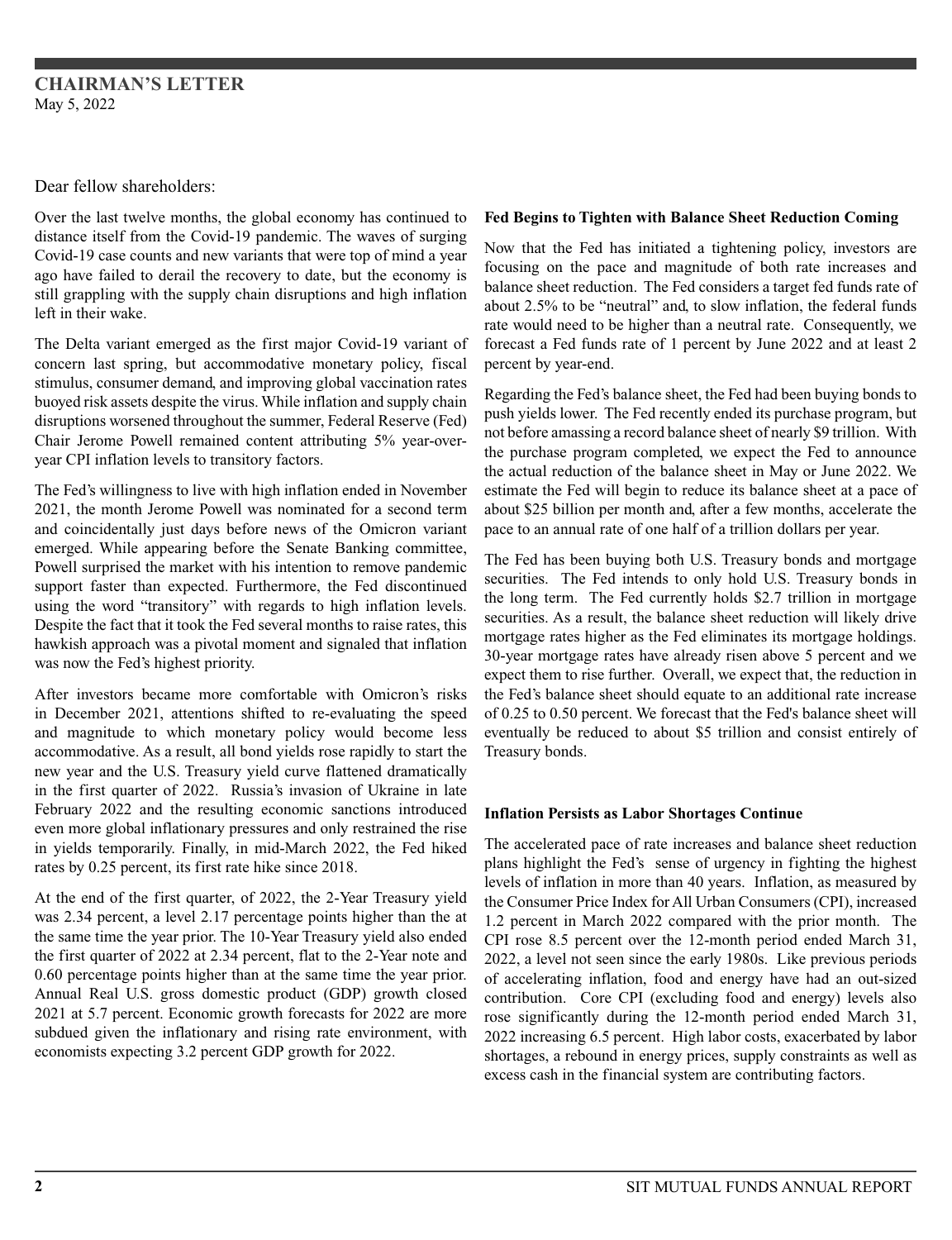The spike in inflation will likely negatively impact economic growth as we forecast wage growth will not be sufficient to offset the erosion in real incomes caused by the rapid escalation in consumers' expenses. We expect that the labor force participation rate will eventually increase from the current 62.4 percent figure to the prepandemic, February 2020, level of 63.4 percent, which translates into about 2.6 million additional workers. These additional workers will likely help ease some of the supply chain related shortages. However, major economic headwinds will remain. We expect a decline in federal budget spending (including transfer payments), depleting consumer savings, higher corporate taxes, tightening of monetary policy and elevated, inflation-driven, consumer costs to cause reduced demand and result in both economic growth and inflation slowing significantly by the second half of 2023.

#### **Strategy**

Given the variables regarding the economy, government fiscal and monetary policy, and the war in Ukraine, we expect near-term performance in fixed income markets to be more volatile than usual. However, we believe that the sharp rise in short-term to intermediate term bond values reflects investors are already factoring in their expectations for at least an additional 2.0 percentage points of rate increases by the Fed. Our forecast for mounting head winds to economic growth puts into doubt how much the Fed will be able to raise rates beyond another 2.0 percentage points. As a result, we expect yields to begin to stabilize after what could be another couple of bumpy quarters. Furthermore, six months from now, investors will have had time to digest and understand the Fed's plan for balance sheet reduction and its impact on financial markets.

While we believe the markets have priced in much of the Fed's future rate increases, we continue to employ strategies that protect investors from future rate increases. In the Sit Quality Income Fund, we have maintained portfolio durations below benchmarks while reducing exposure to bonds maturing between two and five years, as we had expected that such bonds would be most negatively impacted by rising interest rates. The Fund added positions in floating rate securities and increased holdings in U.S. Treasury Inflation Protected Securities, which benefit from elevated levels of inflation. Furthermore, the Fund has reduced its investments in cyclical sectors to lower exposure to potential losses from rising inflation and a continuation of the Russia-Ukraine conflict.

With respect to the Sit U.S. Government Securities Fund, we expect further weakness in mortgage-backed securities in conjunction with the Fed's intention to reduce mortgage holdings, although we believe the worst is now behind us. The seasoned, high coupon mortgages in the Fund generally benefit from rising interest rates and reduced mortgage refinancing activity, making them less sensitive to rising

rates than most mortgage-backed securities. Over the long term, we believe that the Fund's sustained income advantage and conservative interest rate positioning should drive out-performance relative to benchmarks.

We anticipate the tax-exempt bond yields will continue to be heavily influenced by U.S. Treasury bond yields. The rapid increase in rates this year has led to nearly \$30 billion of tax-exempt mutual fund outflows, and tax-exempt bond yields have increased more than comparable maturity Treasuries. However, underlying credit fundamentals for municipal securities are as strong as they have been in decades, and higher yield levels are increasingly interesting for crossover buyers and traditional municipal market participants. When combined with historical and seasonal patterns, we believe that we could be reaching the end of this outflow cycle. In terms of portfolio strategy, many underlying bond durations extended modestly with the sharp increase in bond yields. As a result, in addition to maintaining our hedge, we plan to reposition the Funds over the next several months as more attractively priced short and intermediate-duration bonds become available.

In conclusion, investors should maintain a diversified portfolio of stocks and bonds underpinned by strong fundamentals to help manage risk in challenging market conditions. We appreciate your continued interest in the Sit family of funds. Please see our complete Outlook and Strategy research paper at www.sitfunds.com.

With best wishes,

Roger G. Out

Roger J. Sit

Chairman and President Sit Mutual Funds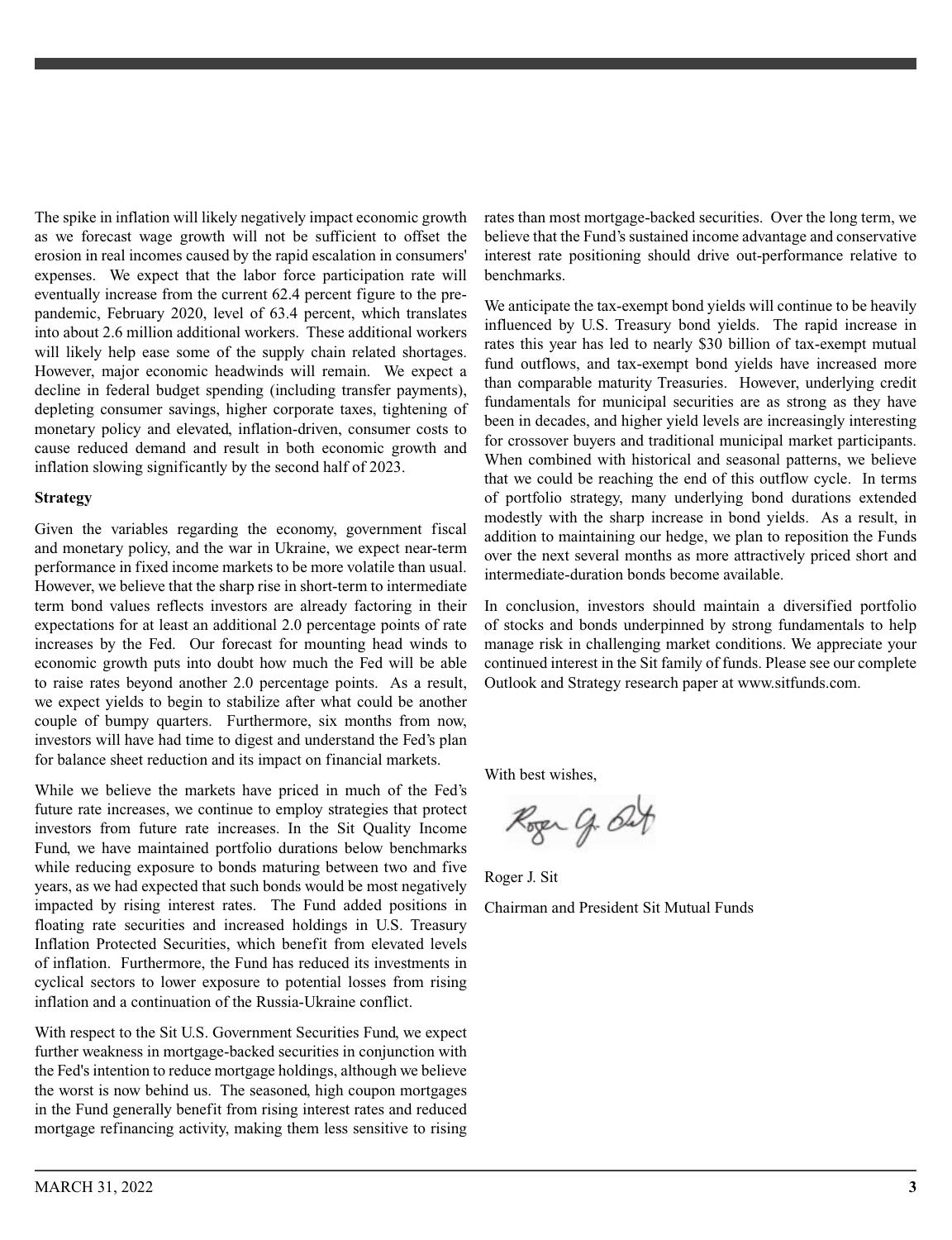# **Sit U.S. Government Securities Fund - Class S and Class Y**

#### **OBJECTIVE & STRATEGY**

The objective of the U.S. Government Securities Fund is to provide high current income and safety of principal, which it seeks to attain by investing solely in debt obligations issued, guaranteed or insured by the U.S. government or its agencies or its instrumentalities. Agency mortgage securities and U.S. Treasury securities are the principal holdings in the Fund. The mortgage securities that the Fund purchases consist of pass-through securities including those issued by Government National Mortgage Association (GNMA), Federal National Mortgage Association (FNMA) and Federal Home Loan Mortgage Corporation (FHLMC).

#### **Fund Performance**

The Sit U.S. Government Securities Fund (Class S) provided a return of -2.16% during the 12-month period ended March 31, 2022, compared to the return of the Bloomberg Intermediate Government Bond Index of -4.16% for the same period. The Fund's 30-day SEC yield was 1.66% and its 12-month distribution rate was 0.91%.

#### **Factors that Influenced the Fund's Performance**

During the 12-month period, the Fund benefited from the consistent, relatively high level of income provided by its holdings in higher coupon government agency mortgages. Yields on U.S. Treasury securities were higher across all maturities for the period. The Fund reduces interest rate risk by using options on Treasury securities. The use of options was effective in providing stability to the Fund's net asset value during the period and partially offset the negative price performance as it relates to the increase in U.S. Treasury yields. In addition, the Fund continued to experience relatively stable prepayment rates as its mortgage holdings are generally well seasoned and have been through many refinancing cycles. The Fund's opportunistic holdings in Treasury Inflation Protected Securities benefited performance during the period as the economy experienced higher than expected inflation metrics.

### **Outlook and Positioning**

One of the prevailing themes of 2021 was the resurgence of the Covid-19 virus with both the Delta variant as well as the Omicron variant. Despite the increase in cases, consumers' demand continued to increase causing demand-pull inflationary pressures. The global reopening of economies caused bottlenecks and labor shortages, which impeded significantly on growth. The subsequent supply chain issues have resulted in a cost-push inflationary environment. The pent-up savings of consumers allowed companies to have unprecedented pricing power, which resulted in increased input costs being directly passed onto the consumer. Supply chain constraints are unlikely to be resolved until the end of this year, if not later. As the pent-up savings begin to deplete, we expect that more workers should begin to re-enter the workforce alleviating some of the supply chain constraints. To combat inflationary pressures, the Federal Reserve has begun to increase short term interest rates, albeit at a cautious rate. If not for the war in Ukraine, the Federal Reserve likely would have been more aggressive, but the consequences to the economy are still uncertain. The Federal Reserve has also given estimates to

### **HYPOTHETICAL GROWTH OF \$10,000**



The chart above illustrates the total value of a hypothetical \$10,000 investment in the Fund over the past 10 years (or for the life of the Fund if shorter) as compared to the performance of the Bloomberg Intermediate Government Bond Index. Past performance does not guarantee future results. Returns include the reinvestment of distributions. The chart does not reflect the deduction of taxes that a shareholder would pay on Fund distributions or the redemption of Fund shares.

<sup>1</sup> The Bloomberg Intermediate Government Bond Index is a sub-index of the Bloomberg Government Bond Index covering issues with remaining maturities of between three and five years. The Bloomberg Government Bond Index is an index that measures the performance of all public U.S. government obligations with remaining maturities of one year or more. The returns include the reinvestment of income and do not include any transaction costs, management fees or other costs. It is not possible to invest directly in an index. This is the Fund's primary index.

its balance sheet normalization program, which we believe are unobtainable given the recent acceleration in mortgage rates. The Federal Reserve's reduction in asset purchases will likely be systematic and predictable, however, we expect heightened volatility as the market digests the changes.

We continue to position the Fund opportunistically as concerns regarding inflationary pressures and geopolitical risks mount, while maintaining the Fund's focus on seasoned, high coupon agency mortgage securities which provide a high level of income with relatively stable prices. This high level of income and stability of principal has been a fundamental focus of the Fund since its inception.

*Senior Portfolio Manager Portfolio Manager*

**Bryce A. Doty, CFA Mark H. Book, CFA**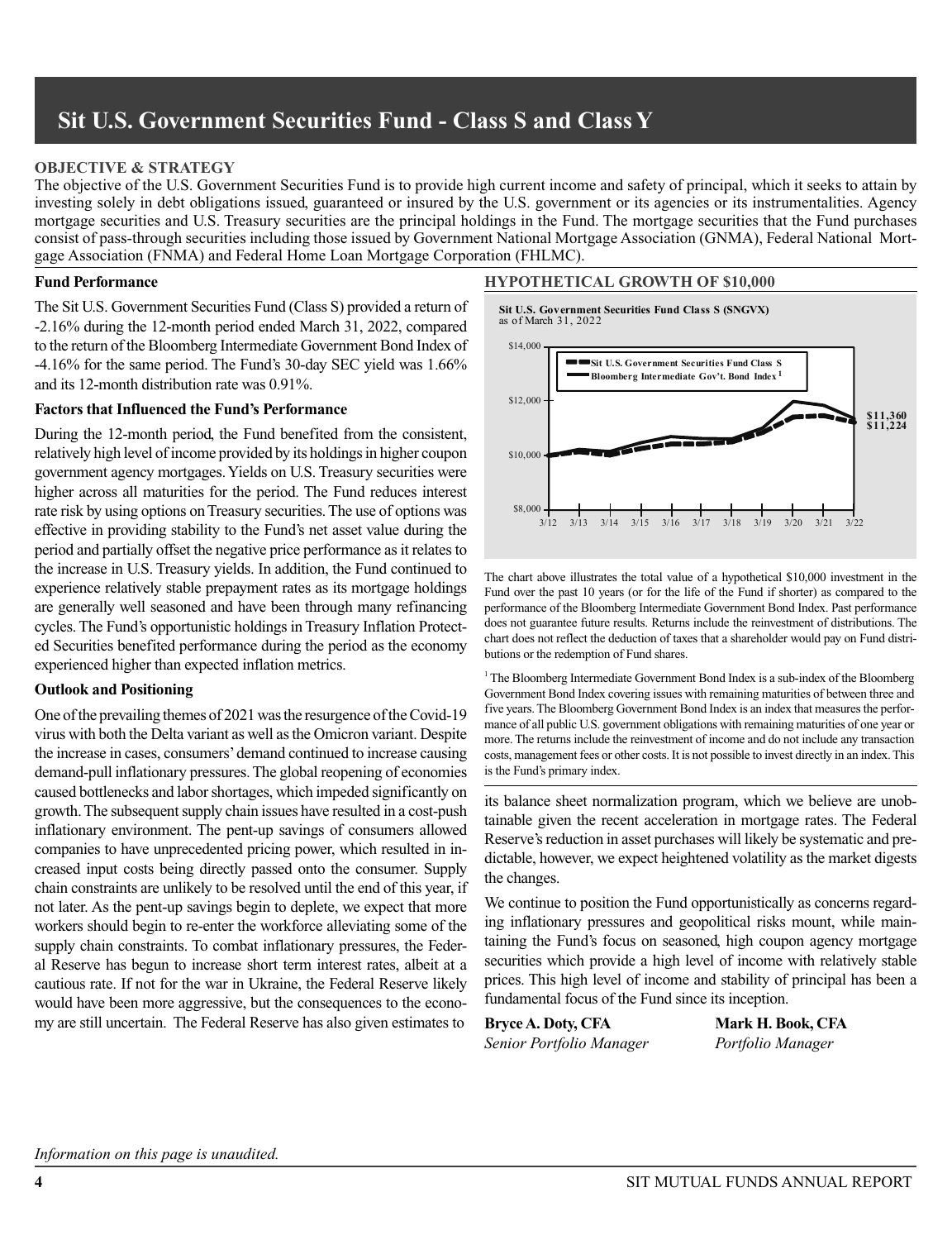#### **COMPARATIVE RATES OF RETURNS**

as of March 31, 2022

|                                     | <b>Sit U.S. Government</b><br><b>Securities Fund</b> |                |                                                                                   |                                  |
|-------------------------------------|------------------------------------------------------|----------------|-----------------------------------------------------------------------------------|----------------------------------|
|                                     | <b>Class S</b>                                       | <b>Class Y</b> | <b>Bloomberg</b><br>Intermediate Lipper U.S.<br>Gov't. Bond<br>Index <sup>1</sup> | Gov't Fund<br>Index <sup>2</sup> |
| One Year                            | $-2.16%$                                             | $-1.91\%$      | $-4.16%$                                                                          | $-3.81\%$                        |
| Five Year                           | 1.49                                                 | n/a            | 1.34                                                                              | 1.70                             |
| Ten Year                            | 1.16                                                 | n/a            | 1.28                                                                              | 1.69                             |
| Since Inception-Class S<br>(6/2/87) | 4.84                                                 | n/a            | 4.98                                                                              | 4.91                             |
| Since Inception-Class Y<br>(1/1/20) | n/a                                                  | 0.87           | $-0.18$                                                                           | $-0.07$                          |

Performance figures are historical and do not guarantee future results. Investment returns and principal value will vary, and you may have a gain or loss when you sell shares. Current performance may be lower or higher than the performance data quoted. Contact the Fund for performance data current to the most recent month-end. Returns include changes in share price as well as reinvestment of all dividends and capital gains and all fee waivers. Without the fee waivers total return and yield figures would have been lower. Returns do not reflect the deduction of taxes that a shareholder would pay on Fund distributions or the redemption of Fund shares. Management fees and administrative expenses are included in the Fund's performance. Returns for periods greater than one year are compounded average annual rates of return.

<sup>1</sup> The Bloomberg Intermediate Government Bond Index is a sub-index of the Bloomberg Government Bond Index covering issues with remaining maturities of between three and five years. The Bloomberg Government Bond Index is an index that measures the performance of all public U.S. government obligations with remaining maturities of one year or more. The returns include the reinvestment of income and do not include any transaction costs, management fees or other costs. It is not possible to invest directly in an index.

<sup>2</sup> The Lipper returns are obtained from Lipper Analytical Services, Inc., a large independent evaluator of mutual funds.

#### **FUND DIVERSIFICATION**

| Government National Mortgage Association. 8.1 |  |
|-----------------------------------------------|--|
|                                               |  |
| Federal Home Loan Mortgage Corporation. 3.0   |  |
|                                               |  |
|                                               |  |
|                                               |  |

Based on net assets as of March 31, 2022.

#### **PORTFOLIO SUMMARY**

| <b>Class S:</b>          |                   |
|--------------------------|-------------------|
| Net Asset Value 3/31/22: | \$10.83 Per Share |
| Net Asset Value 3/31/21: | \$11.17 Per Share |
| Net Assets:              | \$318.4 Million   |
| <b>Class Y:</b>          |                   |
| Net Asset Value 3/31/22: | \$10.83 Per Share |
| Net Asset Value 3/31/21: | \$11.17 Per Share |
| Net Assets:              | \$109.3 Million   |
| Effective Duration $3$ : | 1.2 Years         |

<sup>3</sup> Duration is a measure of estimated price sensitivity relative to changes in interest rates. Portfolios with longer durations are typically more sensitive to changes in interest rates. For example, if interest rates rise by 1%, the fair value of a security with an effective duration of 5 years would decrease by 5%, with all other factors being constant. The correlation between duration and price sensitivity is greater for securities rated investment-grade than it is for securities rated below investment-grade. Duration estimates are based on assumptions by the Adviser and are subject to a number of limitations. Effective duration is calculated based on historical price changes of securities held by the Fund, and therefore is a more accurate estimate of price sensitivity provided interest rates remain within their historical range.

#### **ESTIMATED AVERAGE LIFE**

The table represents the Adviser's estimates of the dollar weighted average life of the portfolio's securities, which differ from their stated maturities. The Fund's average stated maturity was 18.4 years as of March 31, 2022.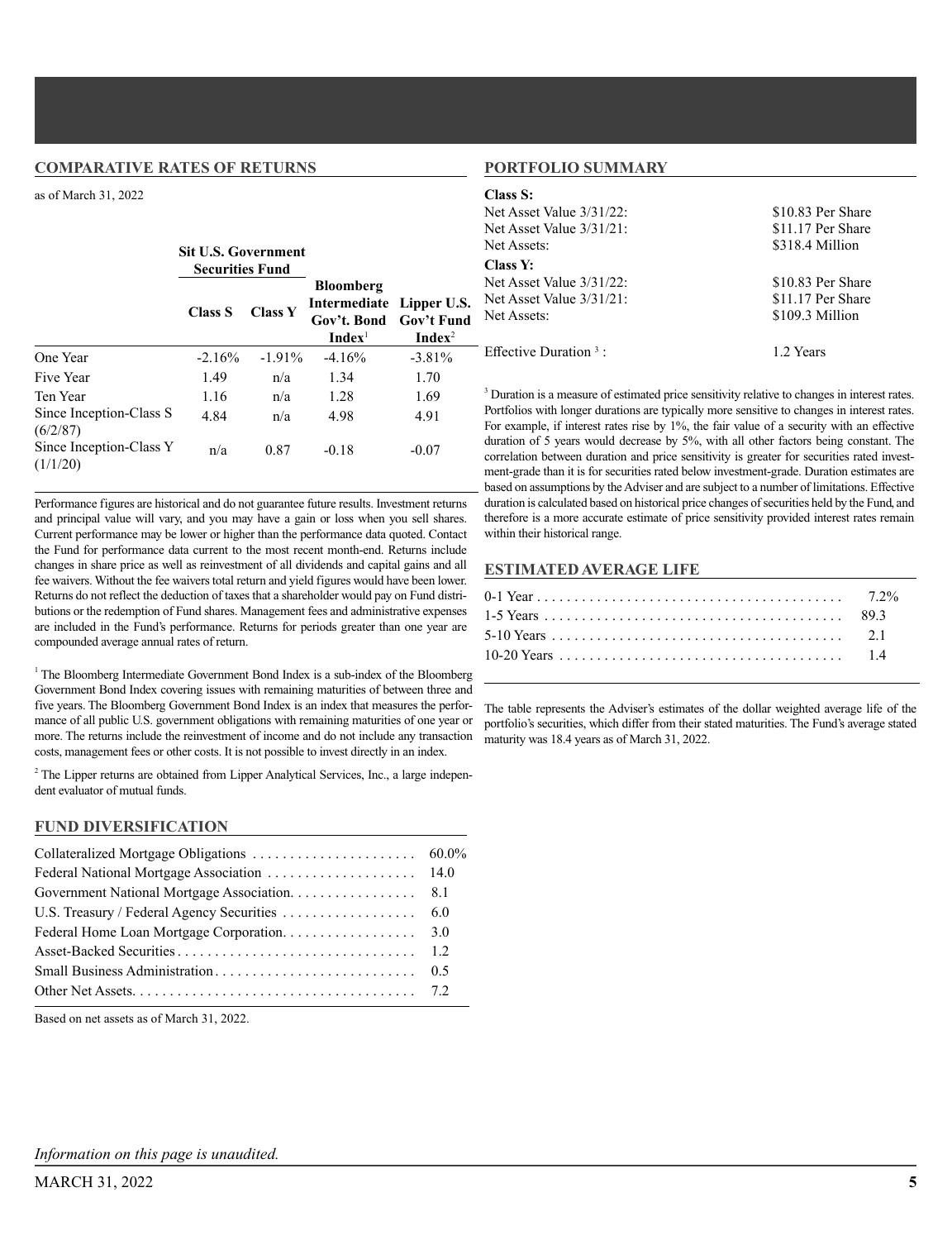### **Sit U.S. Government Securities Fund**

| Principal<br>Amount (\$) | Coupon Rate (%)                                 | <b>Maturity</b><br>Date | Fair<br>Value (\$) | Principal<br>Amount (\$) | Coupon Rate (%)                                         | <b>Maturity</b><br>Date | Fair<br>Value (\$)   |
|--------------------------|-------------------------------------------------|-------------------------|--------------------|--------------------------|---------------------------------------------------------|-------------------------|----------------------|
|                          | <b>Mortgage Pass-Through Securities - 25.6%</b> |                         |                    | 579,252                  | 6.86                                                    | 6/1/40                  | 627,057              |
|                          | Federal Home Loan Mortgage Corporation - 3.0%   |                         |                    | 1,185                    | 7.00                                                    | 6/1/22                  | 1,186                |
| 372,531                  | 3.00                                            | 1/1/44                  | 373,655            | 15,507                   | 7.00                                                    | 2/1/26                  | 16,088               |
| 39,938                   | 4.00                                            | 7/1/25                  | 41,122             | 46,381                   | 7.00                                                    | 9/1/27                  | 48,306               |
| 327,043                  | 5.00                                            | 5/1/42                  | 346,134            | 21,390                   | 7.00                                                    | 10/1/27                 | 22,362               |
| 1,071,599                | 5.50                                            | 8/1/49                  | 1,176,353          | 89,976                   | 7.00                                                    | 11/1/27                 | 94,885               |
| 48,464                   | 5.82                                            | 10/1/37                 | 51,711             | 21,815                   | 7.00                                                    | 1/1/28                  | 22,787               |
| 255,754                  | 6.50                                            | 12/1/34                 | 272,917            | 15,995                   | 7.00                                                    | 10/1/32                 | 16,736               |
| 145,374                  | 6.88                                            | 2/17/31                 | 155,717            | 2,558,200                | 7.00                                                    | 12/1/32                 | 2,875,164            |
| 31,606                   | 7.00                                            | 8/1/27                  | 31,948             | 76,910                   | 7.00                                                    | 7/1/33                  | 82,374               |
| 357,282                  | 7.00                                            | 4/1/28                  | 374,113            | 67,569                   | 7.00<br>7.00                                            | 7/1/34                  | 71,954               |
| 2,535,347                | 7.00                                            | 12/1/31                 | 2,740,011          | 10,507                   | 7.00                                                    | 12/1/37<br>1/1/40       | 11,181               |
| 358,763                  | 7.00                                            | 2/1/37                  | 378,527            | 3,139,790<br>448,686     | 7.00                                                    | 9/1/47                  | 3,455,772<br>459,704 |
| 239,867                  | 7.00                                            | 4/1/37                  | 272,154            | 89                       | 7.50                                                    | 6/1/22                  | 89                   |
| 3,511,801                | 7.00                                            | 10/1/37                 | 3,861,593          | 2,359                    | 7.50                                                    | 12/1/22                 | 2,370                |
| 1,895,041                | 7.00                                            | 10/1/38                 | 2,130,675          | 39,315                   | 7.50                                                    | 4/1/32                  | 40,791               |
| 14,606                   | 7.38                                            | 12/17/24                | 14,669             | 120,783                  | 7.50                                                    | 1/1/34                  | 130,064              |
| 36,629                   | 7.50                                            | 1/1/31                  | 37,020             | 2,288,552                | 7.50                                                    | 10/1/38                 | 2,541,533            |
| 236,591                  | 7.50                                            | 1/1/32                  | 259,261            | 972,301                  | 7.50                                                    | 11/1/38                 | 1,093,258            |
| 186,883                  | 7.50                                            | 8/1/32                  | 196,663            | 6,961                    | 7.75                                                    | 7/20/30                 | 7,042                |
| 4,834                    | 7.95                                            | 10/1/25                 | 4,852              | 3,618                    | 7.97                                                    | 8/20/25                 | 3,654                |
| 13,137                   | 8.00                                            | 5/1/31                  | 13,188             | 81,747                   | 8.00                                                    | 6/1/25                  | 84,988               |
| 51,170                   | 8.00                                            | 11/1/36                 | 56,949             | 3,327                    | 8.00                                                    | 7/20/28                 | 3,361                |
| 83,026                   | $8.00\,$                                        | 1/1/37                  | 93,554             | 52,612                   | 8.00                                                    | 2/1/31                  | 57,178               |
| 60,820                   | 8.50                                            | 6/20/27                 | 65,769             | 103,226                  | 8.00                                                    | 1/1/32                  | 109,712              |
| 14,224                   | 8.50                                            | 12/1/29                 | 15,063             | 51,496                   | 8.00                                                    | 11/1/37                 | 57,619               |
| 64,247                   | 8.50                                            | 3/1/31                  | 70,116             | 283,130                  | 8.00                                                    | 3/1/38                  | 322,425              |
| 11,539                   | 9.00                                            | 3/20/27                 | 11,601             | 47,401                   | 8.15                                                    | 11/15/31                | 51,423               |
| 27,695                   | 9.00                                            | 2/17/31                 | 27,434             | 56,230                   | 8.50                                                    | 11/1/26                 | 58,080               |
| 17,468                   | 9.00                                            | 5/1/31                  | 17,639             | 41,414                   | 8.50                                                    | 3/1/28                  | 42,091               |
| 778                      | 10.00                                           | 7/1/30                  | 781                | 24,681                   | 8.50                                                    | 10/1/28                 | 26,486               |
|                          |                                                 |                         | 13,091,189         | 68,973                   | 8.50                                                    | 4/1/29                  | 73,627               |
|                          | Federal National Mortgage Association - 14.0%   |                         |                    | 30,063                   | 8.50                                                    | 10/1/29                 | 30,163               |
| 6,275,000                | 0.65                                            | 4/1/32                  | 6,276,961          | 55,642                   | 8.50                                                    | 7/1/30                  | 61,340               |
| 3,100,000                | 2.48                                            | 2/1/35                  | 2,894,504          | 36,473                   | 8.50                                                    | 8/1/30                  | 41,238               |
| 3,100,000                | 2.68                                            | 2/1/35                  | 2,960,480          | 125,616                  | 8.50                                                    | 4/1/32                  | 144,420              |
| 1,665,968                | 4.50                                            | 4/1/48                  | 1,747,097          | 110,375                  | 8.50                                                    | 1/1/37                  | 118,608              |
| 1,141,444                | 5.00                                            | 9/1/43                  | 1,256,913          | 1,443                    | 9.00                                                    | 6/15/25                 | 1,459                |
| 8,286,270                | 5.00                                            | 2/1/49                  | 9,029,587          | 18,674                   | 9.00                                                    | 5/15/28                 | 18,878               |
| 485,482                  | 5.00                                            | 6/1/51                  | 536,662            | 14,232                   | 9.00                                                    | 6/1/30                  | 14,418               |
| 346,639                  | 5.50                                            | 6/1/33                  | 364,000            | 7,374                    | 9.00                                                    | 10/1/30                 | 7,749                |
| 3,904,137                | 5.50                                            | 12/1/41                 | 4,345,206          | 65,793                   | 9.00                                                    | 2/1/31                  | 67,734               |
| 2,276,878                | 5.50                                            | 1/1/49                  | 2,508,886          | 18,292                   | 9.00                                                    | 7/1/31                  | 18,350               |
| 1,227,381                | 5.50                                            | 5/1/49                  | 1,312,501          | 23,635                   | 9.00                                                    | 10/1/31                 | 25,876               |
| 654,013                  | 5.50                                            | 4/1/50                  | 696,521            | 56,777                   | 9.00                                                    | 8/1/37                  | 58,826               |
| 825,382                  | 5.93                                            | 5/1/35                  | 824,644            | 154,470                  | 9.00                                                    | 2/1/38                  | 164,930              |
| 349,457                  | 6.00                                            | 11/1/34                 | 381,727            | 12,103                   | 9.50                                                    | 8/1/24                  | 12,188               |
| 62,536                   | 6.00                                            | 5/1/37                  | 66,796             | 92,877                   | 9.50                                                    | 5/1/29                  | 100,965              |
| 51,711                   | 6.00                                            | 9/1/37                  | 53,776             | 9,848                    | 9.50                                                    | 4/1/30                  | 10,483               |
| 1,257,164                | 6.00                                            | 4/1/38                  | 1,404,668          | 32,423                   | 9.50                                                    | 8/1/31                  | 33,212               |
| 397,904                  | 6.00                                            | 2/1/40                  | 431,996            | 12,958                   | 10.00                                                   | 2/1/28                  | 12,965               |
| 3,723,772                | 6.00                                            | 5/1/41                  | 4,154,008          | 68,896                   | 10.00                                                   | 6/1/30                  | 74,917               |
| 847,176                  | 6.50                                            | 2/1/29                  | 909,698            |                          |                                                         |                         | 59,791,324           |
| 111,464                  | 6.50                                            | 3/1/29                  |                    |                          | 114,946 Government National Mortgage Association - 8.1% |                         |                      |
| 2,271,643                | 6.50                                            | 12/1/30                 | 2,439,293          | 77,664                   | 4.00                                                    | 12/15/24                | 79,740               |
| 117,544                  | 6.50                                            | 6/1/31                  | 125,559            | 361,912                  | 4.00                                                    | 10/20/30                | 383,511              |
| 48,226                   | 6.50                                            | 8/1/34                  | 51,243             | 6,509,422                | 4.00                                                    | 8/20/31                 | 6,792,500            |
| 315,813                  | 6.50                                            | 11/1/34                 | 335,776            | 654,652                  | 4.00                                                    | 12/20/31                | 694,142              |
| 161,819                  | 6.50                                            | 1/1/39                  | 168,491            | 514,902                  | 4.25                                                    | 10/20/31                | 546,581              |
| 787,631                  | 6.75                                            | 6/1/32                  | 869,319            | 323,409                  | 4.25                                                    | 3/20/37                 | 337,737              |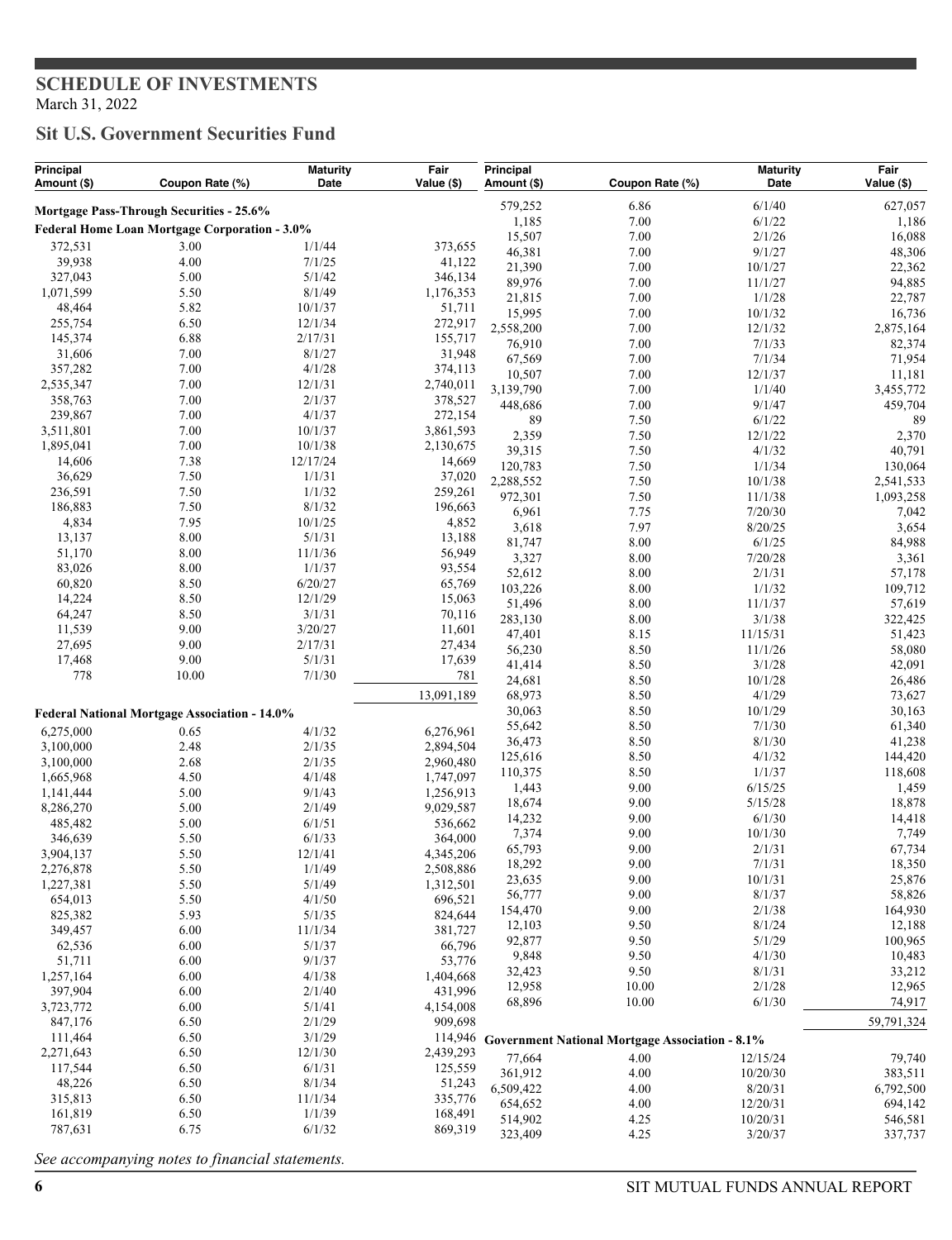| Principal<br>Amount (\$)                    | Coupon Rate (%)                                        | <b>Maturity</b><br>Date | Fair<br>Value (\$) | <b>Principal</b><br>Amount (\$) | Coupon Rate (%) | <b>Maturity</b><br>Date | Fair<br>Value (\$) |
|---------------------------------------------|--------------------------------------------------------|-------------------------|--------------------|---------------------------------|-----------------|-------------------------|--------------------|
| 1,554,974                                   | 4.75                                                   | 9/20/31                 | 1,690,308          | 279,215                         | 6.50            | 2/15/28                 | 296,881            |
| 5,470,791                                   | 5.00                                                   | 12/15/45                | 6,170,962          | 362,562                         | 6.50            | 3/15/29                 | 389,723            |
| 608,473                                     | 5.00                                                   | 7/20/49                 | 638,226            | 9,961                           | 6.50            | 2/15/30                 | 10,648             |
| 44,923                                      | 5.50                                                   | 9/15/25                 | 45,732             | 292,382                         | 6.50            | 1/15/31                 | 315,193            |
| 601,089                                     | 5.50                                                   | 5/15/29                 | 651,735            | 601,017                         | 6.50            | 8/15/31                 | 647,689            |
| 1,494,484                                   | 5.75                                                   | 2/15/29                 | 1,593,841          | 134,930                         | 6.50            | 1/15/32                 | 146,623            |
| 573,324                                     | 5.75                                                   | 10/20/31                | 617,061            | 49,164                          | 6.50            | 3/15/32                 | 53,839             |
| 355,542                                     | 6.00                                                   | 9/15/33                 | 377,537            | 320,416                         | 6.50            | 6/25/32                 | 350,581            |
| 209,925                                     | 6.00                                                   | 2/20/47                 | 232,942            | 156,516                         | 6.50            | 7/15/32                 | 171,683            |
| 2,160,938                                   | 6.00                                                   | 7/20/47                 | 2,397,894          | 3,408,321                       | 6.50            | 5/15/33                 | 3,754,649          |
| 16,104                                      | 6.25                                                   | 12/15/23                | 15,903             | 698,987                         | 6.50            | 5/15/35                 | 784,507            |
| 490,299                                     | 6.25                                                   | 4/15/29                 | 522,576            | 350,332                         | 6.50            | 8/15/39                 | 391,743            |
| 33,098                                      | 6.50                                                   | 11/15/23                | 33,807             | 726,525                         | 6.50            | 2/25/43                 | 825,117            |
| 112,079                                     | 6.50                                                   | 4/15/24                 | 114,563            | 422,210                         | 6.50            | 3/25/43                 | 466,179            |
| 529,242                                     | 6.50                                                   | 2/20/28                 | 563,807            | 586,454                         | 6.50            | 7/25/43                 | 655,574            |
| 205,423                                     | 6.50                                                   | 2/20/29                 | 213,014            | 522,841                         | 6.50            | 10/25/43                | 568,007            |
| 338,913                                     | 6.50                                                   | 7/20/34                 | 375,597            | 1,893,558                       | 6.50            | 8/15/45                 | 2,181,362          |
| 1,816,822                                   | 6.50                                                   | 2/15/35                 | 1,977,469          | 344,872                         | 6.50            | 2/15/49                 | 374,755            |
| 15,991                                      | 6.50                                                   | 12/20/38                | 16,567             | 3,994                           | 6.70            | 9/15/23                 | 4,087              |
| 178,337                                     | 6.50                                                   | 1/20/39                 | 198,664            | 330,417                         | 6.75            | 3/15/28                 | 356,215            |
| 108,109                                     | 6.50                                                   | 2/20/39                 | 122,705            | 296,753                         | 6.95            | 3/15/28                 | 318,272            |
| 227,695                                     | 6.50                                                   | 4/20/39                 | 254,389            | 1,901                           | 7.00            | 10/15/22                | 1,918              |
| 230,070                                     | 6.50                                                   | 6/20/39                 | 253,764            | 741                             | 7.00            | 11/15/22                | 748                |
| 420,736                                     | 6.50                                                   | 8/20/39                 | 472,412            | 19,419                          | 7.00            | 3/25/23                 | 19,637             |
| 239,979                                     | 6.50                                                   | 4/20/43                 | 263,987            | 1,894                           | 7.00            | 4/15/23                 | 1,931              |
| 2,584,082                                   | 7.00                                                   | 8/15/29                 | 2,809,179          | 10,134                          | 7.00            | 7/15/23                 | 10,402             |
| 2,766,196                                   | 7.00                                                   | 10/15/29<br>10/15/36    | 3,009,445          | 31,226                          | 7.00            | 1/15/24                 | 32,193             |
| 110,384                                     | 7.00                                                   |                         | 113,945            | 17,098                          | 7.00            | 3/15/24                 | 17,603             |
|                                             |                                                        |                         | 34,582,242         | 42,760                          | 7.00<br>7.00    | 8/15/25<br>9/15/26      | 44,894             |
| <b>Small Business Administration - 0.5%</b> |                                                        |                         |                    | 30,494<br>76,436                | 7.00            | 6/15/29                 | 32,315<br>83,161   |
| 1,285,284                                   | 5.33                                                   | 8/25/36                 | 1,311,987          | 193,020                         | 7.00            | 8/15/29                 | 211,101            |
| 656,367                                     | 5.33                                                   | 9/25/36                 | 670,149            | 249,541                         | 7.00            | 10/20/29                | 274,045            |
|                                             |                                                        |                         | 1,982,136          | 39,353                          | 7.00            | 1/15/30                 | 43,601             |
|                                             |                                                        |                         |                    | 139,640                         | 7.00            | 10/15/30                | 155,993            |
|                                             | <b>Total Mortgage Pass-Through Securities</b>          |                         | 109,446,891        | 108,194                         | 7.00            | 7/15/31                 | 119,583            |
| (cost: \$111,451,998)                       |                                                        |                         |                    | 52,904                          | 7.00            | 4/15/32                 | 57,250             |
|                                             | U.S. Treasury / Federal Agency Securities - 6.0%       |                         |                    | 356,044                         | 7.00            | 5/15/32                 | 398,465            |
| U.S. Treasury Inflation Indexed Bonds:      |                                                        |                         |                    | 1,839,701                       | 7.00            | 8/15/41                 | 2,042,678          |
| 15,302,611                                  | 0.63                                                   | 1/15/24                 | 16,107,492         | 3,081,378                       | 7.00            | 2/25/43                 | 3,424,532          |
| U.S. Treasury Notes:                        |                                                        |                         |                    | 555,138                         | 7.00            | 3/25/43                 | 617,197            |
|                                             |                                                        |                         |                    | 764,448                         | 7.00            | 7/25/43                 | 868,103            |
| 600,000                                     | 1.88                                                   | 2/28/27                 | 584,813            | 563,785                         | 7.00            | 3/15/49                 | 628,417            |
| 9,400,000                                   | 1.88                                                   | 2/15/32                 | 9,028,406          | 272                             | 7.50            | 7/15/22                 | 273                |
|                                             | <b>Total U.S. Treasury / Federal Agency Securities</b> |                         | 25,720,711         | 14,921                          | $7.50\,$        | 3/15/23                 | 15,224             |
| (cost: \$26,048,937)                        |                                                        |                         |                    | 69,184                          | 7.50            | 4/15/23                 | 70,600             |
|                                             |                                                        |                         |                    | 24,173                          | 7.50            | 9/20/26                 | 25,854             |
|                                             | <b>Collateralized Mortgage Obligations - 60.0%</b>     |                         |                    | 125,513                         | 7.50            | 3/15/28                 | 137,220            |
|                                             | Federal Home Loan Mortgage Corporation - 10.7%         |                         |                    | 214,329                         | 7.50            | 9/15/29                 | 239,150            |
| 46,792                                      | 5.00                                                   | 2/15/23                 | 47,011             | 70,620                          | 7.50            | 12/15/29                | 77,115             |
| 2,979,976                                   | 5.00                                                   | 11/25/50                | 3,345,514          | 128,767                         | 7.50            | 6/15/30                 | 144,219            |
| 2,247,047                                   | 5.00                                                   | $11/25/50$ <sup>1</sup> | 2,447,367          | 200,995                         | 7.50            | 8/15/30                 | 222,632            |
| 5,523,889                                   | 5.50                                                   | 6/25/51                 | 6,215,811          | 267,921                         | 7.50            | 9/15/30                 | 302,392            |
| 341,195                                     | 5.53                                                   | $5/15/38$ <sup>1</sup>  | 352,313            | 69,623                          | 7.50            | 11/15/30                | 77,349             |
| 1,518,802                                   | 6.00                                                   | 1/15/33                 | 1,662,180          | 2,021,617                       | 7.50            | 6/15/34                 | 2,333,043          |
| 1,476,068                                   | 6.00                                                   | 5/15/36                 | 1,617,154          | 1,201,977                       | 7.50            | $8/25/42$ <sup>1</sup>  | 1,374,220          |
| 1,339,883                                   | 6.00                                                   | 9/15/42                 | 1,468,656          | 683,860                         | 7.50            | 9/25/43                 | 747,424            |
| 14,959                                      | 6.25                                                   | 5/15/29                 | 15,405             | 73,011                          | 8.00            | 2/15/23                 | 74,470             |
| 28,434                                      | 6.50                                                   | 9/15/23                 | 29,227             | 8,086                           | 8.00            | 4/25/24                 | 8,329              |
| 14,261                                      | 6.50                                                   | 3/15/24                 | 14,774             | 76,400<br>93,935                | 8.00<br>8.00    | 2/15/27                 | 83,476<br>104,454  |
| 272,784                                     | 6.50                                                   | 7/15/27                 | 293,421            |                                 |                 | 11/20/29                |                    |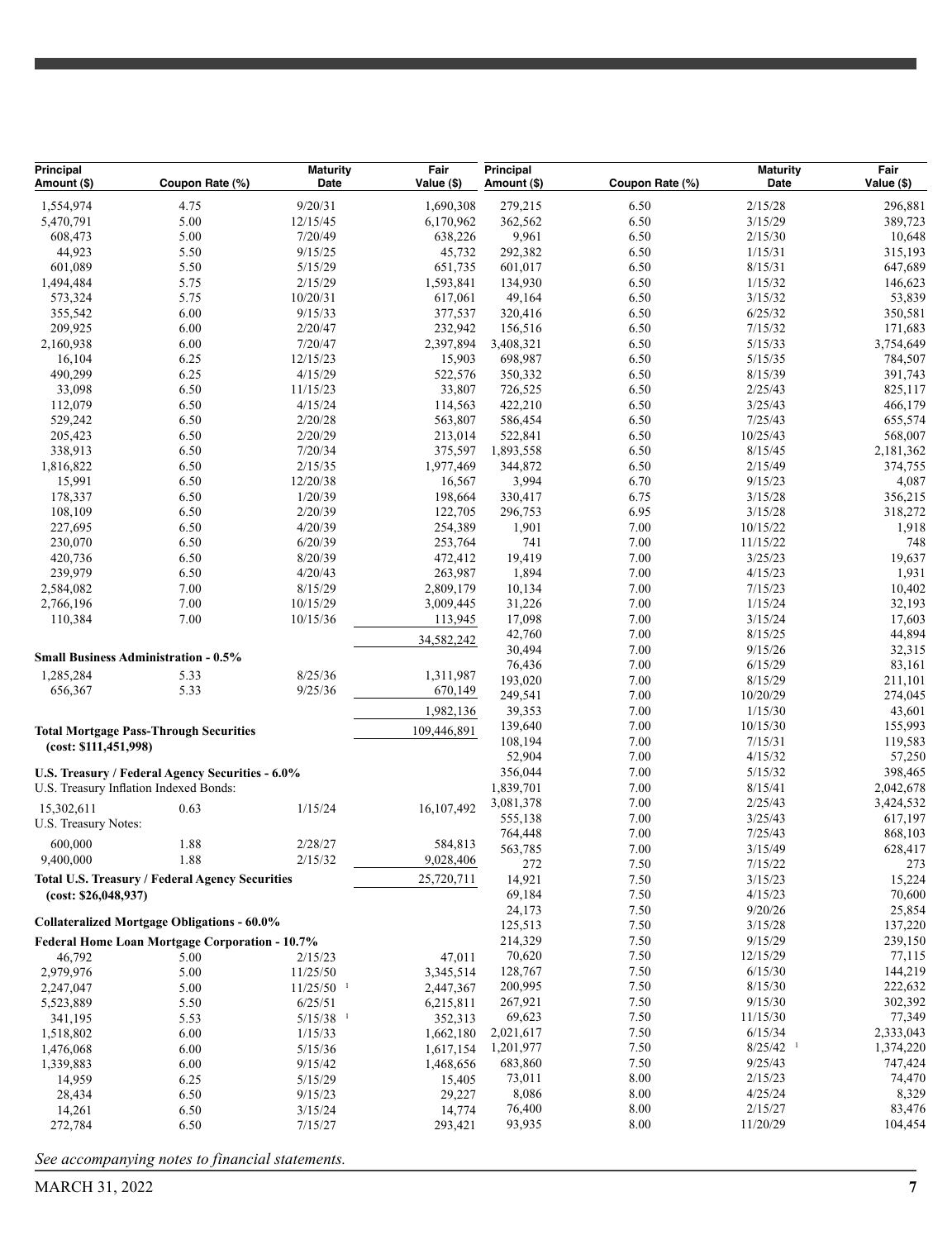# **Sit U.S. Government Securities Fund (Continued)**

| Principal<br>Amount (\$) | Coupon Rate (%)                                      | <b>Maturity</b><br>Date | Fair<br>Value (\$)     | <b>Principal</b><br>Amount (\$) | Coupon Rate (%)                                          | <b>Maturity</b><br>Date            | Fair<br>Value (\$)   |
|--------------------------|------------------------------------------------------|-------------------------|------------------------|---------------------------------|----------------------------------------------------------|------------------------------------|----------------------|
| 105,361                  | 8.00                                                 | 1/15/30                 | 118,436                | 1,638,416                       | 7.00                                                     | 2/25/44                            | 1,811,450            |
| 233                      | 8.25                                                 | 6/15/22                 | 234                    | 81,425                          | 7.00                                                     | 8/25/44                            | 90,915               |
| 50,807                   | 8.50                                                 | 3/15/25                 | 54,638                 | 19,713                          | 7.50                                                     | 8/20/27                            | 21,140               |
| 18,247                   | 8.50                                                 | 3/15/32                 | 20,664                 | 172,584                         | 7.50                                                     | 10/25/40                           | 184,302              |
|                          |                                                      |                         | 45,889,343             | 1,206,768                       | 7.50                                                     | 11/25/40                           | 1,239,572            |
|                          |                                                      |                         |                        | 657,886                         | 7.50                                                     | $6/19/41$ <sup>1</sup>             | 724,748              |
|                          | <b>Federal National Mortgage Association - 15.8%</b> |                         |                        | 1,159,019                       | 7.50                                                     | 7/25/41                            | 1,295,482            |
| 388,909                  | 1.56                                                 | $7/25/37$ <sup>1</sup>  | 358,754                | 676,572                         | 7.50                                                     | 8/25/41                            | 735,424              |
| 418,948                  | 2.92                                                 | $8/25/43$ <sup>1</sup>  | 427,602                | 238,148                         | 7.50                                                     | 11/25/41                           | 271,582              |
| 181,723                  | 4.55                                                 | 6/25/43                 | 187,147                | 441,364                         | 7.50                                                     | 1/25/42                            | 493,029              |
| 1,700,635                | 5.00                                                 | 7/25/40                 | 1,801,531              | 2,929,011                       | 7.50                                                     | 5/25/42                            | 3,290,526            |
| 322,331                  | 5.00                                                 | 11/25/41                | 341,566                | 263,436                         | 7.50                                                     | 6/25/42                            | 293,167              |
| 531,895                  | 5.00                                                 | 6/25/43                 | 553,729                | 2,743,700                       | 7.50                                                     | $8/25/42$ <sup>1</sup>             | 3,155,545            |
| 2,090,488                | 5.00                                                 | 11/25/50<br>12/25/50    | 2,283,055              | 944,505                         | 7.50                                                     | 2/25/44                            | 1,050,196            |
| 2,475,703                | 5.00<br>5.08                                         | $2/25/42$ <sup>1</sup>  | 2,768,427<br>2,025,879 | 406,402                         | 7.50                                                     | 3/25/44                            | 446,360              |
| 1,964,663<br>1,348,531   | 5.17                                                 | $10/25/42$ <sup>1</sup> | 1,456,537              | 610,137                         | 7.50                                                     | 5/25/44                            | 695,255              |
| 494,625                  | 5.36                                                 | 6/25/42                 | 526,548                | 39,525                          | 7.50                                                     | 10/25/44                           | 44,512               |
| 2,324,374                | 5.41                                                 | $12/25/42$ <sup>1</sup> | 2,304,428              | 3,711,624                       | 7.50                                                     | 1/25/48                            | 4,193,586            |
| 636,224                  | 5.50                                                 | 9/25/33                 | 679,492                | 1,237                           | 8.00                                                     | 7/25/22                            | 1,243                |
| 2,935,910                | 5.50                                                 | 6/25/40                 | 3,141,015              | 22,474                          | 8.00                                                     | 7/18/27                            | 24,266               |
| 859,830                  | 5.62                                                 | $12/25/53$ <sup>1</sup> | 945,826                | 288,413                         | 8.00                                                     | 7/25/44                            | 313,942              |
| 609,301                  | 5.81                                                 | 8/25/43                 | 642,610                | 375,144                         | 8.01                                                     | $11/25/37$ <sup>1</sup>            | 422,031              |
| 895,405                  | 6.00                                                 | 5/25/30                 | 957,654                | 35,125                          | 8.11                                                     | $10/25/42$ <sup>1</sup>            | 40,235               |
| 1,633,356                | 6.00                                                 | 5/25/36                 | 1,813,175              | 191,197                         | 8.12                                                     | $11/25/37$ <sup>1</sup>            | 215,910              |
| 213,343                  | 6.00                                                 | 6/25/36                 | 232,920                | 4,014                           | 8.50                                                     | 1/25/25                            | 4,256                |
| 1,689,550                | 6.00                                                 | 11/25/43                | 1,817,181              | 338,375                         | 8.50                                                     | 6/25/30                            | 385,251              |
| 753,731                  | 6.00                                                 | 9/25/46                 | 792,683                | 13                              | 9.00                                                     | 8/25/22                            | 13                   |
| 989,525                  | 6.00                                                 | 2/25/48                 | 1,086,109              | 36,658                          | 9.00                                                     | 11/25/28                           | 40,645               |
| 861,276                  | 6.30                                                 | $8/25/47$ <sup>1</sup>  | 916,134                | 241,278                         | 9.00<br>9.00                                             | 6/25/30                            | 279,492              |
| 194,793                  | 6.49                                                 | $2/25/45$ <sup>1</sup>  | 216,330                | 44,811<br>59,141                | 9.43                                                     | 10/25/30<br>$6/25/32$ <sup>1</sup> | 51,831<br>66,413     |
| 154,707                  | 6.50                                                 | 8/20/28                 | 162,162                | 56,128                          | 9.50                                                     | 11/25/31                           | 64,513               |
| 905,113                  | 6.50                                                 | 1/25/32                 | 984,013                | 174,959                         | 9.50                                                     | 12/25/41                           | 199,555              |
| 148,029                  | 6.50                                                 | 3/25/32                 | 161,996                | 215,598                         | 10.19                                                    | $6/25/44$ <sup>1</sup>             | 229,515              |
| 226,319                  | 6.50                                                 | 6/25/32                 | 248,344                | 791,254                         | 11.32                                                    | $9/25/42$ <sup>1</sup>             | 958,565              |
| 189,620                  | 6.50                                                 | 7/25/36                 | 212,487                | 11,780                          | 23.38                                                    | $3/25/39$ <sup>1</sup>             | 17,202               |
| 50,465                   | 6.50                                                 | 9/25/36                 | 56,229                 |                                 |                                                          |                                    |                      |
| 1,639,444                | 6.50                                                 | 11/25/41                | 1,772,432              |                                 |                                                          |                                    | 67,715,645           |
| 193,862                  | 6.50                                                 | 3/25/42                 |                        |                                 | 207,844 Government National Mortgage Association - 32.3% |                                    |                      |
| 945,898                  | 6.50                                                 | 5/25/42                 | 1,066,686              | 1,374,762                       | 4.78                                                     | $5/20/51$ <sup>1</sup>             | 1,477,504            |
| 2,349,554                | 6.50                                                 | 7/25/42                 | 2,482,042              | 1,718,021                       | 4.81                                                     | $5/20/51$ <sup>1</sup>             | 1,851,069            |
| 231,223                  | 6.50                                                 | 9/25/42                 | 250,980                | 3,759,811                       | 4.85                                                     | $8/20/51$ <sup>1</sup>             | 4,055,774            |
| 561,040                  | 6.50                                                 | 11/25/42                | 609,104                | 2,568,113                       | 4.91                                                     | $7/20/51$ <sup>1</sup>             | 2,779,231            |
| 313,992                  | 6.50                                                 | 7/25/44                 | 323,066                | 4,376,334                       | 4.93                                                     | $4/20/51$ <sup>1</sup>             | 4,712,758            |
| 287,865                  | 6.64                                                 | $9/25/37$ <sup>1</sup>  | 345,289                | 3,263,340                       | 5.00                                                     | 12/20/50                           | 3,563,080            |
| 1,843,827                | 6.75                                                 | 6/25/32                 |                        | 2,060,305 20,772,611            | 5.00                                                     | 2/20/51                            | 22,913,645           |
| 431,509                  | 6.75                                                 | 4/25/37                 | 451,853                | 500,000                         | 5.50                                                     | 9/20/39                            | 548,802              |
| 295,198                  | 6.84                                                 | $8/25/37$ <sup>1</sup>  | 306,136                | 7,066,988                       | 5.50                                                     | 10/20/50                           | 7,837,315            |
| 41,870                   | 6.85                                                 | 12/18/27                | 44,087                 | 1,972,713                       | 5.50                                                     | 11/20/50                           | 2,252,052            |
| 54                       | 7.00                                                 | 7/25/22                 | 54                     | 3,438,146                       | 5.50                                                     | 1/20/51                            | 3,882,541            |
| 1,930                    | 7.00                                                 | 11/25/22                | 1,929                  | 15,730,593                      | 5.50                                                     | 5/20/51                            | 17,284,700           |
| 1,228                    | 7.00                                                 | 12/25/22<br>6/25/23     | 1,239                  | 3,327,314                       | 5.50                                                     | 6/20/51                            | 3,695,729            |
| 3,475                    | 7.00                                                 |                         | 3,553                  | 12,283,599                      | 5.50                                                     | 7/20/51                            | 13,580,381           |
| 144,834<br>102,133       | 7.00<br>7.00                                         | 4/25/24<br>9/18/27      | 148,798<br>109,672     | 5,843,435<br>278,413            | 5.50<br>5.54                                             | 11/20/51<br>$4/20/48$ <sup>1</sup> | 6,559,872<br>297,014 |
| 1,097,608                | 7.00                                                 | 5/25/31                 | 1,135,604              | 3,864,199                       | 5.60                                                     | $4/20/40$ <sup>1</sup>             | 4,180,865            |
| 992,923                  | 7.00                                                 | 12/25/33                | 1,091,920              | 4,075,564                       | 5.80                                                     | $3/20/45$ <sup>1</sup>             | 4,416,298            |
| 100,525                  | 7.00                                                 | 9/25/40                 | 110,229                | 8,537,185                       | 5.84                                                     | $2/20/51$ <sup>1</sup>             | 9,904,819            |
| 363,039                  | 7.00                                                 | 10/25/41                | 392,578                | 708,241                         | 5.91                                                     | $10/20/40$ <sup>1</sup>            | 770,502              |
| 133,088                  | 7.00                                                 | 11/25/41                | 150,975                | 400,291                         | 5.99                                                     | $11/20/43$ <sup>1</sup>            | 437,138              |
| 258,283                  | 7.00                                                 | 12/25/41                | 284,730                | 1,376,694                       | 6.00                                                     | 11/20/33                           | 1,442,599            |
| 816,544                  | 7.00                                                 | 7/25/42                 | 911,308                | 411,531                         | 6.00                                                     | 12/20/35                           | 448,169              |
|                          |                                                      |                         |                        |                                 |                                                          |                                    |                      |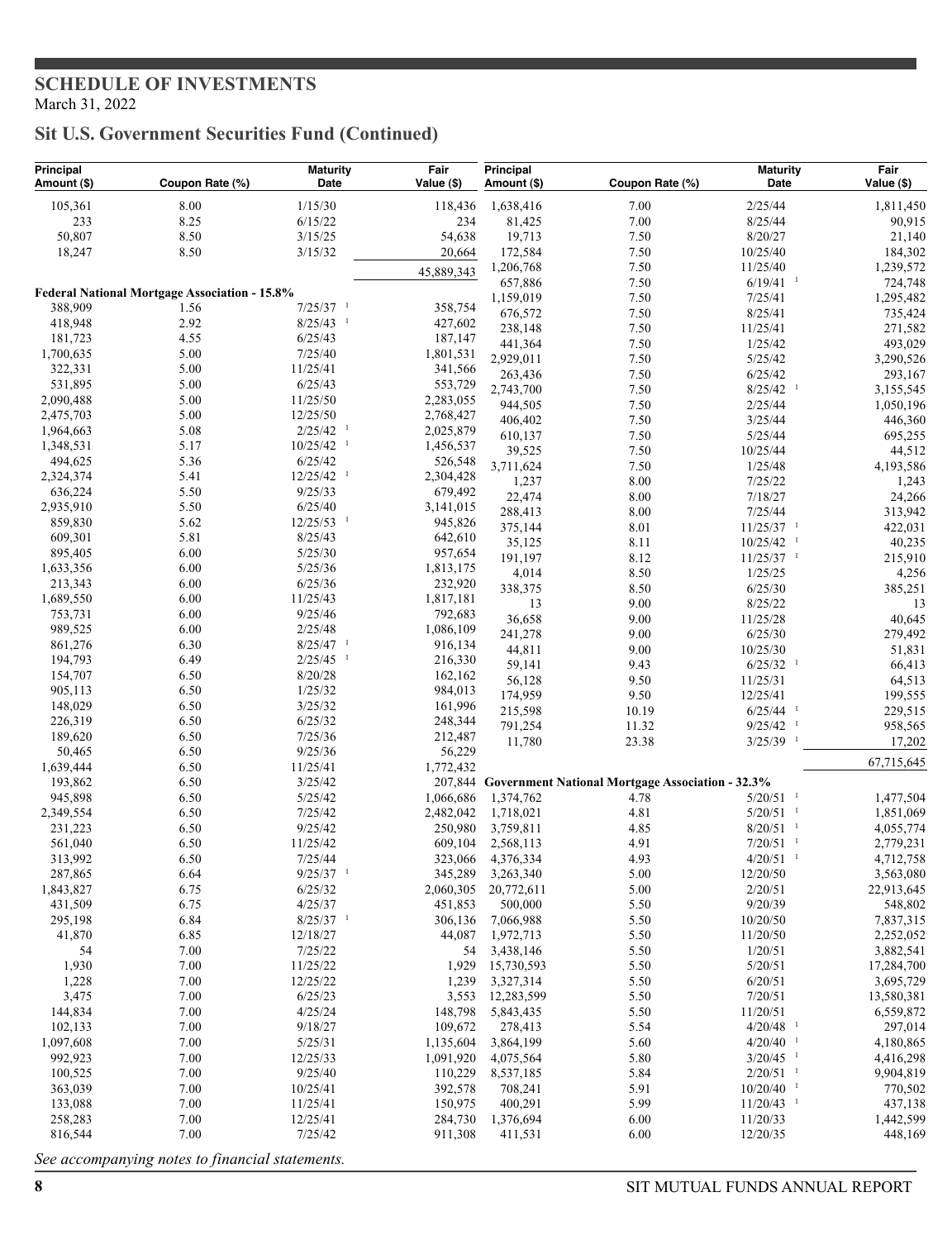| Principal<br>Amount (\$) | Coupon Rate (%)                                      | <b>Maturity</b><br>Date                           | Fair<br>Value (\$) | Principal<br>Amount (\$)    | Coupon Rate (%)                                                                     | <b>Maturity</b><br>Date | Fair<br>Value (\$) |
|--------------------------|------------------------------------------------------|---------------------------------------------------|--------------------|-----------------------------|-------------------------------------------------------------------------------------|-------------------------|--------------------|
| 260,008                  | 6.00                                                 | 3/20/42                                           | 282,499            | 713,189                     | 5.87                                                                                | 7/1/28                  | 739,854            |
| 350,373                  | 6.00                                                 | 3/20/48                                           | 376,405            | 638,664                     | 6.02                                                                                | 8/1/28                  | 667,363            |
| 1,772,018                | 6.00                                                 | 3/20/49                                           | 1,885,304          |                             |                                                                                     |                         | 1,574,720          |
| 539,393                  | 6.00                                                 | 5/20/49                                           | 569,706            |                             |                                                                                     |                         |                    |
| 1,606,987                | 6.13                                                 | $1/20/39$ <sup>1</sup>                            | 1,765,218          |                             | <b>Total Asset-Backed Securities</b>                                                |                         | 4,962,649          |
| 279,009                  | 6.45                                                 | $4/20/37$ <sup>1</sup>                            | 296,529            | (cost: \$4,754,451)         |                                                                                     |                         |                    |
| 1,415,839                | 6.46                                                 | $6/20/41$ <sup>1</sup>                            | 1,544,369          |                             |                                                                                     |                         |                    |
| 971,598                  | 6.50                                                 | 7/20/32                                           | 969,129            |                             | Put Options Purchased <sup>19</sup> - 1.2%                                          |                         | 4,955,313          |
| 964,190                  | 6.50                                                 | 2/20/37                                           | 1,042,622          | (cost: \$2,000,183)         |                                                                                     |                         |                    |
| 193,605                  | 6.50                                                 | 9/16/38                                           | 206,349            |                             |                                                                                     |                         |                    |
| 1,705,560                | 6.50                                                 | 8/20/48                                           | 1,866,819          |                             |                                                                                     |                         | Fair               |
| 742,526                  | 6.50                                                 | 10/20/48                                          |                    | 807,665 <b>Quantity</b>     | <b>Name of Issuer</b>                                                               |                         | Value (\$)         |
| 1,186,503                | 6.50                                                 | 1/20/49                                           | 1,269,094          |                             | <b>Short-Term Securities - 7.0%</b>                                                 |                         |                    |
| 474,842                  | 6.54                                                 | $7/20/39$ <sup>1</sup>                            | 520,661            |                             | Fidelity Inst. Money Mkt. Gvt. Fund,                                                |                         |                    |
| 414,761                  | 6.65                                                 | $4/20/39$ <sup>1</sup>                            | 459,646            | 30,016,042                  | 0.12%                                                                               |                         | 30,016,042         |
| 703,536                  | 6.85                                                 | $8/20/40$ <sup>1</sup>                            | 776,716            |                             |                                                                                     |                         |                    |
| 355,468                  | 6.99                                                 | $6/20/45$ <sup>1</sup>                            | 387,725            | (cost: \$30,016,042)        |                                                                                     |                         |                    |
| 99,261                   | 7.00                                                 | 9/16/33                                           | 105,122            |                             | Total Investments in Securities - 101.0%                                            |                         |                    |
| 272,538                  | 7.00                                                 | 5/20/42                                           | 300,763            | (cost: \$440,436,427)       |                                                                                     |                         | 431,966,918        |
| 709,573                  | 7.00                                                 | 10/20/48                                          | 757,116            |                             |                                                                                     |                         |                    |
| 398,867<br>825,080       | 7.08<br>7.10                                         | $2/20/45$ <sup>1</sup><br>$12/20/38$ <sup>1</sup> | 453,491<br>918,047 |                             | Other Assets and Liabilities - (1.0)%                                               |                         | (4,222,476)        |
| 456,158                  | 7.15                                                 | $12/20/33$ <sup>1</sup>                           |                    |                             |                                                                                     |                         |                    |
| 1,153,176                | 7.31                                                 | 8/20/38                                           | 1,284,626          | 500,618 Net Assets - 100.0% |                                                                                     |                         | \$427,744,442      |
|                          |                                                      |                                                   | 138,238,096        |                             |                                                                                     |                         |                    |
|                          | Vendee Mortgage Trust - 1.2%                         |                                                   |                    |                             |                                                                                     |                         |                    |
| 899,691                  | 6.02                                                 | $3/15/25$ <sup>1</sup>                            | 963,754            |                             | Variable rate security. Rate disclosed is as of March 31, 2022. Certain variable    |                         |                    |
| 591,596                  | 6.50                                                 | 2/15/24                                           | 610,078            |                             | rate securities are not based on a published reference rate and spread but are      |                         |                    |
| 1,260,681                | 6.50                                                 | 8/15/31                                           | 1,325,846          |                             | determined by the issuer or agent and are based on current market conditions,       |                         |                    |
| 611,784                  | 6.50                                                 | 10/15/31                                          | 673,547            |                             | or, for mortgage-backed securities, are impacted by the individual mortgages        |                         |                    |
| 434,117                  | 6.75                                                 | 2/15/26                                           | 462,925            |                             | which are paying off over time. These securities do not indicate a reference        |                         |                    |
| 499,239                  | 7.00                                                 | 3/15/28                                           | 525,183            |                             | rate and spread in their descriptions.                                              |                         |                    |
| 18,241                   | 7.25                                                 | 9/15/22                                           | 18,285             |                             | Step Coupon: A bond that pays a coupon rate that increases on a specified           |                         |                    |
| 122,381                  | 7.25                                                 | 9/15/25                                           | 130,231            |                             | $date(s)$ . Rate disclosed is as of March 31, 2022.                                 |                         |                    |
| 47,572                   | 7.75                                                 | 5/15/22                                           | 47,545             |                             | Numeric footnotes not disclosed are not applicable to this Schedule of Investments. |                         |                    |
| 136,444                  | 7.75                                                 | 9/15/24                                           | 142,638            |                             |                                                                                     |                         |                    |
| 62,920                   | 8.00                                                 | 2/15/25                                           | 65,624             |                             |                                                                                     |                         |                    |
| 52,782                   | 8.29                                                 | 12/15/26                                          | 56,572             |                             |                                                                                     |                         |                    |
|                          |                                                      |                                                   | 5,022,228          |                             |                                                                                     |                         |                    |
| (cost: \$266,164,816)    | <b>Total Collateralized Mortgage Obligations</b>     |                                                   | 256,865,312        |                             |                                                                                     |                         |                    |
|                          | <b>Asset-Backed Securities - 1.2%</b>                |                                                   |                    |                             |                                                                                     |                         |                    |
|                          | <b>Federal Home Loan Mortgage Corporation - 0.2%</b> |                                                   |                    |                             |                                                                                     |                         |                    |
| 326                      | 6.09                                                 | $9/25/29$ <sup>1</sup>                            | 323                |                             |                                                                                     |                         |                    |
| 605,471                  | 7.16                                                 | 7/25/29                                           | 656,215            |                             |                                                                                     |                         |                    |
|                          |                                                      |                                                   | 656,538            |                             |                                                                                     |                         |                    |
|                          | <b>Federal National Mortgage Association - 0.6%</b>  |                                                   |                    |                             |                                                                                     |                         |                    |
| 9,114                    | 1 Mo. Libor + $0.17\%$ , 0.53                        | $11/25/32$ <sup>1</sup>                           | 8,941              |                             |                                                                                     |                         |                    |
| 454,823                  | 4.40                                                 | $11/25/33$ <sup>14</sup>                          | 468,373            |                             |                                                                                     |                         |                    |
| 302,495                  | 4.61                                                 | $9/26/33$ <sup>14</sup>                           | 307,377            |                             |                                                                                     |                         |                    |
| 98,285                   | 4.82                                                 | $10/25/33$ <sup>14</sup>                          | 109,790            |                             |                                                                                     |                         |                    |
| 1,556,373                | 5.75                                                 | $2/25/33$ <sup>14</sup>                           | 1,757,321          |                             |                                                                                     |                         |                    |
| 2,836                    | 6.00                                                 | $5/25/32$ <sup>14</sup>                           | 3,036              |                             |                                                                                     |                         |                    |
| 70,310                   | 6.09                                                 | $10/25/31$ <sup>14</sup>                          | 73,318             |                             |                                                                                     |                         |                    |
| 3,051                    | 7.80                                                 | 6/25/26                                           | 3,235              |                             |                                                                                     |                         |                    |
|                          |                                                      |                                                   | 2,731,391          |                             |                                                                                     |                         |                    |
|                          | <b>Small Business Administration - 0.4%</b>          |                                                   |                    |                             |                                                                                     |                         |                    |
| 161,776                  | 5.78                                                 | 8/1/27                                            | 167,503            |                             |                                                                                     |                         |                    |
|                          | See accompanying notes to financial statements.      |                                                   |                    |                             |                                                                                     |                         |                    |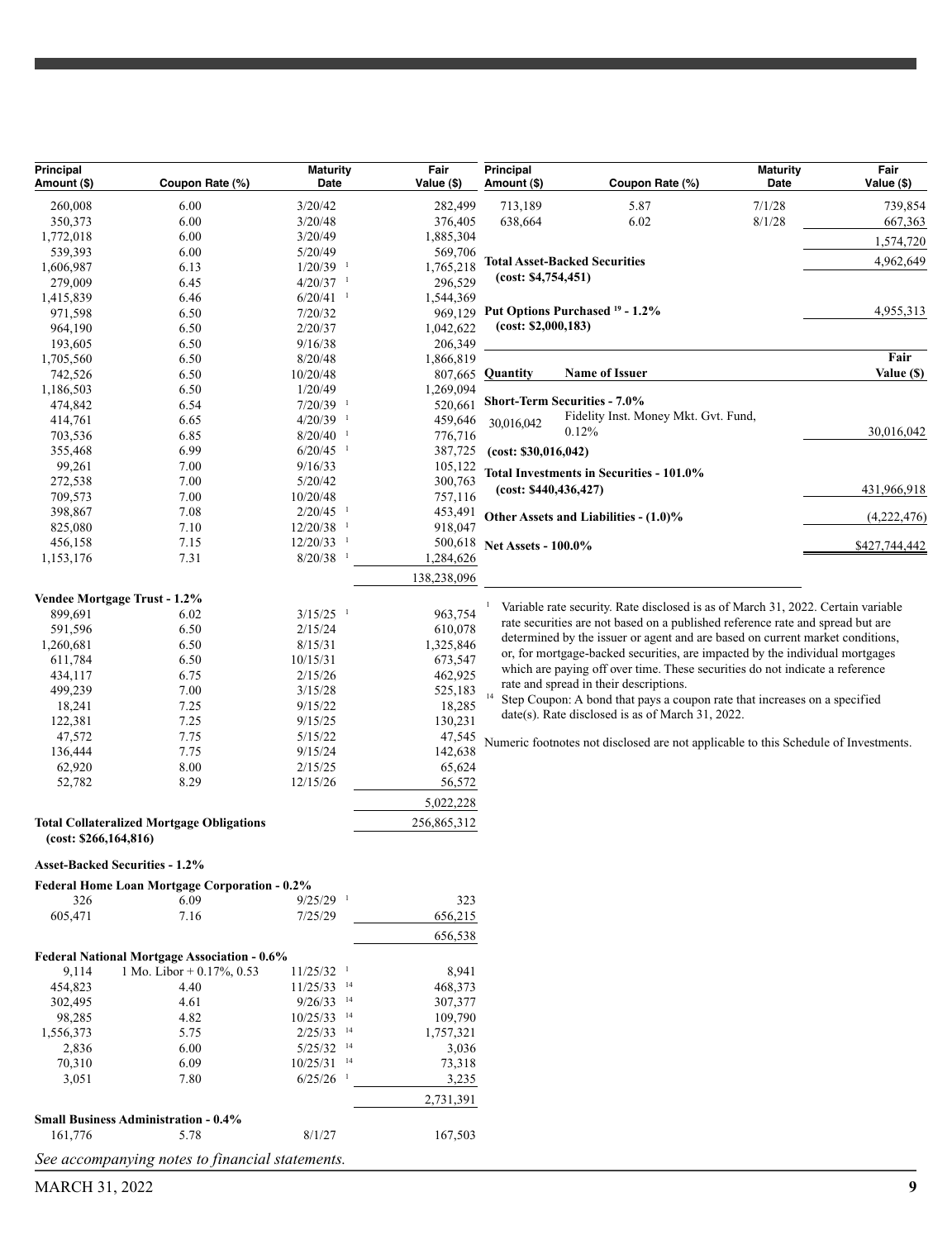# **Sit U.S. Government Securities Fund (Continued)**

<sup>19</sup> Options outstanding as of March 31, 2022 were as follows:

| <b>Description</b>                                       | Contracts | Exercise<br>Price (\$) | <b>Expiration</b><br>Date | Counterpartv           | Notional<br>Amount (S) | Cost/<br>Premiums (S) | <b>Value (\$)</b> |
|----------------------------------------------------------|-----------|------------------------|---------------------------|------------------------|------------------------|-----------------------|-------------------|
| Put Options Purchased - U.S. Treasury Futures:<br>5-Year | .570      | 117.75                 | May 2022                  | StoneX Financial, Inc. | 184,867,500            | 2,000,183             | 4,955,313         |

A summary of the levels for the Fund's investments as of March 31, 2022 is as follows (see Note 2 - significant accounting policies in the notes to financial statements):

|                                           | <b>Investment in Securities</b>           |                                                        |                                                      |             |  |  |
|-------------------------------------------|-------------------------------------------|--------------------------------------------------------|------------------------------------------------------|-------------|--|--|
|                                           | <b>Level 1</b><br>Quoted<br>Prices $(\$)$ | Level 2<br>Other significant<br>observable inputs (\$) | Level 3<br>Significant<br>unobservable inputs $(\$)$ | Total $(S)$ |  |  |
| Mortgage Pass-Through Securities          |                                           | 109,446,891                                            |                                                      | 109,446,891 |  |  |
| U.S. Treasury / Federal Agency Securities |                                           | 25,720,711                                             |                                                      | 25,720,711  |  |  |
| Collateralized Mortgage Obligations       |                                           | 256,865,312                                            |                                                      | 256,865,312 |  |  |
| <b>Asset-Backed Securities</b>            |                                           | 4.962.649                                              |                                                      | 4.962.649   |  |  |
| <b>Put Options Purchased</b>              | 4,955,313                                 |                                                        |                                                      | 4,955,313   |  |  |
| <b>Short-Term Securities</b>              | 30,016,042                                | __                                                     |                                                      | 30,016,042  |  |  |
| Total:                                    | 34,971,355                                | 396,995,563                                            | __                                                   | 431,966,918 |  |  |

There were no transfers into or out of level 3 during the reporting period.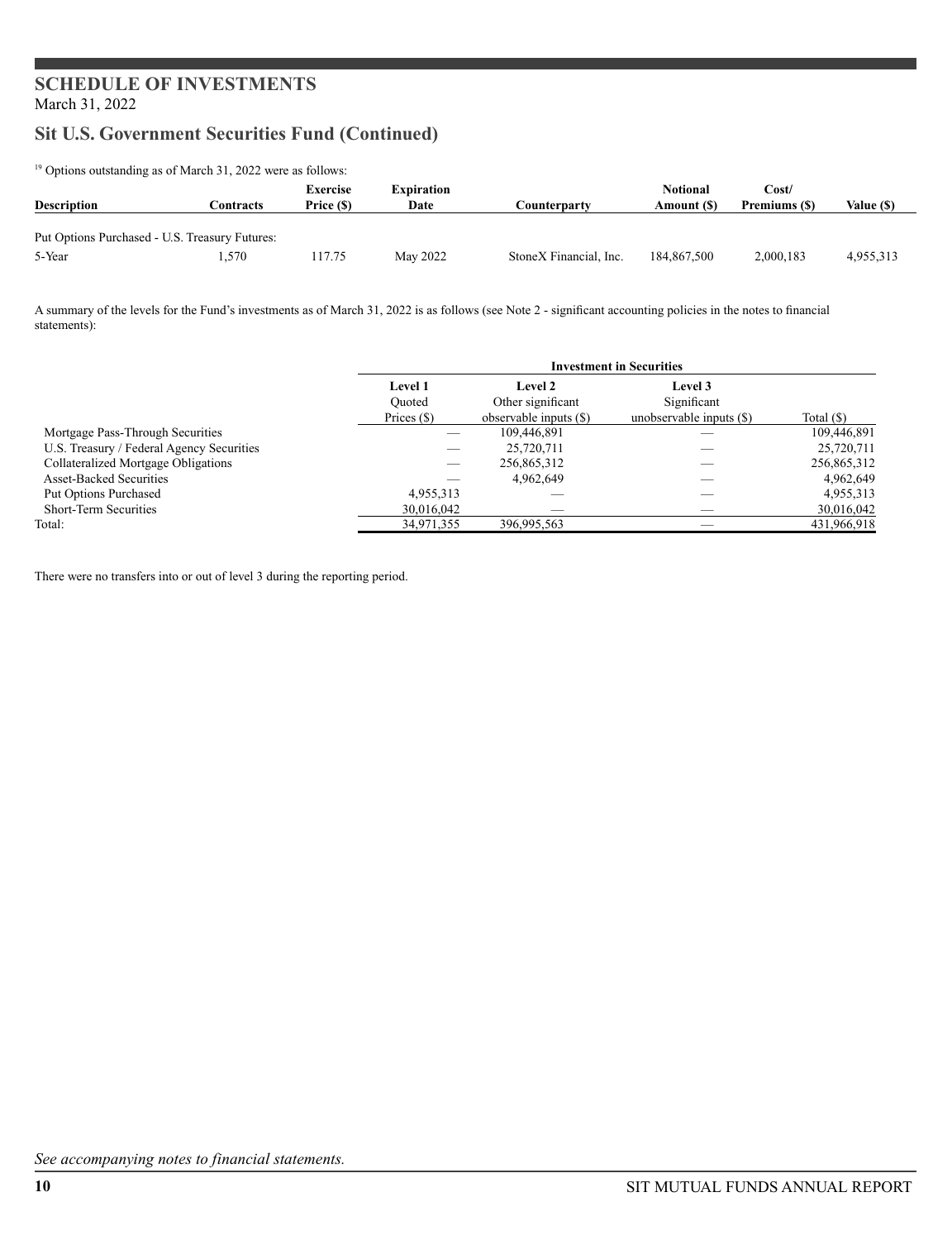[This page is intentionally left blank.]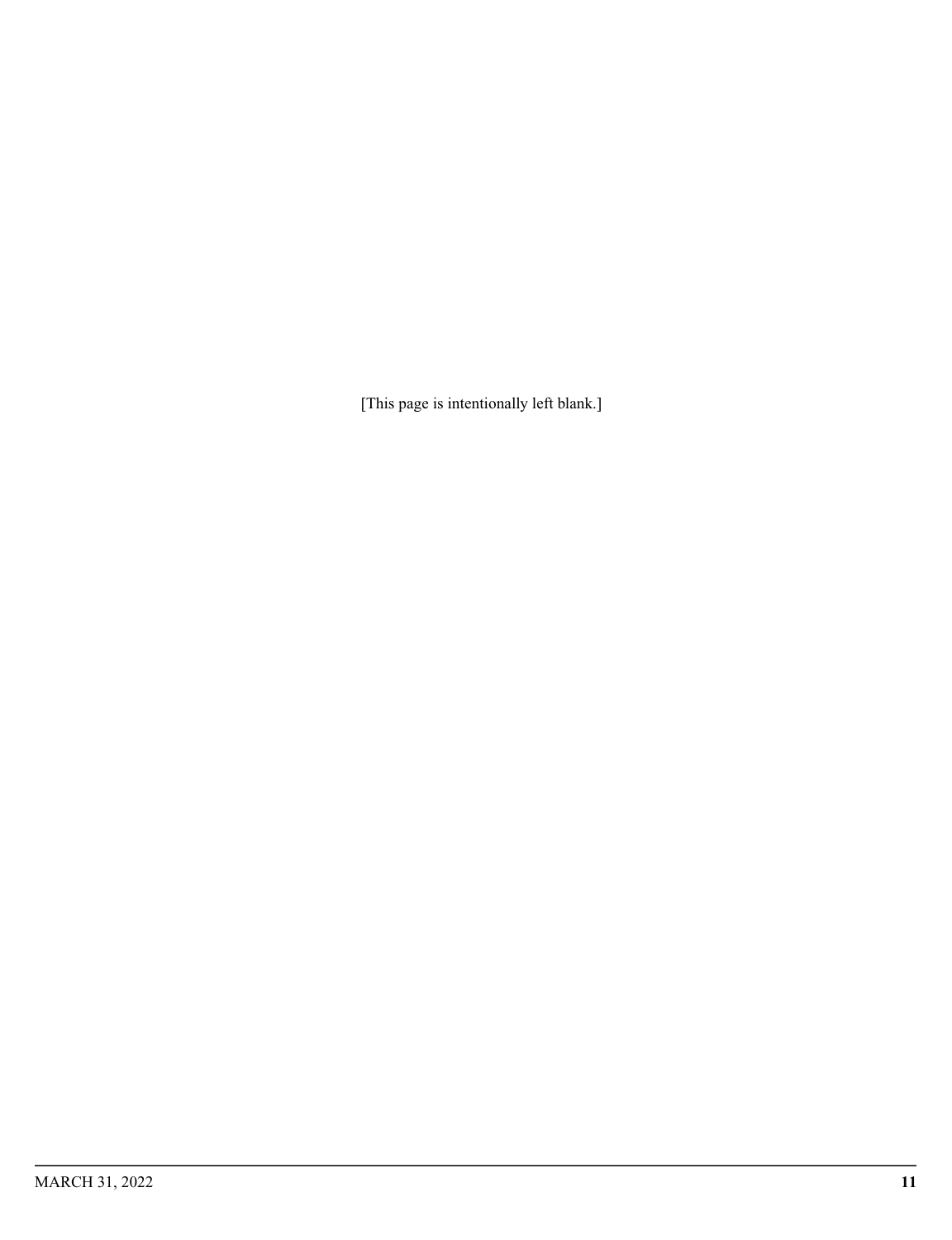# **Sit Quality Income Fund**

### **OBJECTIVE & STRATEGY**

The objective of the Quality Income Fund is to provide high current income and safety of principal, which it seeks to attain by investing at least 80% of its assets in debt securities issued by the U.S. government and its agencies, debt securities issued by corporations, and mortgage and other asset-backed securities. The Fund invests at least 50% of its assets in U.S. government debt securities, which are securities issued, guaranteed or insured by the U.S. government, its agencies or instrumentalities.

#### **Fund Performance**

The Sit Quality Income Fund provided a return of +0.92% during the 12-month period ended March 31, 2022, compared to the return of the Bloomberg 1-3 Year Government/Credit Index of -2.91% for the same period. The Fund's 30-day SEC yield was 1.38% and its 12-month distribution rate was 1.62%.

#### **Factors that Influenced the Fund's Performance**

The primary goal of the Fund is to maintain a high credit quality portfolio with stable principal values, while generating a relatively high level of income. Yields of U.S. Treasury securities were higher across all maturities for the 12-month period, causing large price declines across most sectors. The Fund's strong income advantage was able to partially offset some of the price declines but not all. The Fund reduces interest rate risk by using futures and options on Treasury securities. The use of futures and options was effective in providing stability to the Fund's net asset value and provided a positive return for the period. The Fund's U.S. Treasury holdings outperformed the Fund's benchmark, as the securities held by the Fund were generally inflation protected securities, which benefited from higher-than-expected inflation measures. The Fund's allocation to corporate securities, asset-backed securities, and taxable municipal securities outperformed the Fund's benchmark for the period despite its absolute negative returns. The Fund's mortgage-backed securities underperformed for the period as yield spreads widened on these securities and there was a slight uptick in prepayments.

### **Outlook and Positioning**

One of the prevailing themes of 2021 was the resurgence of the Covid-19 virus with both the Delta variant as well as the Omicron variant. Despite the increase in cases, consumers' demand continued to increase, causing demand-pull inflationary pressures. The global reopening of economies caused bottlenecks and labor shortages, which impeded significantly on growth. The subsequent supply chain issues have resulted in a cost-push inflationary environment. The pent-up savings of consumers allowed companies to have unprecedented pricing power, which resulted in increased input costs being directly passed onto the consumer. Supply chain constraints are unlikely to be resolved until the end of this year, if not later. As the pent-up savings begin to deplete, we expect that more workers should begin to re-enter the workforce, alleviating some of the supply chain constraints. To combat inflationary pressures, the Federal Reserve has begun to increase short term interest rates, albeit at

#### **HYPOTHETICAL GROWTH OF \$10,000**



The chart above illustrates the total value of a hypothetical \$10,000 investment in the Fund over the past 10 years as compared to the performance of the Bloomberg 1-3 Year Government/Credit Index. Past performance does not guarantee future results. Returns include the reinvestment of distributions. The chart does not reflect the deduction of taxes that a shareholder would pay on Fund distributions or the redemption of Fund shares.

<sup>1</sup> The Bloomberg 1-3 Year Government/Credit Index is an unmanaged index of Treasury or government agency securities and investment grade corporate debt securities with maturities of one to three years. The returns include the reinvestment of income and do not include any transaction costs, management fees or other costs. It is not possible to invest directly in an index. This is the Fund's primary index.

a cautious rate. If not for the war in Ukraine, the Federal Reserve likely would have been more aggressive, but the consequences to the economy are still uncertain. The Federal Reserve has also given estimates to its balance sheet normalization program, which we believe are unobtainable given the recent acceleration in mortgage rates. The Federal Reserve's reduction in asset purchases will likely be systematic and predictable, however, we expect heightened volatility as the market digests the changes.

We have positioned the Fund opportunistically in terms of credit quality and defensively with respect to an inflationary environment and geopolitical risks in order to maximize return potential while preserving principal. We focus on a mix of Treasury, agency and credit sectors that provide relatively high levels of income and stable prices.

**Bryce A. Doty, CFA Chris M. Rasmussen, CFA** *Senior Portfolio Manager* **Mark H. Book, CFA**  *Portfolio Managers*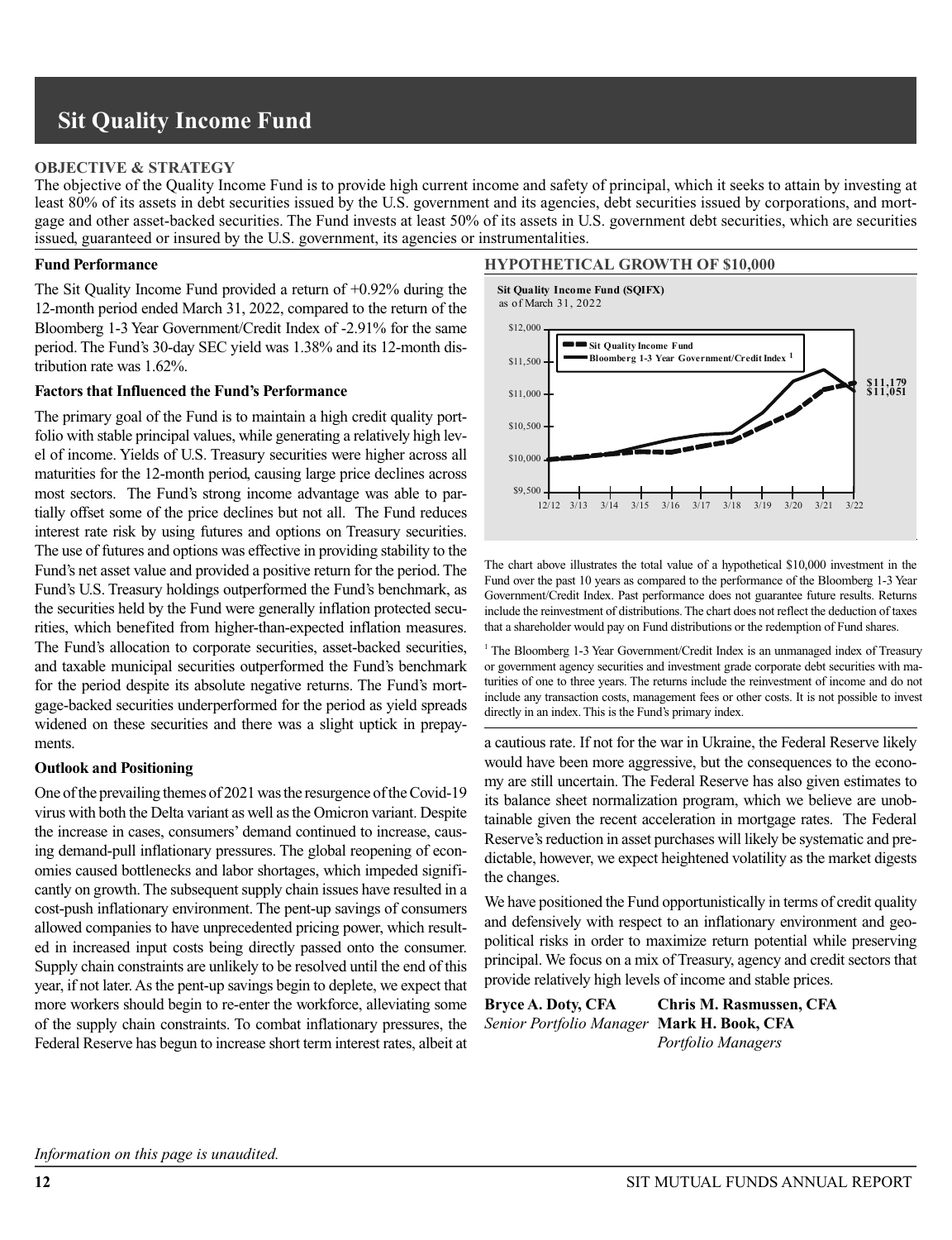#### **COMPARATIVE RATES OF RETURNS**

as of March 31, 2022

|                               | <b>Sit Quality</b><br><b>Income Fund</b> | <b>Bloomberg</b><br>1-3 Year<br>Government/<br>$C$ redit Index <sup>1</sup> | <b>Lipper Short</b><br>Investment<br><b>Grade Bond</b><br>Index <sup>2</sup> |
|-------------------------------|------------------------------------------|-----------------------------------------------------------------------------|------------------------------------------------------------------------------|
| One Year                      | $0.92\%$                                 | $-2.91\%$                                                                   | $-2.48%$                                                                     |
| Five Year                     | 1.84                                     | 1.26                                                                        | 1.72                                                                         |
| Since Inception<br>(12/31/12) | 1.21                                     | 1.09                                                                        | 1.45                                                                         |

Performance figures are historical and do not guarantee future results. Investment returns and principal value will vary, and you may have a gain or loss when you sell shares. Current performance may be lower or higher than the performance data quoted. Contact the Fund for performance data current to the most recent month-end. Returns include changes in share price as well as reinvestment of all dividends and capital gains and all fee waivers. Without the fee waivers total return and yield figures would have been lower. Returns do not reflect the deduction of taxes that a shareholder would pay on Fund distributions or the redemption of Fund shares. Management fees and administrative expenses are included in the Fund's performance. Returns for periods greater than one year are compounded average annual rates of return.

<sup>1</sup> The Bloomberg 1-3 Year Government/Credit Index is an unmanaged index of Treasury or government agency securities and investment grade corporate debt securities with maturities of one to three years. The returns include the reinvestment of income and do not include any transaction costs, management fees or other costs. It is not possible to invest directly in an index.

<sup>2</sup> The Lipper returns are obtained from Lipper Analytical Services, Inc., a large independent evaluator of mutual funds.

#### **FUND DIVERSIFICATION**

| U.S. Treasury / Federal Agency Securities 35.9% |  |
|-------------------------------------------------|--|
|                                                 |  |
|                                                 |  |
|                                                 |  |
|                                                 |  |
|                                                 |  |
|                                                 |  |

Based on net assets as of March 31, 2022.

#### **PORTFOLIO SUMMARY**

| Net Asset Value $3/31/22$ :      | \$9.98 Per Share  |
|----------------------------------|-------------------|
| Net Asset Value $3/31/21$ :      | \$10.04 Per Share |
| Net Assets:                      | \$135.2 Million   |
| Average Maturity:                | 7.6 Years         |
| Effective Duration: <sup>3</sup> | 1.1 Years         |
|                                  |                   |

<sup>3</sup> Duration is a measure of estimated price sensitivity relative to changes in interest rates. Portfolios with longer durations are typically more sensitive to changes in interest rates. For example, if interest rates rise by 1%, the fair value of a security with an effective duration of 5 years would decrease by 5%, with all other factors being constant. The correlation between duration and price sensitivity is greater for securities rated investment-grade than it is for securities rated below investment-grade. Duration estimates are based on assumptions by the Adviser and are subject to a number of limitations. Effective duration is calculated based on historical price changes of securities held by the Fund, and therefore is a more accurate estimate of price sensitivity provided interest rates remain within their historical range.

#### **QUALITY RATING (% of Net Assets)**



Lower of Moody's, S&P, Fitch or Duff & Phelps ratings used.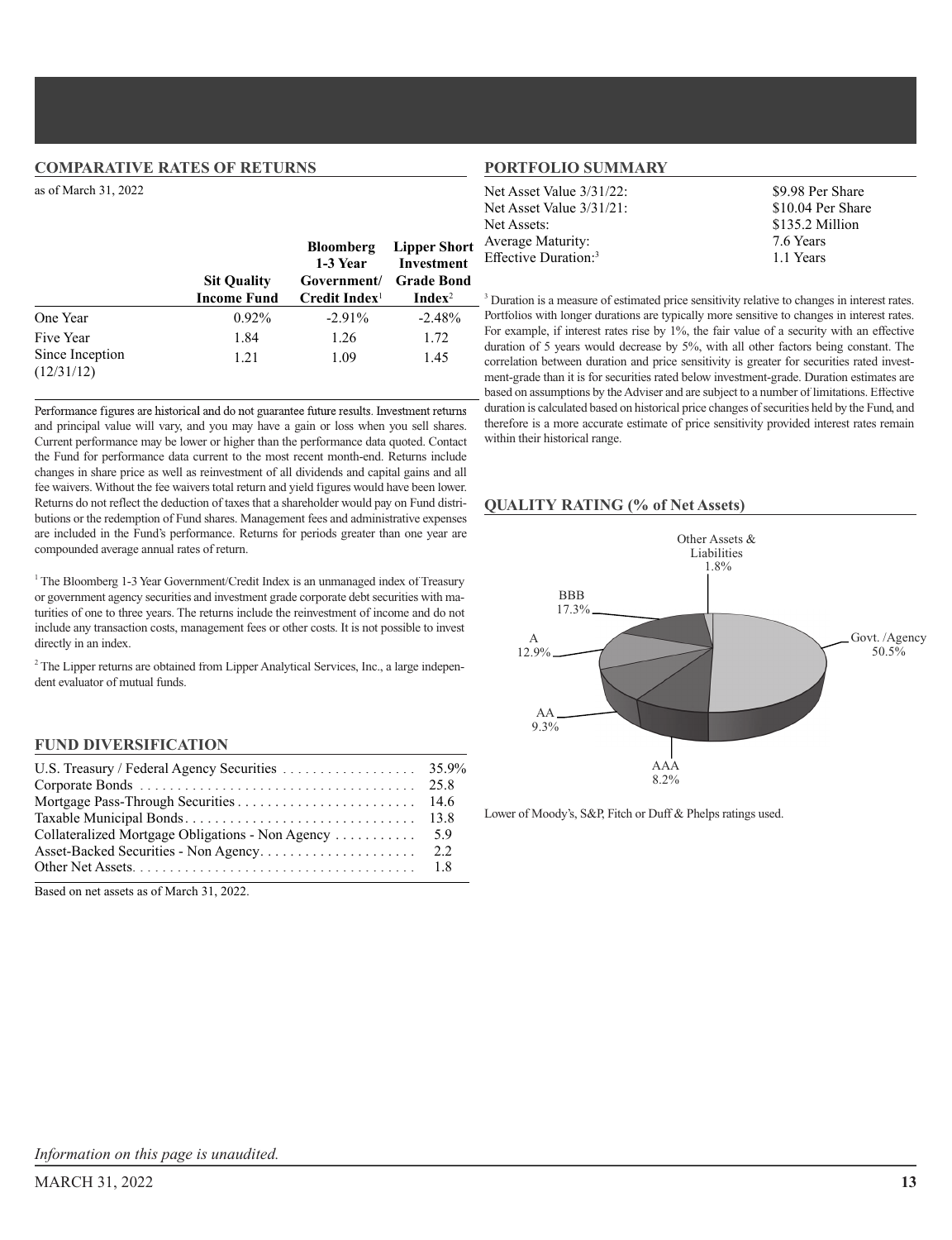# **Sit Quality Income Fund**

| Name of Issuer                                                                                           | Principal<br>Amount (\$) | Coupon<br>Rate (%) | <b>Maturity</b><br>Date | Fair<br>Value (\$) |
|----------------------------------------------------------------------------------------------------------|--------------------------|--------------------|-------------------------|--------------------|
| <b>Asset-Backed Securities - 2.8%</b>                                                                    |                          |                    |                         |                    |
| <b>Agency - 0.6%</b>                                                                                     |                          |                    |                         |                    |
| FNMA Grantor Trust, Series 2004-T5, Class A11 <sup>1</sup>                                               | 468,566                  | 0.77               | 5/28/35                 | 458,902            |
| Small Business Administration, Series 2006-20D, Class 1                                                  | 99,670                   | 5.64               | 4/1/26                  | 102,300            |
| Small Business Administration, Series 2007-20B, Class 1                                                  | 83,349                   | 5.49               | 2/1/27                  | 85,262             |
| Small Business Administration, Series 2007-20J, Class 1                                                  | 159,901                  | 5.57               | 10/1/27                 | 165,130            |
|                                                                                                          |                          |                    |                         | 811,594            |
| Non-Agency - $2.2\%$                                                                                     |                          |                    |                         |                    |
| ACE Securities Corp. Manufactured Housing Trust, Series 2003-MH1, Class M2 <sup>1,4</sup>                | 499,642                  | 6.50               | 8/15/30                 | 503,229            |
| Bayview Opportunity Master Fund, Series 2017-SPL5, Class A <sup>1,4</sup>                                | 165,636                  | 3.50               | 6/28/57                 | 164,839            |
| Centex Home Equity Loan Trust, Series 2004-A, Class AF4 <sup>14</sup>                                    | 102,684                  | 5.01               | 8/25/32                 | 100,055            |
| Centex Home Equity Loan Trust, Series 2004-A, Class AF5 <sup>14</sup>                                    | 310,000                  | 5.43               | 1/25/34                 | 298,576            |
| Home Equity Mortgage Loan Asset-Backed Trust, Series 2003-A, Class AV2, 1 Mo. Libor + 0.86% <sup>1</sup> | 181,858                  | 1.32               | 10/25/33                | 179,963            |
| Mill City Mortgage Loan Trust, Series 2017-3, Class A1 <sup>1,4</sup>                                    | 102,358                  | 2.75               | 1/25/61                 | 102,620            |
| OSCAR US Funding Trust IX, LLC, Series 2018-2A, Class A4 <sup>4</sup>                                    | 279,425                  | 3.63               | 9/10/25                 | 280,781            |
| Towd Point Mortgage Trust, Series 2019-MH1, Class A2 <sup>1,4</sup>                                      | 800,000                  | 3.00               | 11/25/58                | 785,097            |
| Towd Point Mortgage Trust, Series 2020-MH1, Class A1A <sup>1,4</sup>                                     | 578,497                  | 2.18               | 2/25/60                 | 559,804            |
|                                                                                                          |                          |                    |                         | 2,974,964          |
| <b>Total Asset-Backed Securities</b><br>(cost: \$3,881,566)                                              |                          |                    |                         | 3,786,558          |
| <b>Collateralized Mortgage Obligations - 8.3%</b>                                                        |                          |                    |                         |                    |
| <b>Agency - 2.4%</b>                                                                                     |                          |                    |                         |                    |
|                                                                                                          |                          |                    |                         |                    |
| FHLMC REMICS, Series 2528, Class KM<br>FHLMC REMICS, Series 3104, Class BY                               | 3,007<br>50,959          | 5.50<br>5.50       | 11/15/22<br>1/15/26     | 3,030<br>52,788    |
| FHLMC REMICS, Series 3806, Class JA                                                                      | 76,961                   | 3.50               | 2/15/26                 | 77,979             |
| FHLMC REMICS, Series 4246, Class PT                                                                      | 283,937                  | 6.50               | 2/15/36                 | 314,723            |
| FHLMC REMICS, Series 4759, Class NA                                                                      | 148,675                  | 3.00               | 8/15/44                 | 148,958            |
| FHLMC Structured Pass-Through Certificates, Series T-60, Class 1A2                                       | 601,112                  | 7.00               | 3/25/44                 | 662,800            |
| FNMA Grantor Trust, Series 2004-T1, Class 2A <sup>1</sup>                                                | 300,979                  | 2.92               | 8/25/43                 | 307,196            |
| FNMA REMICS, Series 2009-13, Class NX                                                                    | 155                      | 4.50               | 3/25/24                 | 156                |
| FNMA REMICS, Series 2009-71, Class MB                                                                    | 4,909                    | 4.50               | 9/25/24                 | 4,957              |
| FNMA REMICS, Series 2013-74, Class AD                                                                    | 13,508                   | 2.00               | 7/25/23                 | 13,511             |
| FNMA REMICS, Series 2017-97, Class DP                                                                    | 41,586                   | 3.50               | 10/25/46                | 41,302             |
| FNMA REMICS, Series 2018-1, Class TE                                                                     | 33,755                   | 3.50               | 3/25/44                 | 33,978             |
| FNMA REMICS, Series 2018-25, Class AG                                                                    | 232,889                  | 3.50               | 4/25/47                 | 229,694            |
| FRESB Mortgage Trust, Series 2018-SB45, Class A5H <sup>1</sup>                                           | 409,621                  | 2.96               | 11/25/37                | 410,889            |
| FRESB Mortgage Trust, Series 2018-SB46, Class A5H <sup>1</sup>                                           | 686,642                  | 2.88               | 12/25/37                | 688,801            |
| Seasoned Credit Risk Transfer Trust, Series 2019-4, Class M55D                                           | 298,620                  | 4.00               | 2/25/59                 | 304,486            |
| Vendee Mortgage Trust, Series 1993-1, Class ZB                                                           | 7,884                    | 7.25               | 2/15/23                 | 8,034              |
| Non-Agency - 5.9%                                                                                        |                          |                    |                         | 3,303,282          |
| JP Morgan Mortgage Trust, Series 2021-1, Class A4 <sup>1,4</sup>                                         | 619,690                  | 2.50               | 6/25/51                 | 594,875            |
| JP Morgan Mortgage Trust, Series 2021-12, Class A4 <sup>1,4</sup>                                        | 521,798                  | 2.50               | 2/25/52                 | 500,947            |
| JP Morgan Mortgage Trust, Series 2021-13, Class A4 <sup>1,4</sup>                                        | 890,210                  | 2.50               | 4/25/52                 | 855,148            |
| JP Morgan Mortgage Trust, Series 2021-6, Class A4 <sup>1,4</sup>                                         | 1,264,420                | 2.50               | 10/25/51                | 1,213,893          |
| JP Morgan Mortgage Trust, Series 2021-7, Class A4 <sup>1,4</sup>                                         | 559,368                  | 2.50               | 11/25/51                | 537,320            |
| JP Morgan Mortgage Trust, Series 2022-1, Class A11 <sup>1,4</sup>                                        | 2,457,662                | 0.90               | 7/25/52                 | 2,398,479          |
| New Residential Mortgage Loan Trust, Series 2017-2A, Class A4 <sup>1,4</sup>                             | 286,366                  | 4.00               | 3/25/57                 | 286,853            |
| New Residential Mortgage Loan Trust, Series 2017-3A, Class A1 <sup>1,4</sup>                             | 302,783                  | 4.00               | 4/25/57                 | 303,878            |
| New Residential Mortgage Loan Trust, Series 2017-5A, Class A1, 1 Mo. Libor + $1.50\%$ <sup>1,4</sup>     | 104,125                  | 1.96               | 6/25/57                 | 104,978            |
| New Residential Mortgage Loan Trust, Series 2018-1A, Class A1A <sup>1,4</sup>                            | 222,291                  | 4.00               | 12/25/57                | 224,259            |
| New Residential Mortgage Loan Trust, Series 2018-4A, Class A1S, 1 Mo. Libor + 0.75% <sup>1,4</sup>       | 307,464                  | 1.21               | 1/25/48                 | 305,466            |
| Sequoia Mortgage Trust, Series 2020-4, Class A5 <sup>1,4</sup>                                           | 317,426                  | 2.50               | 11/25/50                | 312,750            |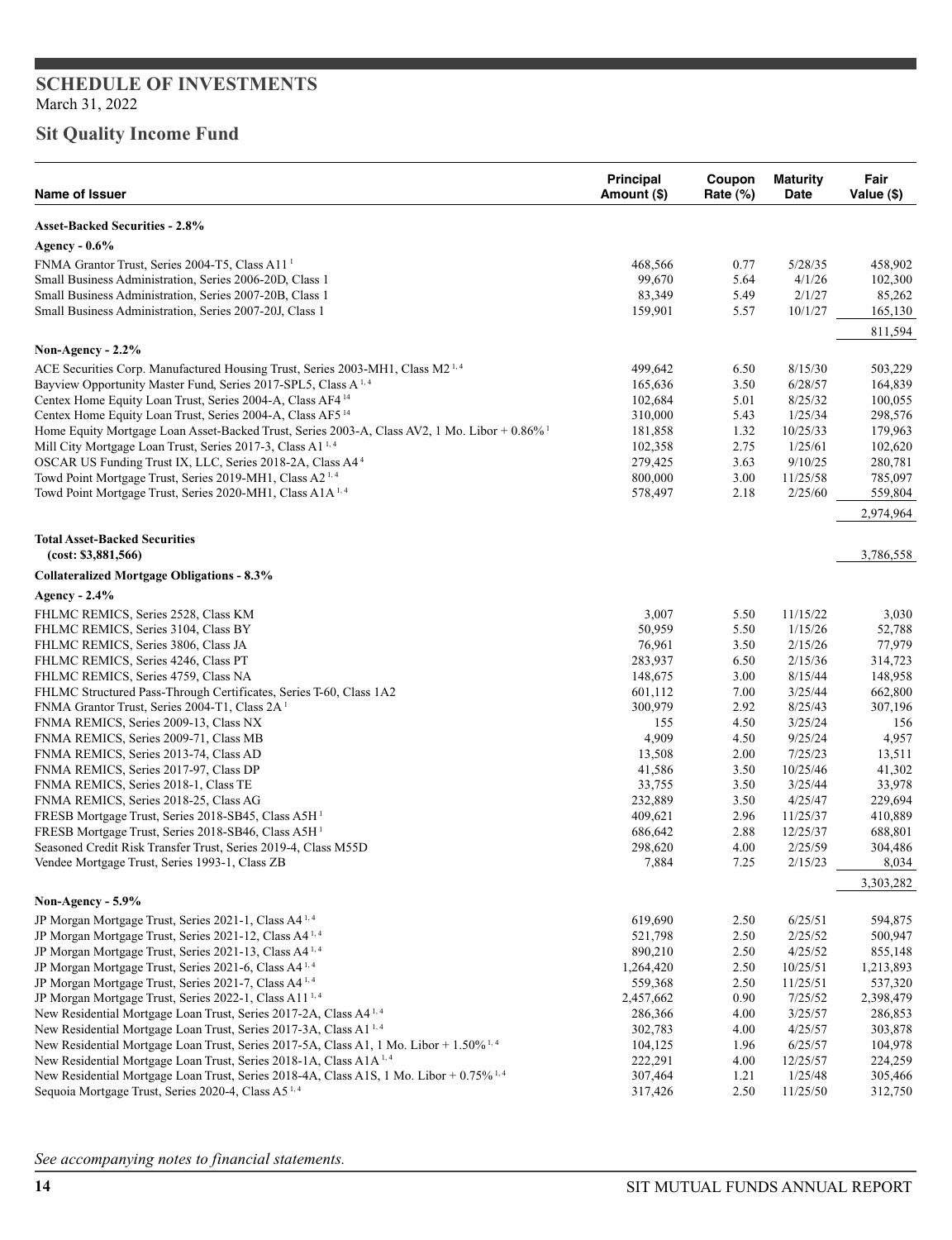| <b>Name of Issuer</b>                                                                                     | <b>Principal</b><br>Amount (\$) | Coupon<br>Rate $(\%)$ | <b>Maturity</b><br>Date | Fair<br>Value (\$)     |
|-----------------------------------------------------------------------------------------------------------|---------------------------------|-----------------------|-------------------------|------------------------|
| Wells Fargo Mortgaged Backed Securities Trust, Series 2020-5, Class A3 <sup>1,4</sup>                     | 276,761                         | 2.50                  | 9/25/50                 | 264,900                |
|                                                                                                           |                                 |                       |                         | 7,903,746              |
| <b>Total Collateralized Mortgage Obligations</b><br>(cost: \$11,607,777)                                  |                                 |                       |                         | 11,207,028             |
| Corporate Bonds - 25.8%                                                                                   |                                 |                       |                         |                        |
| American Equity Investment Life Holding Co.                                                               | 950,000                         | 5.00                  | 6/15/27                 | 992,576                |
| Bank OZK (Subordinated) <sup>1</sup>                                                                      | 1,000,000                       | 2.75                  | 10/1/31                 | 971,900                |
| BGC Partners, Inc.<br>British Airways 2020-1 Class B Pass Through Trust <sup>4</sup>                      | 900,000                         | 4.38                  | 12/15/25                | 907,170                |
| Brown & Brown, Inc.                                                                                       | 365,380<br>350,000              | 8.38<br>4.20          | 11/15/28<br>9/15/24     | 403,743<br>357,196     |
| Cabot Corp.                                                                                               | 850,000                         | 3.40                  | 9/15/26                 | 847,402                |
| Cadence Bank (Subordinated), 3 Mo. Libor + $3.03\%$ <sup>1</sup>                                          | 1,200,000                       | 4.75                  | 6/30/29                 | 1,224,764              |
| Cadence Design Systems, Inc.                                                                              | 500,000                         | 4.38                  | 10/15/24                | 513,131                |
| Canadian Natural Resources, Ltd.                                                                          | 1,000,000                       | 3.85                  | 6/1/27                  | 1,012,593              |
| CenterState Bank Corp. (Subordinated) <sup>1</sup>                                                        | 650,000                         | 5.75                  | 6/1/30                  | 685,454                |
| CVS Pass-Through Trust Series 2009 <sup>4</sup>                                                           | 888,352                         | 8.35                  | 7/10/31                 | 1,066,390              |
| Delta Air Lines 2015-1 Class AA Pass Through Trust                                                        | 358,603                         | 3.63                  | 7/30/27                 | 355,370                |
| Duke Energy Florida Project Finance, LLC                                                                  | 1,185,000                       | 2.54                  | 9/1/29                  | 1,158,781              |
| El Paso Natural Gas Co., LLC                                                                              | 500,000                         | 7.50                  | 11/15/26                | 584,961                |
| Equinor ASA                                                                                               | 224,000                         | 7.15                  | 11/15/25                | 254,718                |
| F&G Global Funding <sup>4</sup>                                                                           | 600,000                         | 0.90                  | 9/20/24                 | 566,121                |
| First Midwest Bancorp, Inc. (Subordinated)<br>First-Citizens Bank & Trust Co. (Subordinated) <sup>1</sup> | 1,000,000<br>1,250,000          | 5.88<br>4.13          | 9/29/26<br>11/13/29     | 1,081,540<br>1,253,966 |
| Hyundai Capital America <sup>4</sup>                                                                      | 895,000                         | 2.38                  | 10/15/27                | 820,763                |
| Jackson National Life Insurance Co. (Subordinated) <sup>4</sup>                                           | 1,000,000                       | 8.15                  | 3/15/27                 | 1,200,325              |
| JetBlue 2019-1 Class B Pass Through Trust                                                                 | 833,016                         | 8.00                  | 11/15/27                | 899,422                |
| JPMorgan Chase & Co. <sup>1</sup>                                                                         | 600,000                         | 0.77                  | 6/1/25                  | 594,069                |
| JPMorgan Chase & Co., 3 Mo. Libor + $0.80\%$ <sup>1</sup>                                                 | 900,000                         | 1.17                  | 5/10/23                 | 901,572                |
| Metropolitan Life Insurance Co. (Subordinated) <sup>4</sup>                                               | 750,000                         | 7.80                  | 11/1/25                 | 861,036                |
| Minnesota Life Insurance Co. (Subordinated) <sup>4</sup>                                                  | 925,000                         | 8.25                  | 9/15/25                 | 1,057,592              |
| Nationwide Mutual Insurance Co. (Subordinated), 3 Mo. Libor $+ 2.29\%$ <sup>1,4</sup>                     | 1,300,000                       | 3.12                  | 12/15/24                | 1,300,882              |
| Old Republic International Corp.                                                                          | 1,338,000                       | 4.88                  | 10/1/24                 | 1,382,657              |
| Orange & Rockland Utilities, Inc.                                                                         | 700,000                         | 6.50                  | 12/1/27                 | 802,717                |
| PennantPark Investment Corp.                                                                              | 1,000,000                       | 4.00                  | 11/1/26                 | 950,354                |
| PPL Electric Utilities Corp., 3 Mo. Libor + $0.25\%$ <sup>1</sup>                                         | 333,000                         | 1.22                  | 9/28/23                 | 331,377                |
| Reliant Bancorp, Inc. (Subordinated) <sup>1</sup><br>RenaissanceRe Finance, Inc.                          | 1,250,000<br>725,000            | 5.13<br>3.45          | 12/15/29<br>7/1/27      | 1,279,927<br>728,238   |
| TIAA FSB Holdings, Inc. (Subordinated)                                                                    | 1,080,000                       | 5.75                  | 7/2/25                  | 1,120,395              |
| Tosco Corp.                                                                                               | 500,000                         | 7.80                  | 1/1/27                  | 590,014                |
| Toyota Motor Credit Corp. <sup>1</sup>                                                                    | 1,791,000                       | 0.56                  | 9/13/24                 | 1,775,666              |
| Tyco Intl. Finance                                                                                        | 1,000,000                       | 3.90                  | 2/14/26                 | 994,139                |
| United Airlines 2014-1 Class A Pass Through Trust                                                         | 899,515                         | 4.00                  | 4/11/26                 | 903,561                |
| United Financial Bancorp, Inc. (Subordinated)                                                             | 300,000                         | 5.75                  | 10/1/24                 | 313,370                |
| VeriSign, Inc.                                                                                            | 550,000                         | 4.75                  | 7/15/27                 | 561,910                |
| West Loop BC (Subordinated), 3 Mo. Libor + $1.871$                                                        | 1,300,000                       | 4.00                  | 12/1/27                 | 1,315,513              |
| <b>Total Corporate Bonds</b><br>(cost: \$36,195,662)                                                      |                                 |                       |                         | 34,923,275             |
| Mortgage Pass-Through Securities - 14.6%                                                                  |                                 |                       |                         |                        |
| <b>Federal Home Loan Mortgage Corporation - 3.8%</b>                                                      |                                 |                       |                         |                        |
| Freddie Mac                                                                                               | 351,207                         | 2.00                  | 11/1/31                 | 342,468                |
| Freddie Mac                                                                                               | 449,418                         | 2.00                  | 8/1/32                  | 438,618                |
| Freddie Mac                                                                                               | 57,454                          | 3.00                  | 9/1/27                  | 58,098                 |
| Freddie Mac                                                                                               | 620,962                         | 3.00                  | 1/1/35                  | 630,460                |
| Freddie Mac                                                                                               | 1,549,811                       | 3.00                  | 1/1/36                  | 1,554,930              |
| Freddie Mac                                                                                               | 11,411                          | 3.50                  | 7/1/26                  | 11,674                 |
| Freddie Mac                                                                                               | 844,870                         | 3.50                  | 8/1/31                  | 875,932                |
| See accompanying notes to financial statements.                                                           |                                 |                       |                         |                        |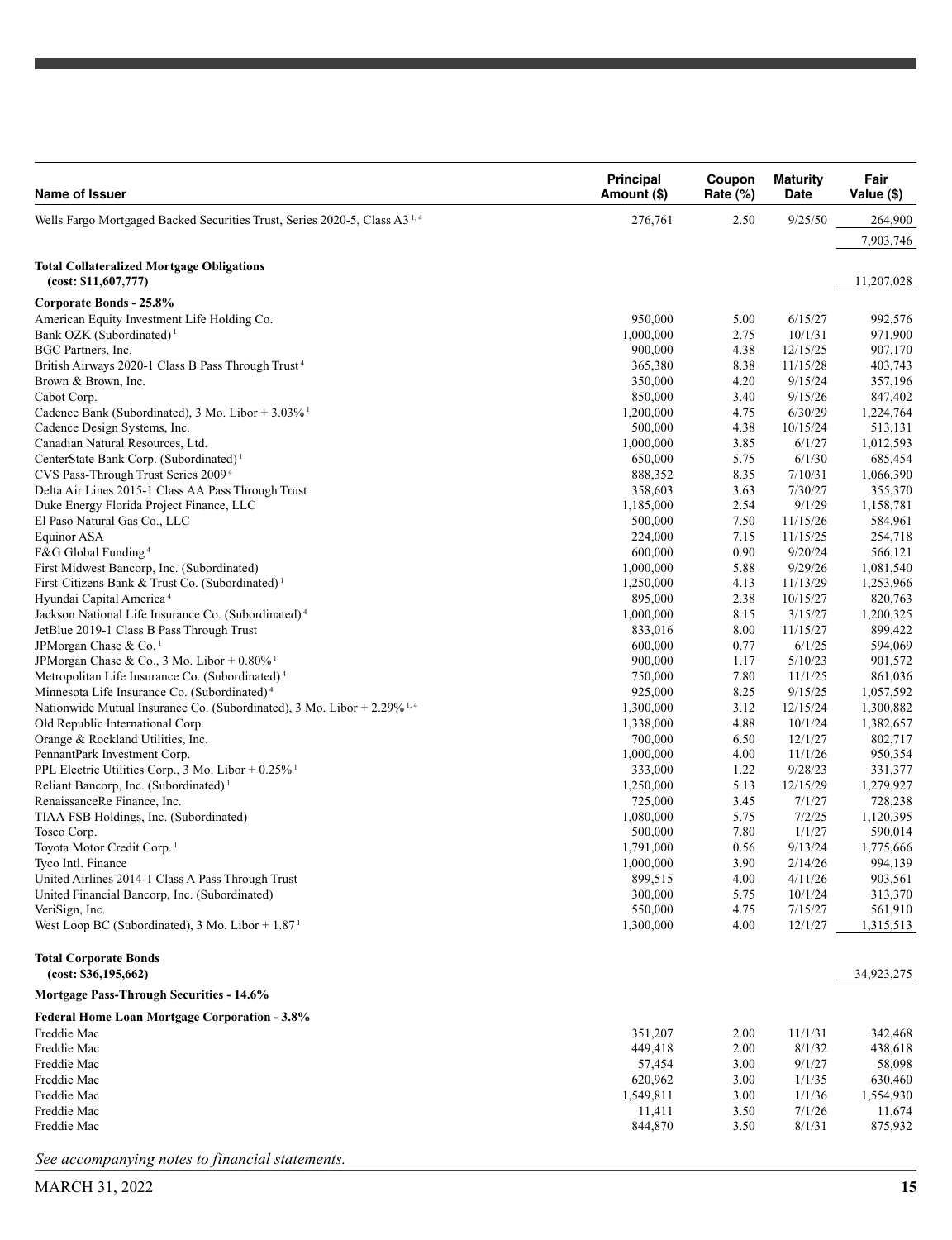# **Sit Quality Income Fund (Continued)**

| <b>Name of Issuer</b>                                                 | <b>Principal</b><br>Amount (\$) | Coupon<br>Rate (%) | <b>Maturity</b><br>Date | Fair<br>Value (\$) |
|-----------------------------------------------------------------------|---------------------------------|--------------------|-------------------------|--------------------|
| Freddie Mac                                                           | 307,246                         | 3.50               | 9/1/32                  | 315,751            |
| Freddie Mac                                                           | 74,462                          | 4.00               | 7/1/26                  | 76,831             |
| Freddie Mac                                                           | 77,179                          | 4.00               | 1/1/27                  | 79,696             |
| Freddie Mac                                                           | 2,608                           | 4.50               | 7/1/26                  | 2,677              |
| Freddie Mac                                                           | 347,125                         | 4.50               | 10/1/34                 | 361,185            |
| Freddie Mac                                                           | 5,004                           | 5.00               | 10/1/25                 | 5,268              |
| Freddie Mac                                                           | 303,396                         | 5.00               | 5/1/28                  | 319,303            |
|                                                                       |                                 |                    |                         | 5,072,891          |
| Federal National Mortgage Association - 9.3%                          |                                 |                    |                         |                    |
| Fannie Mae                                                            | 1,208,465                       | 2.35               | 5/1/23                  | 1,210,460          |
| Fannie Mae                                                            | 1,642,873                       | 2.50               | 6/1/31                  | 1,627,505          |
| Fannie Mae                                                            | 543,300                         | 2.50               | 2/1/35                  | 537,884            |
| Fannie Mae                                                            | 87,015                          | 3.00               | 8/1/28                  | 87,807             |
| Fannie Mae                                                            | 517,622                         | 3.00               | 9/1/32                  | 516,168            |
| Fannie Mae                                                            | 549,884                         | 3.00               | 4/1/40                  | 550,678            |
| Fannie Mae                                                            | 1,363,230                       | 3.00               | 6/1/40                  | 1,376,651          |
| Fannie Mae                                                            | 187,036                         | 3.50               | 1/1/26                  | 191,130            |
| Fannie Mae                                                            | 561,075                         | 3.50               | 2/1/32                  | 568,592            |
| Fannie Mae                                                            | 1,332,765                       | 3.50               | 8/1/33                  | 1,371,976          |
| Fannie Mae                                                            | 482,498                         | 3.50               | 5/1/35                  | 488,912            |
| Fannie Mae                                                            | 4,234                           | 4.00               | 9/1/24                  | 4,353              |
| Fannie Mae                                                            | 40,624                          | 4.00               | 6/1/25                  | 41,828             |
| Fannie Mae                                                            | 9,849                           | 4.00               | 10/1/31                 | 10,213             |
| Fannie Mae                                                            | 603,945                         | 4.00               | 10/1/34                 | 622,649            |
| Fannie Mae                                                            | 2,088,584                       | 4.00               | 1/1/39                  | 2,207,823          |
| Fannie Mae                                                            | 27,985                          | 4.50               | 4/1/25                  | 28,774             |
| Fannie Mae                                                            | 501,045                         | 5.50               | 8/1/40                  | 562,940            |
| Fannie Mae                                                            | 627,080                         | 5.50               | 2/1/42                  | 688,505            |
|                                                                       |                                 |                    |                         | 12,694,848         |
| <b>Government National Mortgage Association - 0.4%</b>                |                                 |                    |                         |                    |
| Ginnie Mae, US Treasury + $1.50\%$ <sup>1</sup>                       | 20,857                          | 1.88               | 4/20/33                 | 21,492             |
| Ginnie Mae, US Treasury + $1.50\%$ <sup>1</sup>                       | 5,291                           | 1.88               | 4/20/42                 | 5,463              |
| Ginnie Mae                                                            | 1,646                           | 5.00               | 12/20/23                | 1,681              |
| Ginnie Mae                                                            | 1,979                           | 5.00               | 9/15/24                 | 1,990              |
| Ginnie Mae                                                            | 13,939                          | 5.00               | 6/20/26                 | 14,360             |
| Ginnie Mae                                                            | 445,482                         | 6.00               | 7/20/37                 | 494,473            |
|                                                                       |                                 |                    |                         | 539,459            |
| Other Federal Agency Securities - 1.1%                                |                                 |                    |                         |                    |
| Small Business Administration Pools, PRIME - 2.50% <sup>1</sup>       | 378,227                         | 0.75               | 5/25/43                 | 384,551            |
| Small Business Administration Pools, PRIME + $0.81\%$ <sup>1</sup>    | 728,735                         | 4.06               | 2/25/28                 | 764,362            |
| Small Business Administration Pools, $PRIME + 0.82\%$ <sup>1</sup>    | 230,779                         | 4.07               | 3/25/30                 | 245,263            |
|                                                                       |                                 |                    |                         | 1,394,176          |
| <b>Total Mortgage Pass-Through Securities</b><br>(cost: \$20,401,029) |                                 |                    |                         | 19,701,374         |
| Taxable Municipal Bonds - 13.8%                                       |                                 |                    |                         |                    |
| Borough of Naugatuck CT G.O.                                          | 190,000                         | 1.40               | 9/15/27                 | 177,053            |
| California Municipal Finance Authority                                | 725,000                         | 2.19               | 11/15/26                | 701,959            |
| Charleston County School District                                     | 800,000                         | 1.05               | 9/15/26                 | 759,960            |
| Chino, CA Public Financing Authority                                  | 215,000                         | 1.70               | 9/1/26                  | 200,874            |
| City & County Honolulu HI Wastewater System                           | 1,000,000                       | 3.20               | 7/1/26                  | 1,008,890          |
| City of Cleveland OH                                                  | 125,000                         | 1.28               | 10/1/26                 | 115,015            |
| City of Encinitas CA                                                  | 500,000                         | 1.45               | 9/1/27                  | 461,895            |
| Colorado Housing & Finance Authority                                  | 5,000                           | 4.00               | 11/1/31                 | 5,076              |
| Columbus Metropolitan Housing Authority                               | 1,000,000                       | 1.25               | 11/1/24                 | 957,240            |
| County of Cook IL                                                     | 1,200,000                       | 5.79               | 11/15/29                | 1,307,268          |
| County of Yamhill OR                                                  | 455,000                         | 4.50               | 10/1/30                 | 468,900            |
|                                                                       |                                 |                    |                         |                    |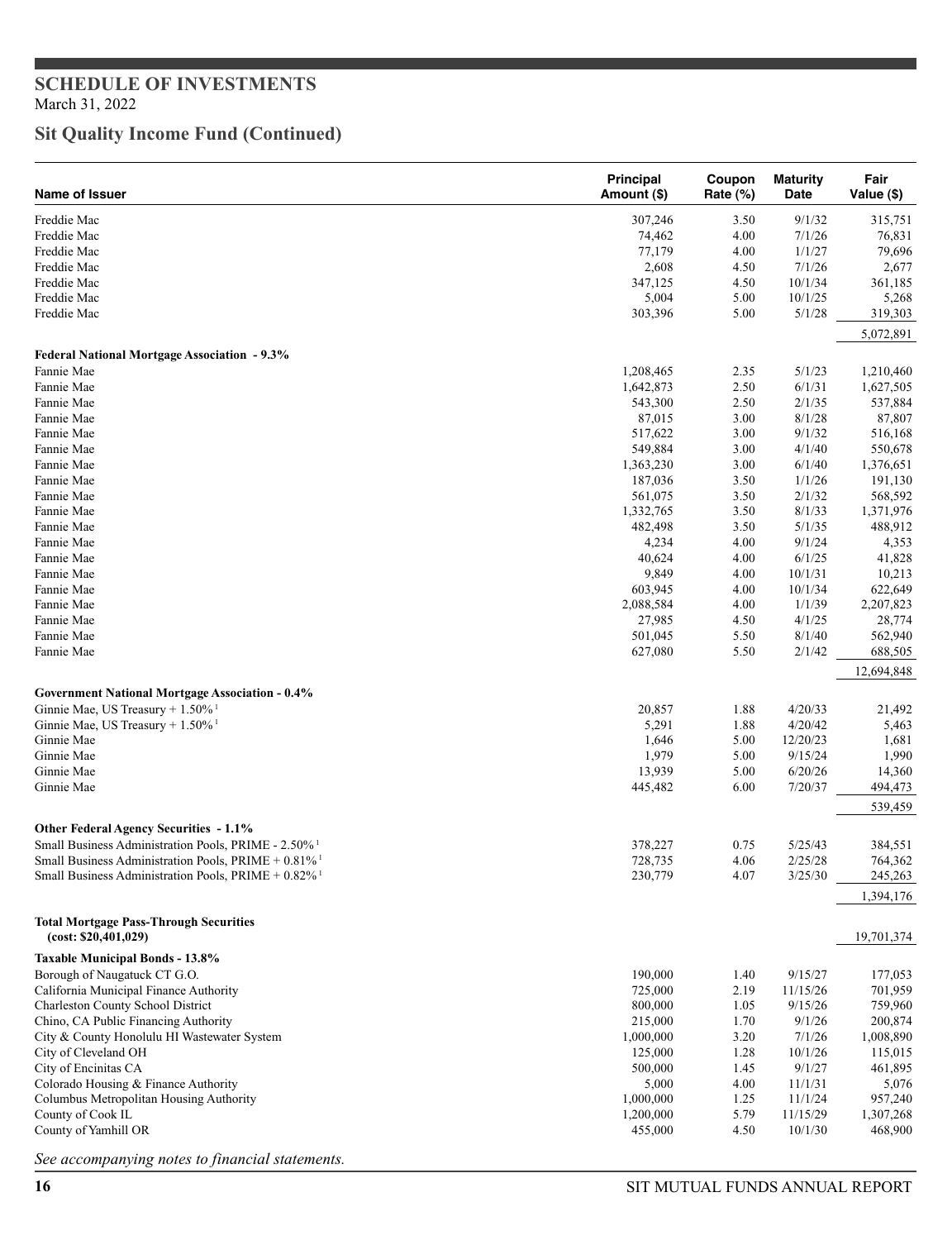| Name of Issuer                                                                 | <b>Principal</b><br>Amount (\$) | Coupon<br>Rate (%) | <b>Maturity</b><br>Date | Fair<br>Value (\$) |
|--------------------------------------------------------------------------------|---------------------------------|--------------------|-------------------------|--------------------|
| Duluth Independent School District No. 709                                     | 250,000                         | 2.00               | 2/1/24                  | 246,043            |
| Florida Capital Projects Finance Authority                                     | 800,000                         | 4.00               | 10/1/24                 | 774,448            |
| Illinois Finance Authority                                                     | 500,000                         | 3.25               | 5/15/27                 | 484,225            |
| Jersey City, NJ G.O.                                                           | 335,000                         | 1.13               | 9/1/26                  | 306,344            |
| Kansas City Industrial Development Authority                                   | 500,000                         | 1.75               | 3/1/26                  | 471,845            |
| Kentucky Higher Education Student Loan Corp.                                   | 1,000,000                       | 2.52               | 6/1/35                  | 937,230            |
| Massachusetts Educational Financing Authority                                  | 140,000                         | 4.00               | 1/1/32                  | 142,478            |
| Massachusetts Educational Financing Authority                                  | 275,000                         | 4.41               | 7/1/34                  | 283,462            |
| Massachusetts Educational Financing Authority                                  | 1,000,000                       | 2.64               | 7/1/37                  | 927,030            |
| Michigan State Housing Development Authority                                   | 500,000                         | 2.90               | 6/1/52                  | 448,165            |
| Michigan Strategic Fund <sup>9</sup>                                           | 1,100,000                       | 1.91               | 10/15/23                | 1,089,011          |
| New Hampshire Housing Finance Authority                                        | 90,000                          | 4.00               | 7/1/35                  | 91,094             |
| New Mexico Educational Assistance Foundation                                   | 1,000,000                       | 2.11               | 9/1/51                  | 965,110            |
| New York Liberty Development Corp. <sup>9</sup>                                | 450,000                         | 1.41               | 11/15/26                | 417,861            |
| New York State Housing Finance Agency                                          | 1,000,000                       | 3.25               | 5/1/27                  | 994,590            |
| North Dakota Housing Finance Agency                                            | 565,000                         | 2.86               | 7/1/24                  | 564,629            |
| Oregon School Boards Association                                               | 1,000,000                       | 5.53               | 6/30/28                 | 1,074,230          |
| Redondo Beach Community Financing Authority <sup>9</sup>                       | 750,000                         | 1.60               | 5/1/27                  | 688,988            |
| St. Charles Parish School District No. 1                                       | 250,000                         | 2.00               | 3/1/27                  | 239,470            |
| Tennessee Housing Development Agency                                           | 25,000                          | 3.50               | 7/1/31                  | 25,240             |
| Warm Springs Reservation Confederated Tribe <sup>4</sup>                       | 760,000                         | 2.02               | 11/1/25                 | 723,695            |
| Wisconsin Housing & Economic Development Authority <sup>8</sup>                | 410,000                         | 3.50               | 3/1/46                  | 415,920            |
| Zachary Community School District No. 1                                        | 285,000                         | 2.00               | 3/1/27                  | 274,389            |
| <b>Total Taxable Municipal Bonds</b><br>(cost: \$19,546,545)                   |                                 |                    |                         | 18,749,627         |
| U.S. Treasury / Federal Agency Securities - 32.9%                              |                                 |                    |                         |                    |
| <b>Federal Agency Issues - 1.9%</b>                                            |                                 |                    |                         |                    |
| Federal Agricultural Mortgage Corp., 3 Mo. Libor $+ 0.37\%$ <sup>1</sup>       | 250,000                         | 1.01               | 3/9/23                  | 250,823            |
| Pershing Road Development Co., LLC, 3 Mo. Libor + $0.40\%$ <sup>1,4</sup>      | 1,666,296                       | 0.92               | 9/1/26                  | 1,607,991          |
| U.S. Department of Housing and Urban Development                               | 690,000                         | 4.28               | 8/1/27                  | 695,197            |
|                                                                                |                                 |                    |                         | 2,554,011          |
| <b>U.S. Treasury - 31.0%</b>                                                   |                                 |                    |                         |                    |
| U.S. Treasury Bill <sup>6</sup>                                                | 3,400,000                       | 0.06               | 4/12/22                 | 3,399,849          |
| U.S. Treasury Floating Rate Notes, 3 Mo. U.S. Treasury $+0.06\%$ <sup>1</sup>  | 1,300,000                       | 0.15               | 10/31/22                | 1,301,221          |
| U.S. Treasury Floating Rate Notes, 3 Mo. U.S. Treasury $+0.02\%$ <sup>1</sup>  | 2,150,000                       | 0.59               | 1/31/24                 | 2,152,259          |
| U.S. Treasury Inflation Indexed Bonds                                          | 11,560,600                      | 0.13               | 4/15/22                 | 11,604,855         |
| U.S. Treasury Inflation Indexed Bonds                                          | 3,178,708                       | 0.13               | 7/15/22                 | 3,265,378          |
| U.S. Treasury Inflation Indexed Bonds                                          | 12,277,742                      | 0.13               | 1/15/23                 | 12,711,780         |
| U.S. Treasury Inflation Indexed Bonds                                          | 925,983                         | 0.13               | 10/15/26                | 974,471            |
| U.S. Treasury Inflation Indexed Bonds                                          | 2,295,409                       | 0.38               | 7/15/23                 | 2,410,718          |
| U.S. Treasury Inflation Indexed Bonds                                          | 1,393,425                       | 0.50               | 4/15/24                 | 1,465,518          |
| U.S. Treasury Inflation Indexed Bonds                                          | 2,530,353                       | 0.63               | 1/15/24                 | 2,663,444          |
|                                                                                |                                 |                    |                         | 41,949,493         |
|                                                                                |                                 |                    |                         |                    |
| <b>Total U.S. Treasury / Federal Agency Securities</b><br>(cost: \$44,284,615) |                                 |                    |                         | 44,503,504         |

*See accompanying notes to financial statements.*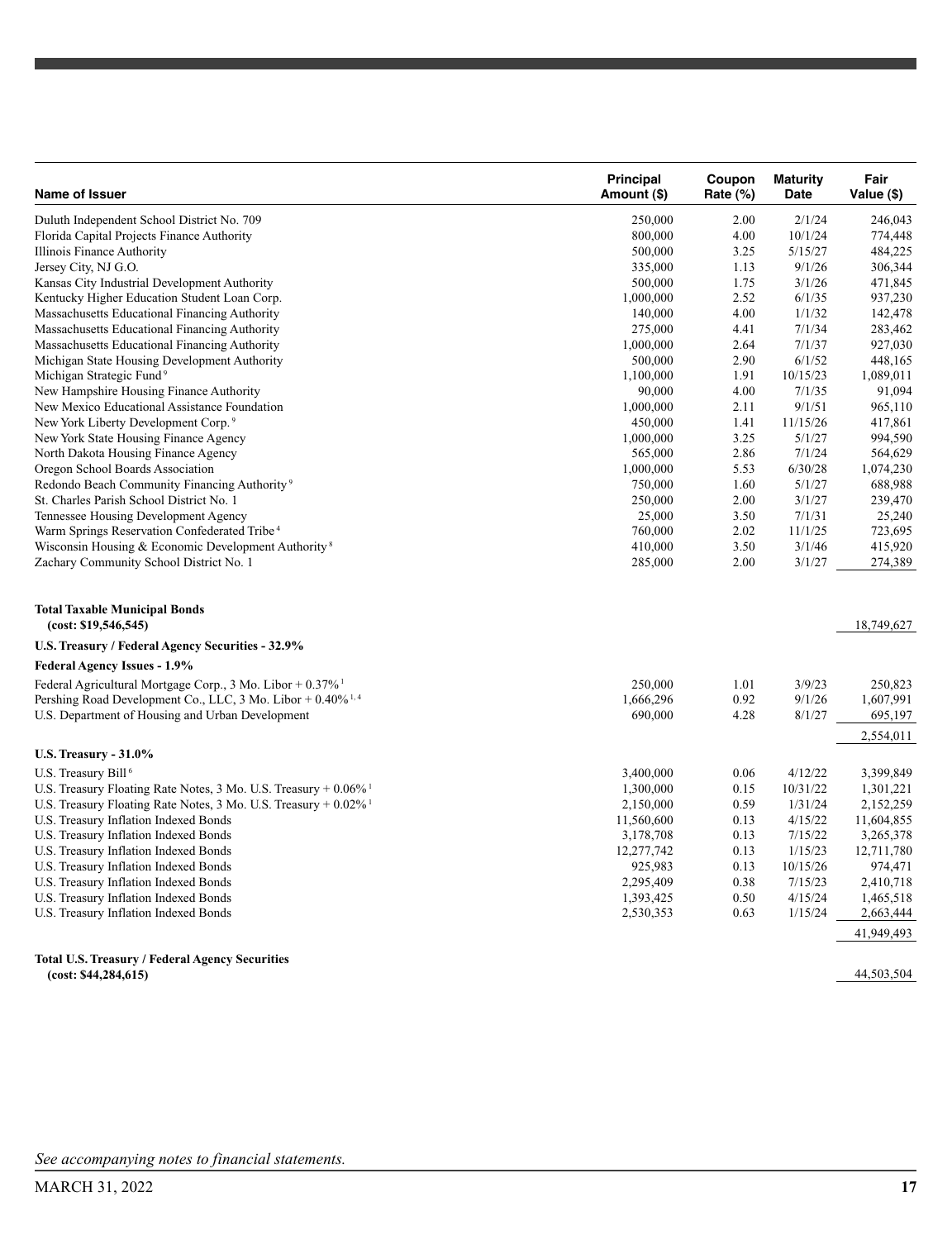### **Sit Quality Income Fund (Continued)**

| Name of Issuer                                                  | Quantity  | Fair<br>Value (\$) |
|-----------------------------------------------------------------|-----------|--------------------|
| <b>Short-Term Securities - 3.2%</b>                             |           |                    |
| Fidelity Inst. Money Mkt. Gvt. Fund, 0.12%                      |           |                    |
| (cost: \$4,305,081)<br>Total Investments in Securities - 101.4% | 4,305,081 | 4,305,081          |
| (cost: \$140,222,275)                                           |           | 137, 176, 447      |
| Other Assets and Liabilities, net - (1.4)%                      |           | (1,930,901)        |
| <b>Net Assets - 100.0%</b>                                      |           | \$135,245,546      |

Variable rate security. Rate disclosed is as of March 31, 2022. Certain variable rate securities are not based on a published reference rate and spread but are determined by the issuer or agent and are based on current market conditions, or, for mortgage-backed securities, are impacted by the individual mortgages which

are paying off over time. These securities do not indicate a reference rate and spread in their descriptions.<br>144A Restricted Security. The total value of such securities as of March 31, 2022 was \$19,908,654 and represente

determined to be liquid by the Adviser in accordance with guidelines established by the Board of Directors.<br>Zero coupon or convertible capital appreciation bond, for which the rate disclosed is either the effective yield o

conversion to coupon paying.<br>Securities the income from which is treated as a tax preference that is included in alternative minimum taxable income for purposes of computing federal alternative

minimum tax (AMT). At March 31, 2022, 0.3% of net assets in the Fund was invested in such securities.<br>Municipal Lease Security. The total value of such securities as of March 31, 2022 was \$2,195,860 and represented 1.6% of determined to be liquid by the Adviser in accordance with guidelines established by the Board of Directors.<br><sup>14</sup> Step Coupon: A bond that pays a coupon rate that increases on a specified date(s). Rate disclosed is as of Ma

Numeric footnotes not disclosed are not applicable to this Schedule of Investments.

Short futures contracts outstanding as of March 31, 2022 were as follows:

| <b>Type</b>          | Contracts | <b>Expiration</b><br>Date | Notional<br>Amount (\$) | ,<br>Unrealized<br>Appreciation<br>(Depreciation) (\$) |
|----------------------|-----------|---------------------------|-------------------------|--------------------------------------------------------|
| Short Futures: $10$  |           |                           |                         |                                                        |
| U.S. Treasury 2-Year | 106       | June 2022                 | (22, 463, 719)          | 253,399                                                |
| U.S. Treasury 5-Year | 206       | June 2022                 | (23,625,625)            | 508,072                                                |
|                      |           |                           |                         | 761.471                                                |

The amount of \$600,000 in cash was segregated with the broker to cover margin requirements for derivative transactions as of March 31, 2022.

**Value/**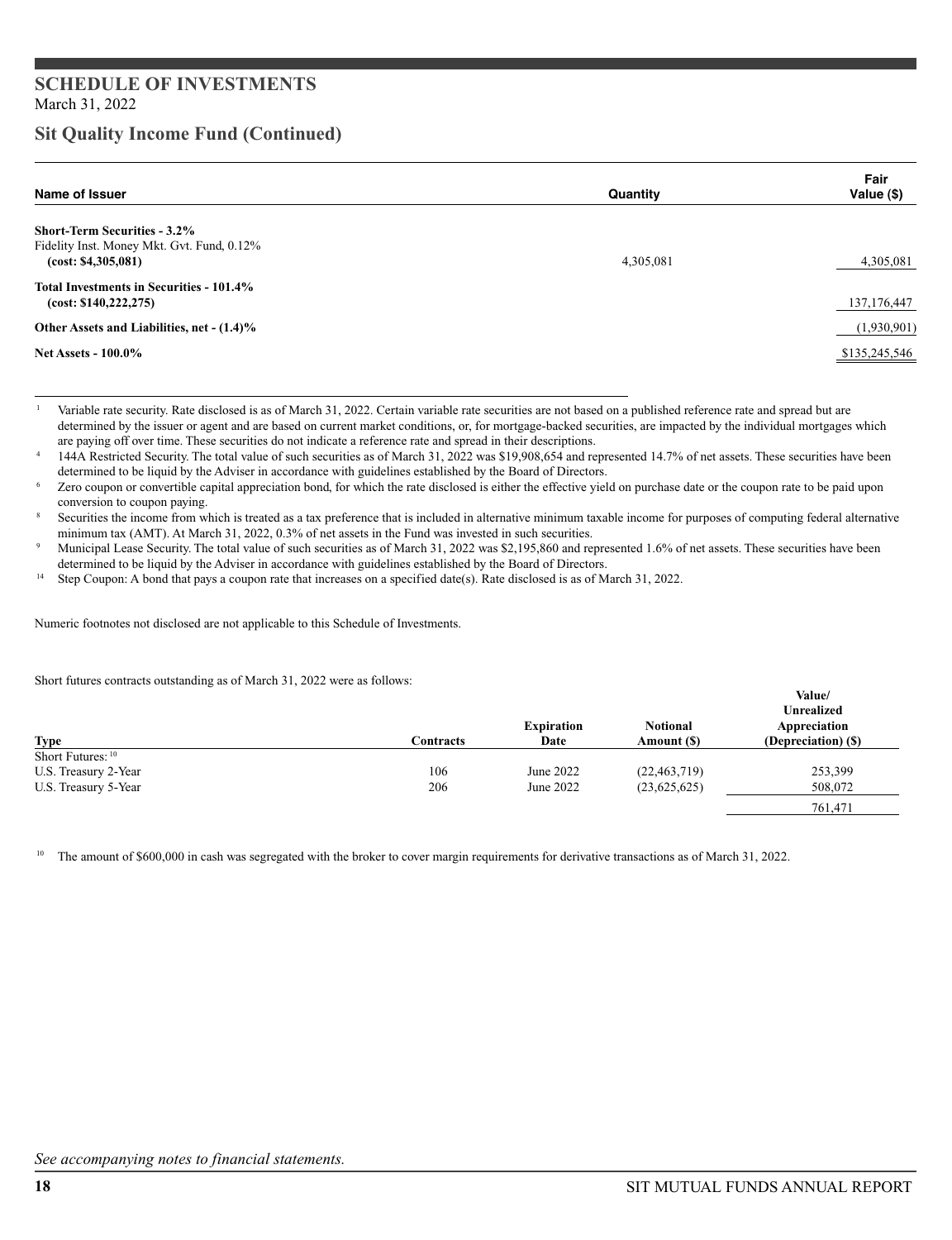A summary of the levels for the Fund's investments as of March 31, 2022 is as follows (see Note 2 - significant accounting policies in the notes to financial statements):

|                                           | <b>Investment in Securities</b>    |                                                               |                                                     |              |
|-------------------------------------------|------------------------------------|---------------------------------------------------------------|-----------------------------------------------------|--------------|
|                                           | Level 1<br>Ouoted<br>Prices $(\$)$ | <b>Level 2</b><br>Other significant<br>observable inputs (\$) | Level 3<br>Significant<br>unobservable inputs $(S)$ | Total $(\$)$ |
| <b>Asset-Backed Securities</b>            |                                    | 3,786,558                                                     |                                                     | 3,786,558    |
| Collateralized Mortgage Obligations       |                                    | 11,207,028                                                    |                                                     | 11,207,028   |
| Corporate Bonds                           |                                    | 34,923,275                                                    |                                                     | 34,923,275   |
| Mortgage Pass-Through Securities          |                                    | 19,701,374                                                    |                                                     | 19,701,374   |
| Taxable Municipal Bonds                   |                                    | 18,749,627                                                    |                                                     | 18,749,627   |
| U.S. Treasury / Federal Agency Securities |                                    | 44,503,504                                                    |                                                     | 44,503,504   |
| <b>Short-Term Securities</b>              | 4,305,081                          |                                                               |                                                     | 4,305,081    |
| Futures                                   | 761,471                            |                                                               |                                                     | 761,471      |
| Total:                                    | 5,066,552                          | 132,871,366                                                   |                                                     | 137,937,918  |

There were no transfers into or out of level 3 during the reporting period.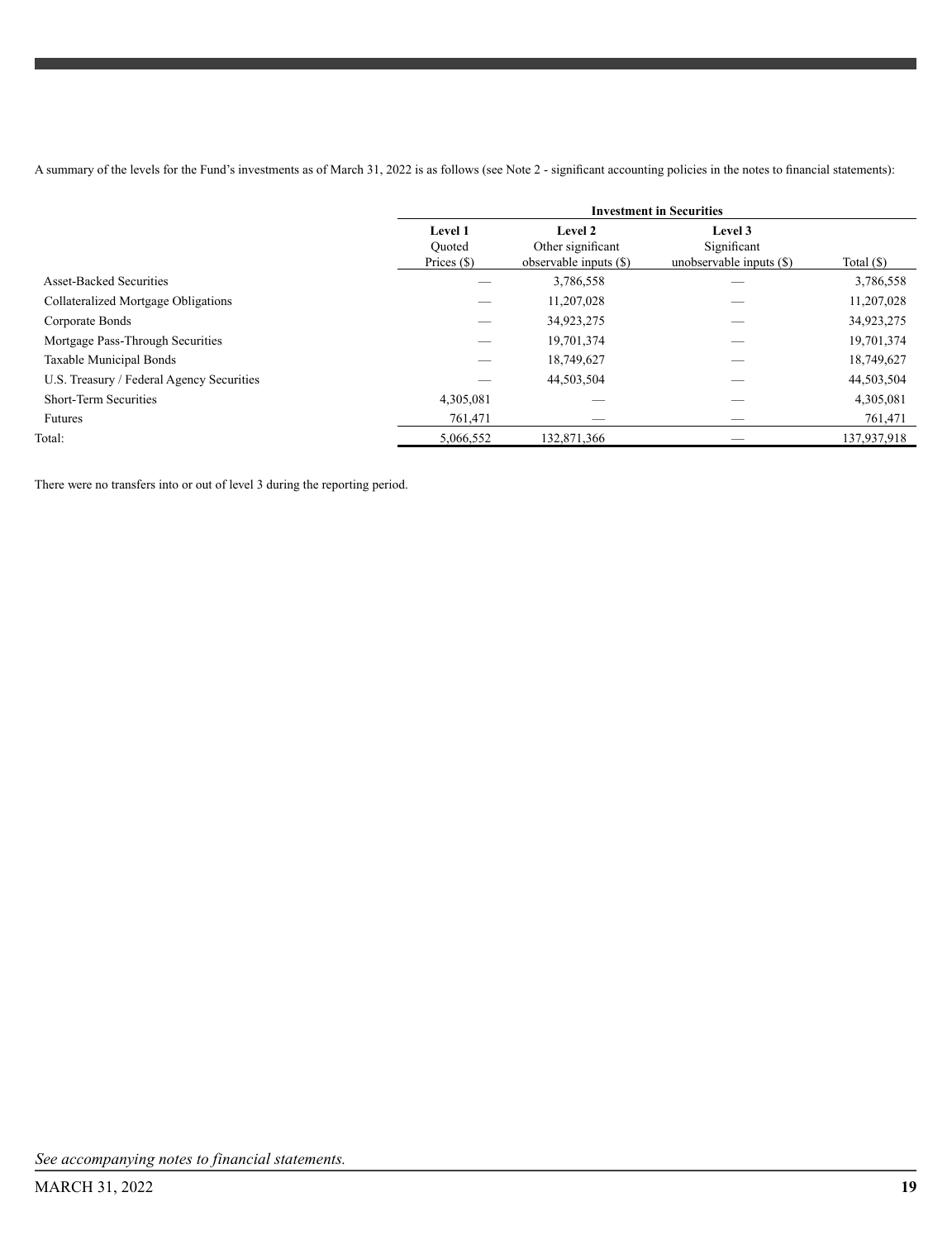# **Sit Tax-Free Income Fund - Class S and Class Y**

### **OBJECTIVE & STRATEGY**

The objective of the Tax-Free Income Fund is to provide a high level of current income that is exempt from federal income tax, consistent with preservation of capital, by investing primarily in investment-grade municipal securities. Such municipal securities generate interest income that is exempt from both federal regular income tax and federal alternative minimum tax. During normal market conditions, the Fund invests 100% of its net assets in such tax-exempt municipal securities.

### **Fund Performance**

The Sit Tax-Free Income Fund (Class S) provided a return of -4.62% during the 12-month period ended March 31, 2022, versus a return of -4.48% for its benchmark, the Bloomberg 5-year Municipal Bond Index, for the same period. As of March 31, 2022, the Fund's 30-day SEC yield was 2.61%, compared to the yield of 2.25% for the benchmark index. The Fund's 12-month distribution rate was 2.69%.

### **Factors that Influenced the Fund's Performance**

The tax-exempt yield curve shifted much higher and flattened during the period, with short yields rising most. Yields for short maturities rose approximately 145-160 basis points during the period, most of which took place in 2022. Meanwhile, yields for intermediate and long maturities rose by approximately 100 basis points and 80 basis points, respectively, during the period, also moving up aggressively in 2022. Net positive inflows for tax-exempt funds exceeded \$48 billion for the period as tax-exempt fund flows provided strong support for the municipal market throughout 2021, before abruptly turning negative in early 2022. Municipal issuance for the period was about \$460 billion, which trailed the prior year by about 9%, and became challenging for the market to absorb once fund flows turned negative. Credit spreads for tax-exempt bonds tightened in 2021 for A-rated and BBB-rated credits before reversing course in 2022 and widening to push municipal bond prices lower.

The Fund's performance for the period was dampened in part because of a larger weighting of long duration bonds relative to the Fund's benchmark, as longer duration bonds underperformed shorter duration bonds. However, the Fund's hedge in U.S. Treasury futures partially offset this deficit as Treasury yields rose significantly, especially on the short end, after the hedge was reinstated in late April 2021. Further, the Fund's significant weighting in single-family mortgage revenue bonds significantly lagged the Fund's benchmark largely due to low coupon structures. In terms of credit quality, BBB-rated bonds were the best performing part of the index during the period and AAA-rated bonds the worst. Along the same lines, the Fund's significant allocation to non-rated bonds, which performed relatively better with generally higher coupons, contributed positively to Fund performance during the period. The Fund also benefited from holdings in education/student loan revenue bonds and other revenue bonds.

### **Outlook and Positioning**

The Fund's core strategy continues to emphasize current income as the primary driver of returns over the long run. Given the increase in short

### **HYPOTHETICAL GROWTH OF \$10,000**



The chart above illustrates the total value of a hypothetical \$10,000 investment in the Fund over the past 10 years as compared to the performance of the Bloomberg 5-Year Municipal Bond Index. Past performance does not guarantee future results. Returns include the reinvestment of distributions. The chart does not reflect the deduction of taxes that a shareholder would pay on Fund distributions or the redemption of Fund shares.

<sup>1</sup> The Bloomberg 5-Year Municipal Bond Index is the 5 year (4-6) component of the Municipal Bond Index, an unmanaged, rules-based, market-value-weighted index for the long-term tax-exempt bond market. The index includes bonds with a minimum credit rating of BBB. The returns include the reinvestment of income and do not include any transaction costs, management fees or other costs. It is not possible to invest directly in an index. This is the Fund's primary index.

rates, we can now purchase shorter duration tax-exempt bonds at acceptable yields, and such bonds seem likely to become increasingly attractive. We are also buying bonds with expected average lives that are meaningfully shorter than their stated maturities at attractive average life yields. Housing-related sectors continue to remain a meaningful percentage of the Fund because of strong underlying fundamentals, totaling more than 45% of Fund assets as of the end of the period. Further, over 25% of the Fund remains invested in non-rated bonds, which provide an attractive income advantage. We plan to increase the Fund's allocation to higher coupon bonds and focus deeply on credit analysis to differentiate opportunities as they arise. The Fund remains diversified on a geographic and issuer basis to mitigate credit and liquidity risk, and we believe the Fund is well-positioned to achieve attractive risk-adjusted returns going forward.

#### **Paul J. Jungquist, CFA** *Senior Portfolio Manager*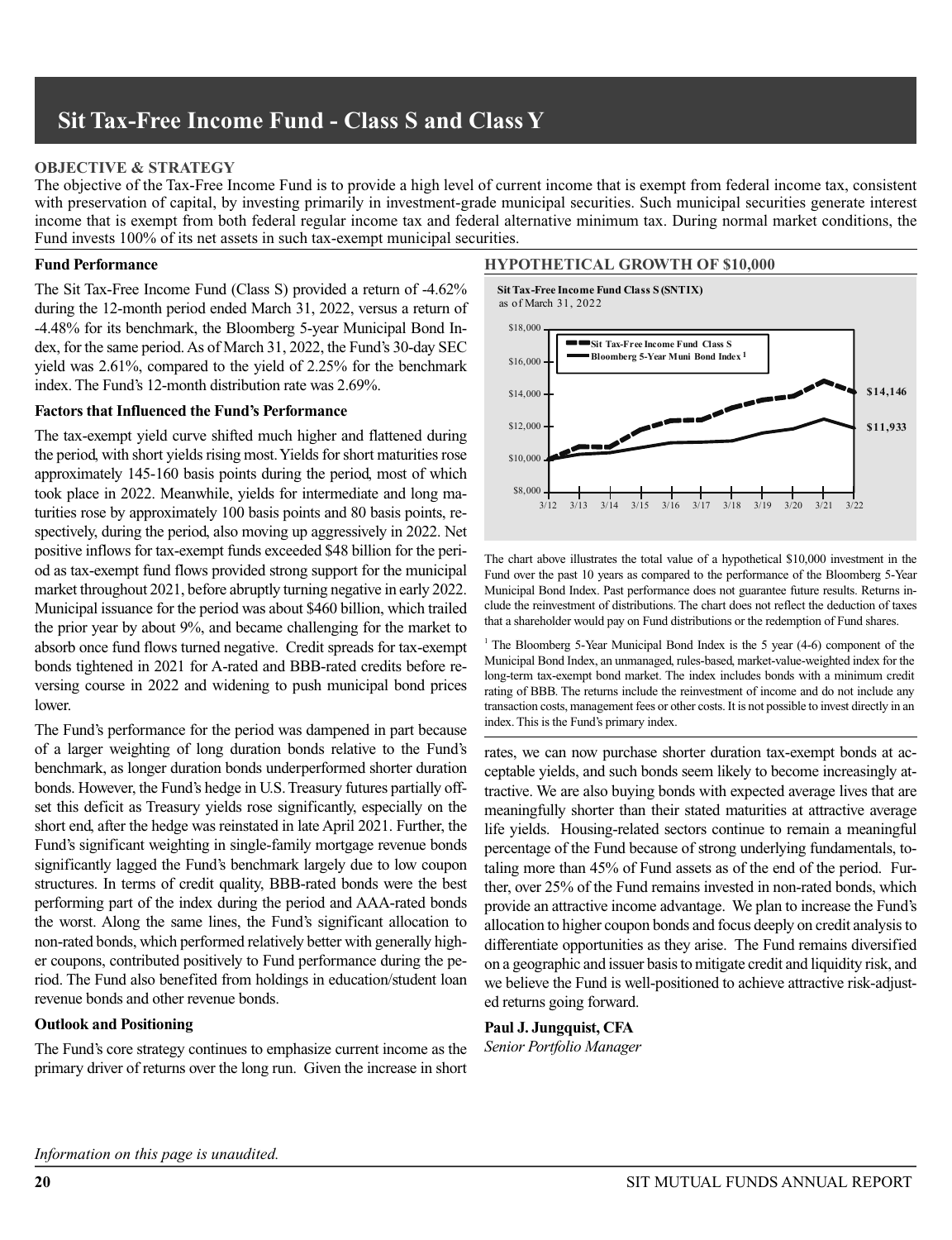#### **COMPARATIVE RATES OF RETURNS**

#### as of March 31, 2022

| $45$ of what on $51$ , $2022$        | <b>Sit Tax-Free Income</b><br>Fund |                |                                                                   |                                                           |
|--------------------------------------|------------------------------------|----------------|-------------------------------------------------------------------|-----------------------------------------------------------|
|                                      | <b>Class S</b>                     | <b>Class Y</b> | <b>Bloomberg</b><br>5-Year Muni<br><b>Bond Index</b> <sup>1</sup> | Lipper<br>General<br>Muni Bond<br>Fund Index <sup>2</sup> |
| One Year                             | $-4.62%$                           | n/a            | $-4.48%$                                                          | $-4.08%$                                                  |
| Five Year                            | 2.61                               | n/a            | 1.51                                                              | 2.78                                                      |
| Ten Year                             | 3.53                               | n/a            | 1.78                                                              | 3.21                                                      |
| Since Inception-Class S<br>(9/29/88) | 4.82                               | n/a            | 4.55                                                              | 5.17                                                      |
| Since Inception-Class Y<br>(6/1/21)  | n/a                                | $-6.06$        | $-4.92$                                                           | $-6.89$                                                   |

Performance figures are historical and do not guarantee future results. Investment returns and principal value will vary, and you may have a gain or loss when you sell shares. Current performance may be lower or higher than the performance data quoted. Contact the Fund for performance data current to the most recent month-end. Returns include changes in share price as well as reinvestment of all dividends and capital gains. Returns do not reflect the deduction of taxes that a shareholder would pay on Fund distributions or the redemption of Fund shares. Management fees and administrative expenses are included in the Fund's performance. Returns for periods greater than one year are compounded average annual rates of return.

<sup>1</sup> The Bloomberg 5-Year Municipal Bond Index is the 5 year (4-6) component of the Municipal Bond Index, unmanaged rules-based, market-value-weighted index for the longterm tax-exempt bond market. The index includes bonds with a minimum credit rating of BBB. The returns include the reinvestment of income and do not include any transaction costs, management fees or other costs. It is not possible to invest directly in an index.

<sup>2</sup> The Lipper returns are obtained from Lipper Analytical Services, Inc., a large independent evaluator of mutual funds.

### **FUND DIVERSIFICATION**

Based on net assets as of March 31, 2022.

#### **PORTFOLIO SUMMARY**

| Class S:                              |                   |
|---------------------------------------|-------------------|
| Net Asset Value 3/31/22:              | \$9.20 Per Share  |
| Net Asset Value $3/31/21$ :           | \$9.91 Per Share  |
| Net Assets:                           | \$185.2 Million   |
| Class V:                              |                   |
| Net Asset Value $3/31/22$ :           | \$9.20 Per Share  |
| Net Asset Value $6/1/21$ <sup>3</sup> | \$10.04 Per Share |
| Net Assets:                           | \$169.3 Million   |
| Average Maturity:                     | 20.4 Years        |
| Effective Duration: <sup>4</sup>      | 5.3 Years         |
|                                       |                   |

<sup>3</sup> The inception date of Class Y Shares was June 1, 2021.

<sup>4</sup> Duration is a measure of estimated price sensitivity relative to changes in interest rates. Portfolios with longer durations are typically more sensitive to changes in interest rates. For example, if interest rates rise by 1%, the fair value of a security with an effective duration of 5 years would decrease by 5%, with all other factors being constant. The correlation between duration and price sensitivity is greater for securities rated investment-grade than it is for securities rated below investment-grade. Duration estimates are based on assumptions by the Adviser and are subject to a number of limitations. Effective duration is calculated based on historical price changes of securities held by the Fund, and therefore is a more accurate estimate of price sensitivity provided interest rates remain within their historical range.

#### **QUALITY RATINGS (% of Net Assets)**



Lower of Moody's, S&P, Fitch or Duff & Phelps ratings used.

| Adviser's Assessment of Non-Rated Securities |  |  |
|----------------------------------------------|--|--|
|                                              |  |  |

| AA           | $0.2\%$ |
|--------------|---------|
| A            | 0.1     |
| <b>BBB</b>   | 1.5     |
| <b>BB</b>    | 21.2    |
| $\leq$ BB    | 2.6     |
| <b>Total</b> | 25.6%   |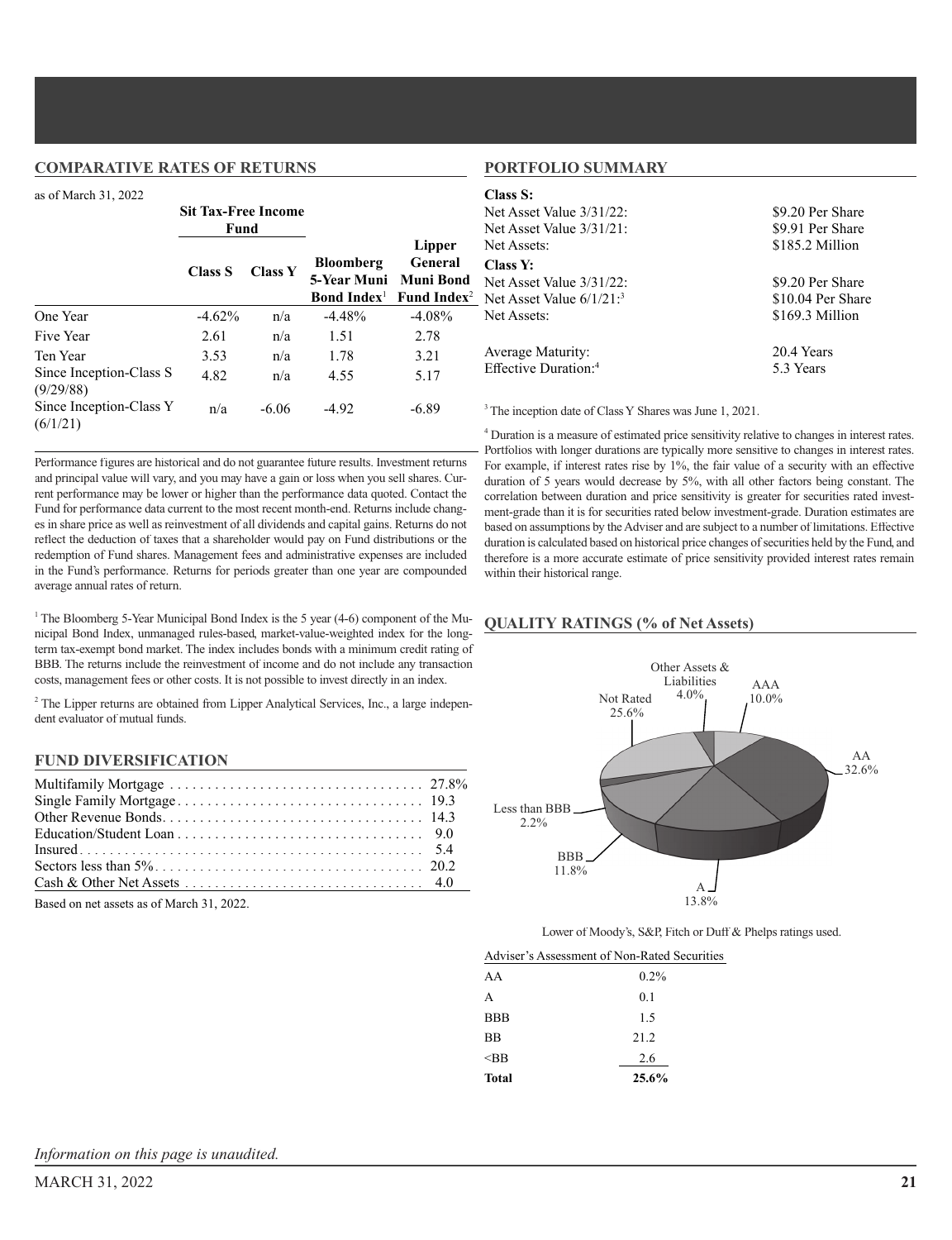### **Sit Tax-Free Income Fund**

| Name of Issuer                                                                                 | Principal<br>Amount (\$) | Coupon<br>Rate (%) | <b>Maturity</b><br>Date | Fair<br>Value (\$) |
|------------------------------------------------------------------------------------------------|--------------------------|--------------------|-------------------------|--------------------|
| <b>Municipal Bonds - 91.2%</b>                                                                 |                          |                    |                         |                    |
| Alabama - 0.3%                                                                                 |                          |                    |                         |                    |
| Clio Water & Sewer Rev. (AGM Insured)                                                          | 340,000                  | 3.10               | 1/1/33                  | 340,581            |
| Mobile Co. Limited Obligation Warrants Rev. (Gomesa Proj.) <sup>4</sup>                        | 500,000                  | 4.00               | 11/1/45                 | 453,740            |
| Stadium Trace Village Improvement District Rev.                                                | 485,000                  | 3.63               | 3/1/36                  | 424,487            |
|                                                                                                |                          |                    |                         | 1,218,808          |
| Alaska - 0.3%                                                                                  |                          |                    |                         |                    |
| AK Hsg. Finance Corp. Rev. (State Capital Proj.)                                               | 355,000                  | 4.00               | 6/1/36                  | 370,421            |
| AK Industrial Dev. & Export Auth. Rev. (Boys & Girls Home) <sup>2, 5,15</sup>                  | 250,000                  | 5.50               | $\rm N/A$               | 10,313             |
| AK Industrial Dev. & Export Auth. Rev. (GTR Fairbanks Community Hospital Foundation)           | 250,000                  | 5.00               | 4/1/33                  | 256,957            |
| AK Industrial Dev. & Export Auth. Rev. (Tanana Chiefs Conference Proj.)                        | 300,000                  | 4.00               | 10/1/49                 | 314,154            |
|                                                                                                |                          |                    |                         | 951,845            |
| Arizona - 2.3%                                                                                 |                          |                    |                         |                    |
| AZ Health Facs. Auth. Rev. (Scottsdale Lincoln Hospital Proj.) <sup>1</sup>                    | 250,000                  | 4.00               | 12/1/39                 | 250,052            |
| AZ Industrial Dev. Auth. Rev. (Legacy Cares, Inc. Proj.) <sup>4</sup>                          | 750,000                  | 6.75               | 7/1/30                  | 825,322            |
| AZ Industrial Dev. Auth. Rev. (Legacy Cares, Inc. Proj.) <sup>4</sup>                          | 100,000                  | 5.50               | 7/1/31                  | 102,385            |
| AZ Industrial Dev. Auth. Rev. (Legacy Cares, Inc. Proj.) <sup>4</sup>                          | 750,000                  | 7.75               | 7/1/50                  | 849,038            |
| AZ Industrial Dev. Auth. Rev. (Legacy Cares, Inc. Proj.) <sup>4</sup>                          | 200,000                  | 6.00               | 7/1/51                  | 207,338            |
| AZ Industrial Dev. Auth. Rev. (Social Bond Equitable School Revolving Fund)                    | 500,000                  | 4.00               | 11/1/45                 | 518,130            |
| Glendale Industrial Dev. & Auth. Rev. (Beatitudes Campus Proj.)                                | 300,000                  | 5.00               | 11/15/36                | 304,971            |
| La Paz Co. Industrial Dev. Auth. (Charter School Solutions Harmony Public Proj.)               | 750,000                  | 5.00               | 2/15/48                 | 805,253            |
| Maricopa Co. Industrial Dev. Auth. Rev. (Legacy Traditional School Proj.)                      | 500,000                  | 4.00               | 7/1/50                  | 515,765            |
| Maricopa Co. Industrial Dev. Auth. Rev. (Paradise School Proj.)                                | 1,000,000                | 4.00               | 7/1/54                  | 1,042,910          |
| Phoenix City Industrial Dev. Auth. Rev. (Northwest Christian School Proj.) <sup>4</sup>        | 600,000                  | 5.00               | 9/1/45                  | 612,354            |
| Phoenix City Industrial Dev. Auth. Rev. (Vista College Preparatory Proj.)                      | 400,000                  | 4.13               | 7/1/38                  | 414,260            |
| Pima Co. Industrial Dev. Auth. Education Rev. (American Leadership Academy Proj.) <sup>4</sup> | 1,000,000                | 5.38               | 6/15/35                 | 1,044,180          |
| Quechan Indian Tribe of Fort Yuma Rev. (Tribal Economic Dev.)                                  | 275,000                  | 9.75               | 5/1/25                  | 279,719            |
| Tempe Industrial Dev. Auth. Rev. (Mirabella at ASU Proj.) <sup>4</sup>                         | 430,000                  | 4.70               | 10/1/24                 | 430,009            |
|                                                                                                |                          |                    |                         | 8,201,686          |
| Arkansas - 0.6%                                                                                |                          |                    |                         |                    |
| Mountain Home City Sales & Use Tax Rev.                                                        | 495,000                  | 2.00               | 9/1/38                  | 402,475            |
| Rogers City Rev.                                                                               | 1,000,000                | 3.88               | 11/1/39                 | 1,058,110          |
| Springdale City Sales & Use Tax Rev. Ref. (BAM Insured)                                        | 500,000                  | 3.60               | 4/1/41                  | 506,760            |
|                                                                                                |                          |                    |                         | 1,967,345          |
| California - 4.2%                                                                              |                          |                    |                         |                    |
| CA Health Facs. Financing Auth. Rev. (On Lok Senior Health Services)                           | 500,000                  | 5.00               | 8/1/50                  | 558,615            |
| CA Municipal Finance Auth. Rev. (Caritas Proj.)                                                | 250,000                  | 4.00               | 8/15/56                 | 215,822            |
| CA Public Finance Auth. Rev. (Enso Village Proj.) <sup>4</sup>                                 | 350,000                  | 3.13               | 5/15/29                 | 337,715            |
| CA Public Finance Auth. Rev. (Green Bond-Enso Village Proj.) <sup>4</sup>                      | 500,000                  | 5.00               | 11/15/46                | 521,295            |
| CA Public Finance Auth. Rev. (Green Bond-Enso Village Proj.) <sup>4</sup>                      | 250,000                  | 5.00               | 11/15/56                | 258,473            |
| CA School Facs. Finance Auth. Rev. (Azusa Unified School District) (AGM Insured) <sup>6</sup>  | 500,000                  | 6.00               | 8/1/29                  | 579,320            |
| Carlsbad Unified School District G.O. Capital Appreciation <sup>6</sup>                        | 400,000                  | 6.13               | 8/1/31                  | 508,308            |
| Colton Joint Unified School District G.O. (AGM Insured) <sup>6</sup>                           | 1,000,000                | 5.80               | 8/1/35                  | 1,157,720          |
| Encinitas Union School District G.O. Capital Appreciation <sup>6</sup>                         | 500,000                  | 7.00               | 8/1/35                  | 663,170            |
| Hartnell Community College G.O. <sup>6</sup>                                                   | 500,000                  | 7.00               | 8/1/34                  | 595,755            |
| Healdsburg Unified School District G.O. <sup>6</sup>                                           | 1,250,000                | 5.00               | 8/1/37                  | 1,331,700          |
| See accompanying notes to financial statements.                                                |                          |                    |                         |                    |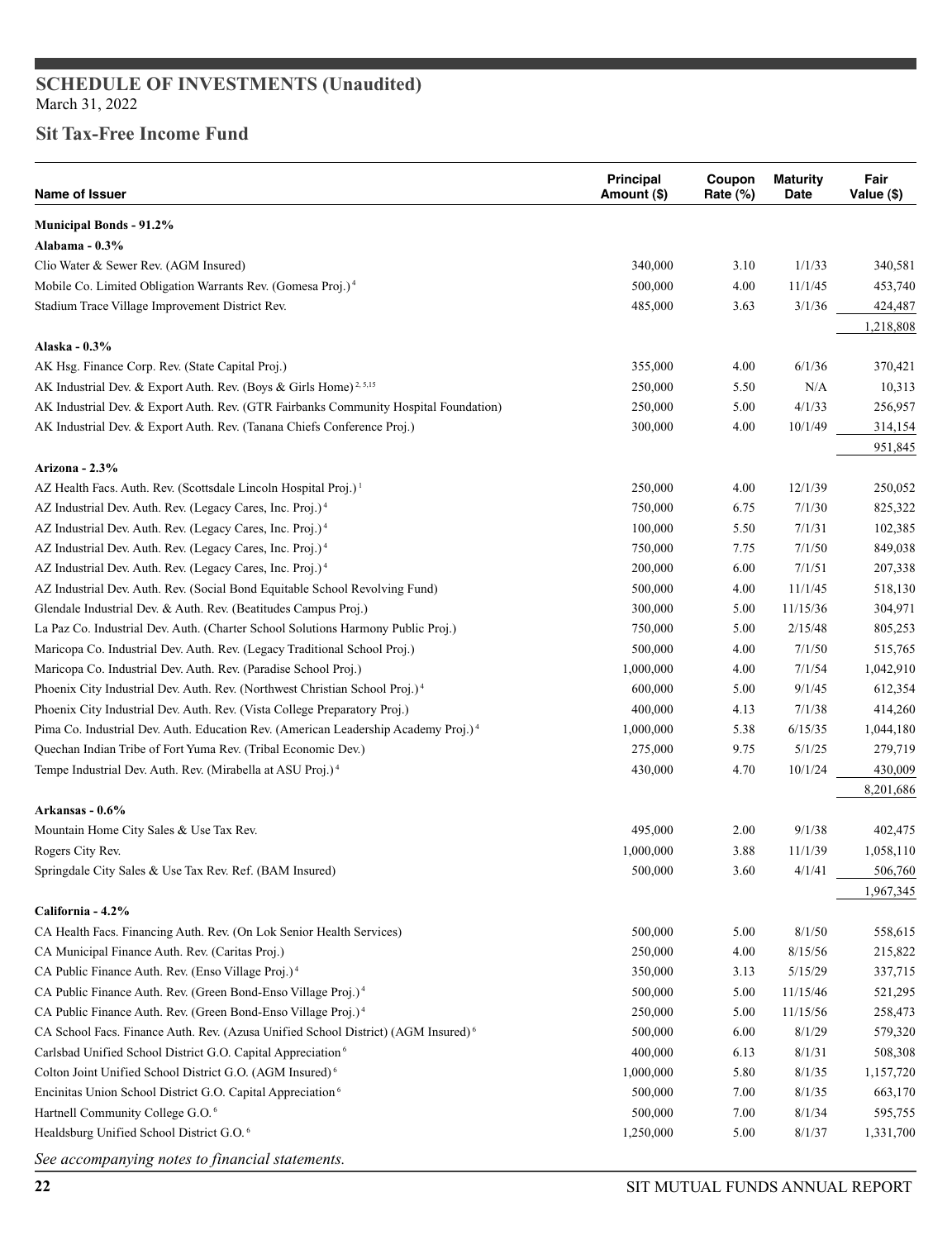| Name of Issuer                                                                                        | Principal<br>Amount (\$) | Coupon<br>Rate (%) | <b>Maturity</b><br>Date | Fair<br>Value (\$) |
|-------------------------------------------------------------------------------------------------------|--------------------------|--------------------|-------------------------|--------------------|
| Imperial Community College District G.O. Capital Appreciation (AGM Insured) <sup>6</sup>              | 250,000                  | 6.75               | 8/1/40                  | 287,055            |
| Los Alamitos Unified School District Capital Appreciation C.O.P. <sup>6</sup>                         | 1,100,000                | 6.00               | 8/1/34                  | 1,184,689          |
| Martinez Unified School District G.O. <sup>6</sup>                                                    | 250,000                  | 6.13               | 8/1/35                  | 273,815            |
| Orange Co. Community Facs. District No. 2017-1 Special Assessment (Village of Esencia)                | 500,000                  | 4.00               | 8/15/45                 | 507,935            |
| Redondo Beach School District G.O. <sup>6</sup>                                                       | 600,000                  | 6.38               | 8/1/34                  | 708,240            |
| Reef-Sunset Unified School District (BAM Insured) <sup>6</sup>                                        | 750,000                  | 4.85               | 8/1/38                  | 811,260            |
| Ripon Unified School District G.O. (BAM Insured) <sup>6</sup>                                         | 80,000                   | 4.50               | 8/1/30                  | 82,828             |
| Sacramento Co. Water Financing Auth. Rev. (NATL-RE FGIC Insured) <sup>1</sup>                         | 500,000                  | 0.92               | 6/1/39                  | 468,330            |
| San Jose Financing Auth. Rev. (Civic Center Garage Proj.) <sup>9</sup>                                | 400,000                  | 5.00               | 6/1/39                  | 416,548            |
| South Tahoe Joint Powers Financing Auth. Tax Allocation Ref. (South Tahoe Redev. Proj.) (AGM Insured) | 500,000                  | 5.00               | 10/1/30                 | 532,925            |
| Sulphur Springs Union School Dist. C.O.P. (AGM Insured) <sup>6</sup>                                  | 205,000                  | 6.50               | 12/1/37                 | 236,822            |
| Sulphur Springs Union School Dist. C.O.P. (AGM Insured) <sup>6</sup>                                  | 245,000                  | 6.50               | 12/1/37                 | 280,515            |
| Tracy Joint Unified School District G.O. Capital Appreciation <sup>6</sup>                            | 600,000                  | 7.00               | 8/1/41                  | 613,188            |
| Upland Unified School District G.O. Capital Appreciation <sup>6</sup>                                 | 1,000,000                | 7.00               | 8/1/41                  | 1,157,950          |
| Val Verde Unified School District G.O. Capital Appreciation (AGM Insured) <sup>6</sup>                | 500,000                  | 6.00               | 8/1/34                  | 622,305            |
|                                                                                                       |                          |                    |                         | 14,912,298         |
| Colorado - 5.1%                                                                                       |                          |                    |                         |                    |
| Baseline Metropolitan District No. 1 G.O.                                                             | 280,000                  | 5.00               | 12/1/51                 | 276,990            |
| Brighton Crossing Metropolitan District No. 6 G.O.                                                    | 515,000                  | 5.00               | 12/1/40                 | 531,732            |
| Buffalo Highlands Metropolitan District G.O.                                                          | 350,000                  | 5.25               | 12/1/38                 | 359,618            |
| Chambers Highpoint Metropolitan District No. 2 G.O.                                                   | 515,000                  | 5.00               | 12/1/41                 | 503,927            |
| CO Educational & Cultural Facs. Auth. Rev. (CO Springs Charter Academy Proj.)                         | 250,000                  | 5.60               | 7/1/34                  | 250,575            |
| CO Educational & Cultural Facs. Auth. Rev. (STEM School Proj.)                                        | 350,000                  | 4.00               | 10/1/61                 | 336,714            |
| CO Health Facs. Auth. Rev. (Aberdeen Ridge)                                                           | 400,000                  | 3.50               | 5/15/30                 | 378,260            |
| CO Health Facs. Auth. Rev. (Aberdeen Ridge)                                                           | 415,000                  | 5.00               | 5/15/44                 | 400,442            |
| CO Health Facs. Auth. Rev. (Aberdeen Ridge)                                                           | 850,000                  | 5.00               | 5/15/58                 | 787,312            |
| CO Health Facs. Auth. Rev. (Covenant Living Community)                                                | 500,000                  | 4.00               | 12/1/50                 | 529,540            |
| CO Health Facs. Auth. Rev. (Covenant Retirement Community)                                            | 650,000                  | 5.00               | 12/1/48                 | 712,504            |
| Colliers Hill Metro District No. 2 G.O.                                                               | 600,000                  | 6.00               | 12/15/47                | 572,730            |
| Copperleaf Metro District No. 4 G.O.                                                                  | 750,000                  | 5.00               | 12/1/49                 | 764,160            |
| Crystal Crossing Metro District G.O.                                                                  | 500,000                  | 5.25               | 12/1/40                 | 513,285            |
| Denver City & County Housing Auth. Rev. (Sustainability Bonds - Thrive Proj.)                         | 500,000                  | 2.05               | 2/1/39                  | 428,265            |
| DIATC Metropolitan District G.O. <sup>4</sup>                                                         | 500,000                  | 5.00               | 12/1/49                 | 509,455            |
| Green Valley Ranch East Metropolitan District No. 6 G.O.                                              | 1,000,000                | 5.88               | 12/1/50                 | 1,031,680          |
| Haskins Station Metropolitan District G.O.                                                            | 500,000                  | 5.00               | 12/1/49                 | 505,850            |
| Hunters Overlook Metropolitan District No. 5 G.O.                                                     | 500,000                  | 5.00               | 12/1/49                 | 518,660            |
| Johnstown Village Metropolitan District No. 2. G.O.                                                   | 500,000                  | 5.00               | 12/1/50                 | 502,560            |
| Lambertson Farms Metro District No. 1 G.O.                                                            | 500,000                  | 5.00               | 12/15/25                | 457,485            |
| Legato Community Auth. Rev.                                                                           | 500,000                  | 5.00               | 12/1/51                 | 494,475            |
| Mirabelle Metropolitan District. No. 2 G.O.                                                           | 500,000                  | 5.00               | 12/1/49                 | 501,755            |
| Peak Metropolitan District No. 1 G.O. <sup>4</sup>                                                    | 500,000                  | 5.00               | 12/1/41                 | 511,700            |
|                                                                                                       |                          |                    |                         |                    |
| Peak Metropolitan District No. 1 G.O. <sup>4</sup><br>Raindance Metropolitan District No. 2 G.O.      | 500,000                  | 5.00               | 12/1/51                 | 502,005            |
|                                                                                                       | 330,000                  | 5.00               | 12/1/39                 | 337,247            |
| Reunion Metropolitan District Rev.                                                                    | 600,000                  | 3.63               | 12/1/44                 | 490,026            |
| St. Vrain Lakes Metropolitan District No. 2 G.O.                                                      | 500,000                  | 5.00               | 12/1/37                 | 518,200            |
| STC Metropolitan District No. 2 G.O.                                                                  | 500,000                  | 5.00               | 12/1/49                 | 511,330            |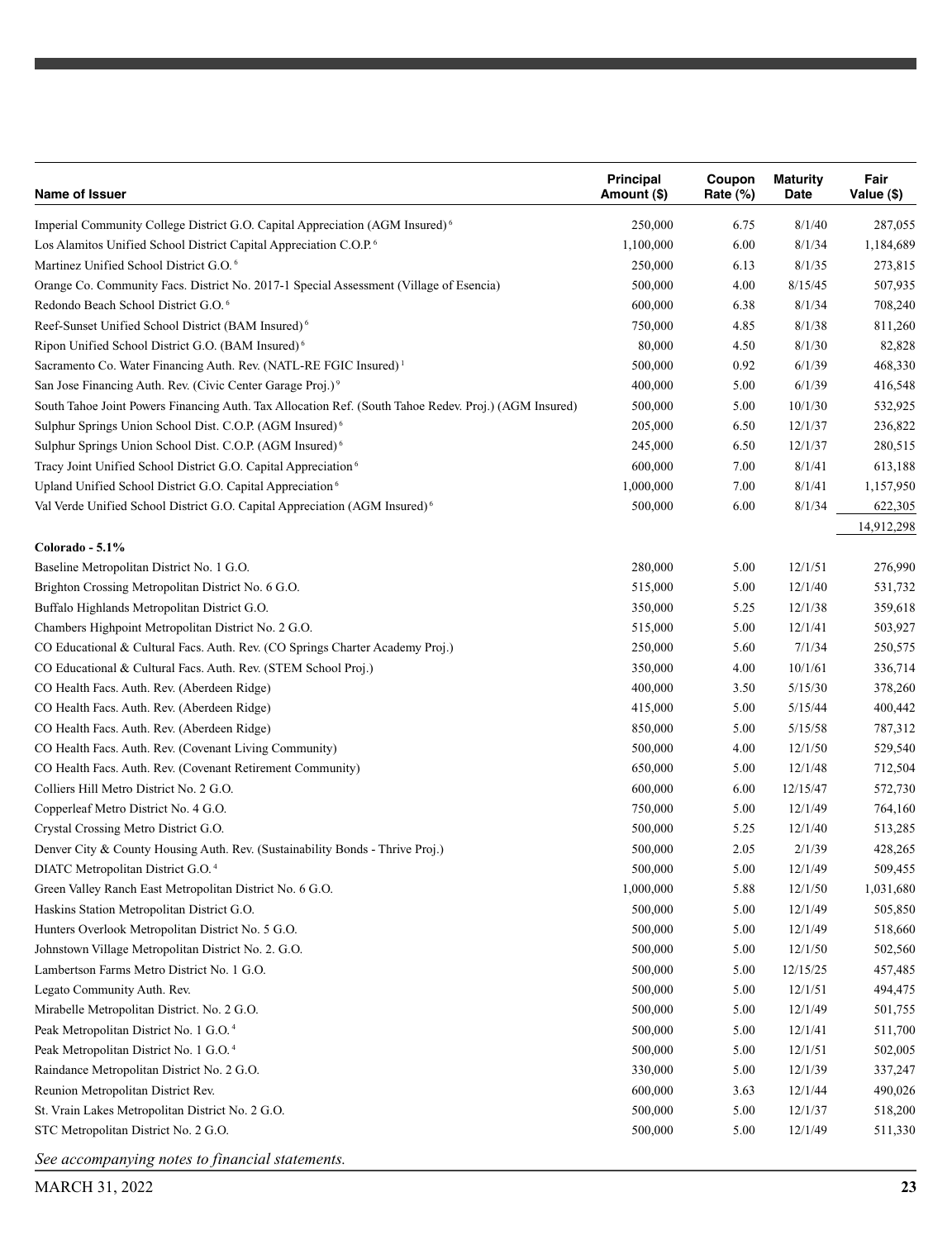# **Sit Tax-Free Income Fund (Continued)**

| Name of Issuer                                                                                                                         | Principal<br>Amount (\$) | Coupon<br>Rate (%) | <b>Maturity</b><br>Date | Fair<br>Value (\$) |
|----------------------------------------------------------------------------------------------------------------------------------------|--------------------------|--------------------|-------------------------|--------------------|
| Thompson Crossing Metropolitan District No. 4 G.O.                                                                                     | 500,000                  | 5.00               | 12/1/49                 | 509,215            |
| Transport Metropolitan District No. 3 G.O.                                                                                             | 750,000                  | 5.00               | 12/1/51                 | 770,213            |
| Tree Farm Metropolitan District G.O. <sup>4</sup>                                                                                      | 500,000                  | 4.50               | 12/1/41                 | 457,195            |
| Vauxmont Metropolitan District G.O. (AGM Insured)                                                                                      | 475,000                  | 3.25               | 12/15/50                | 463,505            |
| Wild Plum Metropolitan District G.O.                                                                                                   | 595,000                  | 5.00               | 12/1/49                 | 611,928            |
| Windler Public Improvement Auth. Rev.                                                                                                  | 500,000                  | 4.00               | 12/1/41                 | 435,570            |
|                                                                                                                                        |                          |                    |                         | 17,986,108         |
| Connecticut - 1.0%                                                                                                                     |                          |                    |                         |                    |
| CT Health & Educational Facs. Auth. Rev. <sup>4</sup>                                                                                  | 250,000                  | 3.25               | 1/1/27                  | 250,392            |
| CT Health & Educational Facs. Auth. Rev. <sup>4</sup>                                                                                  | 250,000                  | 5.00               | 1/1/55                  | 261,390            |
| CT Hsg. Finance Auth. Rev.                                                                                                             | 100,000                  | 3.88               | 11/15/35                | 100,604            |
| CT Hsg. Finance Auth. Rev. <sup>9</sup>                                                                                                | 505,000                  | 4.25               | 6/15/43                 | 535,926            |
| CT Hsg. Finance Auth. Rev.                                                                                                             | 1,000,000                | 3.85               | 5/15/45                 | 1,001,850          |
| CT Hsg. Finance Auth. Rev.                                                                                                             | 865,000                  | 2.55               | 6/15/46                 | 715,061            |
| CT Hsg. Finance Auth. Rev. <sup>9</sup>                                                                                                | 455,000                  | 4.30               | 6/15/48                 | 479,916            |
| Steel Point Infrastructure Improvement District Rev. (Steelpointe Harbor Proj.) <sup>4</sup>                                           | 350,000                  | 4.00               | 4/1/51                  | 322,875            |
|                                                                                                                                        |                          |                    |                         | 3,668,014          |
| District of Columbia - 0.7%                                                                                                            |                          |                    |                         |                    |
| District of Columbia Hsg. Finance Agency Rev. (FHA Insured)                                                                            | 1,500,000                | 2.50               | 3/1/42                  | 1,266,525          |
| District of Columbia Hsg. Finance Agency Rev. (Multi-Family Dev. Program)                                                              | 600,000                  | 4.05               | 9/1/43                  | 626,208            |
| District of Columbia Rev. (Ingleside Rock Creek Proj.)                                                                                 | 500,000                  | 5.00               | 7/1/37                  | 514,105            |
| <b>Florida - 12.8%</b>                                                                                                                 |                          |                    |                         | 2,406,838          |
| Alachua Co. Health Facs. Auth. Rev. (Oak Hammock University)                                                                           | 385,000                  | 8.00               | 10/1/32                 | 404,939            |
| Artisan Lakes East Community Dev. District Special Assessment                                                                          | 450,000                  | 4.00               | 5/1/51                  | 435,029            |
| Ave Maria Stewardship Community District Special Assessment. (AGM Insured)                                                             | 295,000                  | 3.00               | 5/1/38                  | 291,516            |
| Blackburn Creek Community Dev. District Special Assessment (Grand Palm Proj.)                                                          | 200,000                  | 6.25               | 5/1/35                  | 215,244            |
| Capital Trust Agency Rev. (Academir Charter Schools, Inc. Proj.) <sup>4</sup>                                                          | 250,000                  | 4.00               | 7/1/51                  | 235,585            |
| Capital Trust Agency Rev. (Academir Charter Schools, Inc. Proj.) <sup>4</sup>                                                          | 250,000                  | 4.00               | 7/1/56                  | 230,305            |
| Capital Trust Agency Rev. (Imagine School at North Manate, Inc. Proj.) <sup>4</sup>                                                    | 230,000                  | 5.00               | 6/1/41                  | 238,016            |
| Capital Trust Agency Rev. (Imagine School at North Manate, Inc. Proj.) <sup>4</sup>                                                    | 325,000                  | 5.00               | 6/1/41                  | 336,326            |
| Capital Trust Agency Rev. (Lutz Preparatory School, Inc. Proj.)                                                                        | 300,000                  | 4.00               | 6/1/41                  | 310,638            |
| Capital Trust Agency Rev. (River City Educational Services, Inc. Proj.)                                                                | 500,000                  | 5.38               | 2/1/35                  | 525,280            |
| Capital Trust Agency Rev. (River City Educational Services, Inc. Proj.)                                                                | 300,000                  | 5.63               | 2/1/45                  | 315,780            |
| Capital Trust Agency Rev. (Tallahassee Tapestry) <sup>2, 4, 5</sup>                                                                    | 550,000                  | 6.75               | 12/1/35                 | 170,500            |
| Capital Trust Agency Rev. (Tapestry Walden Senior Hsg. Proj.) <sup>2,4,5</sup>                                                         | 250,000                  | 6.75               | 7/1/37                  | 75,000             |
| Capital Trust Agency Rev. (Tuscan Gardens Senior Living Center) <sup>2,5</sup>                                                         | 250,000                  | 7.00               | 4/1/35                  | 155,000            |
| Celebration Pointe Community Dev. District Special Assessment Rev. <sup>4</sup>                                                        | 240,000                  | 5.00               | 5/1/32                  | 254,117            |
| CFM Community Dev. District Special Assessment                                                                                         | 500,000                  | 4.00               | 5/1/51                  | 480,040            |
| Cobblestone Community Dev. District Special Assessment <sup>4</sup>                                                                    | 630,000                  | 4.20               | 5/1/42                  | 624,072            |
| Collier Co. Industrial Dev. Auth. Rev. (Arlington of Naples Proj.) <sup>2, 4, 5</sup>                                                  | 250,000                  | 7.25               | 5/15/26                 | 170,000            |
| Collier Co. Industrial Dev. Auth. Rev. (Arlington of Naples Proj.) <sup>2,4,5</sup>                                                    | 750,000                  | 8.13               | 5/15/44                 | 510,000            |
| County of Hillsborough Utility Rev.                                                                                                    | 1,000,000                | 2.50               | 8/1/51                  | 786,390            |
|                                                                                                                                        |                          |                    |                         |                    |
| Durbin Crossing Community Dev. District Special Assessment (AGM Insured)                                                               | 510,000                  | 5.00               | 5/1/32                  | 574,826            |
| Entrada Community Dev. District Special Assessment Rev. <sup>4</sup><br>Escambia Co. Housing Finance Auth. Rev. (Multi-County Program) | 400,000<br>495,000       | 4.00<br>3.75       | 5/1/52<br>10/1/49       | 387,920<br>503,361 |
| See accompanying notes to financial statements.                                                                                        |                          |                    |                         |                    |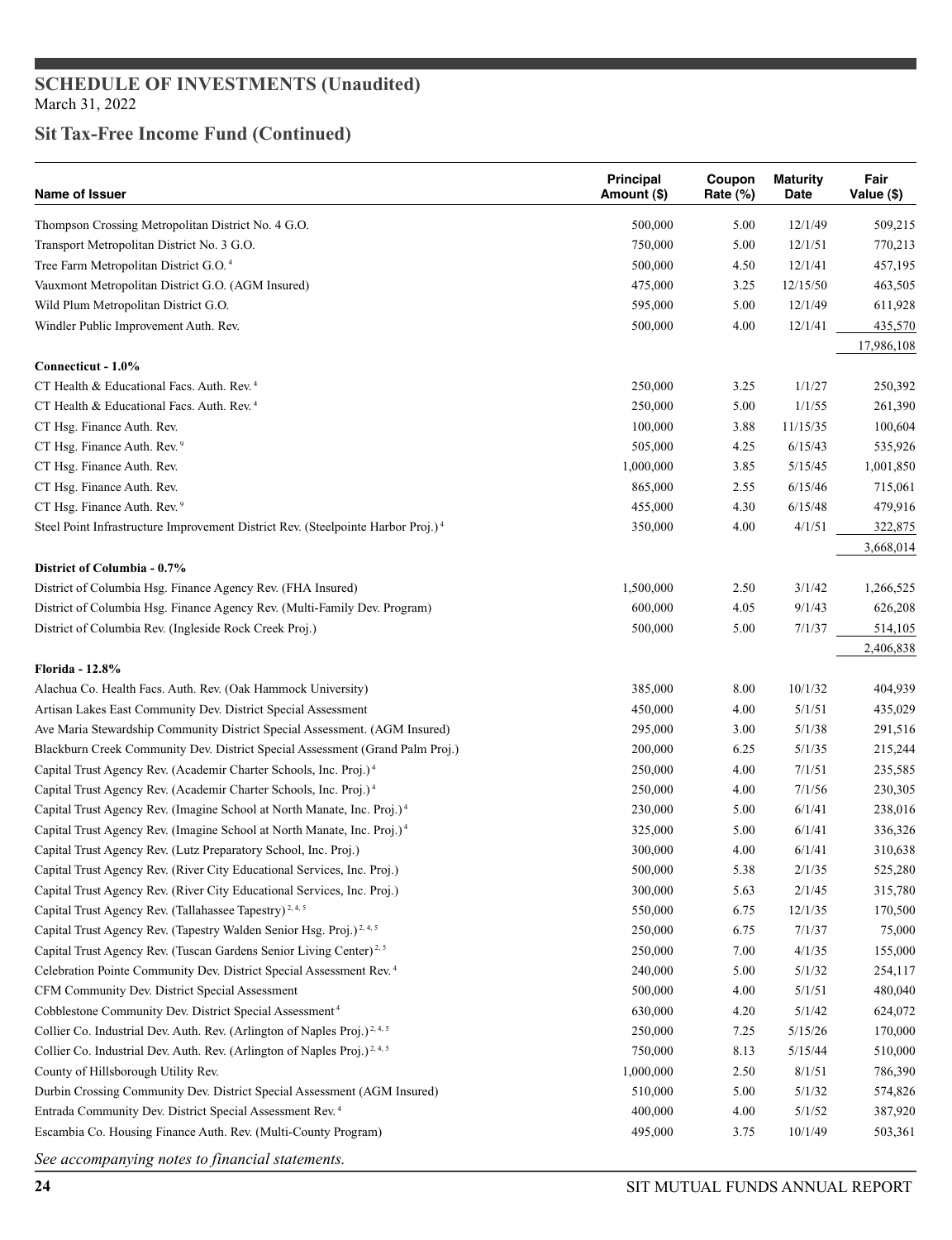| Name of Issuer                                                                                                   | Principal<br>Amount (\$) | Coupon<br>Rate (%) | <b>Maturity</b><br>Date | Fair<br>Value (\$) |
|------------------------------------------------------------------------------------------------------------------|--------------------------|--------------------|-------------------------|--------------------|
| FL Dev. Finance Corp. Rev. (Discovery High School Proj.) <sup>4</sup>                                            | 500,000                  | 5.00               | 6/1/40                  | 512,355            |
| FL Dev. Finance Corp. Rev. (Green Bond-Brightline Proj.) <sup>4</sup>                                            | 650,000                  | 7.38               | 1/1/49                  | 685,399            |
| FL Dev. Finance Corp. Rev. (Jensen Dunes Proj.) <sup>4</sup>                                                     | 500,000                  | 5.00               | 11/15/30                | 476,075            |
| FL Dev. Finance Corp. Rev. (Mayflower Retirement Community) <sup>4</sup>                                         | 330,000                  | 2.38               | 6/1/27                  | 311,860            |
| FL Dev. Finance Corp. Rev. (The Glenride on Palmer Ranch Proj.)                                                  | 650,000                  | 5.00               | 6/1/51                  | 680,095            |
| FL Hsg. Finance Corp. (GNMA/FNMA/FHLMC Collateralized)                                                           | 430,000                  | 4.20               | 1/1/45                  | 440,161            |
| FL Hsg. Finance Corp. (GNMA/FNMA/FHLMC Collateralized)                                                           | 310,000                  | 3.30               | 7/1/49                  | 309,932            |
| FL Hsg. Finance Corp. (GNMA/FNMA/FHLMC Collateralized)                                                           | 830,000                  | 2.75               | 7/1/50                  | 707,857            |
| FL Hsg. Finance Corp. (GNMA/FNMA/FHLMC Collateralized)                                                           | 1,465,000                | 2.30               | 1/1/52                  | 1,158,405          |
| FRERC Community Dev. District Special Assessment                                                                 | 1,000,000                | 5.38               | 11/1/40                 | 1,016,760          |
| Gramercy Farms Community Dev. District Special Assessment <sup>6</sup>                                           | 330,000                  | 3.20               | 5/1/39                  | 171,600            |
| Grande Pines Community Dev. District Special Assessment                                                          | 635,000                  | 4.00               | 5/1/51                  | 595,522            |
| Harbor Bay Community Dev. District Special Assessment                                                            | 295,000                  | 4.10               | 5/1/48                  | 295,493            |
| Heritage Harbour North Community Dev. District Special Assessment                                                | 200,000                  | 5.00               | 5/1/34                  | 217,262            |
| Hollywood Beach Community Dev. District Special Assessment (Public Parking Facilities Proj.)                     | 500,000                  | 4.00               | 10/1/45                 | 523,980            |
| Hyde Park Community Dev. District No. 1 Special Assessment                                                       | 500,000                  | 4.00               | 5/1/52                  | 472,385            |
| Lake Co. Retirement Project. Rev. (Lakeside at Waterman Village Proj.)                                           | 500,000                  | 5.75               | 8/15/50                 | 519,110            |
| Lakes of Sarasota Community Dev. District Special Assessment                                                     | 300,000                  | 3.88               | 5/1/31                  | 279,678            |
| Lakes of Sarasota Community Dev. District Special Assessment                                                     | 500,000                  | 4.13               | 5/1/31                  | 475,205            |
| Lakes of Sarasota Community Dev. District Special Assessment                                                     | 265,000                  | 4.10               | 5/1/51                  | 244,645            |
| Lakewood Ranch Stewardship District Cap. Improvement Special Assessment Rev.                                     | 100,000                  | 4.25               | 5/1/25                  | 101,795            |
| Lakewood Ranch Stewardship District Cap. Improvement Special Assessment Rev. (Azario Proj.)                      | 520,000                  | 3.75               | 5/1/40                  | 499,335            |
| Lakewood Ranch Stewardship District Cap. Improvement Special Assessment Rev. (Azario Proj.)                      | 580,000                  | 4.00               | 5/1/40                  | 581,137            |
| Lakewood Ranch Stewardship District Cap. Improvement Special Assessment Rev. (Country Club East Proj.)           | 100,000                  | 6.70               | 5/1/33                  | 102,713            |
| Lakewood Ranch Stewardship District Cap. Improvement Special Assessment Rev. (Lakewood National)                 | 300,000                  | 5.25               | 5/1/37                  | 319,041            |
| Lakewood Ranch Stewardship District Cap. Improvement Special Assessment Rev. (Lakewood Ranch)                    | 400,000                  | 5.00               | 5/1/36                  | 417,836            |
| Lakewood Ranch Stewardship District Cap. Improvement Special Assessment Rev. (Lakewood Ranch)                    | 430,000                  | 3.00               | 5/1/41                  | 374,564            |
| Lakewood Ranch Stewardship District Cap. Improvement Special Assessment Rev. (Lorraine Lakes Proj.) <sup>4</sup> | 500,000                  | 3.63               | 5/1/40                  | 474,165            |
| Lakewood Ranch Stewardship District Cap. Improvement Special Assessment Rev. (NE Sector Proj.)                   | 300,000                  | 5.00               | 5/1/38                  | 315,414            |
| Lakewood Ranch Stewardship District Cap. Improvement Special Assessment Rev. (NE Sector Proj.)                   | 550,000                  | 5.30               | 5/1/39                  | 591,904            |
| Lakewood Ranch Stewardship District Cap. Improvement Special Assessment Rev. (NE Sector Proj.) <sup>4</sup>      | 485,000                  | 3.75               | 5/1/40                  | 467,671            |
| Lakewood Ranch Stewardship District Cap. Improvement Special Assessment Rev. (Sweetwater Proj.)                  | 490,000                  | 3.10               | 5/1/41                  | 419,244            |
| Lakewood Ranch Stewardship District Cap. Improvement Special Assessment Rev. (Webb Proj.) <sup>4</sup>           | 320,000                  | 5.00               | 5/1/37                  | 337,411            |
| Lakewood Ranch Stewardship District Special Assessment (Lake Club Phase 4 Proj.)                                 | 375,000                  | 4.50               | 5/1/49                  | 382,822            |
| Laurel Road Community Dev. District Special Assessment                                                           | 700,000                  | 3.13               | 5/1/31                  | 646,933            |
| Live Oak No. 2 Community Dev. District Special Assessment                                                        | 400,000                  | 4.00               | 5/1/35                  | 415,628            |
| LT Ranch Community Dev. District Special Assessment                                                              | 500,000                  | 4.00               | 5/1/40                  | 496,090            |
| Marshall Creek Community Dev. District Cap. Improvement Special Assessment Rev.                                  | 250,000                  | 5.00               | 5/1/32                  | 255,942            |
| Meadow View at Twin Creeks Community Dev. District Special Assessment                                            | 225,000                  | 3.75               | 5/1/52                  | 196,979            |
| Meadow View at Twin Creeks Community Dev. District Special Assessment                                            | 245,000                  | 4.00               | 5/1/52                  | 235,857            |
| New River Community Dev. District Cap. Improvement Special Assessment Rev. <sup>2, 5,15</sup>                    | 230,000                  | 5.00               | N/A                     |                    |
| North River Ranch Community Dev. District Cap. Improvement Special Assessment Rev.                               | 550,000                  | 4.20               | 5/1/35                  | 538,059            |
| Northern Palm Beach Co. Improvement District Special Assessment                                                  | 500,000                  | 5.00               | 8/1/29                  | 521,845            |
| Northern Palm Beach Co. Improvement District Special Assessment                                                  | 250,000                  | 5.00               | 8/1/37                  | 270,588            |
| Orange Co. Health Facs. Auth. Rev. (Presbyterian Retirement Community Proj.)                                     | 550,000                  | 5.00               | 8/1/34                  | 579,799            |
| Orange Co. Health Facs. Auth. Rev. (Presbyterian Retirement Community Proj.)                                     | 500,000                  | 5.00               | 8/1/35                  | 537,845            |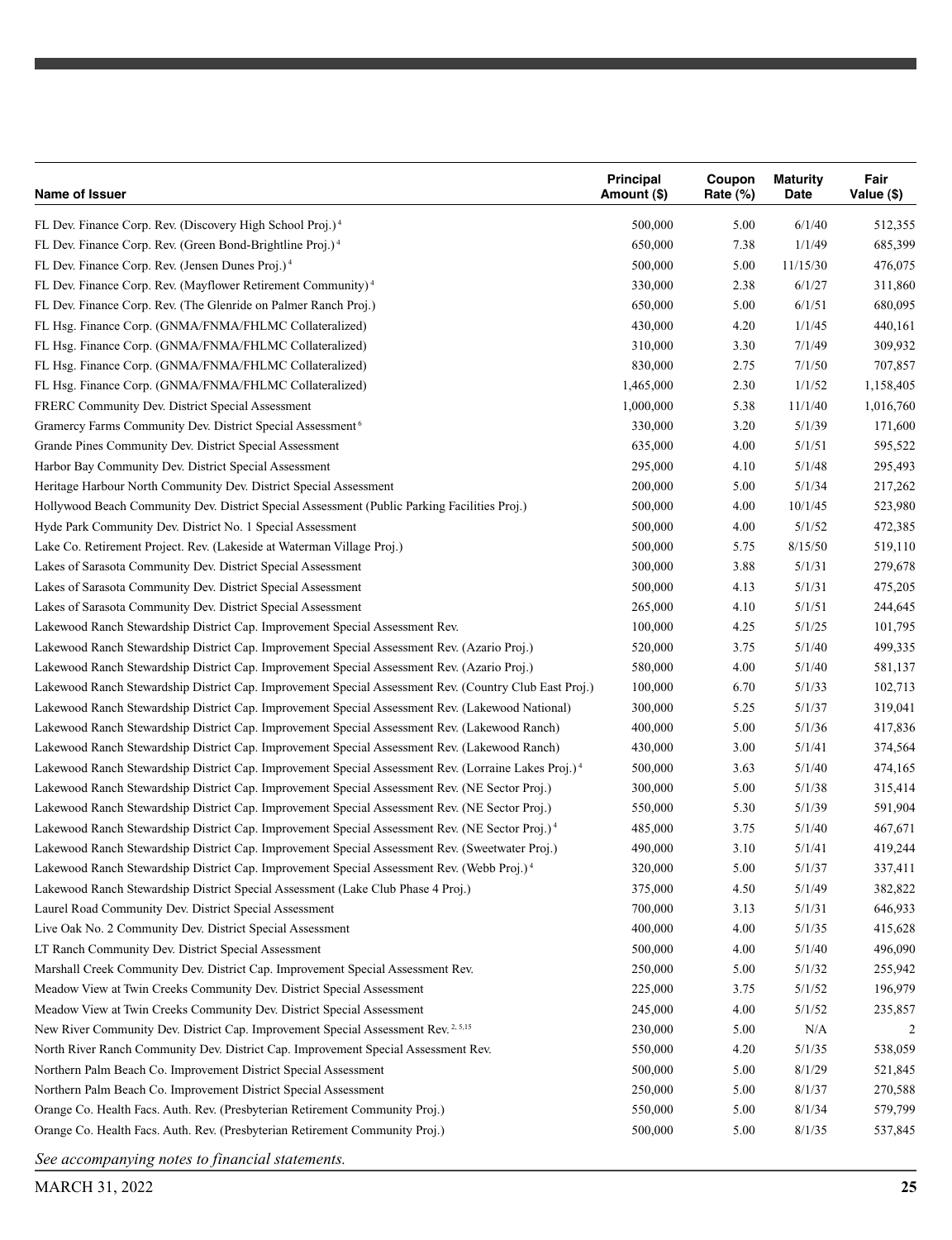# **Sit Tax-Free Income Fund (Continued)**

| <b>Name of Issuer</b>                                                                                | Principal<br>Amount (\$) | Coupon<br>Rate (%) | <b>Maturity</b><br>Date | Fair<br>Value (\$) |
|------------------------------------------------------------------------------------------------------|--------------------------|--------------------|-------------------------|--------------------|
| Orange Co. Health Facs. Auth. Rev. (Presbyterian Retirement Community Proj.)                         | 250,000                  | 5.00               | 8/1/41                  | 267,825            |
| Orange Co. Hsg. Finance Auth. Rev. (GNMA/FNMA/FHLMC Collateralized)                                  | 5,000                    | 3.95               | 3/1/40                  | 5,026              |
| Orange Co. Hsg. Finance Auth. Rev. (GNMA/FNMA/FHLMC Collateralized)                                  | 260,000                  | 4.00               | 9/1/48                  | 268,343            |
| Orlando Tourist Dev. Rev. (Senior Lien Tourist Dev.) (AGM Insured)                                   | 250,000                  | 5.00               | 11/1/38                 | 281,508            |
| Palm Beach Co. Health Facs. Auth. Rev. (ACTS Retirement-Life Community, Inc.)                        | 500,000                  | 5.00               | 11/15/32                | 552,530            |
| Palm Beach Co. Health Facs. Auth. Rev. (Lifespace Communities, Inc.)                                 | 500,000                  | 4.00               | 5/15/53                 | 441,570            |
| Palm Beach Co. Health Facs. Auth. Rev. (Toby & Leon Cooperman Sinai Residences of Boca Raton)        | 500,000                  | 4.00               | 6/1/41                  | 473,025            |
| Palm Beach Co. Health Facs. Auth. Rev. (Toby & Leon Cooperman Sinai Residences of Boca Raton)        | 500,000                  | 5.00               | 6/1/55                  | 516,815            |
| Palm Coast Park Community Dev. District Special Assessment                                           | 500,000                  | 4.00               | 5/1/52                  | 479,695            |
| Parker Road Community Dev. District Special Assessment                                               | 500,000                  | 4.10               | 5/1/50                  | 490,960            |
| Parkview at Long Lake Ranch Community Dev. District Special Assessment                               | 270,000                  | 4.00               | 5/1/51                  | 260,534            |
| Pinellas Co. Industrial Dev. Auth. Rev.                                                              | 500,000                  | 5.00               | 7/1/39                  | 530,165            |
| Pompano Beach, Rev. (John Knox Village Proj.)                                                        | 1,250,000                | 4.00               | 9/1/50                  | 1,227,037          |
| River Landing Community Dev. District Special Assessment                                             | 485,000                  | 4.25               | 11/1/35                 | 454,416            |
| Rolling Hills Community Dev. District Special Assessment                                             | 250,000                  | 3.65               | 5/1/32                  | 238,395            |
| Sandridge Community Dev. District Special Assessment                                                 | 500,000                  | 3.88               | 5/1/41                  | 471,165            |
| Sawyers Landing Community Dev. District Special Assessment Rev.                                      | 590,000                  | 3.25               | 5/1/26                  | 583,988            |
| Sawyers Landing Community Dev. District Special Assessment Rev.                                      | 500,000                  | 4.13               | 5/1/41                  | 501,675            |
| Sawyers Landing Community Dev. District Special Assessment Rev.                                      | 1,250,000                | 4.25               | 5/1/53                  | 1,250,863          |
| Seminole County Industrial Dev. Auth. Rev. (Galileo Schools For Gifted Learning Proj.) <sup>4</sup>  | 705,000                  | 4.00               | 6/15/56                 | 646,027            |
| Southern Groves Community Dev. District No. 5 Special Assessment                                     | 500,000                  | 4.00               | 5/1/30                  | 506,245            |
| Southern Groves Community Dev. District No. 5 Special Assessment                                     | 285,000                  | 4.00               | 5/1/48                  | 273,822            |
| St. Johns Co. Industrial Dev. Auth. Rev. (Presbyterian Retirement Communities Obligated Group Proj.) | 1,000,000                | 4.00               | 8/1/55                  | 1,059,100          |
| Tolomato Community Dev. District Special Assessment                                                  | 500,000                  | 4.25               | 5/1/37                  | 515,055            |
| Tolomato Community Dev. District Special Assessment <sup>2, 5</sup>                                  | 120,000                  | 6.61               | 5/1/40                  |                    |
| Tolomato Community Dev. District Special Assessment <sup>6</sup>                                     | 110,000                  | 7.00               | 5/1/40                  | 86,439             |
| Tolomato Community Dev. District Special Assessment <sup>6</sup>                                     | 45,000                   | 7.00               | 5/1/40                  | 44,969             |
| Tolomato Community Dev. District Special Assessment (AGM Insured)                                    | 500,000                  | 3.75               | 5/1/40                  | 518,510            |
| Tolomato Community Dev. District Special Assessment (AGM Insured)                                    | 750,000                  | 4.00               | 5/1/40                  | 802,192            |
| Tradition Community Dev. District No. 9 Special Assessment                                           | 645,000                  | 4.00               | 5/1/52                  | 620,929            |
| Trout Creek Community Dev. District Special Assessment                                               | 300,000                  | 5.38               | 5/1/38                  | 317,499            |
| Trout Creek Community Dev. District Special Assessment                                               | 250,000                  | 4.00               | 5/1/40                  | 246,195            |
| University Park Recreation District Special Assessment (BAM Insured)                                 | 750,000                  | 3.50               | 5/1/50                  | 755,962            |
| Viera Stewardship District Special Assessment                                                        | 250,000                  | 4.00               | 5/1/53                  | 240,203            |
| Waters Edge Community Dev. District Cap. Improvement Rev. <sup>6</sup>                               | 110,000                  | 6.60               | 5/1/39                  | 110,464            |
| Windward at Lakewood Ranch Community Dev. District Special Assessment                                | 450,000                  | 4.25               | 5/1/52                  | 441,734            |
| Wiregrass Community Dev. District Special Assessment                                                 | 240,000                  | 5.38               | 5/1/35                  | 250,872            |
| Zephyr Ridge Community Dev. District Special Assessment <sup>2, 5,15</sup>                           | 450,000                  | 5.25               | N/A                     | 189,000            |
|                                                                                                      |                          |                    |                         | 45,325,035         |
| Georgia - 2.2%                                                                                       |                          |                    |                         |                    |
| Burke Co. Dev. Auth. Rev. (Georgia Transmission Corp. Vogtle Proj.) <sup>14</sup>                    | 740,000                  | 2.75               | 1/1/52                  | 597,461            |
| Clarke Co. Hospital Auth. Rev. (Piedmont Healthcare)                                                 | 350,000                  | 5.00               | 7/1/46                  | 386,106            |
| Cobb Co. Dev. Auth. Rev. (Presbyterian Village Proj.) <sup>4</sup>                                   | 650,000                  | 5.00               | 12/1/39                 | 657,371            |
| Fulton Co. Dev. Auth. Rev. (Woodruff Arts Center)                                                    | 500,000                  | 5.00               | 3/15/44                 | 559,330            |
| GA Housing & Finance Authority Rev.                                                                  | 915,000                  | 3.80               | 12/1/37                 | 919,639            |
| GA Housing & Finance Authority Rev.                                                                  | 590,000                  | 4.00               | 12/1/37                 | 590,507            |
| See accompanying notes to financial statements.                                                      |                          |                    |                         |                    |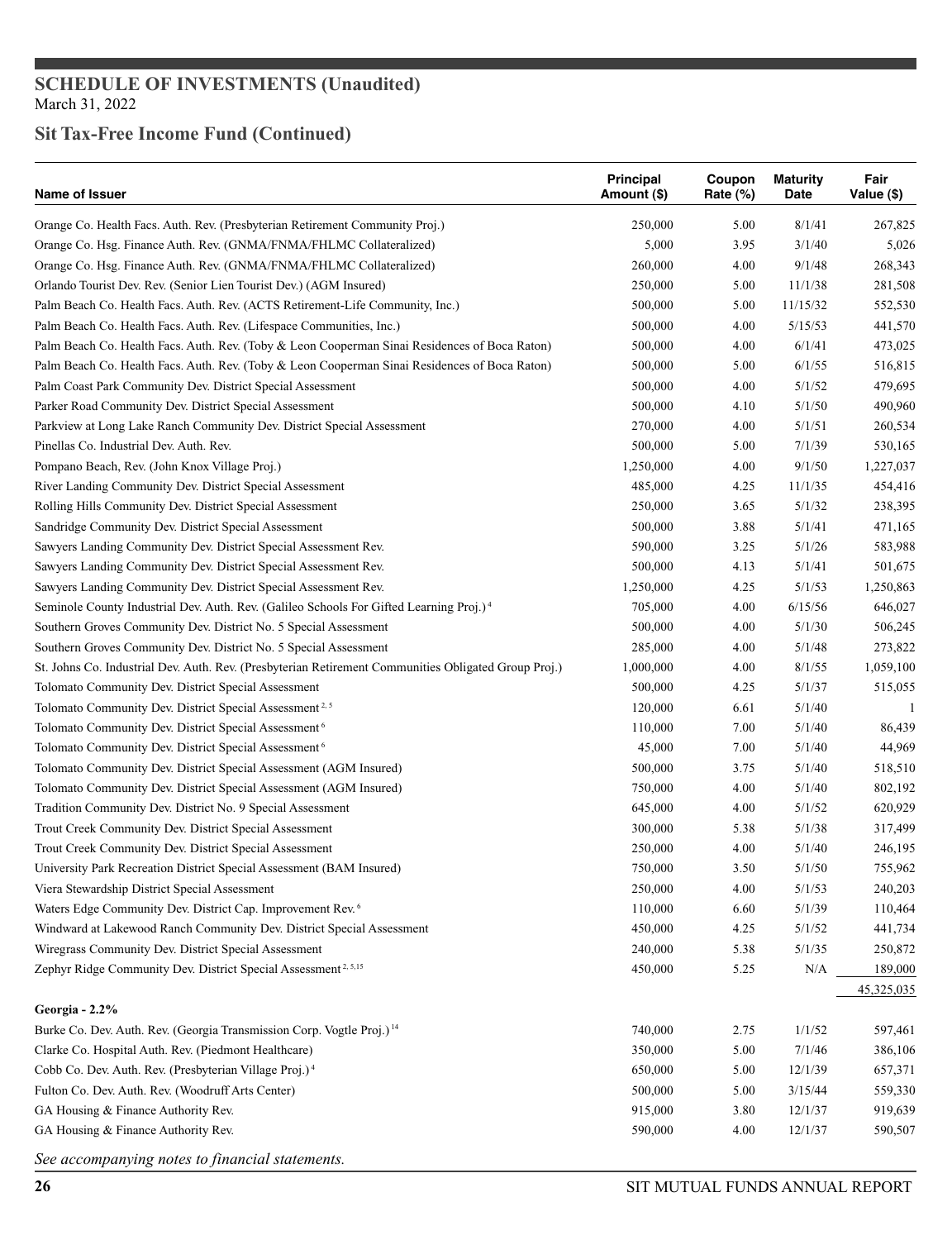| Name of Issuer                                                                                | Principal<br>Amount (\$) | Coupon<br>Rate (%) | <b>Maturity</b><br>Date | Fair<br>Value (\$) |
|-----------------------------------------------------------------------------------------------|--------------------------|--------------------|-------------------------|--------------------|
| GA Housing & Finance Authority Rev.                                                           | 255,000                  | 3.85               | 12/1/38                 | 259,060            |
| GA Housing & Finance Authority Rev.                                                           | 355,000                  | 3.80               | 12/1/40                 | 359,359            |
| GA Housing & Finance Authority Rev.                                                           | 605,000                  | 3.85               | 12/1/41                 | 607,729            |
| GA Housing & Finance Authority Rev.                                                           | 925,000                  | 3.50               | 12/1/46                 | 925,509            |
| GA Housing & Finance Authority Rev.                                                           | 490,000                  | 4.00               | 12/1/48                 | 497,497            |
| GA Tax Allocation (Beltline Proj.)                                                            | 500,000                  | 5.00               | 1/1/30                  | 505,120            |
| Gainesville Hospital Auth. Rev. (Northeast Georgia Health System, Inc. Proj.)                 | 500,000                  | 5.00               | 2/15/37                 | 553,360            |
| Glynn-Brunswick Memorial Hospital Auth. Rev. (Southeast Georgia Health System Proj.)          | 350,000                  | 5.00               | 8/1/47                  | 380,961            |
|                                                                                               |                          |                    |                         | 7,799,009          |
| Idaho - 0.4%<br>ID Health Facs. Authority Rev. (Terraces Boise Proj.)                         | 100,000                  | 8.00               | 10/1/28                 | 95,754             |
| ID Health Facs. Authority Rev. (Terraces Boise Proj.)                                         | 290,000                  | 3.80               | 10/1/31                 | 266,435            |
| ID Health Facs. Authority Rev. (Terraces Boise Proj.)                                         | 250,000                  | 4.00               | 10/1/33                 | 226,717            |
| ID Health Facs. Authority Rev. (Terraces Boise Proj.)                                         | 500,000                  | 4.50               | 10/1/50                 | 423,415            |
| Spring Valley Community Infrastructure District. No. 1 Special Assessment <sup>4</sup>        | 500,000                  | 3.75               | 9/1/51                  | 415,035            |
|                                                                                               |                          |                    |                         | 1,427,356          |
| Illinois - $5.2\%$                                                                            |                          |                    |                         |                    |
| Bolingbrook Special Tax (AGM Insured)                                                         | 998,000                  | 4.00               | 3/1/30                  | 1,067,750          |
| Burbank Educational Facs. Rev. (Intercultural Montessori Language School) <sup>4</sup>        | 500,000                  | 6.00               | 9/1/35                  | 521,505            |
| Bureau Co. Township High School Dist. No. 502 G.O. (BAM Insured)                              | 500,000                  | 6.25               | 12/1/33                 | 536,300            |
| Chicago Heights G.O. (NATL-RE Insured)                                                        | 500,000                  | 4.50               | 12/1/29                 | 531,950            |
| Chicago Midway Airport Rev. (Second Lien)                                                     | 500,000                  | 5.25               | 1/1/35                  | 511,325            |
| Chicago Park Dist. G.O. (BAM Insured)                                                         | 500,000                  | 4.00               | 1/1/42                  | 529,610            |
| Evanston Educational Facs. Rev. (Roycemore School) <sup>4</sup>                               | 250,000                  | 4.00               | 4/1/32                  | 228,678            |
| IL Educational Facs. Auth. Rev. (Field Museum of Natural History)                             | 500,000                  | 3.90               | 11/1/36                 | 534,850            |
| IL Fin. Auth. Rev. (Admiral Lake Proj.)                                                       | 670,000                  | 5.13               | 5/15/38                 | 646,798            |
| IL Fin. Auth. Rev. (Christian Homes, Inc.)                                                    | 500,000                  | 5.00               | 5/15/36                 | 537,210            |
| IL Fin. Auth. Rev. (Edward Elmhurst Healthcare)                                               | 1,000,000                | 5.00               | 1/1/44                  | 1,113,160          |
| IL Fin. Auth. Rev. (Lifespace Communities)                                                    | 500,000                  | 5.00               | 5/15/35                 | 518,035            |
| IL Fin. Auth. Rev. (Lifespace Communities)                                                    | 1,000,000                | 5.00               | 5/15/45                 | 1,024,250          |
| IL Fin. Auth. Rev. (Rogers Park Montessori School Proj.)                                      | 100,000                  | 5.00               | 2/1/24                  | 101,962            |
| IL Fin. Auth. Rev. (Westminster Village)                                                      | 500,000                  | 5.25               | 5/1/38                  | 488,310            |
| IL Fin. Auth. Sports Facs. Rev. (North Shore Ice Arena Proj.)                                 | 1,000,000                | 6.25               | 12/1/38                 | 639,630            |
| IL G.O.                                                                                       | 250,000                  | 5.50               | 7/1/33                  | 262,090            |
| IL G.O. (AGM Insured)                                                                         | 500,000                  | 4.00               | 2/1/30                  | 523,480            |
| IL Housing Dev. Auth. Rev.                                                                    | 500,000                  | 5.38               | 12/1/28                 | 505,060            |
| IL Housing Dev. Auth. Rev. (FHA Insured)                                                      | 1,500,000                | 3.00               | 7/1/61                  | 1,243,560          |
| IL Housing Dev. Auth. Rev. (GNMA/FNMA/FHLMC Collateralized)                                   | 75,000                   | 3.88               | 4/1/41                  | 75,394             |
| IL Housing Dev. Auth. Rev. (GNMA/FNMA/FHLMC Collateralized)                                   | 215,000                  | 4.00               | 10/1/48                 | 222,037            |
| IL Rev.                                                                                       | 500,000                  | 5.00               | 6/15/33                 | 548,020            |
| IL Sports Facilities Auth. Rev. (State Tax Supported) (AGM Insured)                           | 1,000,000                | 5.25               | 6/15/31                 | 1,047,300          |
| La Salle & Bureau Counties Township High School Dist. No. 120 LaSalle-Peru G.O. (BAM Insured) | 250,000                  | 5.00               | 12/1/31                 | 281,462            |
| Macon & Moultrie Counties Community Unit School District No. 3 Mt Zion G.O.                   | 335,000                  | 5.50               | 12/1/41                 | 355,348            |
| Macoupin Sangamon & Montgomery Counties Community Unit School District G.O. (AGM Insured)     | 990,000                  | 4.25               | 12/1/35                 | 1,022,432          |
| Malta Tax Allocation Rev. <sup>2, 5</sup>                                                     | 1,921,000                | 5.75               | 12/30/25                | 672,350            |
| Metropolitan Pier & Exposition Auth. Rev. (McCormick Place Expansion Proj.)                   | 250,000                  | 5.00               | 6/15/57                 | 263,768            |
| See accompanying notes to financial statements.                                               |                          |                    |                         |                    |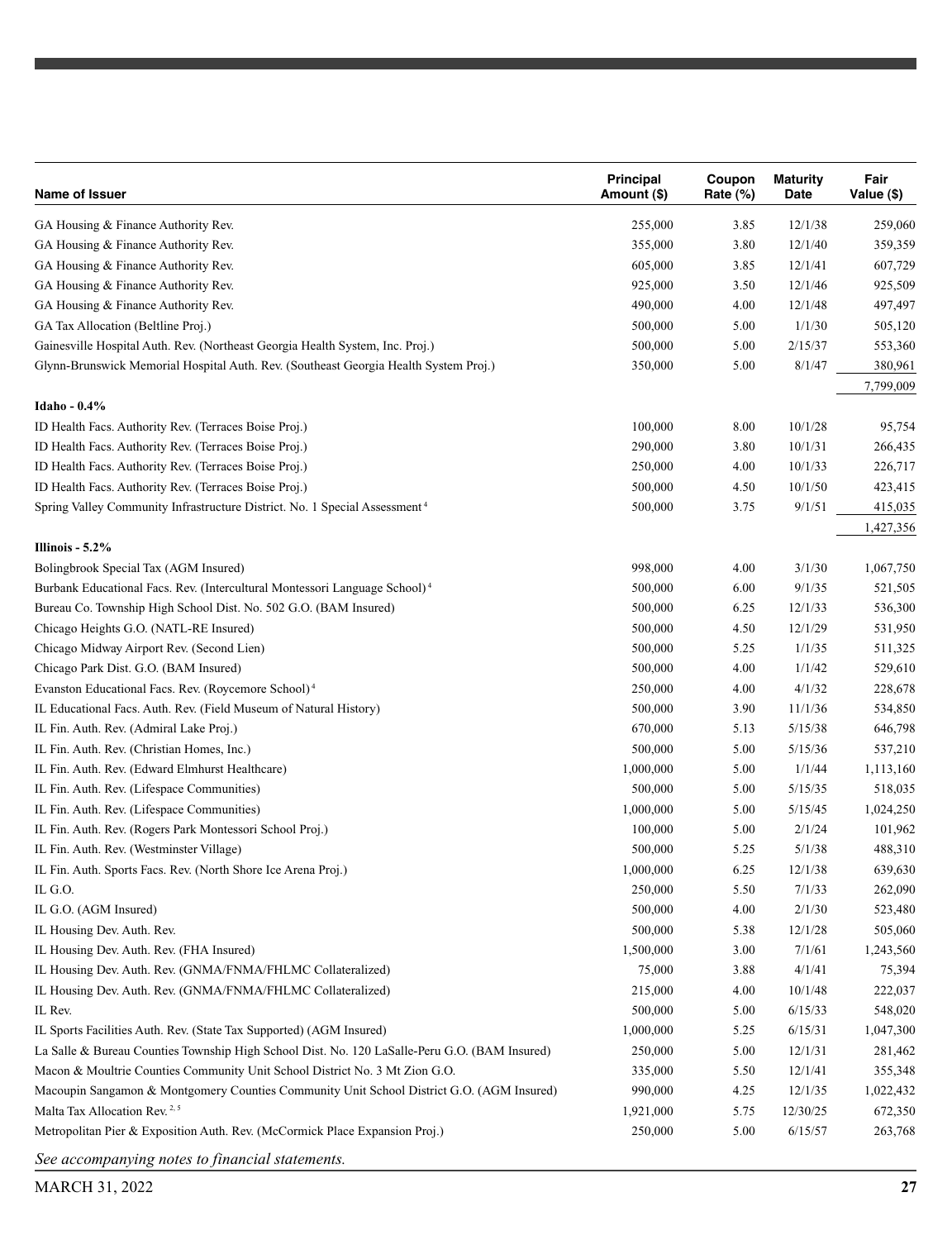# **Sit Tax-Free Income Fund (Continued)**

| Name of Issuer                                                                               | Principal<br>Amount (\$) | Coupon<br>Rate (%) | <b>Maturity</b><br>Date | Fair<br>Value (\$) |
|----------------------------------------------------------------------------------------------|--------------------------|--------------------|-------------------------|--------------------|
| Richton Park Public Library District G.O.                                                    | 250,000                  | 4.50               | 12/15/32                | 254,695            |
| Southwestern IL Dev. Auth. Tax Allocation Ref. (Local Govt. Program) <sup>2</sup>            | 350,000                  | 7.00               | 10/1/22                 | 52,500             |
| University of Illinois (AGM Insured)                                                         | 1,000,000                | 4.13               | 4/1/48                  | 1,067,810          |
| Upper Illinois River Valley Dev. Auth. Rev. (Cambridge Lakes Learning Center) <sup>4</sup>   | 140,000                  | 4.00               | 12/1/22                 | 140,301            |
| Upper Illinois River Valley Dev. Auth. Rev. (Cambridge Lakes Learning Center) <sup>4</sup>   | 250,000                  | 5.25               | 12/1/37                 | 256,620            |
| Upper Illinois River Valley Dev. Auth. Rev. (Prairie Crossing Charter) <sup>4</sup>          | 250,000                  | 5.00               | 1/1/45                  | 248,970            |
|                                                                                              |                          |                    |                         | 18,574,520         |
| Indiana - 1.1%                                                                               |                          |                    |                         |                    |
| IN Finance Auth. Rev. (BHI Senior Living)                                                    | 500,000                  | 4.00               | 11/15/41                | 517,350            |
| IN Finance Auth. Rev. (BHI Senior Living)                                                    | 775,000                  | 5.88               | 11/15/41                | 825,080            |
| IN Finance Auth. Rev. (BHI Senior Living)                                                    | 425,000                  | 6.00               | 11/15/41                | 453,165            |
| IN Finance Auth. Rev. (BHI Senior Living)                                                    | 170,000                  | 5.25               | 11/15/46                | 183,243            |
| IN Finance Auth. Rev. (Greencroft Obligated Group)                                           | 350,000                  | 6.50               | 11/15/33                | 374,804            |
| IN Finance Auth. Rev. (Seven Oaks Classical School Proj.)                                    | 420,000                  | 5.00               | 6/1/41                  | 427,073            |
| IN Housing & Community Dev. Auth. Rev. (Hammond Assisted Living Proj.)                       | 500,000                  | 5.75               | 1/1/36                  | 488,355            |
| Merrillville Industry Economic Dev. Rev. (Belvedere Housing Proj.)                           | 300,000                  | 5.75               | 4/1/36                  | 293,796            |
| Richmond Hospital Auth. Rev. (Reid Hospital & Health Care)                                   | 350,000                  | 5.00               | 1/1/35                  | 373,688            |
|                                                                                              |                          |                    |                         | 3,936,554          |
| Iowa - 1.0%                                                                                  |                          |                    |                         |                    |
| IA Fin. Auth. Rev. (Lifespace Communities, Inc.)                                             | 650,000                  | 5.00               | 5/15/36                 | 677,157            |
| IA Fin. Auth. Rev. (Lifespace Communities, Inc.)                                             | 565,000                  | 5.00               | 5/15/47                 | 578,453            |
| IA Fin. Auth. Rev. (Lifespace Communities, Inc.)                                             | 750,000                  | 5.00               | 5/15/48                 | 769,680            |
| IA Fin. Auth. Rev. (Lifespace Communities, Inc.)                                             | 500,000                  | 4.00               | 5/15/53                 | 441,570            |
| IA Fin. Auth. Rev. (Lifespace Communities, Inc.)                                             | 530,000                  | 4.00               | 5/15/55                 | 464,773            |
| IA Higher Education Loan Auth. Rev. (Simpson College Proj.)                                  | 500,000                  | 5.00               | 11/1/30                 | 519,770            |
|                                                                                              |                          |                    |                         | 3,451,403          |
| Louisiana - 1.7%                                                                             |                          |                    |                         |                    |
| Denham Springs/Livingston Hsg. & Mtg. Finance Auth. Rev. (GNMA/FHLMC Collateralized)         | 8,577                    | 5.00               | 11/1/40                 | 8,674              |
| LA Hsg. Corp. Rev. (Home Ownership Prog.) (GNMA/FHLMC Collateralized)                        | 750,000                  | 2.55               | 12/1/46                 | 629,333            |
| LA Hsg. Fin. Agy. Single Family Mtg. Rev. (Home Ownership Prog.) (GNMA/FHLMC Collateralized) | 440,000                  | 2.50               | 12/1/45                 | 393,171            |
| LA Local Government Environmental Facilities & Community Development Auth.                   | 500,000                  | 5.25               | 11/15/25                | 512,490            |
| LA Local Government Environmental Facilities & Community Development Auth.                   | 500,000                  | 6.00               | 11/15/30                | 525,750            |
| LA Local Government Environmental Facilities & Community Development Auth. Rev. <sup>4</sup> | 300,000                  | 5.65               | 11/1/37                 | 326,370            |
| LA Local Government Environmental Facilities & Community Development Auth. Rev. 4            | 500,000                  | 5.00               | 7/1/39                  | 475,005            |
| LA Local Government Environmental Facilities & Community Development Auth. Rev. <sup>4</sup> | 300,000                  | 5.50               | 11/1/39                 | 321,837            |
| LA Local Government Environmental Facilities & Community Development Auth. Rev. <sup>4</sup> | 500,000                  | 4.00               | 11/1/44                 | 456,810            |
| LA Local Government Environmental Facilities & Community Development Auth. Rev. <sup>4</sup> | 495,000                  | 4.40               | 11/1/44                 | 493,579            |
| LA Local Government Environmental Facilities & Community Development Auth. Rev. <sup>4</sup> | 750,000                  | 4.00               | 11/1/46                 | 660,975            |
| LA Public Facs. Auth. Rev. (Franciscan Missionaries Health System Proj.)                     | 300,000                  | 5.00               | 7/1/35                  | 323,334            |
| LA Public Facs. Auth. Rev. (Tulane Univ. Proj.) (NATL-RE Insured) <sup>1</sup>               | 520,000                  | 1.04               | 2/15/36                 | 512,444            |
| St. Tammany Parish Fin. Auth. Rev. (Christwood Proj.)                                        | 300,000                  | 5.25               | 11/15/37                | 310,410            |
|                                                                                              |                          |                    |                         | 5,950,182          |
| Maine - 0.3%                                                                                 |                          |                    |                         |                    |
| ME State Hsg. Auth. Rev.                                                                     | 310,000                  | 3.85               | 11/15/40                | 313,773            |
| ME State Hsg. Auth. Rev.                                                                     | 1,000,000                | 2.60               | 11/15/46                | 827,160            |
|                                                                                              |                          |                    |                         | 1,140,933          |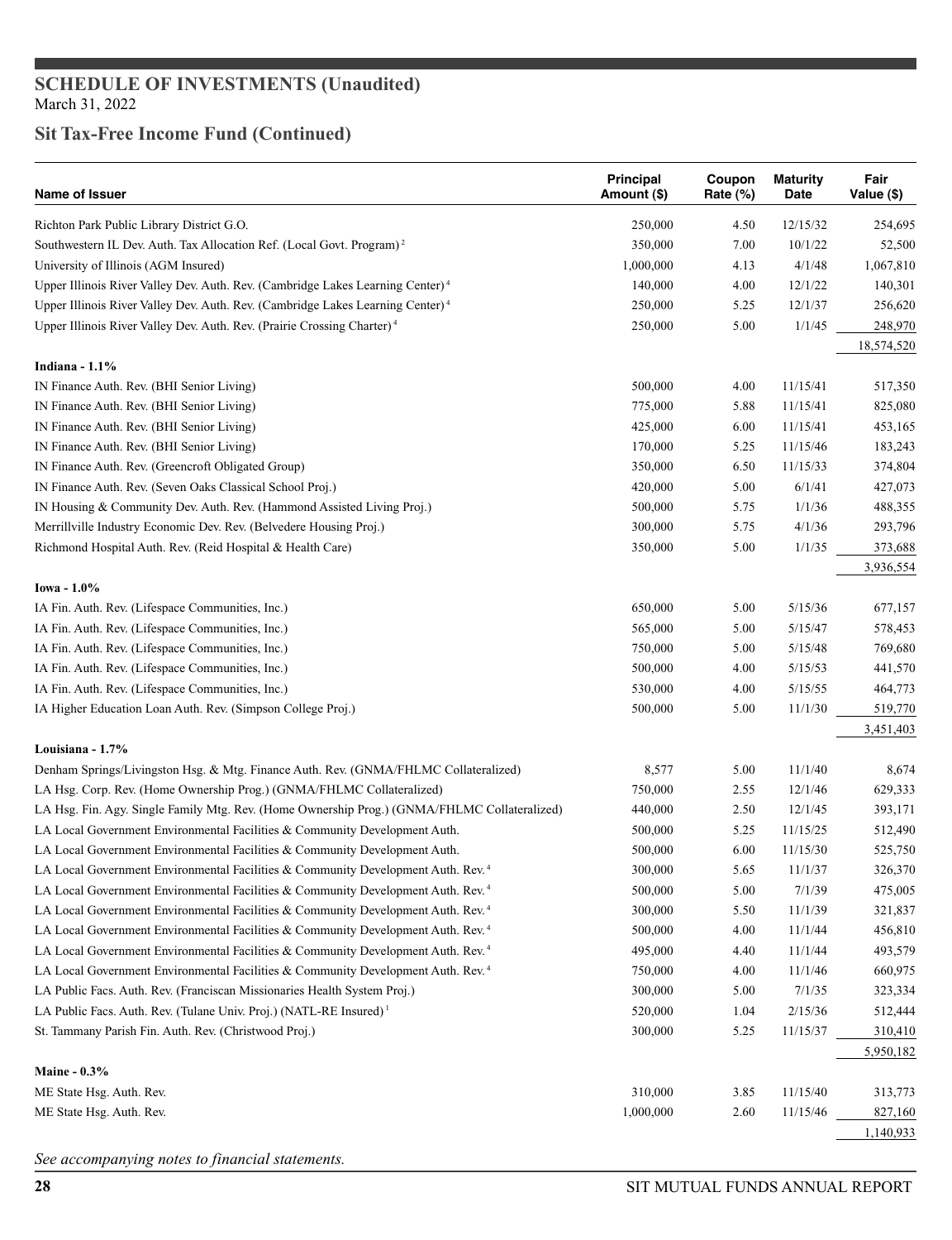| <b>Name of Issuer</b>                                                   | Principal<br>Amount (\$) | Coupon<br>Rate $(\%)$ | <b>Maturity</b><br>Date | Fair<br>Value (\$) |
|-------------------------------------------------------------------------|--------------------------|-----------------------|-------------------------|--------------------|
| Maryland - 0.8%                                                         |                          |                       |                         |                    |
| MD Community Dev. Administration Rev.                                   | 500,000                  | 2.55                  | 9/1/44                  | 424,635            |
| MD Community Dev. Administration Rev.                                   | 350,000                  | 4.20                  | 7/1/46                  | 361,620            |
| MD Community Dev. Administration Rev.                                   | 750,000                  | 2.95                  | 7/1/56                  | 628,733            |
| Montgomery Co. Housing Opportunities Commission Rev.                    | 245,000                  | 4.00                  | 7/1/38                  | 245,899            |
| Montgomery Co. Housing Opportunities Commission Rev. (FHA Insured)      | 1,500,000                | 2.85                  | 1/1/51                  | 1,270,860          |
|                                                                         |                          |                       |                         | 2,931,747          |
| Massachusetts - 3.3%                                                    |                          |                       |                         |                    |
| Dedham Municipal Purpose Loan. G.O. (NATL Insured)                      | 480,000                  | 4.00                  | 10/15/24                | 481,699            |
| MA Dev. Finance Agy. Rev.                                               | 890,000                  | 5.00                  | 7/1/44                  | 995,634            |
| MA Dev. Finance Agy. Rev. (Atrius Health Issue)                         | 1,375,000                | 4.00                  | 6/1/49                  | 1,418,643          |
| MA Dev. Finance Agy. Rev. (FNMA Collateralized)                         | 1,500,000                | 2.30                  | 1/1/42                  | 1,273,140          |
| MA Dev. Finance Agy. Rev. (Newbridge on the Charles, Inc.) <sup>4</sup> | 300,000                  | 5.00                  | 10/1/47                 | 318,798            |
| MA Dev. Finance Agy. Rev. (Orchard Cove, Inc.)                          | 400,000                  | 5.00                  | 10/1/49                 | 428,168            |
| MA Education Finance Auth. Education Rev.                               | 270,000                  | 3.63                  | 7/1/34                  | 267,538            |
| MA Education Finance Auth. Education Rev.                               | 555,000                  | 2.63                  | 7/1/36                  | 524,919            |
| MA Education Finance Auth. Education Rev.                               | 875,000                  | 3.75                  | 7/1/48                  | 806,881            |
| MA Education Finance Auth. Education Rev.                               | 1,000,000                | 3.00                  | 7/1/51                  | 790,470            |
| MA Housing Finance Agy. Rev.                                            | 250,000                  | 4.75                  | 6/1/35                  | 250,245            |
| MA Housing Finance Agy. Rev.                                            | 500,000                  | 4.00                  | 12/1/38                 | 520,965            |
| MA Housing Finance Agy. Rev.                                            | 500,000                  | 3.75                  | 12/1/40                 | 510,495            |
| MA Housing Finance Agy. Rev.                                            | 1,000,000                | 2.80                  | 12/1/46                 | 862,150            |
| MA Housing Finance Agy. Rev.                                            | 900,000                  | 3.85                  | 12/1/47                 | 911,394            |
| MA Housing Finance Agy. Rev.                                            | 500,000                  | 2.80                  | 6/1/63                  | 392,210            |
| MA Housing Finance Agy. Rev. (FHA Insured)                              | 25,000                   | 5.30                  | 12/1/38                 | 25,048             |
| Northbridge Municipal Purpose Loan G.O. (AGM Insured)                   | 500,000                  | 4.00                  | 6/15/25                 | 501,235            |
| Rowley Land Acquisition Loan G.O. (AGM Insured)                         | 360,000                  | 4.00                  | 5/1/27                  | 360,889            |
|                                                                         |                          |                       |                         | 11,640,521         |
| Michigan - 3.9%                                                         |                          |                       |                         |                    |
| Chandler Park Academy Rev.                                              | 40,000                   | 5.00                  | 11/1/22                 | 40,051             |
| City of Allen Park G.O. (BAM Insured)                                   | 300,000                  | 3.25                  | 5/1/34                  | 312,138            |
| City of Kalamazoo Economic Dev. Corp. Rev. (Revel Creek Proj.)          | 500,000                  | 5.00                  | 5/15/43                 | 525,835            |
| MI Finance Auth. Rev. (Holly Academy Proj.)                             | 500,000                  | 3.00                  | 12/1/31                 | 445,380            |
| MI Finance Auth. Rev. (Madison Academy Proj.)                           | 350,000                  | 4.25                  | 12/1/39                 | 310,380            |
| MI Finance Auth. Rev. (Presbyterian Village)                            | 250,000                  | 5.25                  | 11/15/35                | 257,015            |
| MI Hsg. Dev. Auth. Rev.                                                 | 500,000                  | 4.10                  | 10/1/35                 | 513,840            |
| MI Hsg. Dev. Auth. Rev.                                                 | 300,000                  | 3.75                  | 10/1/42                 | 302,817            |
| MI Hsg. Dev. Auth. Rev.                                                 | 750,000                  | 4.00                  | 10/1/43                 | 764,685            |
| MI Hsg. Dev. Auth. Rev.                                                 | 500,000                  | 3.35                  | 10/1/49                 | 459,865            |
| MI Hsg. Dev. Auth. Rev.                                                 | 570,000                  | 3.15                  | 6/1/50                  | 503,333            |
| MI Hsg. Dev. Auth. Rev.                                                 | 2,000,000                | 2.75                  | 6/1/51                  | 1,681,880          |
| MI Hsg. Dev. Auth. Rev.                                                 | 3,500,000                | 2.50                  | 6/1/52                  | 2,714,985          |
| MI Hsg. Dev. Auth. Rev.                                                 | 1,750,000                | 3.50                  | 10/1/54                 | 1,622,390          |
| MI Hsg. Dev. Auth. Rev.                                                 | 1,000,000                | 2.70                  | 10/1/56                 | 781,840            |
| MI Public Educational Facs. Auth. Rev. (Chandler Park Academy)          | 235,000                  | 6.35                  | 11/1/28                 | 235,259            |
| MI Strategic Fund. Rev. (United Methodist Retirement Facs.)             | 415,000                  | 5.00                  | 11/15/49                | 445,054            |
|                                                                         |                          |                       |                         |                    |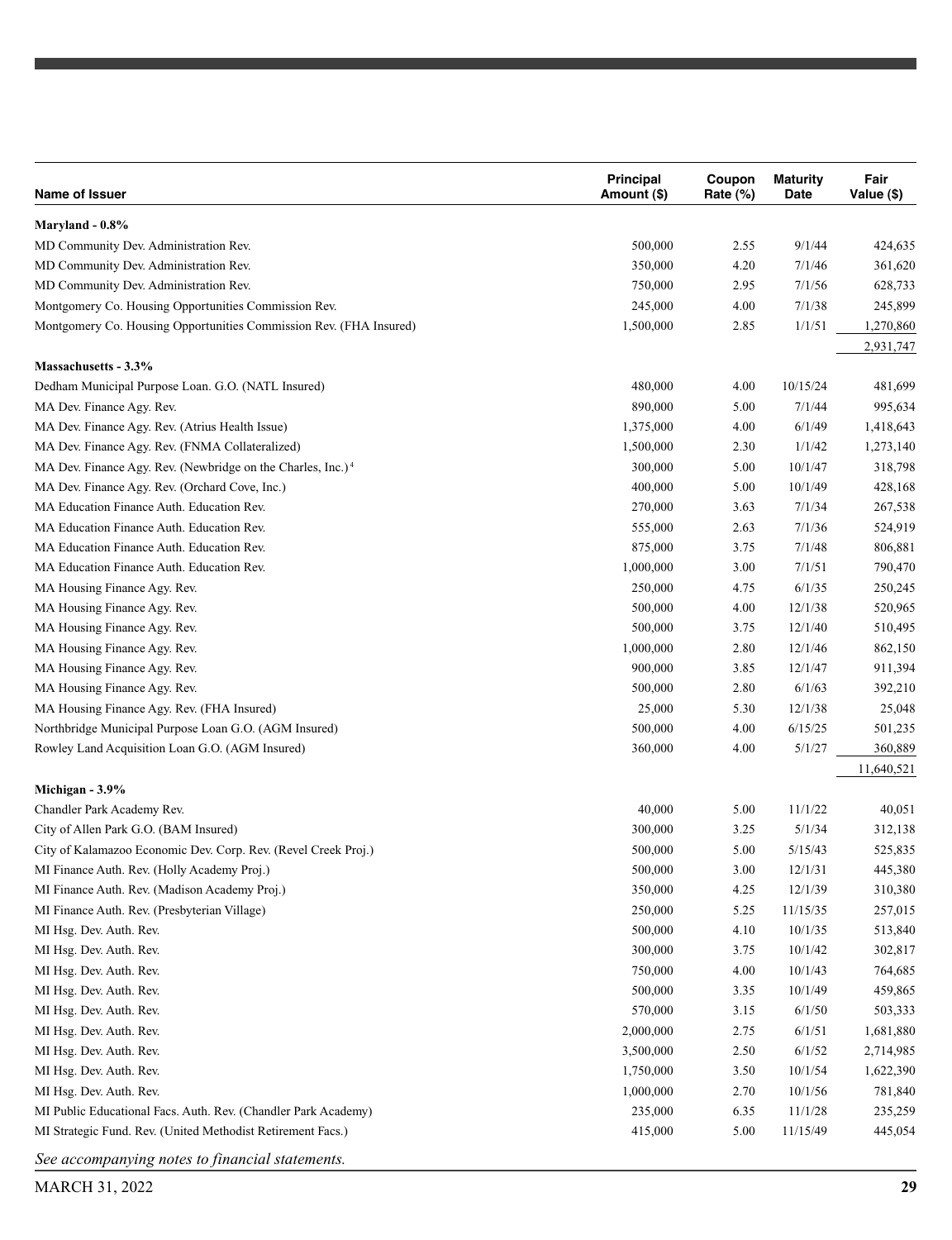# **Sit Tax-Free Income Fund (Continued)**

| Name of Issuer                                                                                 | <b>Principal</b><br>Amount (\$) | Coupon<br>Rate (%) | <b>Maturity</b><br>Date | Fair<br>Value (\$) |
|------------------------------------------------------------------------------------------------|---------------------------------|--------------------|-------------------------|--------------------|
| Muskegon Heights Water Supply Rev. (NATL Insured)                                              | 165,000                         | 4.15               | 11/1/23                 | 167,402            |
| Muskegon Heights Water Supply Rev. (NATL Insured)                                              | 135,000                         | 4.20               | 11/1/24                 | 137,604            |
| Richfield Public School Academy Rev.                                                           | 1,060,000                       | 4.00               | 9/1/36                  | 967,070            |
| Taylor Brownfield Redevelopment Authority (NATL Insured)                                       | 250,000                         | 5.00               | 5/1/32                  | 264,175            |
| Universal Academy Michigan Public School Rev.                                                  | 350,000                         | 4.00               | 12/1/40                 | 351,379            |
|                                                                                                |                                 |                    |                         | 13,804,377         |
| Minnesota - 0.1%                                                                               |                                 |                    |                         |                    |
| Apple Valley Rev. (Senior Living, LLC Proj.)                                                   | 475,000                         | 5.00               | 1/1/47                  | 319,010            |
| Mississippi - 0.7%                                                                             |                                 |                    |                         |                    |
| MS Development Bank Rev. (Green Bond-Hancock County) <sup>4</sup>                              | 1,000,000                       | 4.55               | 11/1/39                 | 1,018,740          |
| MS Development Bank Rev. (Jackson Co. Gomesa Proj.) <sup>4</sup>                               | 500,000                         | 3.63               | 11/1/36                 | 454,590            |
| MS Home Corp. Single Family Mtg. Rev. (GNMA/FNMA/FHLMC Collateralized)                         | 1,000,000                       | 2.55               | 6/1/42                  | 880,440            |
| MS Home Corp. Single Family Mtg. Rev. (GNMA/FNMA/FHLMC Collateralized)                         | 205,000                         | 4.00               | 12/1/43                 | 210,189            |
|                                                                                                |                                 |                    |                         | 2,563,959          |
| Missouri - 1.3%                                                                                |                                 |                    |                         |                    |
| Joplin Industrial Dev. Auth. Rev. (32nd Street Place Community Improvement Dist. Proj.)        | 240,000                         | 3.50               | 11/1/40                 | 209,443            |
| Kansas City Industrial Dev. Auth. Rev. (United Methodist Retirement Home, Inc.) <sup>2,5</sup> | 118,010                         | 2.00               | 11/15/46                | 5,722              |
| Kansas City Industrial Dev. Auth. Rev. (United Methodist Retirement Home, Inc.)                | 264,421                         | 5.00               | 11/15/46                | 224,321            |
| Lees Summit Industrial Dev. Auth. Rev. (John Knox Village Proj.)                               | 370,000                         | 5.00               | 8/15/32                 | 395,245            |
| MO Health & Education Facs. Auth. Rev. (Lutheran Senior Services)                              | 500,000                         | 4.00               | 2/1/33                  | 516,880            |
| MO Health & Education Facs. Auth. Rev. (Lutheran Senior Services)                              | 775,000                         | 4.00               | 2/1/42                  | 788,873            |
| MO Health & Education Facs. Auth. Rev. (Lutheran Senior Services)                              | 1,000,000                       | 4.00               | 2/1/48                  | 1,008,880          |
| MO Hsg. Dev. Commission Rev. (GNMA/FNMA/FHLMC Collateralized)                                  | 425,000                         | 3.80               | 11/1/48                 | 431,515            |
| MO Hsg. Dev. Commission Rev. (GNMA/FNMA/FHLMC Collateralized)                                  | 345,000                         | 3.35               | 11/1/49                 | 338,625            |
| MO Hsg. Dev. Commission Rev. (GNMA/FNMA/FHLMC Collateralized)                                  | 460,000                         | 2.50               | 5/1/50                  | 383,093            |
| MO Hsg. Dev. Commission Rev. (GNMA/FNMA/FHLMC Collateralized)                                  | 365,000                         | 2.40               | 11/1/51                 | 311,221            |
|                                                                                                |                                 |                    |                         | 4,613,818          |
| Montana - $0.4\%$                                                                              |                                 |                    |                         |                    |
| Gallatin Co., G.O.                                                                             | 360,000                         | 3.00               | 7/1/25                  | 360,583            |
| MT Board of Housing Single Family Rev.                                                         | 75,000                          | 4.00               | 12/1/38                 | 75,858             |
| MT Board of Housing Single Family Rev.                                                         | 500,000                         | 2.40               | 12/1/45                 | 411,545            |
| MT Board of Housing Single Family Rev. (BRD Insured)                                           | 305,000                         | 4.00               | 6/1/45                  | 315,477            |
| MT Board of Housing Single Family Rev. (FHA Insured)                                           | 215,000                         | 3.75               | 12/1/38                 | 215,239            |
| Nebraska - 0.2%                                                                                |                                 |                    |                         | 1,378,702          |
| Douglas Co. Hospital Auth. No. 2 Rev. (Children Hospital Obligation)                           | 500,000                         | 4.00               | 11/15/50                | 533,290            |
| Mead Village Tax Allocation Rev. (E3 Biofuels - Mead LLC Proj.) <sup>2, 5,15</sup>             | 410,000                         | 5.13               | N/A                     | 17,015             |
| Nebraska Investment Fin. Auth. Rev. (GNMA/FNMA/FHLMC Collateralized)                           | 80,000                          | 3.05               | 9/1/42                  | 79,990             |
|                                                                                                |                                 |                    |                         | 630,295            |
| <b>Nevada - 0.9%</b>                                                                           |                                 |                    |                         |                    |
| City of Las Vegas Special Improvement District No. 815                                         | 500,000                         | 5.00               | 12/1/49                 | 526,160            |
| City of North Las Vegas (Special Northern Beltway Commercial Area) <sup>4</sup>                | 340,000                         | 5.00               | 12/1/37                 | 361,763            |
| NV Hsg. Division Rev. (GNMA/FNMA/FHLMC Collateralized)                                         | 205,000                         | 3.85               | 10/1/39                 | 205,886            |
| NV Hsg. Division Rev. (GNMA/FNMA/FHLMC Collateralized)                                         | 750,000                         | 2.60               | 4/1/46                  | 629,888            |
| NV Hsg. Division Rev. (GNMA/FNMA/FHLMC Collateralized)                                         | 450,000                         | 3.35               | 10/1/49                 | 451,188            |
| NV Hsg. Division Rev. (GNMA/FNMA/FHLMC Collateralized)                                         | 490,000                         | 3.40               | 10/1/49                 | 492,969            |
| See accompanying notes to financial statements.                                                |                                 |                    |                         |                    |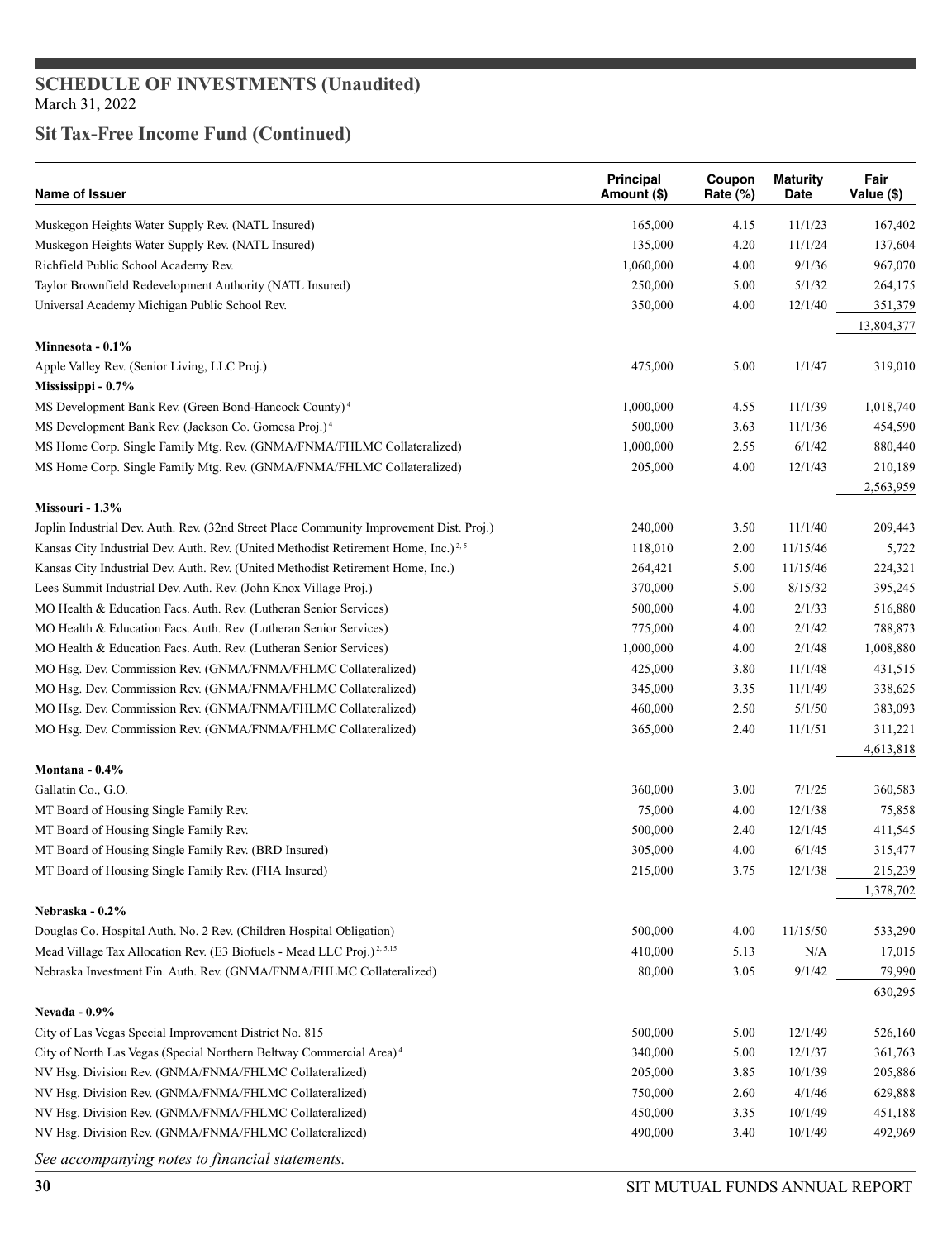| Name of Issuer                                                                                                                          | Principal<br>Amount (\$) | Coupon<br>Rate (%) | <b>Maturity</b><br>Date | Fair<br>Value (\$) |
|-----------------------------------------------------------------------------------------------------------------------------------------|--------------------------|--------------------|-------------------------|--------------------|
| NV Hsg. Division Rev. (GNMA/FNMA/FHLMC Collateralized)                                                                                  | 495,000                  | 2.45               | 10/1/51                 | 392,881            |
|                                                                                                                                         |                          |                    |                         | 3,060,735          |
| New Hampshire - 0.7%                                                                                                                    |                          |                    |                         |                    |
| NH Business Finance Auth. Rev. (The Vista Proj.) <sup>4</sup>                                                                           | 310,000                  | 5.25               | 7/1/39                  | 304,116            |
| NH Business Finance Auth. Rev. (The Vista Proj.) <sup>4</sup>                                                                           | 500,000                  | 5.63               | 7/1/46                  | 500,860            |
| NH Hsg. Fin. Auth. Rev. (Cimarron, Whittier Falls & Mars) (FHA Insured)                                                                 | 725,000                  | 4.00               | 7/1/52                  | 743,625            |
| NH Hsg. Fin. Auth. Rev. (FHA Insured)                                                                                                   | 500,000                  | 2.60               | 7/1/51                  | 406,910            |
| NH Hsg. Fin. Auth. Rev. (FHA Insured)                                                                                                   | 500,000                  | 2.85               | 7/1/61                  | 399,395            |
|                                                                                                                                         |                          |                    |                         | 2,354,906          |
| New Jersey - 3.0%                                                                                                                       |                          |                    |                         |                    |
| NJ Economic Dev. Auth. Rev. <sup>9</sup>                                                                                                | 500,000                  | 4.00               | 6/15/50                 | 507,615            |
| NJ Economic Dev. Auth. Rev. (North Star Academy Charter School Newark)                                                                  | 250,000                  | 5.00               | 7/15/47                 | 267,177            |
| NJ Economic Dev. Auth. Rev. (State Government Buildings Proj.) <sup>9</sup>                                                             | 500,000                  | 5.00               | 6/15/42                 | 545,390            |
| NJ Economic Dev. Auth. Rev. (State Housing Proj.) <sup>9</sup>                                                                          | 250,000                  | 5.00               | 6/15/37                 | 276,922            |
| NJ Economic Dev. Auth. Rev. (State Housing Proj.) <sup>9</sup>                                                                          | 500,000                  | 5.00               | 6/15/43                 | 549,350            |
| NJ Higher Education Student Assistance Auth. Rev.                                                                                       | 1,250,000                | 3.50               | 12/1/39                 | 1,250,963          |
| NJ Higher Education Student Assistance Auth. Rev.                                                                                       | 1,000,000                | 4.25               | 12/1/50                 | 1,009,830          |
| NJ Hsg. & Mtg. Finance Agy. Rev.                                                                                                        | 750,000                  | 3.95               | 11/1/43                 | 776,805            |
| NJ Hsg. & Mtg. Finance Agy. Rev.                                                                                                        | 500,000                  | 2.63               | 11/1/56                 | 383,650            |
| NJ Hsg. & Mtg. Finance Agy. Rev. (Mciver Homes Hsg. Proj.) (FHLMC Collateralized)                                                       | 550,000                  | 3.60               | 1/1/30                  | 554,109            |
| NJ Hsg. & Mtg. Finance Agy. Single Family Mtg. Rev.                                                                                     | 840,000                  | 3.75               | 10/1/35                 | 848,131            |
| NJ Hsg. & Mtg. Finance Agy. Single Family Mtg. Rev.                                                                                     | 750,000                  | 2.30               | 10/1/46                 | 594,015            |
| NJ Hsg. & Mtg. Finance Agy. Single Family Mtg. Rev.                                                                                     | 445,000                  | 4.50               | 10/1/48                 | 467,682            |
| NJ Hsg. & Mtg. Finance Agy. Single Family Mtg. Rev.                                                                                     | 435,000                  | 4.00               | 4/1/49                  | 439,985            |
| NJ Hsg. & Mtg. Finance Agy. Single Family Mtg. Rev.                                                                                     | 885,000                  | 2.45               | 10/1/50                 | 819,103            |
| NJ Transportation Trust Fund Auth. Rev. <sup>9</sup>                                                                                    | 500,000                  | 4.00               | 12/15/39                | 517,280            |
| NJ Transportation Trust Fund Auth. Rev. <sup>9</sup>                                                                                    | 500,000                  | 5.25               | 6/15/43                 | 556,795            |
| Tobacco Settlement Financing Corp. Rev.                                                                                                 | 300,000                  | 5.00               | 6/1/46                  | 323,859            |
|                                                                                                                                         |                          |                    |                         | 10,688,661         |
| New Mexico - 1.7%                                                                                                                       |                          |                    |                         |                    |
| Las Vegas NM Gross Receipts Tax Rev.                                                                                                    | 410,000                  | 4.00               | 6/1/28                  | 411,771            |
| NM Mtg. Fin. Auth. Single Family Mtg. Rev. (GNMA/FNMA/FHLMC Collateralized)                                                             | 365,000                  | 3.85               | 7/1/43                  | 373,979            |
| NM Mtg. Fin. Auth. Single Family Mtg. Rev. (GNMA/FNMA/FHLMC Collateralized)                                                             | 550,000                  | 3.85               | 7/1/43                  | 558,910            |
| NM Mtg. Fin. Auth. Single Family Mtg. Rev. (GNMA/FNMA/FHLMC Collateralized)                                                             | 290,000                  | 3.80               | 9/1/46                  | 291,876            |
| NM Mtg. Fin. Auth. Single Family Mtg. Rev. (GNMA/FNMA/FHLMC Collateralized)                                                             | 595,000                  | 4.00               | 7/1/48                  | 607,388            |
| NM Mtg. Fin. Auth. Single Family Mtg. Rev. (GNMA/FNMA/FHLMC Collateralized)                                                             | 795,000                  | 3.35               | 7/1/49                  | 760,068            |
| NM Mtg. Fin. Auth. Single Family Mtg. Rev. (GNMA/FNMA/FHLMC Collateralized)                                                             | 360,000                  | 4.00               | 7/1/49                  | 366,829            |
| NM Mtg. Fin. Auth. Single Family Mtg. Rev. (GNMA/FNMA/FHLMC Collateralized)                                                             | 475,000                  | 3.00               | 7/1/50                  | 432,402            |
| NM Mtg. Fin. Auth. Single Family Mtg. Rev. (GNMA/FNMA/FHLMC Collateralized)                                                             | 495,000                  | 2.35               | 7/1/51                  | 396,025            |
| NM Mtg. Fin. Auth. Single Family Mtg. Rev. (GNMA/FNMA/FHLMC Collateralized)                                                             | 1,000,000                | 2.63               | 7/1/51                  | 826,200            |
| NM Mtg. Fin. Auth. Single Family Mtg. Rev. (GNMA/FNMA/FHLMC Collateralized)                                                             | 1,000,000                | 2.80               | 9/1/52                  | 828,880            |
|                                                                                                                                         |                          |                    |                         | 5,854,328          |
| <b>New York - 6.4%</b><br>Brookhaven Local Dev. Corp. Rev. (Jefferson's Ferry Proj.)                                                    | 675,000                  |                    | 11/1/45                 |                    |
|                                                                                                                                         |                          | 4.00               |                         | 709,398            |
| Hempstead Town Local Development Corp. Rev. (Hofstra University Proj.)<br>New York City Housing Development Corp. Multifamily Mtg. Rev. | 350,000<br>300,000       | 4.00<br>4.05       | 7/1/33<br>11/1/41       | 356,828<br>306,546 |
| See accompanying notes to financial statements.                                                                                         |                          |                    |                         |                    |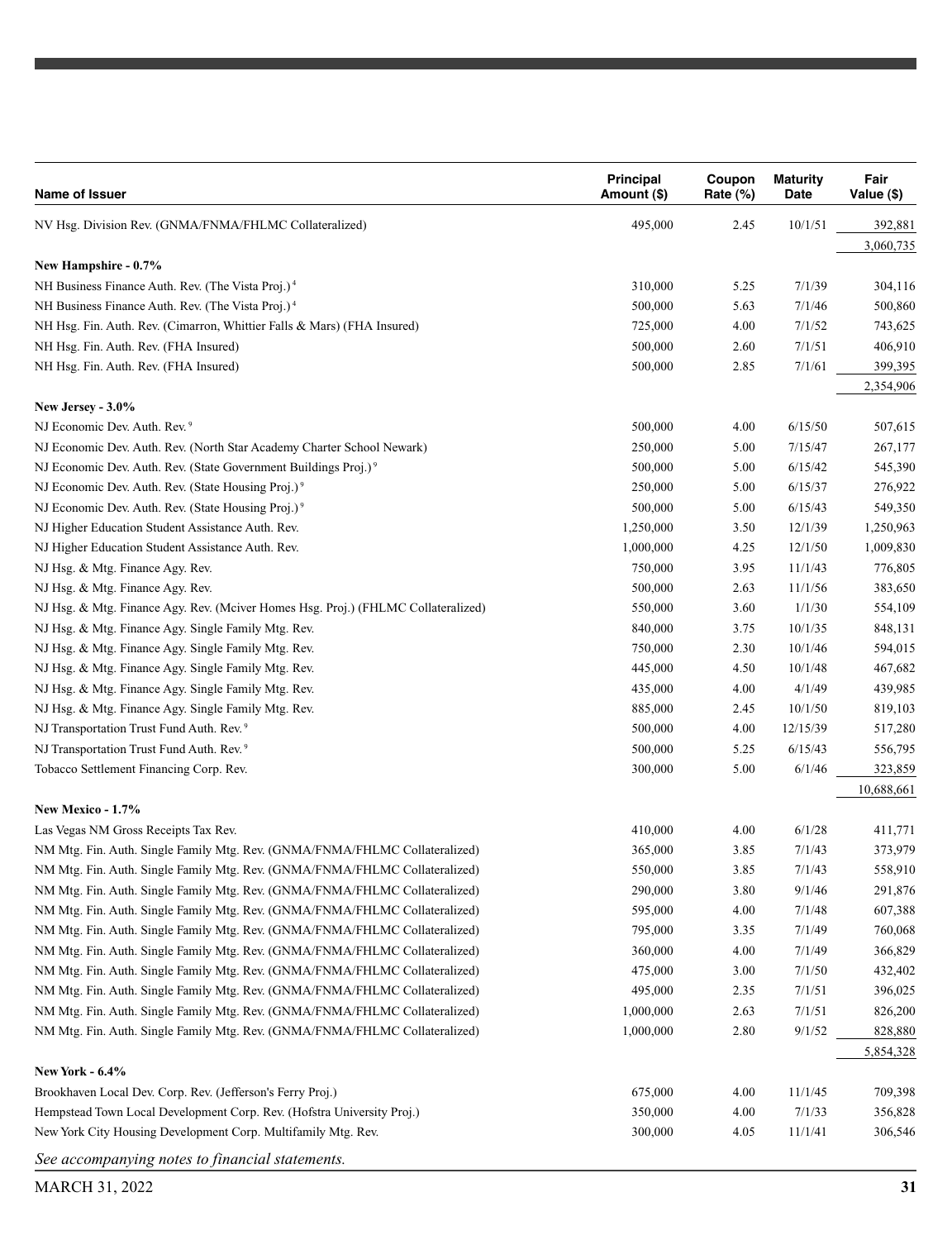# **Sit Tax-Free Income Fund (Continued)**

| Name of Issuer                                                                                     | Principal<br>Amount (\$) | Coupon<br>Rate (%) | <b>Maturity</b><br>Date | Fair<br>Value (\$) |
|----------------------------------------------------------------------------------------------------|--------------------------|--------------------|-------------------------|--------------------|
| New York City Housing Development Corp. Multifamily Mtg. Rev.                                      | 300,000                  | 3.85               | 11/1/42                 | 304,017            |
| New York City Housing Development Corp. Multifamily Mtg. Rev.                                      | 500,000                  | 2.63               | 8/1/45                  | 412,610            |
| New York City Housing Development Corp. Multifamily Mtg. Rev.                                      | 650,000                  | 3.65               | 11/1/47                 | 628,959            |
| New York City Housing Development Corp. Multifamily Mtg. Rev.                                      | 500,000                  | 3.95               | 11/1/49                 | 502,940            |
| New York City Housing Development Corp. Multifamily Mtg. Rev.                                      | 500,000                  | 2.80               | 2/1/50                  | 408,400            |
| New York City Housing Development Corp. Multifamily Mtg. Rev.                                      | 1,000,000                | 3.25               | 8/1/51                  | 921,600            |
| New York City Housing Development Corp. Multifamily Mtg. Rev.                                      | 1,000,000                | 3.00               | 11/1/55                 | 857,830            |
| New York City Housing Development Corp. Multifamily Mtg. Rev.                                      | 1,500,000                | 2.60               | 11/1/56                 | 1,143,810          |
| New York City Housing Development Corp. Multifamily Mtg. Rev.                                      | 1,000,000                | 2.80               | 11/1/60                 | 781,890            |
| New York City Housing Development Corp. Rev.                                                       | 500,000                  | 3.80               | 11/1/37                 | 501,125            |
| New York City Municipal Water Finance Authority                                                    | 750,000                  | 5.00               | 6/15/38                 | 777,795            |
| New York Transportation Dev. Corp. Rev. (John F. Kennedy International Airport Proj.)              | 300,000                  | 4.00               | 12/1/40                 | 304,671            |
| New York Transportation Dev. Corp. Rev. (Laguardia Airport Proj.)                                  | 750,000                  | 4.00               | 10/1/30                 | 776,970            |
| NY Monroe Co. Industrial Development Corp. Rev. (St. Ann's Community Proj.)                        | 660,000                  | 4.00               | 1/1/30                  | 643,223            |
| NY Mortgage Agency Rev.                                                                            | 85,000                   | 3.75               | 10/1/42                 | 85,026             |
| NY Mortgage Agency Rev.                                                                            | 1,010,000                | 3.80               | 10/1/48                 | 1,025,736          |
| NY State Dormitory Auth. Rev. Ref. (N. Shore-Long Island Jewish Obligation)                        | 300,000                  | 5.00               | 5/1/33                  | 323,253            |
| NY State Housing Finance Agency Rev.                                                               | 500,000                  | 2.75               | 11/1/45                 | 418,275            |
| NY State Housing Finance Agency Rev.                                                               | 1,000,000                | 2.60               | 11/1/46                 | 810,420            |
| NY State Housing Finance Agency Rev.                                                               | 500,000                  | 2.85               | 11/1/51                 | 409,120            |
| NY State Housing Finance Agency Rev.                                                               | 1,000,000                | 2.75               | 11/1/56                 | 770,420            |
| NY State Housing Finance Agency Rev.                                                               | 750,000                  | 2.88               | 11/1/56                 | 605,010            |
| NY State Housing Finance Agency Rev. (Affordable Hsg. Proj.)                                       | 590,000                  | 3.75               | 11/1/37                 | 590,348            |
| NY State Housing Finance Agency Rev. (Affordable Hsg. Proj.) (FNMA/FHLMC Collateralized)           | 500,000                  | 3.65               | 11/1/34                 | 504,205            |
| NY State Housing Finance Agency Rev. (Affordable Hsg. Proj.) (GNMA/FNMA/FHLMC Collateralized)      | 500,000                  | 3.95               | 11/1/37                 | 513,020            |
| NY State Housing Finance Agency Rev. (GNMA/FNMA/FHLMC Collateralized)                              | 250,000                  | 4.10               | 11/1/41                 | 256,638            |
| NY State Mortgage Agency Rev.                                                                      | 750,000                  | 2.20               | 4/1/36                  | 662,348            |
| NY State Mortgage Agency Rev.                                                                      | 1,000,000                | 2.45               | 10/1/45                 | 819,220            |
| NY State Mortgage Agency Rev.                                                                      | 1,000,000                | 2.50               | 10/1/46                 | 818,730            |
| NY State Mortgage Agency Rev.                                                                      | 1,500,000                | 3.30               | 10/1/47                 | 1,413,375          |
| NY State Mortgage Agency Rev.                                                                      | 1,700,000                | 2.55               | 4/1/50                  | 1,352,707          |
| Westchester Co. Local Dev. Corp. Rev. (Purchase Senior Learning Community Inc. Proj.)              | 350,000                  | 3.60               | 7/1/29                  | 333,767            |
| Westchester Co. Local Dev. Corp. Rev. (Purchase Senior Learning Community Inc. Proj.) <sup>4</sup> | 350,000                  | 5.00               | 7/1/46                  | 349,482            |
| Western Regional Off-Track Betting Corp. Rev. <sup>4</sup>                                         | 500,000                  | 4.13               | 12/1/41                 | 445,610            |
|                                                                                                    |                          |                    |                         | 22,845,322         |
| North Carolina - 1.3%                                                                              |                          |                    |                         |                    |
| Mecklenburg Co. Rev. (Little Rock Apts)                                                            | 510,000                  | 5.38               | 1/1/36                  | 511,148            |
| NC Education Assistance Auth. Senior Bond-Student Loan Rev.                                        | 335,000                  | 3.13               | 6/1/39                  | 313,074            |
| NC Housing Finance Agency Rev.                                                                     | 205,000                  | 3.95               | 1/1/41                  | 210,230            |
| NC Housing Finance Agency Rev.                                                                     | 545,000                  | 4.00               | 7/1/47                  | 560,222            |
| NC Housing Finance Agency Rev. (GNMA/FNMA/FHLMC Collateralized)                                    | 1,000,000                | 3.60               | 1/1/46                  | 993,240            |
| NC Housing Finance Agency Rev. (GNMA/FNMA/FHLMC Collateralized)                                    | 215,000                  | 4.00               | 1/1/48                  | 219,362            |
| NC Housing Finance Agency Rev. (GNMA/FNMA/FHLMC Collateralized)                                    | 795,000                  | 3.63               | 7/1/49                  | 790,961            |
| NC Medical Care Comm. Rev. (Salemtowne Proj.)                                                      | 400,000                  | 5.00               | 10/1/38                 | 421,264            |
| University of North Carolina School of the Arts                                                    | 500,000                  | 3.25               | 2/1/46                  | 455,625            |
|                                                                                                    |                          |                    |                         | 4,475,126          |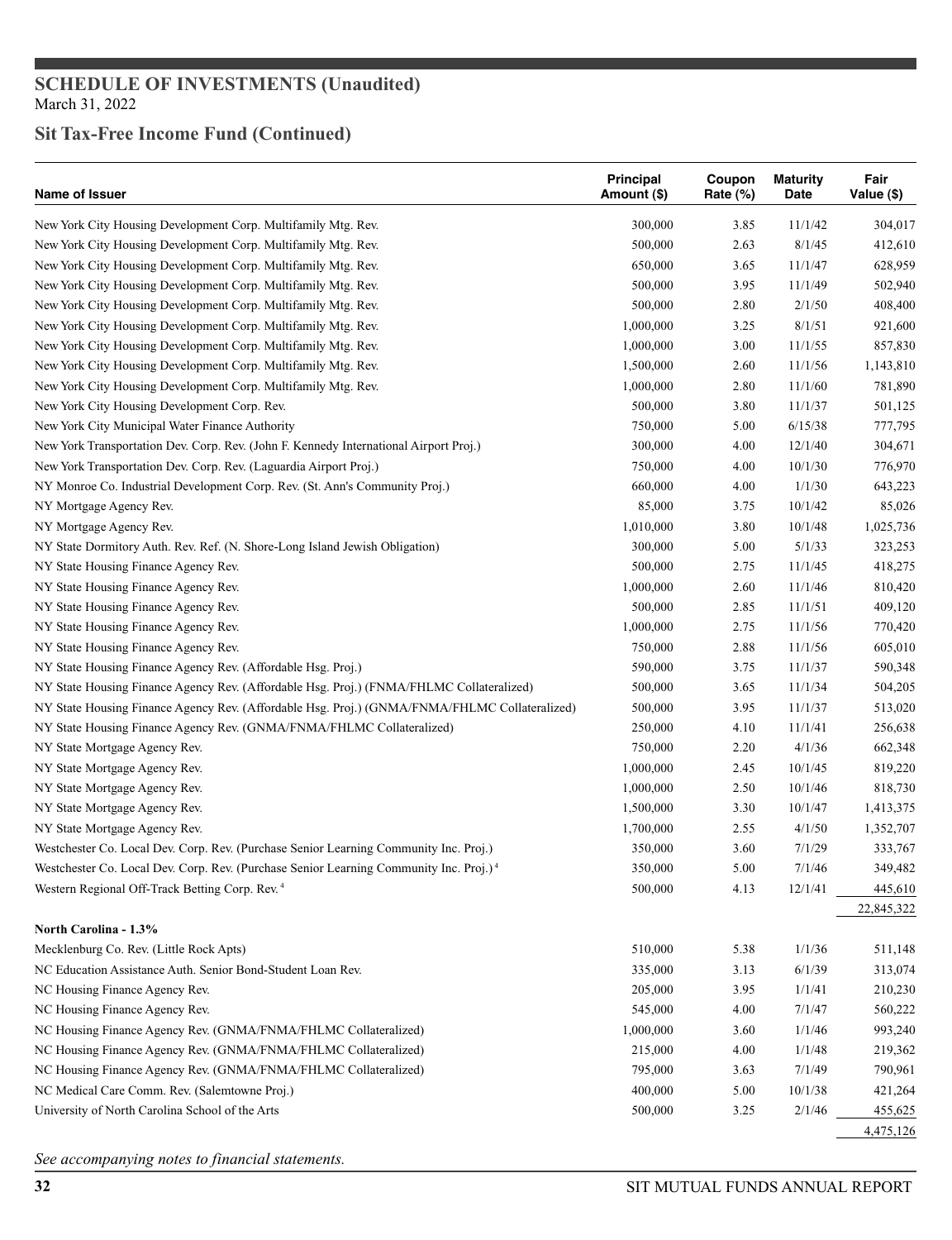| Name of Issuer                                                                                | Principal<br>Amount (\$) | Coupon<br>Rate (%) | <b>Maturity</b><br>Date | Fair<br>Value (\$) |
|-----------------------------------------------------------------------------------------------|--------------------------|--------------------|-------------------------|--------------------|
| North Dakota - 0.6%                                                                           |                          |                    |                         |                    |
| ND Housing Finance Agency Rev.                                                                | 225,000                  | 3.85               | 1/1/42                  | 227,027            |
| ND Housing Finance Agency Rev.                                                                | 500,000                  | 3.65               | 7/1/42                  | 499,133            |
| ND Housing Finance Agency Rev.                                                                | 1,000,000                | 2.50               | 7/1/44                  | 850,660            |
| ND Housing Finance Agency Rev.                                                                | 500,000                  | 4.00               | 1/1/53                  | 525,932            |
|                                                                                               |                          |                    |                         | 2,102,752          |
| Ohio - 3.1%                                                                                   |                          |                    |                         |                    |
| Cleveland-Cuyahoga County Port Auth. Rev. (Cleveland Museum of Natural History Proj.)         | 500,000                  | 4.00               | 7/1/46                  | 536,620            |
| Cleveland-Cuyahoga County Port Auth. Tax Allocation (Flats East Bank Proj.) <sup>4</sup>      | 500,000                  | 4.00               | 12/1/55                 | 459,275            |
| Cleveland-Cuyahoga County Port Auth. Tax Allocation (Flats East Bank Proj.) <sup>4</sup>      | 500,000                  | 4.50               | 12/1/55                 | 475,850            |
| Columbus-Franklin Co. Finance Auth. Rev. (Beulah Park Phase 1 Proj.)                          | 840,000                  | 4.00               | 5/15/49                 | 872,962            |
| Franklin Co. Health Care Facs. Rev. (Ohio Living Communities)                                 | 1,000,000                | 4.00               | 7/1/45                  | 1,028,260          |
| Lake Co. Port & Economic Dev. Auth. Rev. (Tapestry Wickliffe Proj.) <sup>2,4,5</sup>          | 250,000                  | 6.50               | 12/1/37                 | 85,000             |
| Liberty Community Infrastructure Financing Auth. Special Assessment                           | 500,000                  | 3.13               | 12/1/46                 | 478,555            |
| Lucas Metro Hsg. Auth.                                                                        | 500,000                  | 5.00               | 11/1/36                 | 526,615            |
| OH Higher Educational Facs. Commission Rev. (Tiffin University Proj.)                         | 1,045,000                | 4.00               | 11/1/49                 | 954,513            |
| OH Housing Finance Agency Rev.                                                                | 1,910,000                | 2.45               | 9/1/51                  | 1,507,697          |
| OH Housing Finance Agency Rev. (GNMA/FNMA Collateralized)                                     | 215,000                  | 4.05               | 3/1/37                  | 218,442            |
| OH Housing Finance Agency Rev. (GNMA/FNMA/FHLMC Collateralized)                               | 270,000                  | 3.35               | 9/1/39                  | 270,049            |
| OH Housing Finance Agency Rev. (GNMA/FNMA/FHLMC Collateralized)                               | 2,000,000                | 2.85               | 9/1/46                  | 1,762,880          |
| OH Housing Finance Agency Rev. (GNMA/FNMA/FHLMC Collateralized)                               | 400,000                  | 4.00               | 9/1/48                  | 404,852            |
| OH Housing Finance Agency Rev. (GNMA/FNMA/FHLMC Collateralized)                               | 350,000                  | 4.00               | 3/1/49                  | 355,323            |
| OH Housing Finance Agency Rev. (GNMA/FNMA/FHLMC Collateralized)                               | 995,000                  | 2.75               | 9/1/51                  | 828,059            |
| Toledo-Lucas Co. Port Auth. Rev. (University of Toledo Parking Proj.)                         | 350,000                  | 4.00               | 1/1/46                  | 346,272            |
|                                                                                               |                          |                    |                         | 11,111,224         |
| Oklahoma - 0.3%                                                                               |                          |                    |                         |                    |
| Oklahoma Dev. Finance Auth. Rev. (Oklahoma City University Proj.)                             | 1,000,000                | 5.00               | 8/1/49                  | 1,069,160          |
| <b>Oregon - 1.5%</b>                                                                          |                          |                    |                         |                    |
| Clackamas Co. Hospital Facs. Auth. Rev. (Rose Villa Proj.)                                    | 500,000                  | 5.38               | 11/15/55                | 523,735            |
| Clackamas Co. Hsg. Auth. Rev. (Easton Ridge Apts. Proj.)                                      | 350,000                  | 3.50               | 9/1/33                  | 350,966            |
| Marion Co. School District No.1 Gervais G.O.                                                  | 500,000                  | 4.00               | 6/1/33                  | 500,765            |
| OR Hsg. & Community Services Dept. Rev.                                                       | 175,000                  | 3.80               | 7/1/34                  | 179,154            |
| OR Hsg. & Community Services Dept. Rev. (Single Family Mtg. Program)                          | 295,000                  | 4.00               | 7/1/38                  | 295,693            |
| OR Hsg. & Community Services Dept. Rev. (Single Family Mtg. Program)                          | 500,000                  | 2.35               | 1/1/44                  | 414,395            |
| OR Hsg. & Community Services Dept. Rev. (Single Family Mtg. Program)                          | 1,000,000                | 2.38               | 1/1/45                  | 820,920            |
| OR Hsg. & Community Services Dept. Rev. (Single Family Mtg. Program)                          | 295,000                  | 3.75               | 7/1/48                  | 297,519            |
| OR State Ref G.O. (Veterans Welfare Service)                                                  | 1,000,000                | 3.90               | 12/1/39                 | 1,012,220          |
| Polk Co. Hospital Fac. Auth. Rev. (Dallas Retirement Village Proj.)                           | 500,000                  | 5.13               | 7/1/55                  | 459,385            |
| Yamhill County Hospital Auth. Rev. (Friendsview)                                              | 350,000                  | 5.00               | 11/15/56                | 348,835            |
|                                                                                               |                          |                    |                         | 5,203,587          |
| Pennsylvania - 2.2%                                                                           |                          |                    |                         |                    |
| Butler Co. General Authority Rev. (School District Proj.) (AGM G.O. of District) <sup>1</sup> | 465,000                  | 0.84               | 10/1/34                 | 451,092            |
| Chester Co. Health & Education Fac. Auth. Rev. (The Devereux Foundation)                      | 475,000                  | 3.00               | 11/1/30                 | 468,597            |
| Dauphin Co. General Auth. Rev. (Harrisburg University Science Technology) <sup>4</sup>        | 100,000                  | 4.00               | 10/15/22                | 100,453            |
| PA Higher Educational Assistance Agy. Rev.                                                    | 485,000                  | 2.63               | 6/1/42                  | 442,305            |
| PA Higher Educational Facs. Auth. Rev. (La Salle University)                                  | 280,000                  | 5.00               | 5/1/42                  | 281,053            |
| See accompanying notes to financial statements.                                               |                          |                    |                         |                    |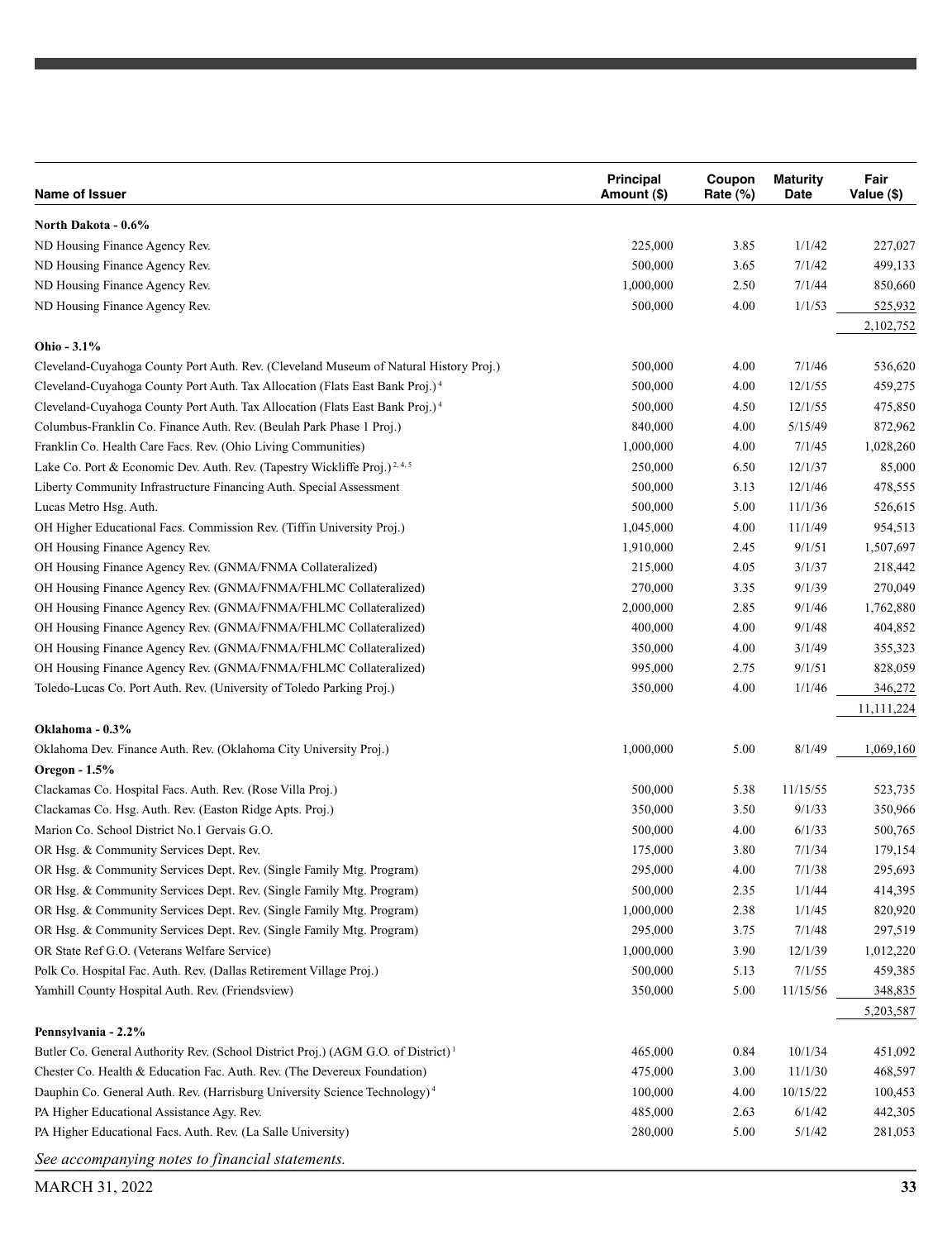# **Sit Tax-Free Income Fund (Continued)**

| Name of Issuer                                                                                          | Principal<br>Amount (\$) | Coupon<br>Rate (%) | <b>Maturity</b><br>Date | Fair<br>Value (\$) |
|---------------------------------------------------------------------------------------------------------|--------------------------|--------------------|-------------------------|--------------------|
| PA Hsg. Finance Agy. Rev.                                                                               | 765,000                  | 3.65               | 10/1/42                 | 771,304            |
| PA Hsg. Finance Agy. Rev.                                                                               | 500,000                  | 3.00               | 10/1/46                 | 452,760            |
| PA Hsg. Finance Agy. Rev.                                                                               | 115,000                  | 4.00               | 10/1/46                 | 118,019            |
| PA Hsg. Finance Agy. Rev.                                                                               | 1,000,000                | 3.40               | 10/1/49                 | 964,530            |
| PA Hsg. Finance Agy. Rev.                                                                               | 1,000,000                | 2.55               | 10/1/51                 | 796,210            |
| PA Turnpike Commission Rev. Capital Appreciation <sup>6</sup>                                           | 1,250,000                | 5.00               | 12/1/38                 | 1,425,425          |
| Philadelphia Industrial Dev. Auth. Rev. (Charter School Proj.)                                          | 350,000                  | 5.63               | 8/1/36                  | 369,939            |
| Southcentral General Auth. Rev. (York College of Pennsylvania)                                          | 500,000                  | 4.00               | 11/1/37                 | 531,255            |
| West Cornwall Township Municipal Auth. Rev. (Lebanon Valley Brethren Home Proj.)                        | 525,000                  | 4.00               | 11/15/46                | 544,084            |
|                                                                                                         |                          |                    |                         | 7,717,026          |
| Rhode Island - 0.4%                                                                                     |                          |                    |                         |                    |
| RI Hsg. & Mortgage Finance Corp. Rev.                                                                   | 250,000                  | 3.90               | 10/1/37                 | 251,097            |
| RI Hsg. & Mortgage Finance Corp. Rev.                                                                   | 500,000                  | 2.80               | 4/1/45                  | 426,805            |
| RI Student Loan Auth. Rev.                                                                              | 655,000                  | 3.63               | 12/1/37                 | 634,060            |
|                                                                                                         |                          |                    |                         | 1,311,962          |
| South Carolina - 0.9%<br>Berkeley Co. Nexton Improvement District Special Assessment                    | 350,000                  | 4.25               | 11/1/40                 | 361,305            |
|                                                                                                         |                          |                    |                         |                    |
| SC Jobs-Economic Dev. Auth. Rev. (Bishop Gadsden Episcopal Retirement Community)                        | 500,000                  | 4.00               | 4/1/54                  | 500,905            |
| SC Jobs-Economic Dev. Auth. Rev. (Bon Secours Mercy Health, Inc.)                                       | 750,000                  | 4.00               | 12/1/44                 | 771,083            |
| SC Jobs-Economic Dev. Auth. Rev. (Kiawah Life Plan Village, Inc. Proj.) <sup>4</sup>                    | 500,000                  | 8.75               | 7/1/25                  | 499,675            |
| SC Public Service Auth. Rev. (Santee Cooper)                                                            | 250,000                  | 5.00               | 12/1/38                 | 264,215            |
| SC Public Service Auth. Rev. (Santee Cooper)                                                            | 500,000                  | 5.75               | 12/1/43                 | 532,405            |
| SC State Hsg. Finance & Dev. Auth. Rev.                                                                 | 470,000                  | 3.05               | 7/1/45                  | 434,087            |
| South Dakota - 0.4%                                                                                     |                          |                    |                         | 3,363,675          |
| SD Health & Educational Facs. Auth. Rev. (Westhills Village Retirement Community)                       | 500,000                  | 5.00               | 9/1/40                  | 536,780            |
| SD Housing Dev. Auth. Rev.                                                                              | 1,000,000                | 2.50               | 11/1/42                 | 864,600            |
|                                                                                                         |                          |                    |                         | 1,401,380          |
| Tennessee - 2.6%                                                                                        |                          |                    |                         |                    |
| Franklin Health & Education Facs. Board Rev. (Provision Cares Proton Therapy Center) <sup>2, 4, 5</sup> | 500,000                  | 6.50               | 6/1/27                  | 135,000            |
| Metropolitan Govt. Nashville & Davidson County Health & Edu. Facs. Board Rev. (Blakford at Green Hills) | 895,000                  | 4.00               | 11/1/45                 | 885,531            |
| Nashville Metropolitan Dev. & Hsg. Agency Tax Allocation <sup>4</sup>                                   | 300,000                  | 5.13               | 6/1/36                  | 319,593            |
| Shelby Co. Health, Education & Hsg. Facs. Rev. (CME Memphis Apts. Proj.) <sup>2, 5,15</sup>             | 1,850,000                | 5.35               | N/A                     | 4,625              |
| Shelby Co. Health, Education & Hsg. Facs. Rev. (CME Memphis Apts. Proj.) <sup>2,5</sup>                 | 7,875,000                | 5.55               | 1/1/29                  | 19,688             |
| Shelby Co. Health, Education & Hsg. Facs. Rev. (CME Memphis Apts. Proj.) <sup>2,5</sup>                 | 1,630,000                | 6.00               | 1/1/29                  | 16                 |
| Shelby Co. Health, Education & Hsg. Facs. Rev. (The Farms at Bailey Station Proj.)                      | 650,000                  | 5.50               | 10/1/39                 | 645,664            |
| TN Hsg. Dev. Agency Rev.                                                                                | 500,000                  | 2.55               | 7/1/46                  | 424,800            |
| TN Hsg. Dev. Agency. Rev.                                                                               | 235,000                  | 3.60               | 1/1/31                  | 235,797            |
| TN Hsg. Dev. Agency. Rev.                                                                               | 235,000                  | 3.88               | 7/1/35                  | 237,456            |
| TN Hsg. Dev. Agency. Rev.                                                                               | 120,000                  | 3.95               | 7/1/35                  | 121,724            |
| TN Hsg. Dev. Agency. Rev.                                                                               | 215,000                  | 4.00               | 7/1/39                  | 217,369            |
| TN Hsg. Dev. Agency. Rev.                                                                               | 310,000                  | 3.85               | 7/1/42                  | 315,574            |
| TN Hsg. Dev. Agency. Rev.                                                                               | 300,000                  | 3.90               | 7/1/42                  | 311,523            |
| TN Hsg. Dev. Agency. Rev.                                                                               | 705,000                  | 4.00               | 7/1/44                  | 716,139            |
| TN Hsg. Dev. Agency. Rev.                                                                               | 970,000                  | 2.55               | 1/1/45                  | 833,676            |
| TN Hsg. Dev. Agency. Rev.                                                                               | 1,500,000                | 2.38               | 7/1/46                  | 1,218,735          |
| See accompanying notes to financial statements.                                                         |                          |                    |                         |                    |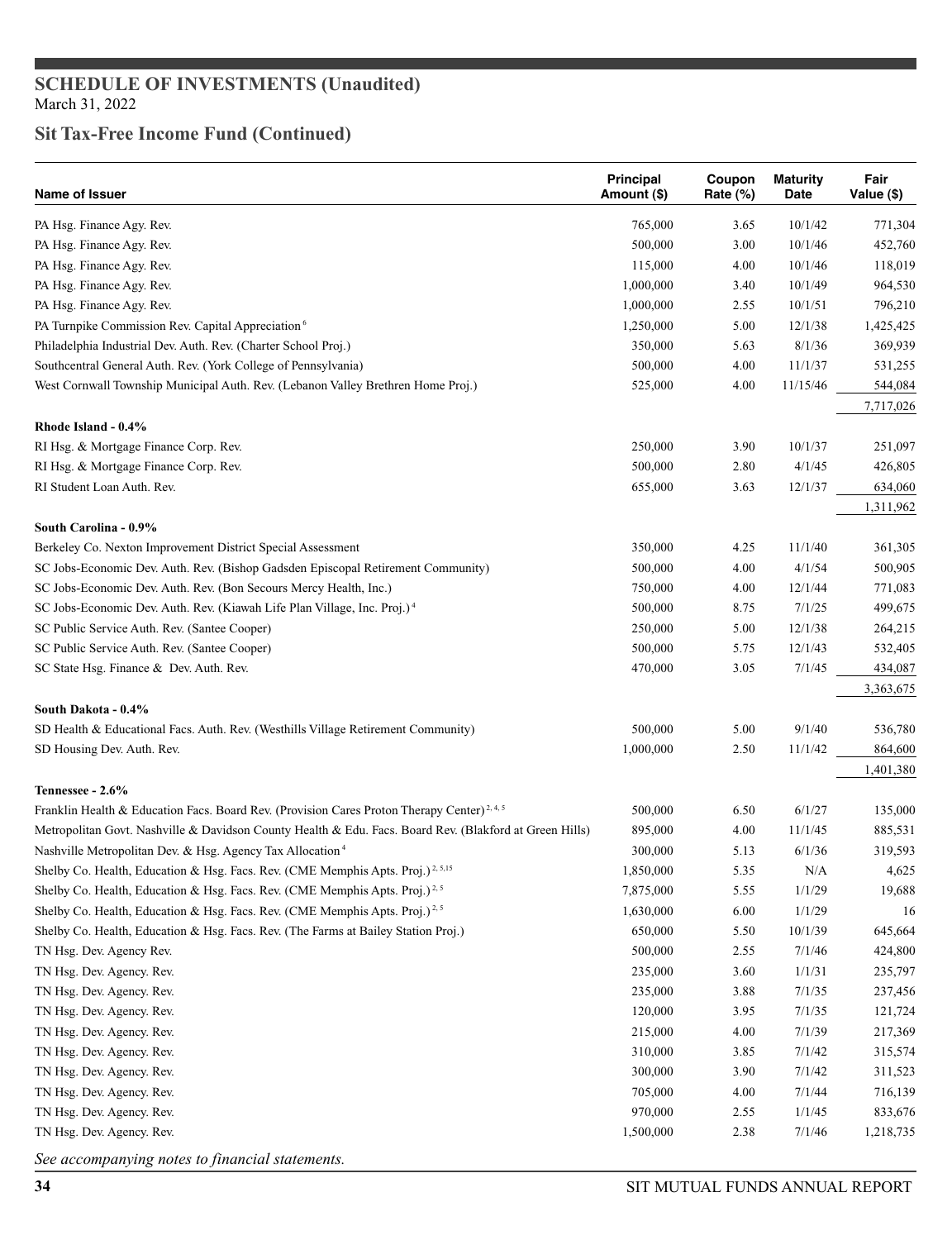| Name of Issuer                                                                                               | Principal<br>Amount (\$) | Coupon<br>Rate $(\%)$ | <b>Maturity</b><br>Date | Fair<br>Value (\$) |
|--------------------------------------------------------------------------------------------------------------|--------------------------|-----------------------|-------------------------|--------------------|
| TN Hsg. Dev. Agency. Rev.                                                                                    | 720,000                  | 3.95                  | 1/1/49                  | 735,134            |
| TN Hsg. Dev. Agency. Rev.                                                                                    | 1,030,000                | 4.05                  | 1/1/49                  | 1,054,741          |
| TN Hsg. Dev. Agency. Rev.                                                                                    | 1,000,000                | 2.50                  | 7/1/51                  | 803,680            |
|                                                                                                              |                          |                       |                         | 9,236,465          |
| Texas - 6.2%                                                                                                 |                          |                       |                         |                    |
| Arlington Higher Education Finance Corp., Education Rev. (Ninos, Inc.)                                       | 350,000                  | 2.38                  | 8/15/51                 | 259,193            |
| Arlington Higher Education Finance Corp., Education Rev. (Pineywoods Community Academy)                      | 750,000                  | 2.38                  | 8/15/51                 | 556,665            |
| Arlington Special Tax (BAM Insured)                                                                          | 350,000                  | 5.00                  | 2/15/41                 | 368,270            |
| Brazos Higher Education Auth., Inc. Rev. (Subordinate Student Loan)                                          | 1,000,000                | 3.00                  | 4/1/40                  | 834,200            |
| Central Texas Regional Mobility Auth. Rev.                                                                   | 500,000                  | 4.00                  | 1/1/45                  | 509,440            |
| Central Texas Regional Mobility Auth. Rev.                                                                   | 500,000                  | 4.00                  | 1/1/50                  | 516,720            |
| Cypress Hill Municipal Utility Dist. No. 1 G.O. (AGM Insured)                                                | 1,000,000                | 4.00                  | 9/1/34                  | 1,009,590          |
| Dallas/Fort Worth International Airport Rev. (JT Improvement)                                                | 500,000                  | 5.25                  | 11/1/37                 | 522,650            |
| Danbury Higher Education Auth. Education Rev. (Golden Rule Schools)                                          | 650,000                  | 5.13                  | 8/15/49                 | 652,190            |
| East Downtown Redevelopment Auth. Tax Rev. (AGM Insured)                                                     | 560,000                  | 3.00                  | 9/1/40                  | 517,602            |
| Edinburg Economic Dev. Corp. Rev.                                                                            | 225,000                  | 3.00                  | 8/15/31                 | 204,428            |
| Edinburg Economic Dev. Corp. Rev.                                                                            | 500,000                  | 3.25                  | 8/15/41                 | 424,975            |
| El Paso Co. Hospital District G.O.                                                                           | 825,000                  | 5.00                  | 8/15/43                 | 856,936            |
| Grand Parkway Transportation Corp. Rev. (Grand Parkway System) (BAM Insured)                                 | 1,000,000                | 3.00                  | 10/1/50                 | 875,370            |
| Harris Co. Cultural Education Facs. Finance Corp. Rev. (Brazos Presbyterian Homes, Inc. Proj.)               | 500,000                  | 5.00                  | 1/1/37                  | 529,950            |
| Houston Higher Education Finance Corp. (Houston Baptist University Proj.)                                    | 500,000                  | 3.38                  | 10/1/37                 | 500,265            |
| Meadowhill Regional Municipal Utility Dist. G.O. (AGM Insured)                                               | 500,000                  | 4.00                  | 10/1/35                 | 505,460            |
| New Hope Cultural Education Fac. Corp. Rev. (Cardinal Bay)                                                   | 260,000                  | 4.00                  | 7/1/23                  | 143,000            |
| New Hope Cultural Education Fac. Corp. Rev. (Cardinal Bay)                                                   | 460,000                  | 4.00                  | 7/1/26                  | 253,000            |
| New Hope Cultural Education Facs. Corp. Rev. (Beta Academy) <sup>4</sup>                                     | 425,000                  | 5.00                  | 8/15/39                 | 432,841            |
| New Hope Cultural Education Facs. Corp. Rev. (Flower Mound Campus Proj.) <sup>9</sup>                        | 495,000                  | 3.75                  | 6/1/28                  | 496,223            |
| New Hope Cultural Education Facs. Corp. Rev. (Flower Mound Campus Proj.) <sup>9</sup>                        | 500,000                  | 4.00                  | 6/1/32                  | 502,060            |
| New Hope Cultural Education Facs. Corp. Rev. (Presbyterian Village North Proj.)                              | 500,000                  | 5.00                  | 10/1/34                 | 515,070            |
| New Hope Cultural Education Facs. Corp. Rev. (Wesleyan Homes, Inc. Proj.)                                    | 250,000                  | 5.50                  | 1/1/35                  | 252,887            |
| New Hope Cultural Education Facs. Finance Corp. Rev. (Buckingham Senior Living Community, Inc.) <sup>1</sup> | 500,000                  | 2.00                  | 11/15/61                | 265,900            |
| New Hope Cultural Education Facs. Finance Corp. Rev. (Presbyterian Village North Proj.)                      | 350,000                  | 5.25                  | 10/1/49                 | 358,694            |
| New Hope Cultural Education Facs. Finance Corp. Rev. (Wesleyan Homes, Inc. Proj.)                            | 750,000                  | 5.00                  | 1/1/55                  | 677,565            |
| New Hope Cultural Education Facs. Finance Corp. Rev. (Westminster Proj.)                                     | 500,000                  | 4.00                  | 11/1/49                 | 505,055            |
| North Central Texas Health Facility Development Corp. (CC Young Memorial Home) <sup>5</sup>                  | 204,000                  | 5.38                  | 2/15/25                 | 140,760            |
| Red River Health Facs. Dev. Corp. Rev. (MRC Crossings Proj.)                                                 | 250,000                  | 7.50                  | 11/15/34                | 284,078            |
| San Antonio Education Facs. Corp. Rev. (Hallmark University Proj.)                                           | 290,000                  | 5.00                  | 10/1/41                 | 283,292            |
| Sugar Land Dev. Corp. Rev. (BAM Insured)                                                                     | 500,000                  | 5.00                  | 2/15/33                 | 513,655            |
| Tarrant Co. Cultural Education Facs. Finance Corp. Rev. (Buckner Retirement Service)                         | 500,000                  | 5.00                  | 11/15/37                | 551,520            |
| Tarrant Co. Cultural Education Facs. Finance Corp. Rev. (Buckner Senior Living Ventana Proj.)                | 50,000                   | 5.63                  | 11/15/24                | 50,045             |
| TX Department of Housing & Community Affairs (GNMA Collateralized)                                           | 380,000                  | 4.13                  | 9/1/38                  | 392,962            |
| TX Department of Housing & Community Affairs (GNMA Collateralized)                                           | 1,095,000                | 3.63                  | 9/1/44                  | 1,109,093          |
| TX Department of Housing & Community Affairs (GNMA Collateralized)                                           | 500,000                  | 3.00                  | 9/1/45                  | 463,570            |
| TX Department of Housing & Community Affairs (GNMA Collateralized)                                           | 985,000                  | 2.50                  | 7/1/51                  | 802,499            |
| TX Department of Housing & Community Affairs (GNMA Collateralized)                                           | 2,500,000                | 3.13                  | 1/1/52                  | 2,242,950          |
| TX Grand Parkway Transportation Corp. Rev. <sup>6</sup>                                                      | 500,000                  | 6.00                  | 10/1/35                 | 549,040            |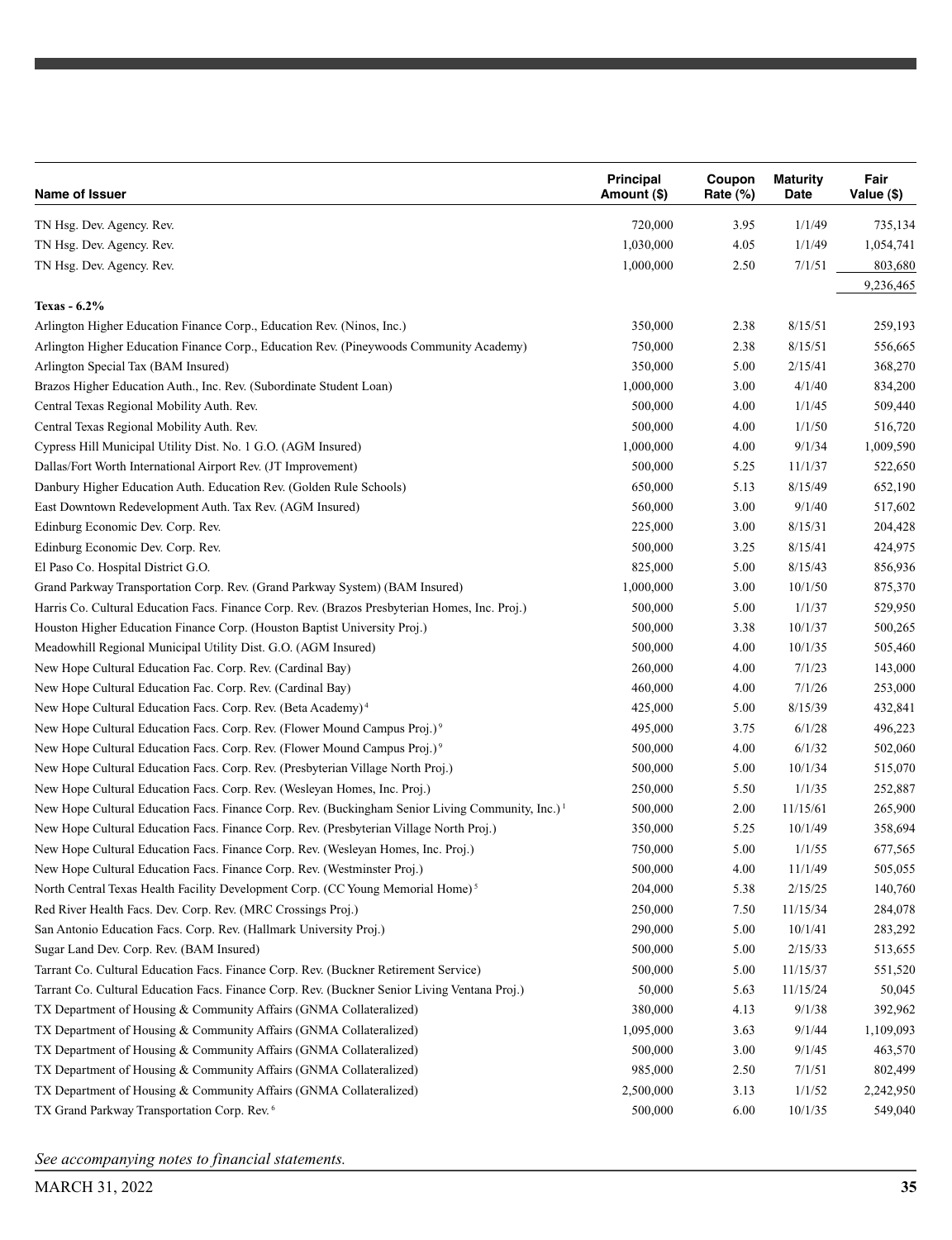# **SCHEDULE OF INVESTMENTS (Unaudited)** March 31, 2022

# **Sit Tax-Free Income Fund (Continued)**

| <b>Name of Issuer</b>                                                                     | Principal<br>Amount (\$) | Coupon<br>Rate (%) | <b>Maturity</b><br>Date | Fair<br>Value (\$)   |
|-------------------------------------------------------------------------------------------|--------------------------|--------------------|-------------------------|----------------------|
| TX State Affordable Hsg. Corp. Rev. (Heroes Home Loan Program) (GNMA Collateralized)      | 425,000                  | 4.00               | 3/1/50                  | 430,011              |
|                                                                                           |                          |                    |                         | 21,859,674           |
| Utah - $0.9\%$                                                                            |                          |                    |                         |                      |
| Black Desert Public Infrastructure District G.O. <sup>4</sup>                             | 500,000                  | 4.00               | 3/1/51                  | 439,245              |
| Military Installation Dev. Auth. Rev.                                                     | 400,000                  | 4.00               | 6/1/41                  | 341,324              |
| Military Installation Dev. Auth. Rev.                                                     | 1,000,000                | 4.00               | 6/1/52                  | 793,490              |
| ROAM Public Infrastructure District No. 1 G.O. <sup>4</sup>                               | 500,000                  | 4.25               | 3/1/51                  | 419,320              |
| UT Charter School Finance Auth. Rev. (Mountain Sunrise Academy) <sup>4</sup>              | 515,000                  | 3.50               | 12/15/31                | 460,951              |
| UT Hsg. Corp. Single Family Mtg. Rev.                                                     | 20,000                   | 5.75               | 1/1/33                  | 20,032               |
| UT Hsg. Corp. Single Family Mtg. Rev.                                                     | 30,000                   | 4.60               | 7/1/34                  | 30,025               |
| UT Hsg. Corp. Single Family Mtg. Rev. (FHA Insured)                                       | 190,000                  | 4.00               | 1/1/36                  | 192,909              |
| West Valley City Municipal Building Auth. Rev. (AGM Insured)                              | 400,000                  | 5.00               | 2/1/39                  | 439,740              |
|                                                                                           |                          |                    |                         | 3,137,036            |
| Vermont - $0.3\%$                                                                         |                          |                    |                         |                      |
| Vermont Economic Dev. Auth. Mtg. Rev. (Wake Robin Corporation Proj.)                      | 500,000                  | 4.00               | 5/1/45                  | 470,490              |
| VT Hsg. Fin. Agy. Rev.                                                                    | 550,000                  | 2.50               | 8/15/41                 | 480,475              |
| VT Hsg. Fin. Agy. Rev. (GNMA/FNMA/FHLMC Collateralized)                                   | 210,000                  | 3.50               | 5/1/38                  | 212,213              |
|                                                                                           |                          |                    |                         | 1,163,178            |
| Virginia - 0.3%                                                                           |                          |                    |                         |                      |
| VA Hsg. Dev. Auth. Rev. (GNMA/FNMA/FHLMC Collateralized)                                  | 500,000                  | 2.45               | 11/1/45                 | 412,200              |
| VA Hsg. Dev. Auth. Rev. (Rental Hsg. Proj.)                                               | 400,000                  | 4.13               | 7/1/33                  | 404,104              |
| VA Hsg. Dev. Auth. Rev. (Rental Hsg. Proj.)                                               | 250,000                  | 3.00               | 3/1/42                  | 232,452              |
| VA Hsg. Dev. Auth. Rev. (Rental Hsg. Proj.)                                               | 200,000                  | 3.25               | 3/1/52                  | 181,516<br>1,230,272 |
| Washington - 2.7%                                                                         |                          |                    |                         |                      |
| Kalispel Tribe of Indians Rev. <sup>4</sup>                                               | 300,000                  | 5.25               | 1/1/38                  | 332,949              |
| King Co. Hsg. Auth. Rev.                                                                  | 1,000,000                | 3.00               | 11/1/39                 | 985,790              |
| King Co. Hsg. Auth. Rev. (Bellevue Manor and Abbey Ridge)                                 | 750,000                  | 3.00               | 8/1/40                  | 696,982              |
| King County Hsg. Auth. Rev.                                                               | 700,000                  | 2.25               | 12/1/41                 | 570,598              |
| Pike Place Market Preservation Dev. Auth. Rev.                                            | 500,000                  | 5.00               | 12/1/40                 | 513,560              |
| Seattle Hsg. Auth. Rev. (Hinoki Apartments Proj.)                                         | 500,000                  | 3.00               | 6/1/52                  | 431,160              |
| Seattle Hsg. Auth. Rev. (Lam Bow Apartments Proj.)                                        | 500,000                  | 2.38               | 6/1/41                  | 425,345              |
| Snohomish Co. Hsg. Auth. Rev.                                                             | 500,000                  | 4.00               | 4/1/44                  | 520,145              |
| Vancouver Hsg. Auth. Rev.                                                                 | 470,000                  | 3.75               | 8/1/34                  | 484,382              |
| Vancouver Hsg. Auth. Rev. (Anthem Park & Columbia Hsg. Proj.)                             | 1,000,000                | 3.00               | 6/1/38                  | 964,630              |
| Vancouver Hsg. Auth. Rev. (Van Vista Plaza Proj.)                                         | 1,000,000                | 3.30               | 12/1/51                 | 965,110              |
| WA Hsg. Fin. Commission Multi Family Mtg. Rev. (Bayview Manor Homes) <sup>4</sup>         | 250,000                  | 5.00               | 7/1/31                  | 258,268              |
| WA Hsg. Fin. Commission Multi Family Mtg. Rev. (Bayview Manor Homes) <sup>4</sup>         | 1,000,000                | 5.00               | 7/1/36                  | 1,026,420            |
| WA Hsg. Fin. Commission Multi Family Mtg. Rev. (Horizon House Proj.) <sup>4</sup>         | 500,000                  | 5.00               | 1/1/38                  | 541,835              |
| WA Hsg. Fin. Commission Multi Family Mtg. Rev. (Transforming Age Proj.) <sup>4</sup>      | 500,000                  | 5.00               | 1/1/44                  | 507,545              |
| WA Hsg. Fin. Commission Multi Family Mtg. Rev. (Wesley Homes Lea Hill Proj.) <sup>4</sup> | 300,000                  | 5.00               | 7/1/36                  | 305,943              |
|                                                                                           |                          |                    |                         | 9,530,662            |
| West Virginia - 0.5%                                                                      |                          |                    |                         |                      |
| WV Hsg. Dev. Fund Rev.                                                                    | 250,000                  | 3.75               | 11/1/32                 | 254,375              |
| WV Hsg. Dev. Fund Rev.                                                                    | 1,005,000                | 2.75               | 11/1/45                 | 888,179              |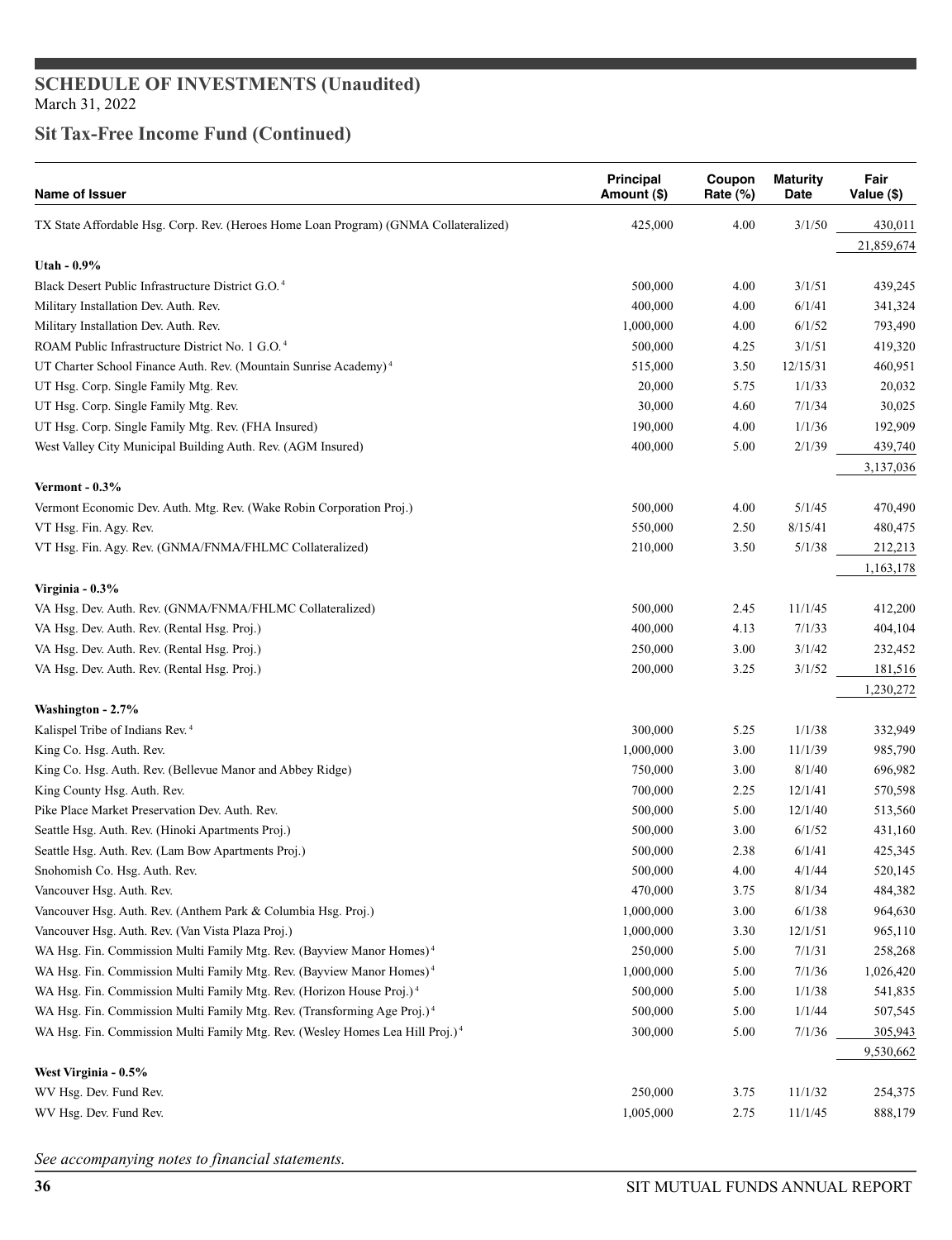| Name of Issuer                                                                           | Principal<br>Amount (\$) | Coupon<br>Rate (%) | <b>Maturity</b><br>Date | Fair<br>Value (\$) |
|------------------------------------------------------------------------------------------|--------------------------|--------------------|-------------------------|--------------------|
| WV Hsg. Dev. Fund Rev.                                                                   | 1,005,000                | 2.50               | 11/1/51                 | 806,442            |
|                                                                                          |                          |                    |                         | 1,948,996          |
| Wisconsin - 4.3%                                                                         |                          |                    |                         |                    |
| Public Finance Auth. Rev. (Appalachian Regional Healthcare System Obligated Group)       | 500,000                  | 4.00               | 7/1/46                  | 505,770            |
| Public Finance Auth. Rev. (Grand Hyatt San Antonio Hotel Acquisition Proj.)              | 500,000                  | 5.00               | 2/1/52                  | 529,000            |
| Public Finance Auth. Rev. (Grand Hyatt San Antonio Hotel Acquisition Proj.) <sup>4</sup> | 500,000                  | 6.00               | 2/1/62                  | 500,000            |
| Public Finance Auth. Rev. (Presbyterian Villages of Michigan) <sup>4</sup>               | 895,000                  | 4.75               | 11/15/53                | 846,026            |
| WI Health & Education Facs. Auth. Rev. (PHW Oconomowoc, Inc. Proj.)                      | 500,000                  | 5.13               | 10/1/48                 | 497,485            |
| WI Health & Education Facs. Auth. Rev. (St. John's Communities, Inc. Proj.)              | 500,000                  | 5.00               | 9/15/45                 | 522,755            |
| WI Health & Educational Facs. Auth. Rev. (Benevolent Corp. Cedar Community)              | 300,000                  | 5.00               | 6/1/37                  | 313,218            |
| WI Health & Educational Facs. Auth. Rev. (Hope Christian Schools)                        | 615,000                  | 3.00               | 12/1/31                 | 561,932            |
| WI Health & Educational Facs. Auth. Rev. (St. Camillus Health System, Inc.)              | 745,000                  | 5.00               | 11/1/27                 | 794,520            |
| WI Health & Educational Facs. Auth. Rev. (St. Camillus Health System, Inc.)              | 350,000                  | 5.00               | 11/1/46                 | 361,795            |
| WI Health & Educational Facs. Auth. Rev. (Three Pillars Senior Living Communities)       | 920,000                  | 5.00               | 8/15/43                 | 960,397            |
| WI Housing & Economic Dev. Auth. Rev.                                                    | 250,000                  | 3.88               | 11/1/35                 | 255,925            |
| WI Housing & Economic Dev. Auth. Rev.                                                    | 560,000                  | 3.90               | 11/1/42                 | 575,058            |
| WI Housing & Economic Dev. Auth. Rev.                                                    | 1,500,000                | 4.15               | 5/1/55                  | 1,537,800          |
| WI Housing & Economic Dev. Auth. Rev.                                                    | 1,500,000                | 2.70               | 11/1/56                 | 1,172,355          |
| WI Housing & Economic Dev. Auth. Rev.                                                    | 500,000                  | 3.38               | 5/1/57                  | 454,705            |
| WI Housing & Economic Dev. Auth. Rev.                                                    | 500,000                  | 2.85               | 11/1/51                 | 409,120            |
| WI Public Finance Auth. Rev. (Carmelite System, Inc.)                                    | 500,000                  | 5.00               | 1/1/45                  | 545,970            |
| WI Public Finance Auth. Rev. (Coral Academy of Science Reno) <sup>4</sup>                | 700,000                  | 5.00               | 6/1/39                  | 732,963            |
| WI Public Finance Auth. Rev. (Delray Beach Radiation Therapy) <sup>4</sup>               | 750,000                  | 6.25               | 11/1/28                 | 711,758            |
| WI Public Finance Auth. Rev. (Lombard Public Facilities Corp.) <sup>2,4,6</sup>          | 16,520                   | 9.00               | 1/1/46                  | 435                |
| WI Public Finance Auth. Rev. (Lombard Public Facilities Corp.) <sup>2,4,6</sup>          | 16,287                   | 9.00               | 1/1/47                  | 406                |
| WI Public Finance Auth. Rev. (Lombard Public Facilities Corp.) <sup>2, 4, 6</sup>        | 447                      | 12.00              | 1/1/47                  | -11                |
| WI Public Finance Auth. Rev. (Lombard Public Facilities Corp.) <sup>2, 4, 6</sup>        | 16,171                   | 9.00               | 1/1/48                  | 391                |
| WI Public Finance Auth. Rev. (Lombard Public Facilities Corp.) <sup>2, 4, 6</sup>        | 390                      | 12.00              | 1/1/48                  | 9                  |
| WI Public Finance Auth. Rev. (Lombard Public Facilities Corp.) <sup>2, 4, 6</sup>        | 16,055                   | 9.00               | 1/1/49                  | 374                |
| WI Public Finance Auth. Rev. (Lombard Public Facilities Corp.) <sup>2, 4, 6</sup>        | 384                      | 11.00              | 1/1/49                  | 9                  |
| WI Public Finance Auth. Rev. (Lombard Public Facilities Corp.) <sup>2, 4, 6</sup>        | 15,822                   | 9.00               | 1/1/50                  | 349                |
| WI Public Finance Auth. Rev. (Lombard Public Facilities Corp.) <sup>2,4,6</sup>          | 372                      | 11.00              | 1/1/50                  | 8                  |
| WI Public Finance Auth. Rev. (Lombard Public Facilities Corp.) <sup>2,4,6</sup>          | 17,334                   | 9.00               | 1/1/51                  | 370                |
| WI Public Finance Auth. Rev. (Lombard Public Facilities Corp.) <sup>2,4,6</sup>          | 365                      | 11.00              | 1/1/51                  | 8                  |
| WI Public Finance Auth. Rev. (Lombard Public Facilities Corp.) <sup>1,2,4,5</sup>        | 446,246                  | 3.75               | 7/1/51                  | 244,913            |
| WI Public Finance Auth. Rev. (Lombard Public Facilities Corp.) <sup>2,4,6</sup>          | 17,218                   | 9.00               | 1/1/52                  | 349                |
| WI Public Finance Auth. Rev. (Lombard Public Facilities Corp.) <sup>2, 4, 6</sup>        | 475                      | 10.00              | 1/1/52                  | 10                 |
| WI Public Finance Auth. Rev. (Lombard Public Facilities Corp.) <sup>2, 4, 6</sup>        | 16,985                   | 9.00               | 1/1/53                  | 333                |
| WI Public Finance Auth. Rev. (Lombard Public Facilities Corp.) <sup>2, 4, 6</sup>        | 469                      | 10.00              | 1/1/53                  | 9                  |
| WI Public Finance Auth. Rev. (Lombard Public Facilities Corp.) <sup>2,4,6</sup>          | 16,869                   | 9.00               | 1/1/54                  | 317                |
| WI Public Finance Auth. Rev. (Lombard Public Facilities Corp.) <sup>2, 4, 6</sup>        | 453                      | 10.00              | 1/1/54                  | 9                  |
| WI Public Finance Auth. Rev. (Lombard Public Facilities Corp.) <sup>2,4,6</sup>          | 444                      | 9.00               | 1/1/55                  | 8                  |
| WI Public Finance Auth. Rev. (Lombard Public Facilities Corp.) <sup>2,4,6</sup>          | 16,636                   | 9.00               | 1/1/55                  | 302                |
| WI Public Finance Auth. Rev. (Lombard Public Facilities Corp.) <sup>2, 4, 6</sup>        | 16,404                   | 9.00               | 1/1/56                  | 289                |
| WI Public Finance Auth. Rev. (Lombard Public Facilities Corp.) <sup>2,4,6</sup>          | 434                      | 9.00               | 1/1/56                  | 8                  |
| WI Public Finance Auth. Rev. (Lombard Public Facilities Corp.) <sup>2, 4, 5</sup>        |                          | 5.50               | 7/1/56                  |                    |
|                                                                                          | 23,656                   |                    |                         | 15,228             |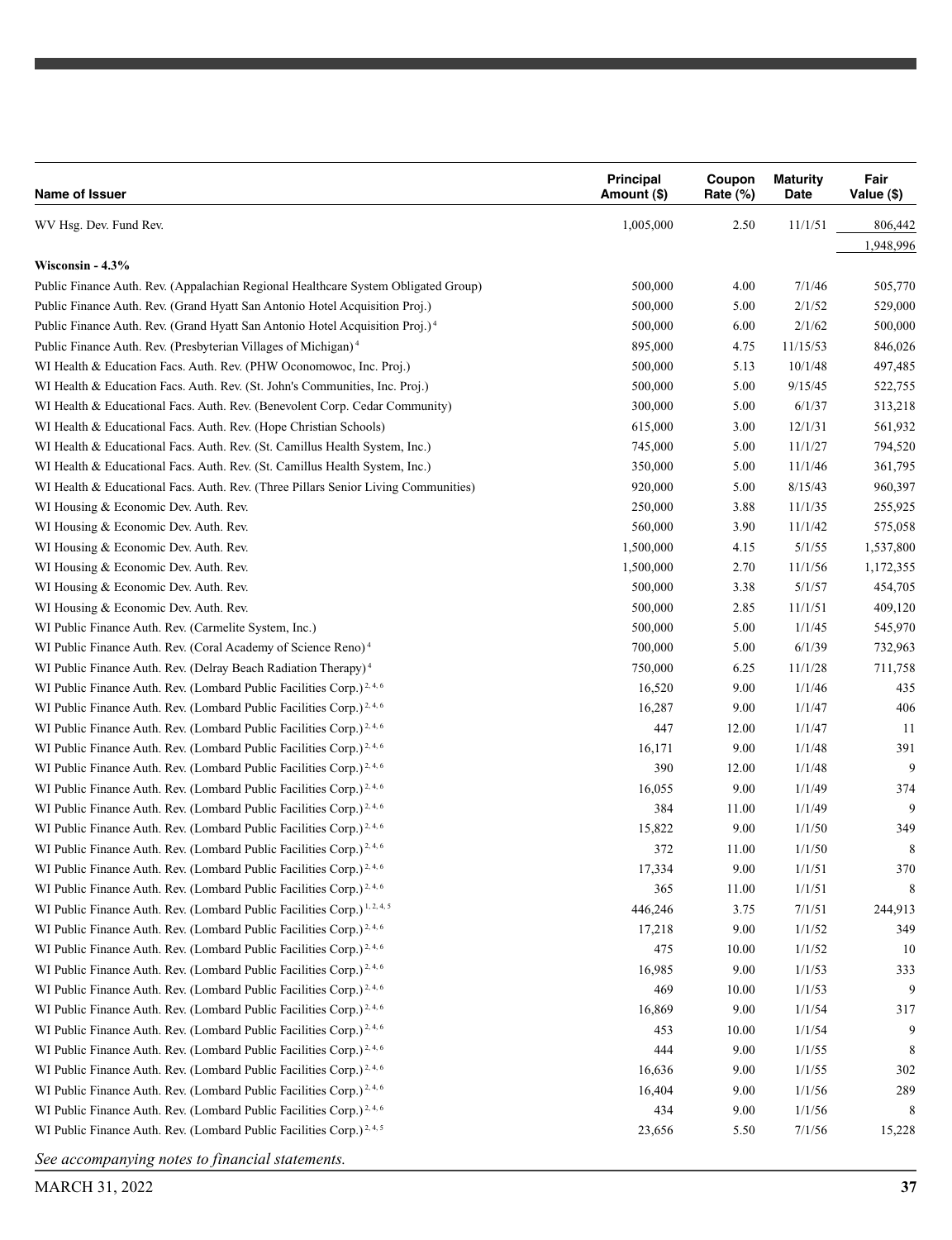# **SCHEDULE OF INVESTMENTS (Unaudited)** March 31, 2022

# **Sit Tax-Free Income Fund (Continued)**

| Name of Issuer                                                                      | <b>Principal</b><br>Amount (\$) | Coupon<br>Rate $(\%)$ | <b>Maturity</b><br>Date | Fair<br>Value (\$) |
|-------------------------------------------------------------------------------------|---------------------------------|-----------------------|-------------------------|--------------------|
| WI Public Finance Auth. Rev. (Lombard Public Facilities Corp.) <sup>2,4,6</sup>     | 481                             | 9.00                  | 1/1/57                  | 8                  |
| WI Public Finance Auth. Rev. (Lombard Public Facilities Corp.) <sup>2, 4, 6</sup>   | 16,287                          | 9.00                  | 1/1/57                  | 275                |
| WI Public Finance Auth. Rev. (Lombard Public Facilities Corp.) <sup>2, 4, 6</sup>   | 16,055                          | 9.00                  | 1/1/58                  | 261                |
| WI Public Finance Auth. Rev. (Lombard Public Facilities Corp.) <sup>2, 4, 6</sup>   | 469                             | 9.00                  | 1/1/58                  | 8                  |
| WI Public Finance Auth. Rev. (Lombard Public Facilities Corp.) <sup>2, 4, 6</sup>   | 15,938                          | 9.00                  | 1/1/59                  | 251                |
| WI Public Finance Auth. Rev. (Lombard Public Facilities Corp.) <sup>2,4,6</sup>     | 456                             | 9.00                  | 1/1/59                  | $\overline{7}$     |
| WI Public Finance Auth. Rev. (Lombard Public Facilities Corp.) <sup>2,4,6</sup>     | 447                             | 8.00                  | 1/1/60                  | $7\phantom{.0}$    |
| WI Public Finance Auth. Rev. (Lombard Public Facilities Corp.) <sup>2,4,6</sup>     | 15,822                          | 9.00                  | 1/1/60                  | 238                |
| WI Public Finance Auth. Rev. (Lombard Public Facilities Corp.) <sup>2,4,6</sup>     | 440                             | 8.00                  | 1/1/61                  | 6                  |
| WI Public Finance Auth. Rev. (Lombard Public Facilities Corp.) <sup>2,4,6</sup>     | 15,589                          | 9.00                  | 1/1/61                  | 225                |
| WI Public Finance Auth. Rev. (Lombard Public Facilities Corp.) <sup>2, 4, 6</sup>   | 428                             | 8.00                  | 1/1/62                  | 6                  |
| WI Public Finance Auth. Rev. (Lombard Public Facilities Corp.) <sup>2,4,6</sup>     | 15,473                          | 9.00                  | 1/1/62                  | 215                |
| WI Public Finance Auth. Rev. (Lombard Public Facilities Corp.) <sup>2,4,6</sup>     | 419                             | 8.00                  | 1/1/63                  | 6                  |
| WI Public Finance Auth. Rev. (Lombard Public Facilities Corp.) <sup>2, 4, 6</sup>   | 15,240                          | 9.00                  | 1/1/63                  | 205                |
| WI Public Finance Auth. Rev. (Lombard Public Facilities Corp.) <sup>2, 4, 6</sup>   | 409                             | 8.00                  | 1/1/64                  | 5                  |
| WI Public Finance Auth. Rev. (Lombard Public Facilities Corp.) <sup>2,4,6</sup>     | 15,124                          | 9.00                  | 1/1/64                  | 197                |
| WI Public Finance Auth. Rev. (Lombard Public Facilities Corp.) <sup>2, 4, 6</sup>   | 403                             | 7.00                  | 1/1/65                  | 5                  |
| WI Public Finance Auth. Rev. (Lombard Public Facilities Corp.) <sup>2,4,6</sup>     | 15,008                          | 9.00                  | 1/1/65                  | 187                |
| WI Public Finance Auth. Rev. (Lombard Public Facilities Corp.) <sup>2,4,6</sup>     | 434                             | 7.00                  | 1/1/66                  | 5                  |
| WI Public Finance Auth. Rev. (Lombard Public Facilities Corp.) <sup>2, 4, 6</sup>   | 14,775                          | 9.00                  | 1/1/66                  | 173                |
| WI Public Finance Auth. Rev. (Lombard Public Facilities Corp.) <sup>2, 4, 6</sup>   | 5,235                           | 5.00                  | 1/1/67                  | 56                 |
| WI Public Finance Auth. Rev. (Lombard Public Facilities Corp.) <sup>2,4,6</sup>     | 192,429                         | 9.00                  | 1/1/67                  | 2,072              |
| WI Public Finance Auth. Rev. (MD Proton Treatment Center) <sup>4</sup>              | 500,000                         | 6.13                  | 1/1/33                  | 307,500            |
| WI Public Finance Auth. Rev. (MN College of Osteopathic Medicine) <sup>2, 4,5</sup> | 7,608                           | 5.50                  | 12/1/48                 | 3,804              |
| WI Public Finance Auth. Rev. (North Carolina Leadership Academy) <sup>4</sup>       | 410,000                         | 5.00                  | 6/15/39                 | 429,061            |
| WI Public Finance Auth. Rev. (Roseman University Health Sciences)                   | 135,000                         | 5.00                  | 4/1/25                  | 139,896            |
| WI Public Finance Auth. Rev. (Roseman University Health Sciences)                   | 500,000                         | 5.50                  | 4/1/32                  | 500,000            |
| WI Public Finance Auth. Rev. (Searstone CCRC Project)                               | 750,000                         | 3.00                  | 6/1/28                  | 707,033            |
| WI Public Finance Auth. Rev. (Southminster) <sup>4</sup>                            | 250,000                         | 5.00                  | 10/1/43                 | 260,108            |
| Wyoming $-0.1\%$                                                                    |                                 |                       |                         | 15,404,517         |
| WY Community Dev. Auth. Rev.                                                        | 280,000                         | 4.05                  | 12/1/38                 | 280,490            |
|                                                                                     |                                 |                       |                         |                    |
| <b>Total Municipal Bonds</b><br>(Cost: \$353,712,245)                               |                                 |                       |                         | 323, 151, 497      |
|                                                                                     | Quantity                        |                       |                         |                    |
| <b>Investment Companies - 4.8%</b>                                                  |                                 |                       |                         |                    |

| BlackRock Long-Term Municipal Advantage Trust (BTA)   | 50,383 | 590,489   |
|-------------------------------------------------------|--------|-----------|
| BlackRock MuniHoldings Fund, Inc. (MHD)               | 81.102 | 1,154,081 |
| BlackRock MuniHoldings Investment Quality Fund (MFL)  | 85,398 | 1,046,980 |
| BlackRock MuniHoldings Quality Fund II, Inc. (MUE)    | 57,814 | 698.971   |
| BlackRock MuniYield Michigan Quality Fund, Inc. (MIY) | 21,538 | 275,902   |
| BlackRock MuniYield Quality Fund III, Inc. (MYI)      | 71.171 | 893,196   |
| BlackRock MuniYield Quality Fund, Inc. (MQY)          | 24,512 | 338,020   |
| BNY Mellon Strategic Municipal Bond Fund, Inc. (DSM)  | 32,500 | 229,775   |
| DWS Municipal Income Trust (KTF)                      | 93,236 | 970,587   |
|                                                       |        |           |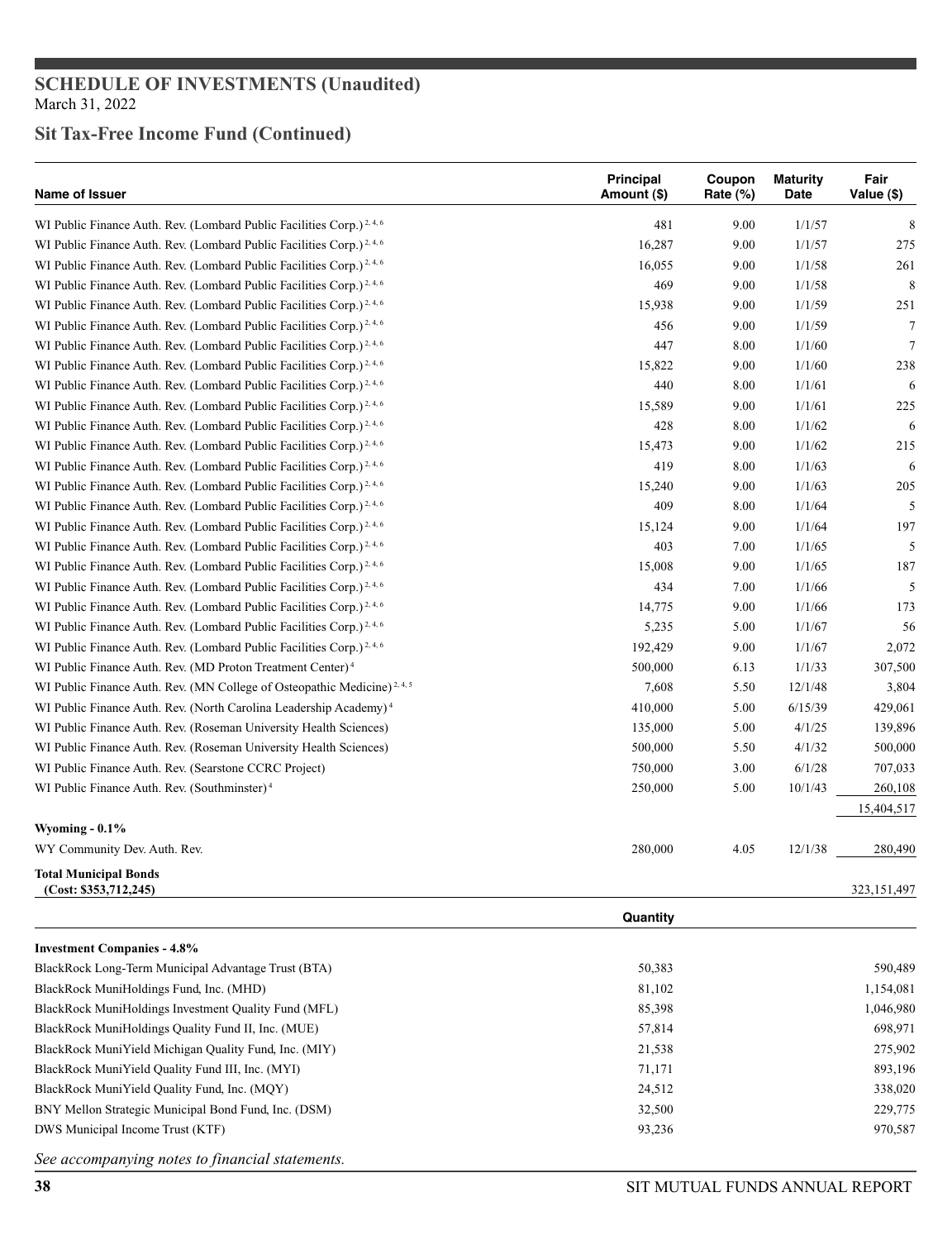| Name of Issuer                                                   | Quantity | Fair<br>Value (\$) |
|------------------------------------------------------------------|----------|--------------------|
| DWS Strategic Municipal Income Trust (KSM)                       | 29,351   | 303,489            |
| Eaton Vance Municipal Bond Fund (EIM)                            | 5,360    | 61,640             |
| Invesco Advantage Municipal Income Trust II (VKI)                | 111,341  | 1,164,627          |
| Invesco Municipal Opportunity Trust (VMO)                        | 67,520   | 773,104            |
| Invesco Municipal Trust (VKQ)                                    | 76,872   | 884,797            |
| Invesco Pennsylvania Value Municipal Income Trust (VPV)          | 31,500   | 367,920            |
| Invesco Quality Municipal Income Trust (IQI)                     | 91,114   | 1,032,322          |
| Invesco Trust for Investment Grade Municipals (VGM)              | 66,847   | 776,762            |
| Invesco Value Municipal Income Trust (IIM)                       | 45,799   | 638,438            |
| Nuveen AMT-Free Municipal Credit Income Fund (NVG)               | 20,000   | 295,800            |
| Nuveen AMT-Free Quality Municipal Income Fund (NEA)              | 168,972  | 2,220,292          |
| Nuveen Pennsylvania Quality Municipal Income Fund (NQP)          | 5,000    | 67,500             |
| Nuveen Quality Municipal Income Fund (NAD)                       | 163,973  | 2,190,679          |
| <b>Total Investment Companies</b><br>(cost: \$18,125,939)        |          | 16,975,371         |
| Total Investments in Securities - 96.0%<br>(cost: \$371,838,184) |          | 340,126,868        |
| Other Assets and Liabilities, net - 4.0%                         |          | 14,286,495         |
| <b>Net Assets - 100.0%</b>                                       |          | \$354,413,363      |

Variable rate security. Rate disclosed is as of March 31, 2022. Certain variable rate securities are not based on a published reference rate and spread but are determined by the issuer or agent and are based on current market conditions, or, for mortgage-backed securities, are impacted by the individual mortgages which are paying off over time. These securities do not indicate a reference rate and spread in their descriptions.

Security considered illiquid by the Investment Adviser. The total value of such securities as of March 31, 2022 was \$2,544,099 and represented 0.7% of net assets.

<sup>4</sup> 144A Restricted Security. The total value of such securities as of March 31, 2022 was \$35,416,626 and represented 10.0% of net assets. These securities have been determined to be liquid by the Adviser in accordance with guidelines established by the Board of Directors.

The issuer is in default of interest or principal payments, or other debt covenants. Income is not being accrued. The total value of such securities as of March 31, 2022 was \$2,623,937 and represented 0.7% of net assets.

Zero coupon or convertible capital appreciation bond, for which the rate disclosed is either the effective vield on purchase date or the coupon rate to be paid upon conversion to coupon paying.

<sup>9</sup> Municipal Lease Security. The total value of such securities as of March 31, 2022 was \$5,384,025 and represented 1.5% of net assets. These securities have been determined to be liquid by the Adviser in accordance with guidelines established by the Board of Directors.

<sup>14</sup> Step Coupon: A bond that pays a coupon rate that increases on a specified date(s). Rate disclosed is as of March 31, 2022.

<sup>15</sup> Securities with a "N/A" maturity date have passed their stated maturity date and have pending restructuring arrangements.

Numeric footnotes not disclosed are not applicable to this Schedule of Investments.

Short futures contracts outstanding as of March 31, 2022 were as follows:

|           | <b>Expiration</b> | <b>Notional</b> | Value/<br><b>Unrealized</b><br>Appreciation |
|-----------|-------------------|-----------------|---------------------------------------------|
| Contracts | Date              | Amount (\$)     | (Depreciation) (\$)                         |
|           |                   |                 |                                             |
| 70        | June 2022         | (10, 504, 375)  | 277,885                                     |
| 100       | June 2022         | (21, 192, 188)  | 253,182                                     |
| 211       | June 2022         | (24, 199, 062)  | 573,793                                     |
| 189       | June 2022         | (23, 223, 375)  | 624,394                                     |
|           |                   |                 | 1,729,254                                   |
|           |                   |                 |                                             |

<sup>10</sup> The amount of \$3,000,000 in cash was segregated with the broker to cover margin requirements for derivative transactions as of March 31, 2022.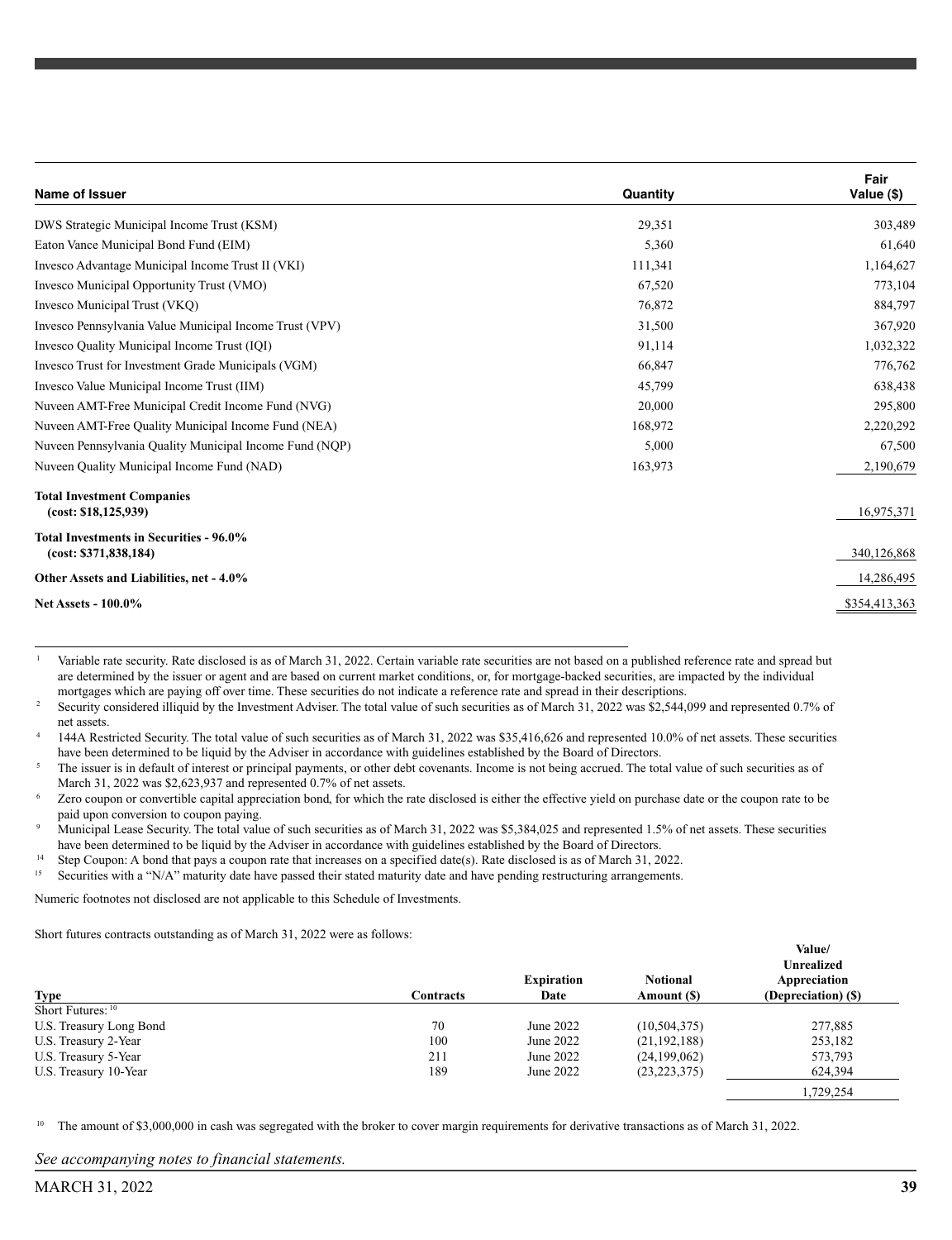# **SCHEDULE OF INVESTMENTS (Unaudited)** March 31, 2022

# **Sit Tax-Free Income Fund (Continued)**

A summary of the levels for the Fund's investments as of March 31, 2022 is as follows (see Note 2 - significant accounting policies in the notes to financial statements):

|                             | <b>Investment in Securities</b>           |                                                               |                                                             |               |
|-----------------------------|-------------------------------------------|---------------------------------------------------------------|-------------------------------------------------------------|---------------|
|                             | <b>Level 1</b><br>Ouoted<br>Prices $(\$)$ | <b>Level 2</b><br>Other significant<br>observable inputs (\$) | <b>Level 3</b><br>Significant<br>unobservable inputs $(\$)$ | Total $(S)$   |
| Municipal Bonds             |                                           | 323, 151, 497                                                 |                                                             | 323, 151, 497 |
| <b>Investment Companies</b> | 16,975,371                                | _                                                             | __                                                          | 16,975,371    |
| Futures                     | 1.729.254                                 |                                                               |                                                             | 1,729,254     |
| Total:                      | 18,704,625                                | 323, 151, 497                                                 | $\overline{\phantom{a}}$                                    | 341,856,122   |

There were no transfers into or out of level 3 during the reporting period.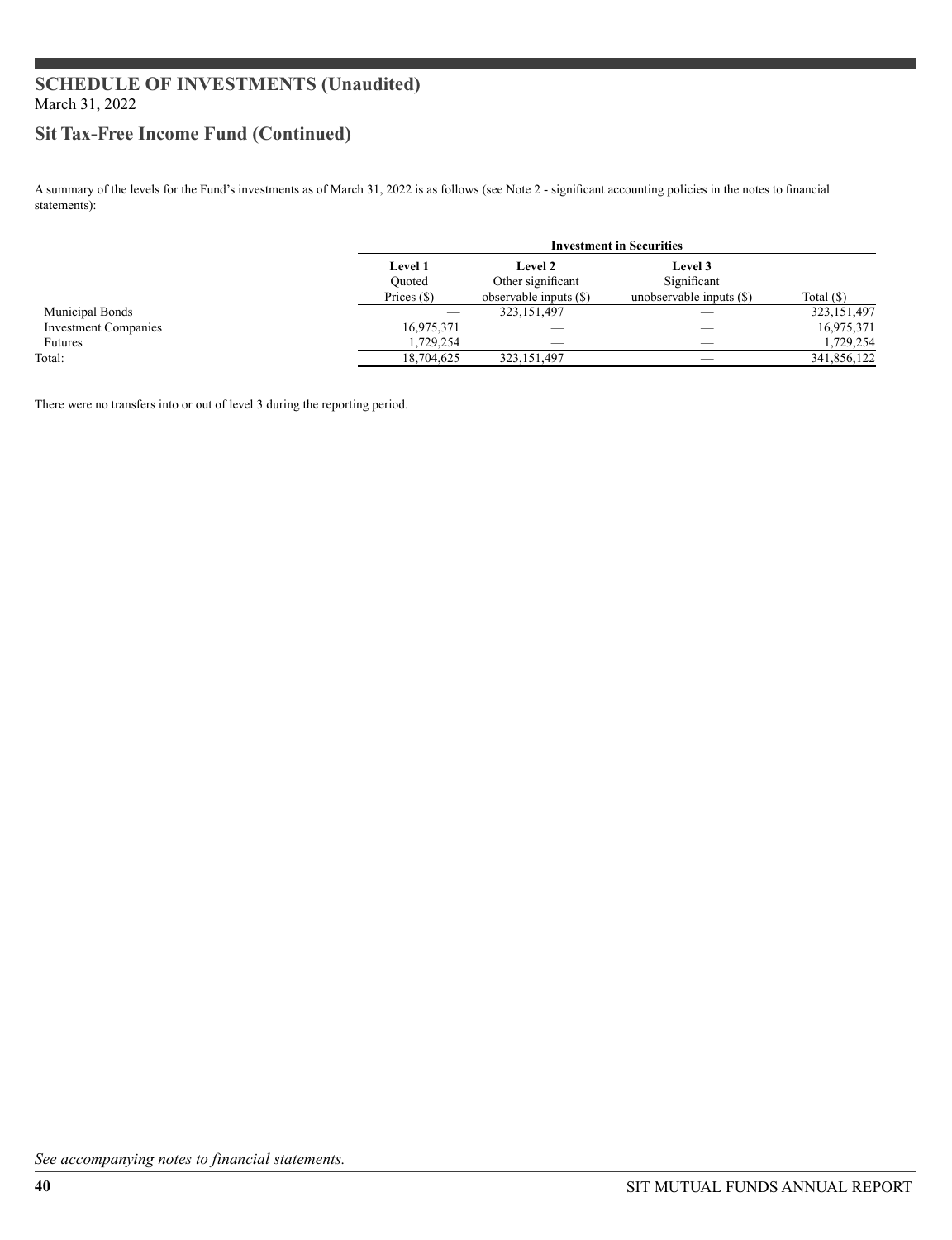[This page is intentionally left blank.]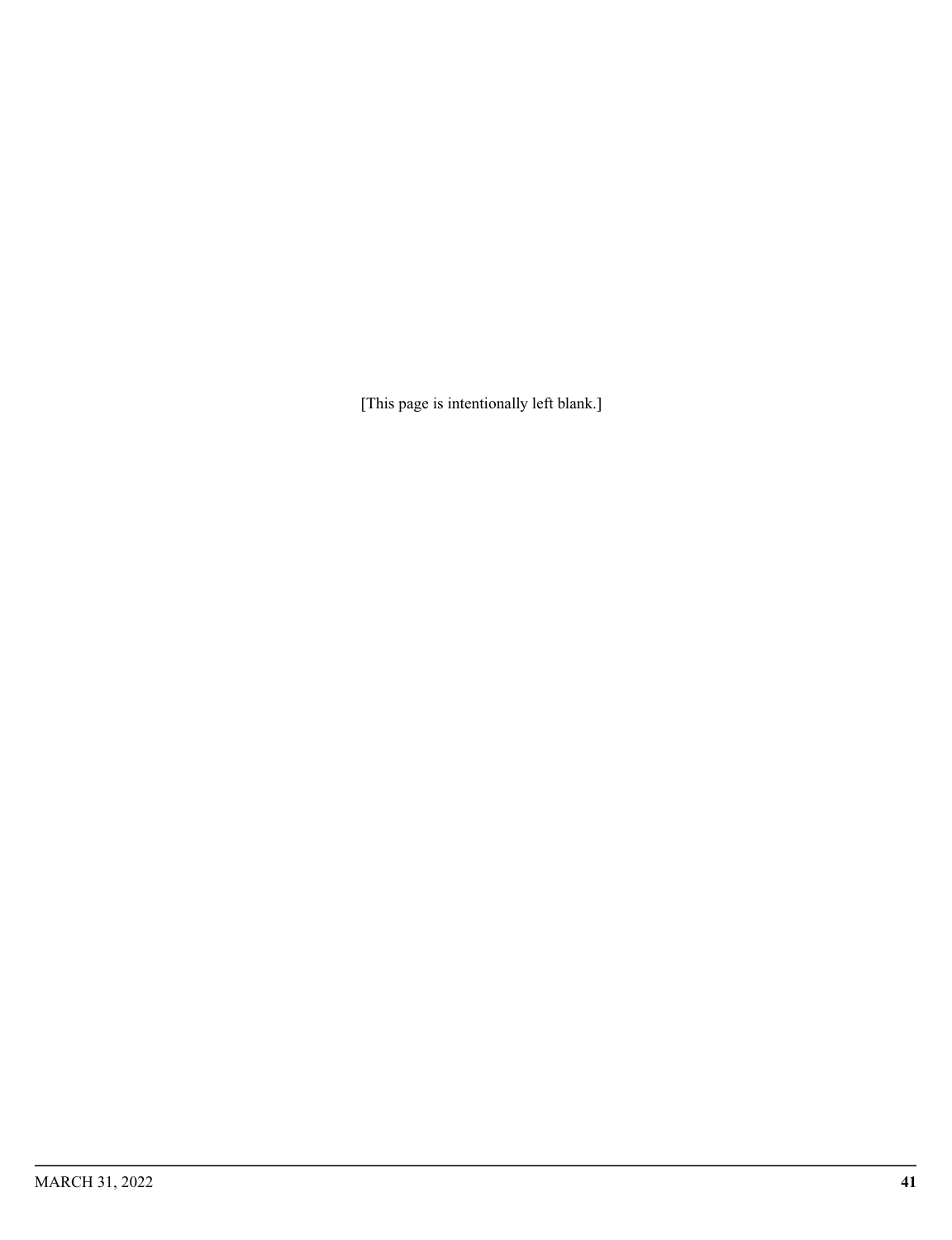# **Sit Minnesota Tax-Free Income Fund**

#### **OBJECTIVE & STRATEGY**

The investment objective of the Minnesota Tax-Free Income Fund is to provide a high level of current income exempt from federal regular income tax and Minnesota regular personal income tax as is consistent with the preservation of capital.

During normal market conditions, the Fund invests 100% of its net assets in municipal securities that generate interest income that is exempt from federal regular income tax and Minnesota regular personal income tax. The Fund anticipates that substantially all of its distributions to its shareholders will be exempt as such. For investors subject to the alternative minimum tax ("AMT"), up to 20% of the Fund's income may be alternative minimum taxable income.

#### **Fund Performance**

The Sit Minnesota Tax-Free Income Fund provided a return of -4.56% during the 12-month period ended March 31, 2022, versus a return of -4.48% for its benchmark, the Bloomberg 5-year Municipal Bond Index for the same period. As of March 31, 2022, the Fund's 30-day SEC yield was 2.46%, compared to the yield of 2.25% for the benchmark index. The Fund's 12-month distribution rate was 2.52%.

#### **Factors that Influenced the Fund's Performance**

The tax-exempt yield curve shifted much higher and flattened during the period, with short yields rising most. Yields for short maturities rose approximately 145-160 basis points during the period, most of which took place in 2022. Meanwhile, yields for intermediate and long maturities rose by approximately 100 basis points and 80 basis points, respectively, during the period also moving up aggressively in 2022. Net positive inflows for tax-exempt funds exceeded \$48 billion for the period as tax-exempt fund flows provided strong support for the municipal market throughout 2021, before abruptly turning negative in early 2022. Municipal issuance for the year was about \$460 billion, which trailed the prior year by about 9%, and became challenging for the market to absorb once fund flows turned negative. Credit spreads for tax-exempt bonds tightened in 2021 for A-rated and BBB-rated credits before reversing course in 2022 and widening to push municipal bond prices lower.

Minnesota's budget and economic outlook have improved considerably since the onset of the Covid-19 pandemic. The February forecast for the state's fiscal year 2022-23 biennium showed a projected surplus of \$9.3 billion, driven by increased income tax collections, corporate profits and consumer spending. Minnesota's unemployment rate of 2.7% compares favorably to the 3.8% national rate as of February 2022 and the state's general obligation bond rating remains at AAA by S&P Global Ratings and Aa1 by Moody's.

The Fund's performance for the period was dampened in part because of a larger weighting of long duration bonds relative to the Fund's benchmark, as longer bonds underperformed shorter bonds during the period. However, the Fund's hedge in U.S. Treasury futures partially offset this deficit as Treasury yields rose significantly after the hedge was reinstated in late February 2022. Further, the performance of the Fund's significant weighting in single-family mortgage revenue bonds significantly lagged the Fund's benchmark during the period largely due to low coupon structures. In terms of credit quality, BBB-rated bonds were the best performing part of the Fund's benchmark during the period and AAA-rated bonds the worst. Along the same lines, the Fund's significant allocation to non-rated bonds, which performed relatively better with generally higher coupons, was a positive factor. The Fund also benefited from holdings in education/student loan revenue bonds and healthcare revenue bonds during the period.

#### **HYPOTHETICAL GROWTH OF \$10,000**



The chart above illustrates the total value of a hypothetical \$10,000 investment in the Fund over the past 10 years (or for the life of the Fund if shorter) as compared to the performance of the Bloomberg 5-Year Municipal Bond Index. Past performance does not guarantee future results. Returns include the reinvestment of distributions. The chart does not reflect the deduction of taxes that a shareholder would pay on Fund distributions or the redemption of Fund shares.

<sup>1</sup> The Bloomberg 5-Year Municipal Bond Index is the 5 year (4-6) component of the Municipal Bond Index, an unmanaged, rules-based, market-value-weighted index for the long-term tax-exempt bond market. The index includes bonds with a minimum credit rating of BBB. The returns include the reinvestment of income and do not include any transaction costs, management fees or other costs. It is not possible to invest directly in an index. This is the Fund's primary index.

#### **Outlook and Positioning**

The Fund's core strategy continues to emphasize current income as the primary driver of returns over the long run. Given the increase in short rates, we can now purchase shorter duration tax-exempt bonds at acceptable yields, and such bonds seem likely to become increasingly attractive. We are also buying bonds with expected average lives that are meaningfully shorter than their stated maturities at attractive average life yields. Housing-related sectors continue to remain a meaningful percentage of the Fund because of strong underlying fundamentals, totaling almost 40% of Fund assets as of the end of the period. Further, almost 24% of the Fund remains invested in non-rated bonds, which provide an attractive income advantage. We plan to increase the Fund's allocation to higher coupon bonds and focus deeply on credit analysis to differentiate opportunities as they arise. We believe the Fund is well-positioned to achieve attractive riskadjusted returns going forward.

#### **Paul J. Jungquist, CFA**

*Senior Portfolio Manager*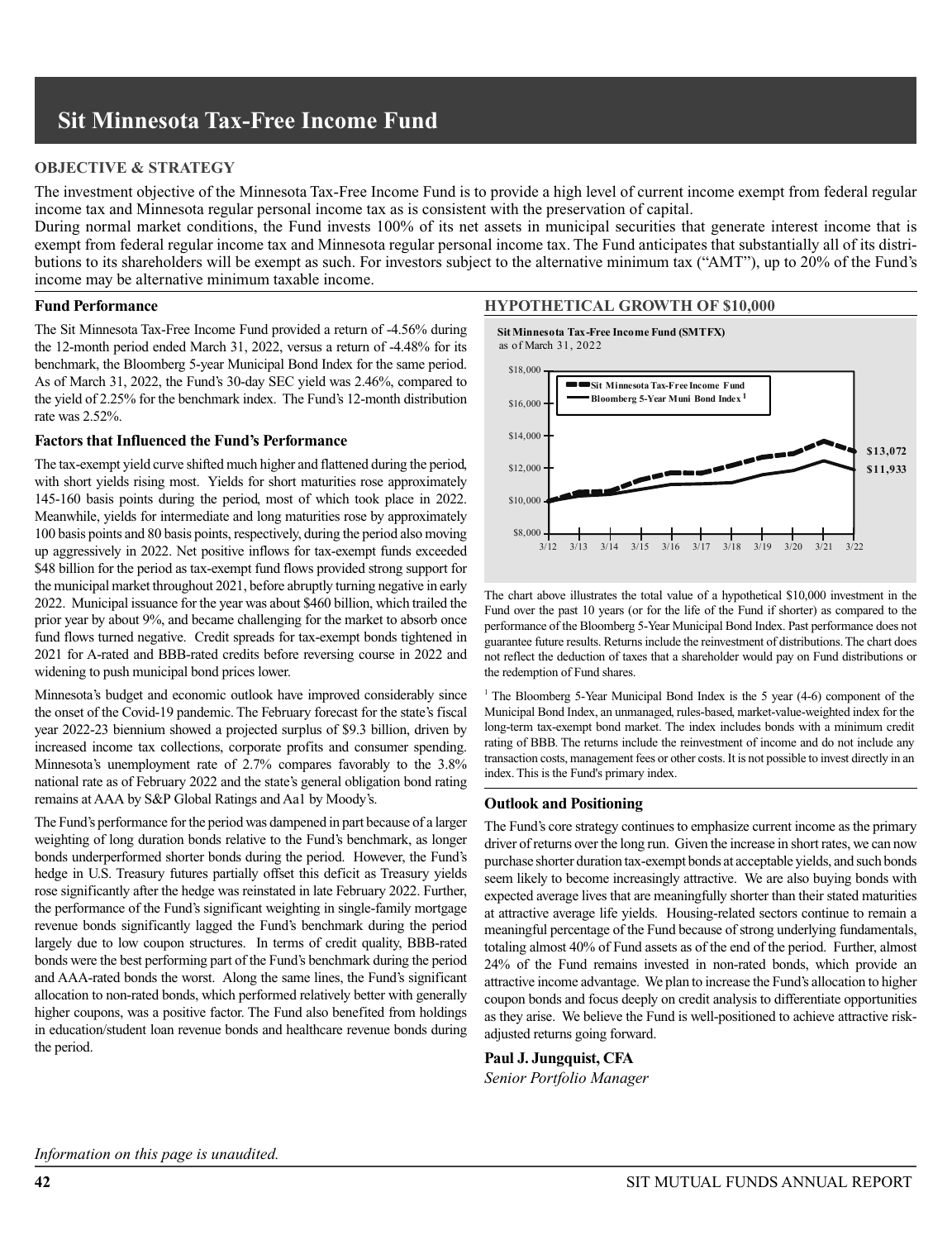#### **COMPARATIVE RATES OF RETURNS**

as of March 31, 2022

|                              | <b>Sit Minnesota</b><br><b>Tax-Free Income</b><br>Fund | <b>Bloomberg</b><br>5-Year Muni<br><b>Bond Index</b> <sup>1</sup> | Lipper MN<br>Muni. Bond<br>Fund Index <sup>2</sup> |
|------------------------------|--------------------------------------------------------|-------------------------------------------------------------------|----------------------------------------------------|
| One Year                     | $-4.56%$                                               | $-4.48%$                                                          | $-3.76%$                                           |
| Five Year                    | 2.19                                                   | 1.51                                                              | 2.06                                               |
| Ten Year                     | 2.72                                                   | 1.78                                                              | 2.54                                               |
| Since Inception<br>(12/1/93) | 4.26                                                   | 3.86                                                              | 4.04                                               |

Performance figures are historical and do not guarantee future results. Investment returns and principal value will vary, and you may have a gain or loss when you sell shares. Current performance may be lower or higher than the performance data quoted. Contact the Fund for performance data current to the most recent month-end. Returns include changes in share price as well as reinvestment of all dividends and capital gains. Returns do not reflect the deduction of taxes that a shareholder would pay on Fund distributions or the redemption of Fund shares. Management fees and administrative expenses are included in the Fund's performance. Returns for periods greater than one year are compounded average annual rates of return.

<sup>1</sup> The Bloomberg 5-Year Municipal Bond Index is the 5 year (4-6) component of the Municipal Bond Index, unmanaged rules-based, market-value-weighted index for the longterm tax-exempt bond market. The index includes bonds with a minimum credit rating of BBB. The returns include the reinvestment of income and do not include any transaction costs, management fees or other costs. It is not possible to invest directly in an index.

<sup>2</sup> The Lipper returns are obtained from Lipper Analytical Services, Inc., a large independent evaluator of mutual funds.

#### **FUND DIVERSIFICATION**

Based on net assets as of March 31, 2022.

#### **PORTFOLIO SUMMARY**

| Net Asset Value $3/31/22$ :      | \$9.94 Per Share  |
|----------------------------------|-------------------|
| Net Asset Value $3/31/21$ :      | \$10.68 Per Share |
| Net Assets:                      | \$628.2 Million   |
| Average Maturity:                | 17.3 Years        |
| Effective Duration: <sup>3</sup> | 4.4 Years         |
|                                  |                   |

<sup>3</sup> Duration is a measure of estimated price sensitivity relative to changes in interest rates. Portfolios with longer durations are typically more sensitive to changes in interest rates. For example, if interest rates rise by 1%, the fair value of a security with an effective duration of 5 years would decrease by 5%, with all other factors being constant. The correlation between duration and price sensitivity is greater for securities rated investment-grade than it is for securities rated below investment-grade. Duration estimates are based on assumptions by the Adviser and are subject to a number of limitations. Effective duration is calculated based on historical price changes of securities held by the Fund, and therefore is a more accurate estimate of price sensitivity provided interest rates remain within their historical range.

#### **QUALITY RATINGS (% of Net Assets)**



Lower of Moody's, S&P, Fitch or Duff & Phelps ratings used.

Adviser's Assessment of Non-Rated Securities

| Total      | 24.0%   |
|------------|---------|
| $<$ BB     | 1.4     |
| <b>BB</b>  | 16.9    |
| <b>BBB</b> | 5.0     |
| А          | $0.7\%$ |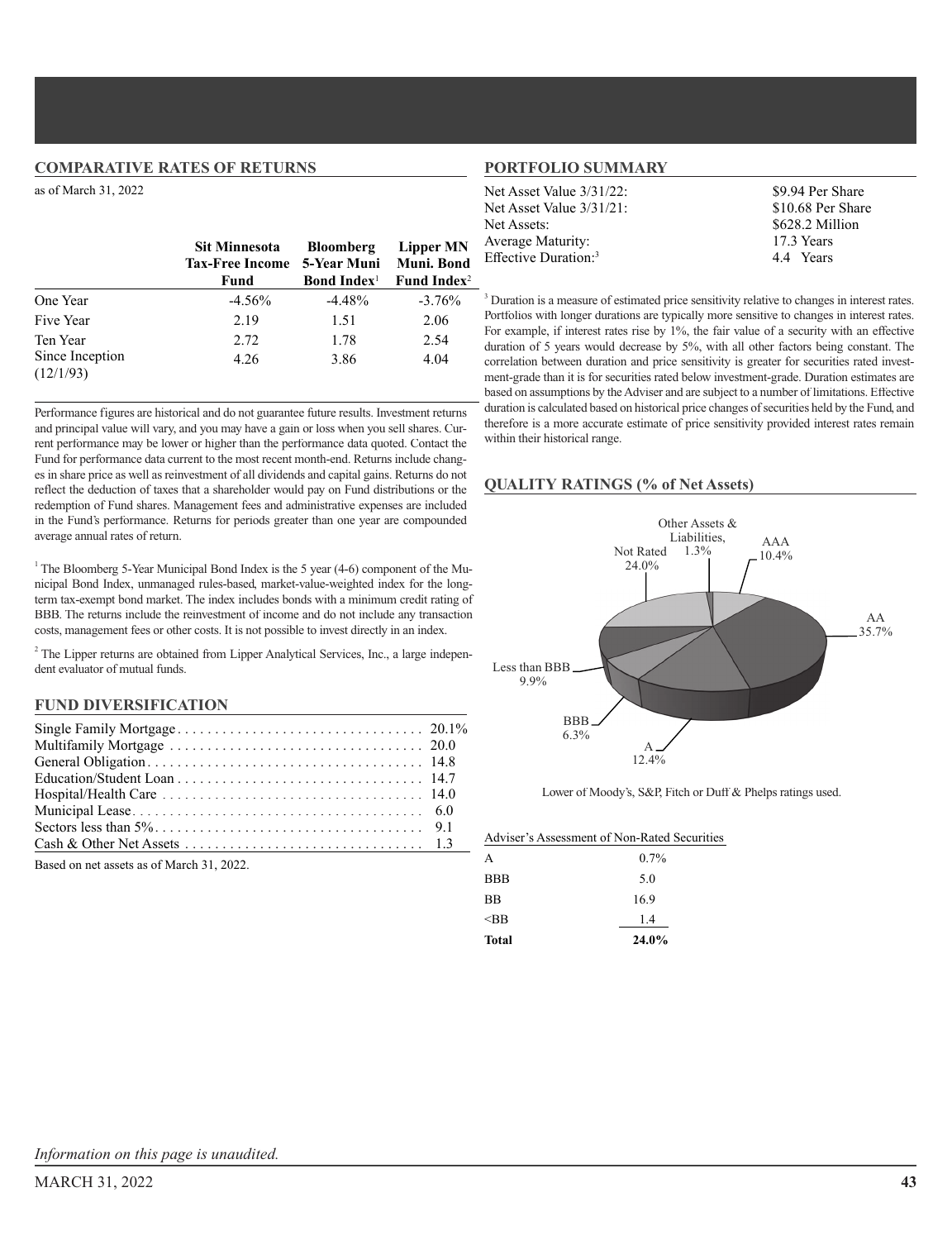### **Sit Minnesota Tax-Free Income Fund**

| Name of Issuer                                                                | Principal<br>Amount (\$) | Coupon<br>Rate $(\%)$ | <b>Maturity</b><br>Date | Fair<br>Value (\$) |
|-------------------------------------------------------------------------------|--------------------------|-----------------------|-------------------------|--------------------|
| <b>Municipal Bonds - 98.3%</b>                                                |                          |                       |                         |                    |
| <b>Education/Student Loan - 14.7%</b>                                         |                          |                       |                         |                    |
| Baytown Township Rev. (St. Croix Prep)                                        | 1,000,000                | 4.00                  | 8/1/36                  | 1,009,450          |
| Baytown Township Rev. (St. Croix Prep)                                        | 1,250,000                | 4.00                  | 8/1/41                  | 1,251,413          |
| Baytown Township Rev. (St. Croix Prep)                                        | 1,935,000                | 4.25                  | 8/1/46                  | 1,945,526          |
| Bethel Charter School Lease Rev. (Spectrum High School Proj.)                 | 900,000                  | 4.00                  | 7/1/32                  | 901,638            |
| Bethel Charter School Lease Rev. (Spectrum High School Proj.)                 | 1,100,000                | 4.00                  | 7/1/37                  | 1,093,730          |
| Bethel Charter School Lease Rev. (Spectrum High School Proj.)                 | 1,750,000                | 4.25                  | 7/1/47                  | 1,741,845          |
| Brooklyn Park Charter School Lease Rev. (Athlos Leadership Academy Proj.)     | 605,000                  | 5.25                  | 7/1/30                  | 621,807            |
| Cologne Charter School Lease Rev. (Cologne Academy Proj.)                     | 295,000                  | 4.00                  | 7/1/22                  | 296,071            |
| Cologne Charter School Lease Rev. (Cologne Academy Proj.)                     | 320,000                  | 4.00                  | 7/1/24                  | 328,205            |
| Cologne Charter School Lease Rev. (Cologne Academy Proj.)                     | 575,000                  | 5.00                  | 7/1/29                  | 595,039            |
| Cologne Charter School Lease Rev. (Cologne Academy Proj.)                     | 500,000                  | 5.00                  | 7/1/34                  | 513,720            |
| Deephaven Charter School Lease Rev. (Eagle Ridge Academy Proj.)               | 855,000                  | 5.25                  | 7/1/37                  | 906,890            |
| Deephaven Charter School Lease Rev. (Eagle Ridge Academy Proj.)               | 600,000                  | 5.25                  | 7/1/40                  | 633,954            |
| Deephaven Charter School Lease Rev. (Eagle Ridge Academy Proj.)               | 1,000,000                | 5.50                  | 7/1/50                  | 1,057,270          |
| Duluth Hsg. & Redevelopment Auth. Rev. (Public School Academy Proj.)          | 1,100,000                | 5.00                  | 11/1/38                 | 1,144,935          |
| Duluth Hsg. & Redevelopment Auth. Rev. (Public School Academy Proj.)          | 350,000                  | 5.00                  | 11/1/48                 | 358,848            |
| Forest Lake Charter School Lease Rev. (Lake International Language Academy)   | 495,000                  | 4.50                  | 8/1/26                  | 507,499            |
| Forest Lake Charter School Lease Rev. (Lake International Language Academy)   | 1,000,000                | 5.00                  | 8/1/36                  | 1,066,660          |
| Forest Lake Charter School Lease Rev. (Lake International Language Academy)   | 850,000                  | 5.50                  | 8/1/36                  | 871,777            |
| Ham Lake Charter School Lease Rev. (Davinci Academy Proj.)                    | 875,000                  | 5.00                  | 7/1/31                  | 918,811            |
| Ham Lake Charter School Lease Rev. (Davinci Academy Proj.)                    | 1,000,000                | 5.00                  | 7/1/36                  | 1,045,640          |
| Ham Lake Charter School Lease Rev. (Parnassus Prep. Sch. Proj.)               | 1,000,000                | 4.00                  | 11/1/26                 | 1,022,740          |
| Ham Lake Charter School Lease Rev. (Parnassus Prep. Sch. Proj.)               | 2,720,000                | 5.00                  | 11/1/36                 | 2,869,818          |
| Hugo Charter School Lease Rev. (Noble Academy Proj.)                          | 750,000                  | 5.00                  | 7/1/29                  | 769,927            |
| Hugo Charter School Lease Rev. (Noble Academy Proj.)                          | 1,000,000                | 5.00                  | 7/1/34                  | 1,020,740          |
| Independence Charter School Lease Rev. (Beacon Academy Proj.)                 | 375,000                  | 4.25                  | 7/1/26                  | 376,714            |
| Independence Charter School Lease Rev. (Beacon Academy Proj.)                 | 750,000                  | 4.75                  | 7/1/31                  | 753,375            |
| Independence Charter School Lease Rev. (Beacon Academy Proj.)                 | 1,200,000                | 5.00                  | 7/1/36                  | 1,199,904          |
| Independence Charter School Lease Rev. (Paladin High School Proj.)            | 225,000                  | 3.25                  | 6/1/31                  | 199,543            |
| Independence Charter School Lease Rev. (Paladin High School Proj.)            | 1,410,000                | 4.00                  | 6/1/51                  | 1,161,022          |
| Minneapolis Charter School Lease Rev. (Hiawatha Academy Proj.)                | 725,000                  | 4.00                  | 7/1/26                  | 736,549            |
| Minneapolis School Lease Rev. (Friendship Academy of the Arts) <sup>4</sup>   | 585,000                  | 4.00                  | 12/1/31                 | 560,933            |
| Minneapolis School Lease Rev. (Friendship Academy of the Arts) <sup>4</sup>   | 1,385,000                | 5.25                  | 12/1/43                 | 1,401,094          |
| Minneapolis School Lease Rev. (Twin Cities International School) <sup>4</sup> | 1,000,000                | 4.25                  | 12/1/27                 | 1,031,410          |
| Minneapolis School Lease Rev. (Twin Cities International School) <sup>4</sup> | 1,000,000                | 5.00                  | 12/1/37                 | 1,046,010          |
| MN Higher Education Fac. Auth. Rev. (Augsburg College)                        | 3,275,000                | 4.25                  | 5/1/40                  | 3,194,140          |
| MN Higher Education Fac. Auth. Rev. (Bethel Univ.)                            | 1,200,000                | 5.00                  | 5/1/37                  | 1,260,888          |
| MN Higher Education Fac. Auth. Rev. (Bethel Univ.)                            | 3,500,000                | 5.00                  | 5/1/47                  | 3,636,360          |
| MN Higher Education Fac. Auth. Rev. (College of St. Benedict)                 | 1,900,000                | 5.00                  | 3/1/37                  | 2,047,706          |
| MN Higher Education Fac. Auth. Rev. (College of St. Benedict)                 | 1,000,000                | 4.00                  | 3/1/43                  | 1,029,380          |
| MN Higher Education Fac. Auth. Rev. (College of St. Scholastica)              | 1,100,000                | 4.00                  | 12/1/40                 | 1,148,906          |
| MN Higher Education Fac. Auth. Rev. (Gustavus Adolphus College)               | 1,250,000                | 4.00                  | 10/1/41                 | 1,313,100          |
| MN Higher Education Fac. Auth. Rev. (Macalester College)                      | 300,000                  | 3.00                  | 3/1/43                  | 280,875            |
| MN Higher Education Fac. Auth. Rev. (St. Johns Univ.)                         | 500,000                  | 3.00                  | 10/1/37                 | 488,955            |
| See accompanying notes to financial statements.                               |                          |                       |                         |                    |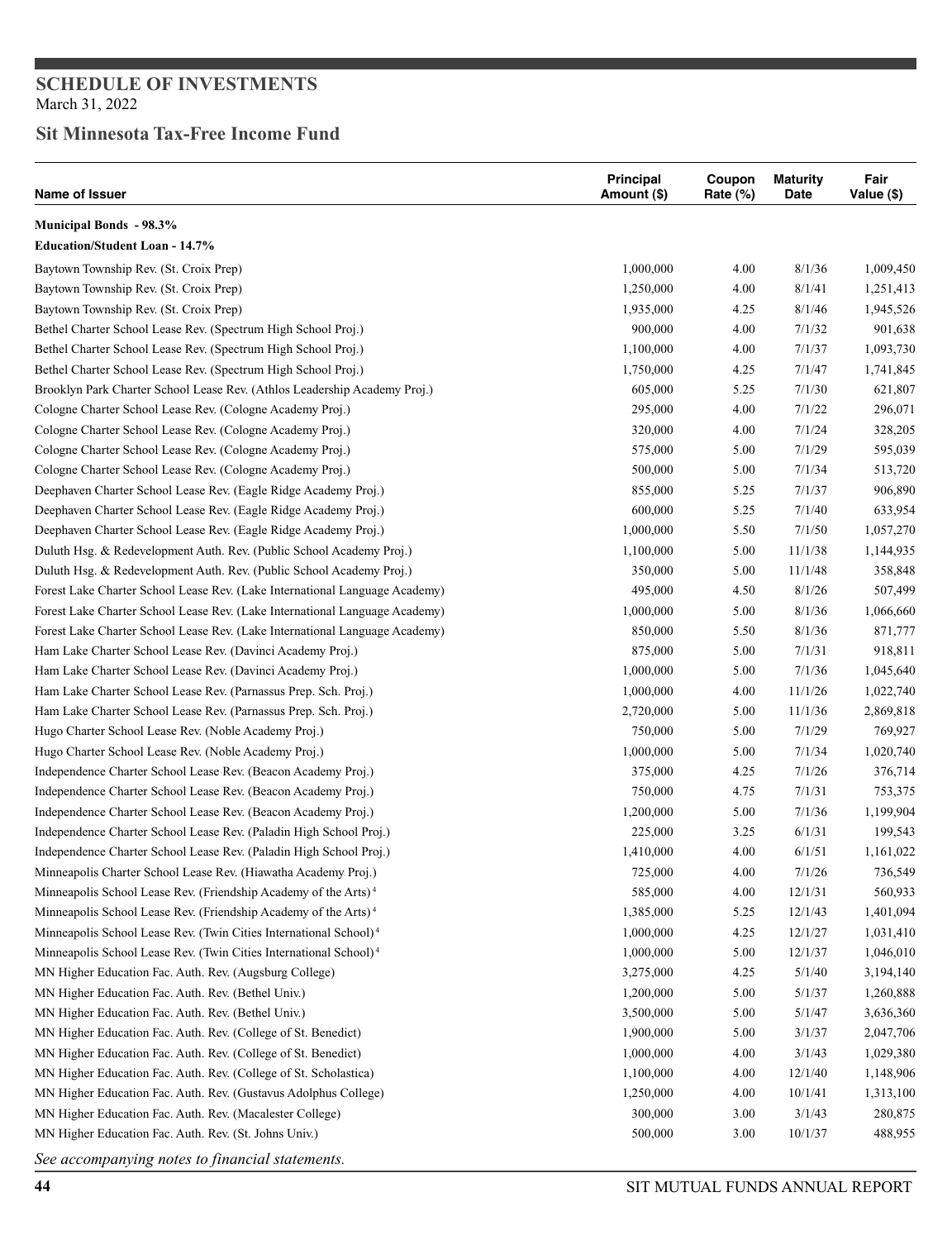| Name of Issuer                                                              | Principal<br>Amount (\$) | Coupon<br>Rate $(\%)$ | <b>Maturity</b><br>Date | Fair<br>Value (\$) |
|-----------------------------------------------------------------------------|--------------------------|-----------------------|-------------------------|--------------------|
| MN Higher Education Fac. Auth. Rev. (St. Olaf College)                      | 500,000                  | 4.00                  | 10/1/32                 | 529,765            |
| MN Higher Education Fac. Auth. Rev. (St. Olaf College)                      | 500,000                  | 4.00                  | 10/1/34                 | 528,890            |
| MN Higher Education Fac. Auth. Rev. (St. Olaf College)                      | 500,000                  | 4.00                  | 10/1/35                 | 528,675            |
| MN Higher Education Fac. Auth. Rev. (Univ. of St. Thomas)                   | 750,000                  | 5.00                  | 4/1/35                  | 817,132            |
| MN Higher Education Fac. Auth. Rev. (Univ. of St. Thomas)                   | 3,150,000                | 4.00                  | 4/1/39                  | 3,297,199          |
| MN Higher Education Fac. Auth. Rev. (Univ. of St. Thomas)                   | 850,000                  | 5.00                  | 10/1/40                 | 970,844            |
| MN Higher Education Fac. Auth. Rev. (Univ. of St. Thomas)                   | 750,000                  | 4.00                  | 10/1/41                 | 789,885            |
| MN Higher Education Fac. Auth. Rev. (Univ. of St. Thomas)                   | 4,000,000                | 4.00                  | 10/1/44                 | 4,176,720          |
| MN Office of Higher Education Rev. <sup>8</sup>                             | 3,095,000                | 2.65                  | 11/1/38                 | 2,845,822          |
| MN Office of Higher Education Rev. <sup>8</sup>                             | 2,855,000                | 4.00                  | 11/1/37                 | 2,917,268          |
| Moorhead Educational Fac. Rev. (Concordia College Corp. Proj.)              | 1,250,000                | 5.00                  | 12/1/40                 | 1,317,450          |
| Ramsey Lease Rev. (Pact Charter School Proj.)                               | 385,000                  | 5.00                  | 12/1/26                 | 385,662            |
| Ramsey Lease Rev. (Pact Charter School Proj.)                               | 1,850,000                | 5.50                  | 12/1/33                 | 1,853,348          |
| Savage Charter School Lease Rev. (Aspen Academy)                            | 500,000                  | 4.00                  | 10/1/26                 | 505,350            |
| Savage Charter School Lease Rev. (Aspen Academy)                            | 1,000,000                | 4.75                  | 10/1/31                 | 1,023,530          |
| St. Cloud Charter School Lease Rev. (Stride Academy Proj.)                  | 1,850,000                | 5.00                  | 4/1/36                  | 1,606,725          |
| St. Paul Hsg. & Redev. Auth.                                                | 700,000                  | 5.00                  | 12/1/30                 | 739,263            |
| St. Paul Hsg. & Redev. Auth.                                                | 1,150,000                | 5.00                  | 12/1/37                 | 1,210,352          |
| St. Paul Hsg. & Redev. Auth.                                                | 705,000                  | 5.00                  | 12/1/46                 | 737,381            |
| St. Paul Hsg. & Redev. Auth. (German Immersion School)                      | 205,000                  | 4.00                  | 7/1/23                  | 206,421            |
| St. Paul Hsg. & Redev. Auth. (German Immersion School)                      | 855,000                  | 5.00                  | 7/1/33                  | 868,005            |
| St. Paul Hsg. & Redev. Auth. (German Immersion School)                      | 500,000                  | 5.00                  | 7/1/44                  | 506,270            |
| St. Paul Hsg. & Redev. Auth. (Higher Ground Academy Proj.)                  | 555,000                  | 4.25                  | 12/1/23                 | 561,022            |
| St. Paul Hsg. & Redev. Auth. (Higher Ground Academy Proj.)                  | 1,500,000                | 5.00                  | 12/1/33                 | 1,515,750          |
| St. Paul Hsg. & Redev. Auth. (Higher Ground Academy Proj.)                  | 390,000                  | 5.13                  | 12/1/38                 | 394,021            |
| St. Paul Hsg. & Redev. Auth. (Hope Community Academy Proj.)                 | 720,000                  | 4.50                  | 12/1/29                 | 696,838            |
| St. Paul Hsg. & Redev. Auth. (Hope Community Academy Proj.)                 | 500,000                  | 5.00                  | 12/1/45                 | 479,220            |
| St. Paul Hsg. & Redev. Auth. (Math & Science Academy) <sup>4</sup>          | 1,000,000                | 3.00                  | 6/1/31                  | 888,380            |
| St. Paul Hsg. & Redev. Auth. (Math & Science Academy) <sup>4</sup>          | 1,225,000                | 4.00                  | 6/1/51                  | 1,002,344          |
| St. Paul Hsg. & Redev. Auth. (Nova Classical Academy Proj.)                 | 350,000                  | 2.00                  | 9/1/26                  | 328,034            |
| St. Paul Hsg. & Redev. Auth. (Nova Classical Academy Proj.)                 | 350,000                  | 4.00                  | 9/1/31                  | 354,224            |
| St. Paul Hsg. & Redev. Auth. (St. Paul Conservatory for Performing Artists) | 1,135,000                | 4.63                  | 3/1/43                  | 1,136,805          |
| St. Paul Hsg. & Redev. Auth. (Twin Cities Academy Proj.)                    | 965,000                  | 4.00                  | 7/1/25                  | 984,155            |
| St. Paul Hsg. & Redev. Auth. (Twin Cities Academy Proj.)                    | 955,000                  | 5.00                  | 7/1/35                  | 983,707            |
| St. Paul Hsg. & Redev. Auth. (Twin Cities German Immersion School)          | 555,000                  | 5.00                  | 7/1/49                  | 580,674            |
| St. Paul Hsg. & Redev. Auth. Rev. (Community of Peace Academy Proj.)        | 600,000                  | 4.00                  | 12/1/39                 | 625,080            |
| St. Paul Hsg. & Redev. Auth. Rev. (Community of Peace Academy Proj.)        | 1,000,000                | 4.00                  | 12/1/49                 | 1,026,900          |
| St. Paul Hsg. & Redev. Auth. Rev. (Metro Deaf School Proj.) <sup>4</sup>    | 700,000                  | 5.00                  | 6/15/38                 | 722,470            |
| St. Paul Hsg. & Redev. Auth. Rev. (Nova Classical Academy Proj.)            | 600,000                  | 4.00                  | 9/1/36                  | 602,628            |
| St. Paul Hsg. & Redev. Auth. Rev. (Nova Classical Academy Proj.)            | 1,000,000                | 4.13                  | 9/1/47                  | 988,320            |
| Victoria Private School Fac. Rev. (Holy Family Catholic High)               | 1,090,000                | 4.00                  | 9/1/23                  | 1,070,097          |
| Woodbury Charter School Lease Rev.                                          | 500,000                  | 3.00                  | 12/1/30                 | 489,710            |
| Woodbury Charter School Lease Rev.                                          | 400,000                  | 4.00                  | 12/1/40                 | 415,212            |
| Woodbury Charter School Lease Rev.                                          | 555,000                  | 4.00                  | 12/1/50                 | 567,943            |
|                                                                             |                          |                       |                         | 92,136,308         |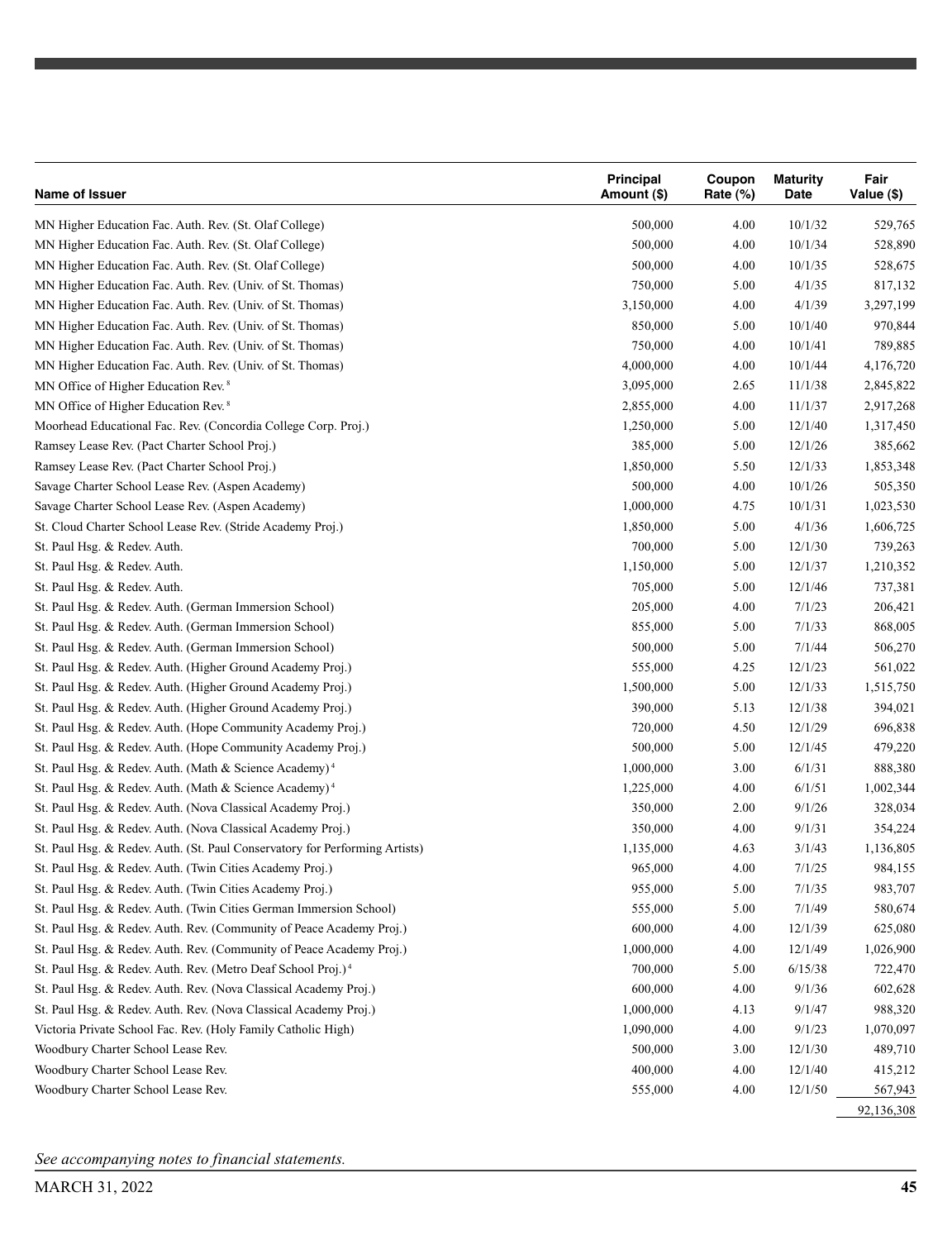# **Sit Minnesota Tax-Free Income Fund (Continued)**

| Name of Issuer                                                | Principal<br>Amount (\$) | Coupon<br>Rate (%) | <b>Maturity</b><br>Date | Fair<br>Value (\$) |
|---------------------------------------------------------------|--------------------------|--------------------|-------------------------|--------------------|
| <b>Escrowed To Maturity/Prerefunded - 1.4%</b>                |                          |                    |                         |                    |
| Goodhue Co. Education District No. 6051 Lease Rev.            | 1,030,000                | 5.00               | 2/1/34                  | 1,086,032          |
| Goodhue Co. Education District No. 6051 Lease Rev.            | 1,500,000                | 5.00               | 2/1/39                  | 1,581,600          |
| Lakeville Hsg. & Redev. Auth. Parking Rev. (Ice Arena. Proj.) | 1,250,000                | 4.00               | 2/1/32                  | 1,338,400          |
| Western MN Municipal Power Agy. Rev.                          | 4,725,000                | 5.00               | 1/1/46                  | 4,983,174          |
|                                                               |                          |                    |                         | 8,989,206          |
| <b>General Obligation - 14.8%</b>                             |                          |                    |                         |                    |
| Anoka-Hennepin Independent School District No. 11             | 3,850,000                | 3.00               | 2/1/45                  | 3,721,988          |
| Apple Valley G.O.                                             | 365,000                  | 2.00               | 12/15/41                | 281,601            |
| Blooming Prairie Independent School District No. 756          | 1,300,000                | 2.25               | 2/1/45                  | 1,007,617          |
| Brainerd Independent School District No. 181                  | 1,000,000                | 4.00               | 2/1/42                  | 1,058,680          |
| Brainerd Independent School District No. 181                  | 4,000,000                | 4.00               | 2/1/43                  | 4,229,120          |
| Brooklyn Center Independent School District No. 286           | 4,000,000                | 4.00               | 2/1/40                  | 4,227,280          |
| Duluth Independent School District No. 709 <sup>6</sup>       | 1,325,000                | 1.90               | 2/1/31                  | 984,714            |
| Duluth Independent School District No. 709 <sup>6</sup>       | 1,080,000                | 2.03               | 2/1/32                  | 773,366            |
| Duluth Independent School District No. 709 <sup>6</sup>       | 1,075,000                | 2.15               | 2/1/33                  | 738,676            |
| Elk River Independent School District No. 728                 | 5,000,000                | 3.00               | 2/1/40                  | 4,860,300          |
| Fosston Independent School District No. 601                   | 1,000,000                | 4.00               | 2/1/38                  | 1,050,750          |
| Itasca County Independent School District No. 318             | 4,050,000                | 2.00               | 2/1/39                  | 3,220,236          |
| Itasca County Independent School District No. 318             | 4,250,000                | 2.00               | 2/1/40                  | 3,341,265          |
| Itasca G.O.                                                   | 2,500,000                | 2.38               | 2/1/45                  | 1,989,650          |
| Itasca G.O.                                                   | 4,000,000                | 2.50               | 2/1/50                  | 3,134,400          |
| Lakeville Independent School District No. 194                 | 500,000                  | 2.00               | 2/1/37                  | 412,820            |
| Long Prairie G.O. <sup>8</sup>                                | 750,000                  | 4.00               | 2/1/37                  | 763,372            |
| Madison Lake G.O.                                             | 590,000                  | 2.13               | 2/1/42                  | 478,897            |
| Minneapolis Capital Improvement                               | 4,000,000                | 4.00               | 12/1/43                 | 4,264,720          |
| Minneapolis Capital Improvement                               | 2,000,000                | 4.00               | 12/1/46                 | 2,125,120          |
| Minneapolis G.O.                                              | 5,000,000                | 3.00               | 12/1/42                 | 5,016,750          |
| Minneapolis Special School District No. 1                     | 1,000,000                | 4.00               | 2/1/40                  | 1,086,560          |
| Minnetonka Independent School District No. 276                | 1,900,000                | 5.00               | 2/1/41                  | 2,022,968          |
| Moorhead G.O.                                                 | 605,000                  | 2.00               | 2/1/38                  | 479,323            |
| Moorhead G.O.                                                 | 605,000                  | 2.00               | 2/1/39                  | 473,116            |
| Moorhead G.O.                                                 | 365,000                  | 2.13               | 2/1/40                  | 288,175            |
| Moorhead G.O.                                                 | 370,000                  | 2.13               | 2/1/41                  | 288,974            |
| Moorhead G.O.                                                 | 510,000                  | 2.13               | 2/1/42                  | 393,394            |
| Morrison Co. Education District No. 6979                      | 1,000,000                | 4.50               | 2/1/34                  | 1,003,360          |
| North Mankato G.O.                                            | 1,000,000                | 2.00               | 2/1/37                  | 822,510            |
| North Mankato G.O.                                            | 700,000                  | 2.00               | 2/1/38                  | 568,330            |
| Norwood Young America Independent School District No. 108     | 2,000,000                | 2.13               | 2/1/41                  | 1,603,140          |
| Norwood Young America Independent School District No. 108     | 1,400,000                | 2.13               | 2/1/42                  | 1,106,574          |
| Norwood Young America Independent School District No. 108     | 1,500,000                | 2.25               | 2/1/45                  | 1,158,015          |
| Owatonna Independent School District No. 761                  | 750,000                  | 2.13               | 2/1/40                  | 608,010            |
| Richfield Independent School District No. 280                 | 6,000,000                | 4.00               | 2/1/37                  | 6,327,000          |
| Robbinsdale Independent School District No. 281               | 1,000,000                | 2.25               | 2/1/41                  | 822,430            |
| Roseau Independent School District No. 682                    | 750,000                  | 2.25               | 2/1/46                  | 572,123            |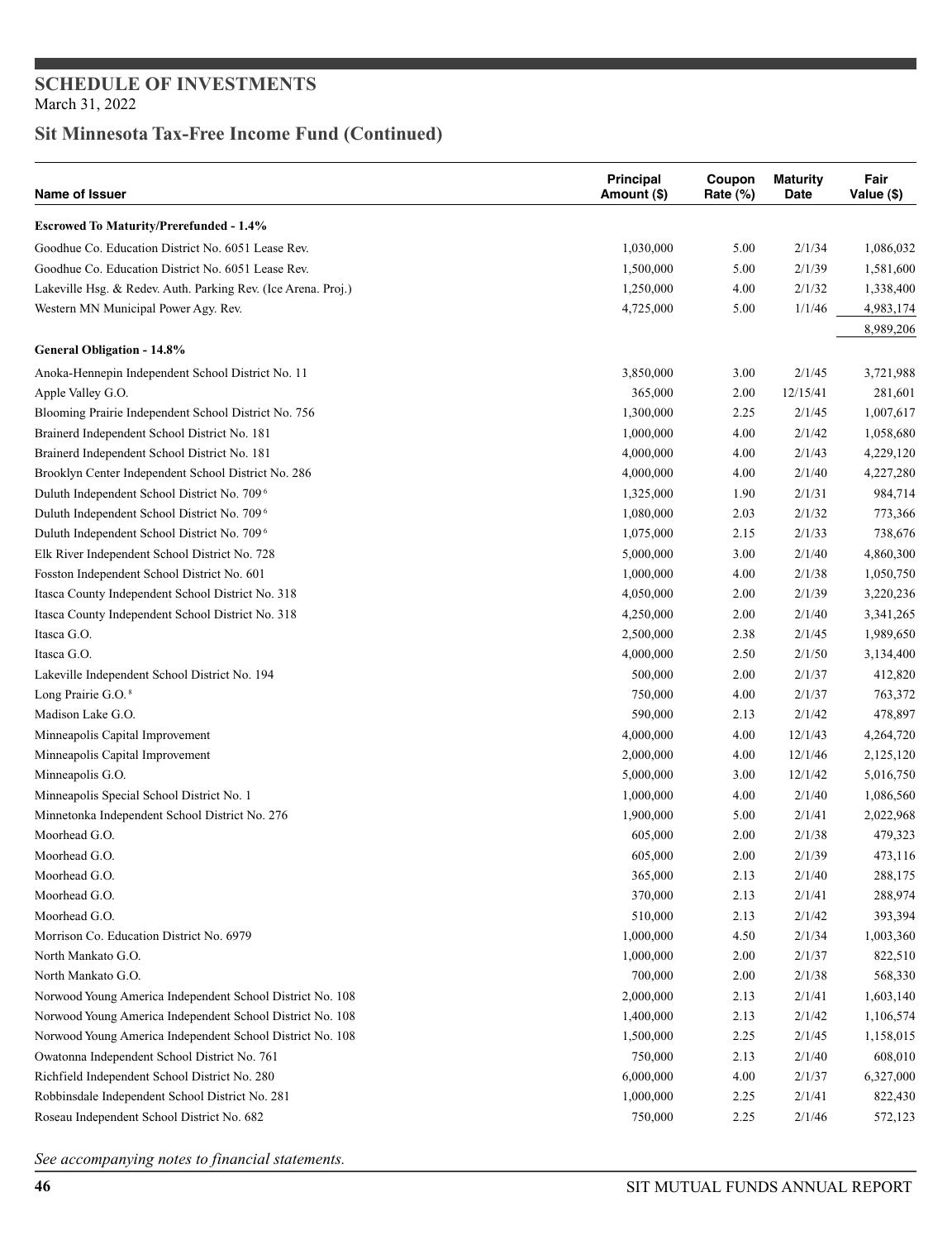| Name of Issuer                                                                    | Principal<br>Amount (\$) | Coupon<br>Rate $(\%)$ | <b>Maturity</b><br>Date | Fair<br>Value (\$) |
|-----------------------------------------------------------------------------------|--------------------------|-----------------------|-------------------------|--------------------|
| Roseville Independent School District No. 623                                     | 930,000                  | 4.00                  | 2/1/35                  | 988,469            |
| Roseville Independent School District No. 623                                     | 4,895,000                | 4.00                  | 2/1/36                  | 5,189,043          |
| Sauk Centre Independent School District No. 743                                   | 1,000,000                | 2.00                  | 2/1/39                  | 806,110            |
| Sauk Centre Independent School District No. 743                                   | 1,000,000                | 2.00                  | 2/1/40                  | 797,850            |
| South Washington Co. Independent School District No. 833                          | 5,000,000                | 4.00                  | 2/1/31                  | 5,317,550          |
| Springfield Independent School District No. 85                                    | 750,000                  | 2.00                  | 2/1/39                  | 593,917            |
| Springfield Independent School District No. 85                                    | 500,000                  | 2.00                  | 2/1/40                  | 392,855            |
| St. Cloud G.O.                                                                    | 1,090,000                | 2.00                  | 2/1/41                  | 897,070            |
| St. Cloud G.O.                                                                    | 560,000                  | 2.00                  | 2/1/42                  | 453,107            |
| St. Francis Independent School District No. 15                                    | 750,000                  | 4.00                  | 2/1/36                  | 760,852            |
| St. Paul Independent School District No. 625                                      | 2,475,000                | 2.00                  | 2/1/40                  | 1,948,097          |
| State of Minnesota G.O.                                                           | 5,550,000                | 2.00                  | 9/1/41                  | 4,292,592          |
| United Hospital District Health Care Facs. G.O (Lake Wood Health System)          | 1,005,000                | 5.00                  | 12/1/30                 | 1,113,128          |
| Worthington Independent School District No. 518                                   | 500,000                  | 3.00                  | 2/1/40                  | 504,010            |
| Zumbrota-Mazeppa Independent School District No. 2805                             | 1,500,000                | 2.50                  | 2/1/44                  | 1,276,680          |
|                                                                                   |                          |                       |                         | 92,636,654         |
| Hospital/Health Care - 14.0%                                                      |                          |                       |                         |                    |
| Anoka Health Care and Hsg. Facs. Rev.                                             | 1,135,000                | 5.38                  | 11/1/34                 | 1,170,264          |
| Anoka Health Care and Hsg. Facs. Rev. (Walker Methodist Plaza)                    | 1,500,000                | 5.25                  | 7/1/35                  | 1,443,090          |
| Center City Heath Care Facs. Rev. (Hazelden Betty Ford Foundation Proj.)          | 250,000                  | 5.00                  | 11/1/29                 | 264,268            |
| Center City Heath Care Facs. Rev. (Hazelden Betty Ford Foundation Proj.)          | 3,000,000                | 4.50                  | 11/1/34                 | 3,110,640          |
| Center City Heath Care Facs. Rev. (Hazelden Betty Ford Foundation Proj.)          | 500,000                  | 5.00                  | 11/1/44                 | 520,175            |
| Chatfield Health Care and Hsg. Facs. Rev. (Chosen Valley Care Center)             | 500,000                  | 5.00                  | 9/1/44                  | 487,475            |
| Chatfield Health Care and Hsg. Facs. Rev. (Chosen Valley Care Center)             | 1,225,000                | 5.00                  | 9/1/52                  | 1,162,648          |
| Chippewa Co. Rev. (Monte Video Hospital Proj.)                                    | 2,000,000                | 4.00                  | 3/1/32                  | 2,027,380          |
| Crookston Health Care Facs. Rev. (Riverview Health Care Proj.)                    | 1,000,000                | 4.00                  | 5/1/32                  | 955,560            |
| Crookston Health Care Facs. Rev. (Riverview Health Care Proj.)                    | 1,000,000                | 5.00                  | 5/1/34                  | 1,000,270          |
| Crookston Health Care Facs. Rev. (Riverview Health Care Proj.)                    | 1,000,000                | 5.00                  | 5/1/38                  | 989,070            |
| Dakota Co. Community Dev. Agy. (Sanctuary at W. St. Paul Proj.)                   | 1,700,000                | 5.75                  | 8/1/30                  | 1,406,529          |
| Dakota Co. Community Dev. Agy. (Sanctuary at W. St. Paul Proj.)                   | 1,050,000                | 6.00                  | 8/1/35                  | 854,196            |
| Duluth Economic Dev. Auth. Rev. (Benedictine Health System)                       | 1,625,000                | 4.00                  | 7/1/31                  | 1,637,123          |
| Duluth Economic Dev. Auth. Rev. (St. Luke Hospital of Duluth)                     | 400,000                  | 4.00                  | 6/15/35                 | 423,140            |
| Duluth Economic Dev. Auth. Rev. (St. Luke Hospital of Duluth)                     | 170,000                  | 4.00                  | 6/15/35                 | 179,563            |
| Duluth Economic Dev. Auth. Rev. (St. Luke Hospital of Duluth)                     | 375,000                  | 4.00                  | 6/15/36                 | 396,251            |
| Duluth Economic Dev. Auth. Rev. (St. Luke Hospital of Duluth)                     | 170,000                  | 4.00                  | 6/15/36                 | 179,379            |
| Duluth Economic Dev. Auth. Rev. (St. Luke Hospital of Duluth)                     | 350,000                  | 4.00                  | 6/15/37                 | 369,449            |
| Duluth Economic Dev. Auth. Rev. (St. Luke Hospital of Duluth)                     | 170,000                  | 4.00                  | 6/15/37                 | 179,205            |
| Duluth Economic Dev. Auth. Rev. (St. Luke Hospital of Duluth)                     | 150,000                  | 4.00                  | 6/15/38                 | 157,855            |
| Duluth Economic Dev. Auth. Rev. (St. Luke Hospital of Duluth)                     | 375,000                  | 4.00                  | 6/15/38                 | 395,107            |
| Duluth Economic Dev. Auth. Rev. (St. Luke Hospital of Duluth)                     | 150,000                  | 4.00                  | 6/15/39                 | 157,590            |
| Duluth Economic Dev. Auth. Rev. (St. Luke Hospital of Duluth)                     | 225,000                  | 4.00                  | 6/15/39                 | 236,632            |
| Duluth Economic Dev. Auth. Rev. (St. Luke Hospital of Duluth)                     | 850,000                  | 3.00                  | 6/15/44                 | 734,859            |
| Duluth Economic Dev. Auth. Rev. (St. Luke Hospital of Duluth)                     | 1,955,000                | 6.00                  | 6/15/39                 | 1,973,768          |
| Glencoe Health Care Fac. Rev. (Glencoe Regional Health Services Proj.)            | 2,110,000                | 4.00                  | 4/1/31                  | 2,111,097          |
| Hayward Hsg. & Health Care Fac. Rev. (St. John Lutheran Home of Albert Lea Proj.) | 1,900,000                | 5.00                  | 10/1/34                 | 1,740,894          |
| Maple Grove Health Care System Rev. (Maple Grove Hospital Corp.)                  | 825,000                  | 5.00                  | 5/1/32                  | 921,278            |
| See accompanying notes to financial statements.                                   |                          |                       |                         |                    |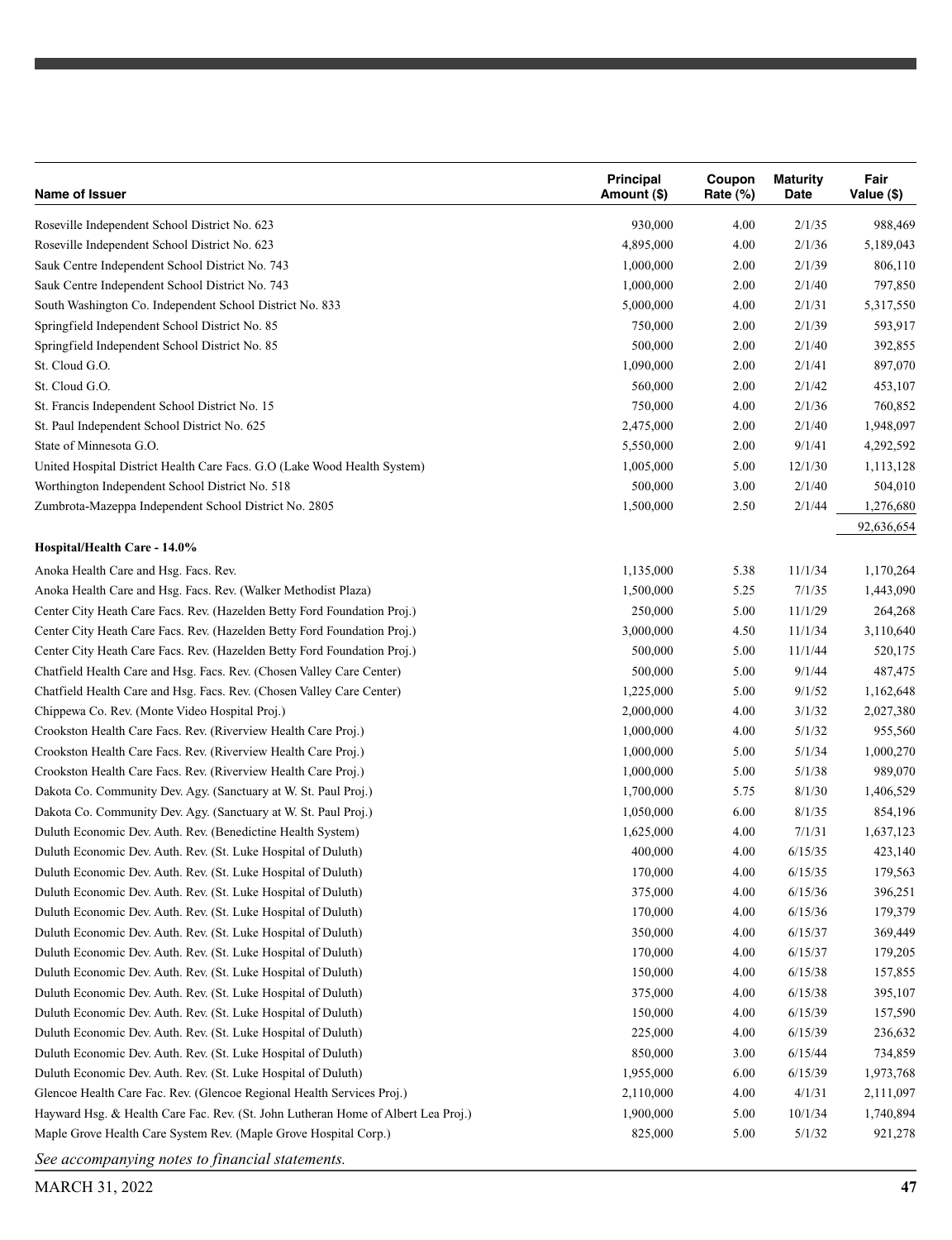# **Sit Minnesota Tax-Free Income Fund (Continued)**

| Name of Issuer                                                                                              | Principal<br>Amount (\$) | Coupon<br>Rate (%) | <b>Maturity</b><br>Date | Fair<br>Value (\$) |
|-------------------------------------------------------------------------------------------------------------|--------------------------|--------------------|-------------------------|--------------------|
| Maple Grove Health Care System Rev. (Maple Grove Hospital Corp.)                                            | 4,175,000                | 4.00               | 5/1/37                  | 4,416,148          |
| Maple Grove Health Care System Rev. (Memorial Health Care)                                                  | 1,375,000                | 4.00               | 9/1/35                  | 1,431,952          |
| Minneapolis Health Care System Rev. (Fairview Health Services)                                              | 2,590,000                | 5.00               | 11/15/34                | 2,812,377          |
| Minneapolis Health Care System Rev. (Fairview Health Services)                                              | 1,000,000                | 4.00               | 11/15/38                | 1,033,820          |
| Minneapolis Health Care System Rev. (Fairview Health Services)                                              | 2,500,000                | 5.00               | 11/15/49                | 2,816,325          |
| Moorhead Economic Dev. Auth. Rev.                                                                           | 550,000                  | 4.60               | 9/1/25                  | 543,158            |
| Oak Park Heights Nursing Home Rev. (Boutwells Landing Care Center)                                          | 1,500,000                | 5.50               | 8/1/28                  | 1,503,090          |
| Oak Park Heights Nursing Home Rev. (Boutwells Landing Care Center)                                          | 1,000,000                | 6.00               | 8/1/36                  | 1,005,700          |
| Puerto Rico Industrial Tourist Educational Medical & Environmental Ctl. Facs. Fin. Auth. Rev. <sup>11</sup> | 175,000                  | 4.00               | 7/1/37                  | 184,088            |
| Puerto Rico Industrial Tourist Educational Medical & Environmental Ctl. Facs. Fin. Auth. Rev. <sup>11</sup> | 200,000                  | 4.00               | 7/1/39                  | 209,676            |
| Puerto Rico Industrial Tourist Educational Medical & Environmental Ctl. Facs. Fin. Auth. Rev. <sup>11</sup> | 220,000                  | 4.00               | 7/1/41                  | 230,098            |
| Rochester Health Care Facs. Rev. (Mayo Clinic)                                                              | 5,000,000                | 5.00               | 11/15/33                | 6,247,400          |
| Rochester Health Care Facs. Rev. (Mayo Clinic)                                                              | 7,500,000                | 4.00               | 11/15/48                | 7,922,550          |
| Rochester Health Care Facs. Rev. (Mayo Clinic)                                                              | 1,300,000                | 4.00               | 11/15/39                | 1,414,049          |
| Shakopee Health Care Facs. Rev. (St. Francis Regional Medical Center Proj.)                                 | 745,000                  | 5.00               | 9/1/28                  | 791,205            |
| Shakopee Health Care Facs. Rev. (St. Francis Regional Medical Center Proj.)                                 | 1,350,000                | 5.00               | 9/1/34                  | 1,435,091          |
| St. Cloud Health Care Rev. (CentraCare Health System Proj.)                                                 | 2,500,000                | 4.00               | 5/1/37                  | 2,637,250          |
| St. Cloud Health Care Rev. (CentraCare Health System Proj.)                                                 | 3,750,000                | 5.00               | 5/1/46                  | 4,097,775          |
| St. Cloud Health Care Rev. (CentraCare Health System Proj.)                                                 | 500,000                  | 5.00               | 5/1/48                  | 566,220            |
| St. Cloud Health Care Rev. (CentraCare Health System Proj.)                                                 | 500,000                  | 4.00               | 5/1/49                  | 527,585            |
| St. Louis Park Health Care Facs. Rev. (Mount Olivet Careview Home Health Proj.) <sup>1</sup>                | 2,250,000                | 4.60               | 6/1/41                  | 2,131,763          |
| St. Paul Hsg. & Redev. Auth. Health Care Rev. (Fairview Health Services Proj.)                              | 750,000                  | 4.00               | 11/15/35                | 778,583            |
| St. Paul Hsg. & Redev. Auth. Health Care Rev. (Fairview Health Services Proj.)                              | 4,000,000                | 4.00               | 11/15/43                | 4,110,520          |
| St. Paul Hsg. & Redev. Auth. Health Care Rev. (Fairview Health Services Proj.)                              | 1,000,000                | 5.00               | 11/15/47                | 1,111,180          |
| St. Paul Hsg. & Redev. Auth. Health Care Rev. (HealthPartners Oblig. Group Proj.)                           | 4,800,000                | 5.00               | 7/1/32                  | 5,187,360          |
| St. Paul Hsg. & Redev. Auth. Health Care Rev. (HealthPartners Oblig. Group Proj.)                           | 2,000,000                | 5.00               | 7/1/33                  | 2,160,100          |
| St. Paul Hsg. & Redev. Auth. Health Care Rev. (Senior Episcopal Homes Proj.)                                | 2,150,000                | 5.00               | 5/1/38                  | 2,163,997          |
| Victoria Health Care Facs. Rev. (Augustana Emerald Care LLC)                                                | 525,000                  | 4.25               | 8/1/24                  | 518,348            |
| West St. Paul Hsg. & Health Care Rev. (Walker Westwood Ridge Camp)                                          | 1,000,000                | 5.00               | 11/1/37                 | 963,280            |
|                                                                                                             |                          |                    |                         | 88, 135, 443       |
| <b>Industrial/Pollution Control - 0.5%</b>                                                                  |                          |                    |                         |                    |
| St. Paul Port Auth. Rev. <sup>8</sup>                                                                       | 1,000,000                | 4.00               | 10/1/40                 | 1,032,220          |
| St. Paul Port Auth. Rev.                                                                                    | 1,000,000                | 4.00               | 10/1/42                 | 1,036,280          |
| St. Paul Port Auth. Solid Waste Disposal Rev. (Gerdau St. Paul Steel Mill Proj.) <sup>4,8</sup>             | 1,000,000                | 4.50               | 10/1/37                 | 1,002,930          |
|                                                                                                             |                          |                    |                         | 3,071,430          |
| Insured - $0.6\%$                                                                                           |                          |                    |                         |                    |
| Guam Power Auth. Rev. (AGM Insured) <sup>11</sup>                                                           | 500,000                  | 5.00               | 10/1/30                 | 507,430            |
| Luverne Electric Rev.                                                                                       | 500,000                  | 3.00               | 12/1/44                 | 477,820            |
| Luverne Electric Rev.                                                                                       | 500,000                  | 3.00               | 12/1/47                 | 464,470            |
| Luverne Electric Rev.                                                                                       | 1,300,000                | 3.00               | 12/1/51                 | 1,186,848          |
| Virgin Islands Public Fin. Auth. (Gross Receipts Taxes Loan Note) (NATL Insured) <sup>11</sup>              | 1,000,000                | 5.00               | 10/1/23                 | 1,014,660          |
| <b>Multifamily Mortgage - 20.0%</b>                                                                         |                          |                    |                         | 3,651,228          |
|                                                                                                             |                          |                    |                         |                    |
| Anoka Hsg. Rev. (Homestead at Anoka, Inc. Proj.)                                                            | 1,000,000                | 4.75               | 11/1/35                 | 1,026,050          |
| Anoka Hsg. Rev. (Homestead at Anoka, Inc. Proj.)                                                            | 1,000,000                | 5.50               | 11/1/46                 | 1,053,030          |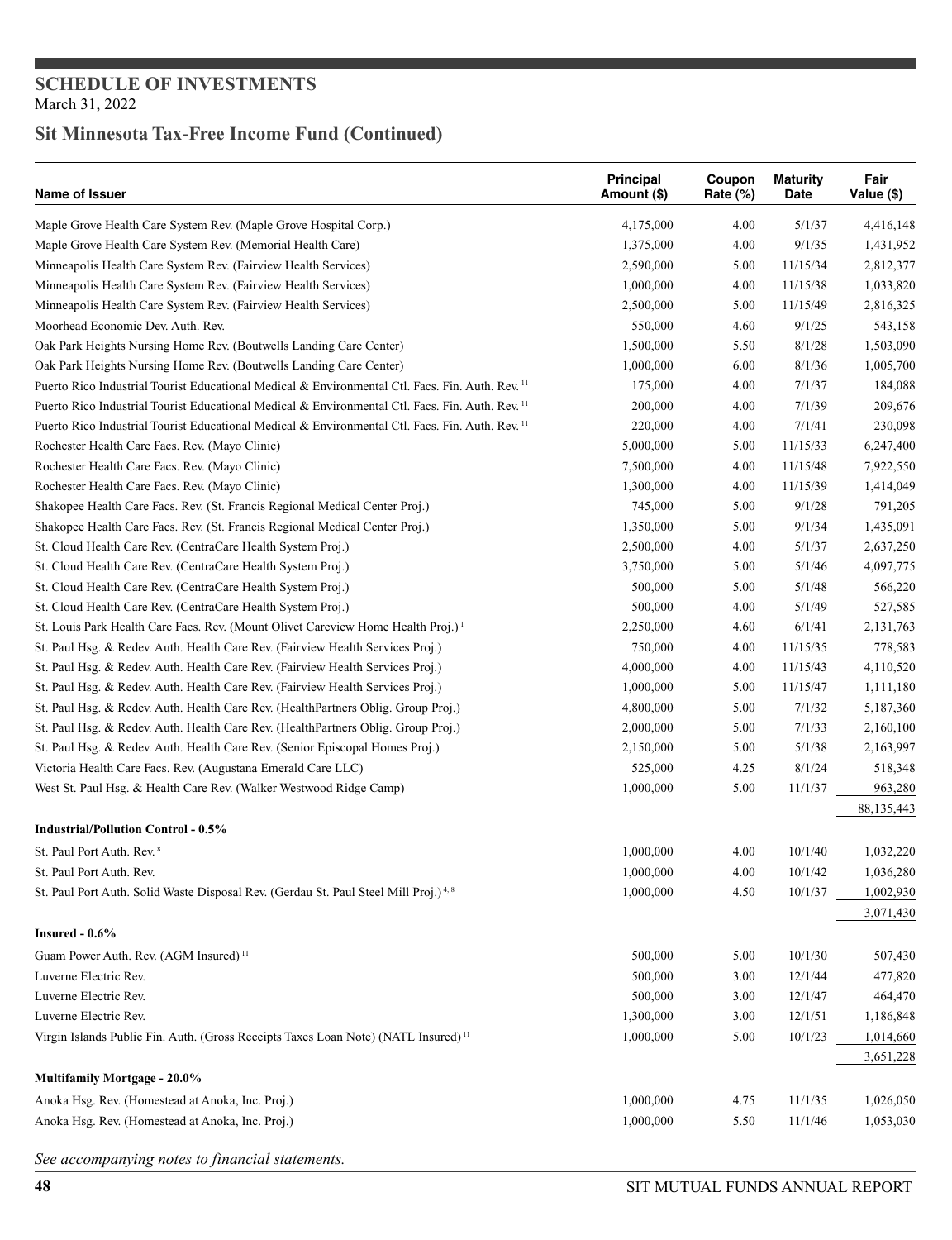| Name of Issuer                                                                                 | Principal<br>Amount (\$) | Coupon<br>Rate (%) | <b>Maturity</b><br>Date | Fair<br>Value (\$) |
|------------------------------------------------------------------------------------------------|--------------------------|--------------------|-------------------------|--------------------|
| Apple Valley Economic Dev. Auth. Rev. (Augustana Healthcare Center)                            | 500,000                  | 3.90               | 2/1/31                  | 455,425            |
| Apple Valley Economic Dev. Auth. Rev. (Augustana Healthcare Center)                            | 500,000                  | 4.15               | 2/1/36                  | 437,410            |
| Apple Valley Rev. (Orchard Path Phase II Proj.)                                                | 260,000                  | 4.00               | 9/1/30                  | 261,937            |
| Apple Valley Rev. (Orchard Path Phase II Proj.)                                                | 300,000                  | 4.00               | 9/1/36                  | 294,951            |
| Apple Valley Rev. (Orchard Path Phase II Proj.)                                                | 440,000                  | 4.00               | 9/1/41                  | 421,062            |
| Apple Valley Rev. (Orchard Path Phase II Proj.)                                                | 830,000                  | 4.00               | 9/1/51                  | 752,611            |
| Apple Valley Rev. (Orchard Path Phase II Proj.)                                                | 750,000                  | 4.00               | 9/1/61                  | 658,597            |
| Apple Valley Senior Hsg. Rev. (Orchard Path Proj.)                                             | 2,000,000                | 5.00               | 9/1/58                  | 2,006,100          |
| Apple Valley Senior Hsg. Rev. (Presbyterian Homes)                                             | 1,500,000                | 5.00               | 9/1/43                  | 1,518,660          |
| Apple Valley Senior Living Rev. (Senior Living LLC Proj.)                                      | 475,000                  | 4.00               | 1/1/25                  | 442,529            |
| Apple Valley Senior Living Rev. (Senior Living LLC Proj.)                                      | 1,045,000                | 4.00               | 1/1/25                  | 1,018,729          |
| Apple Valley Senior Living Rev. (Senior Living LLC Proj.)                                      | 1,175,000                | 4.00               | 1/1/26                  | 1,129,845          |
| Apple Valley Senior Living Rev. (Senior Living LLC Proj.)                                      | 1,100,000                | 6.75               | 1/1/27                  | 968,473            |
| Apple Valley Senior Living Rev. (Senior Living LLC Proj.)                                      | 950,000                  | 4.00               | 1/1/30                  | 853,832            |
| Apple Valley Senior Living Rev. (Senior Living LLC Proj.)                                      | 1,430,000                | 4.25               | 1/1/37                  | 1,208,450          |
| Apple Valley Senior Living Rev. (Senior Living LLC Proj.)                                      | 950,000                  | 7.00               | 1/1/37                  | 701,470            |
| Apple Valley Senior Living Rev. (Senior Living LLC Proj.)                                      | 2,640,000                | 4.38               | 1/1/47                  | 2,067,648          |
| Apple Valley Senior Living Rev. (Senior Living LLC Proj.)                                      | 2,850,000                | 5.00               | 1/1/47                  | 1,914,060          |
| Bethel Rev. (Grandview Christian Home Proj.)                                                   | 3,000,000                | 5.00               | 10/1/41                 | 3,015,540          |
| Blaine Senior Hsg. & Health Care Fac. Rev. (Crest View Senior Community Proj.)                 | 1,630,000                | 5.13               | 7/1/25                  | 1,550,668          |
| Blaine Senior Hsg. & Health Care Fac. Rev. (Crest View Senior Community Proj.)                 | 1,645,000                | 5.75               | 7/1/35                  | 1,388,610          |
| Blaine Senior Hsg. & Health Care Fac. Rev. (Crest View Senior Community Proj.)                 | 2,000,000                | 6.13               | 7/1/45                  | 1,659,400          |
| Cambridge Hsg. & Health Care Facs. Rev. (Walker Methodist Levande, LLC Proj.)                  | 1,250,000                | 5.13               | 3/1/39                  | 1,278,100          |
| Champlin Multifamily Hsg. Rev. (Champlin Drive Apts.)                                          | 425,000                  | 6.00               | 1/1/27                  | 425,489            |
| Chisago Hsg. and Health Care Rev. (CDL Homes LLC)                                              | 750,000                  | 6.00               | 8/1/33                  | 765,517            |
| Cloquet Rev. (HADC Cloquet, LLC Proj.)                                                         | 180,000                  | 2.20               | 8/1/28                  | 161,015            |
| Cloquet Rev. (HADC Cloquet, LLC Proj.)                                                         | 250,000                  | 2.60               | 8/1/30                  | 219,065            |
| Cloquet Rev. (HADC Cloquet, LLC Proj.)                                                         | 200,000                  | 2.80               | 8/1/31                  | 173,912            |
| Cloquet Rev. (HADC Cloquet, LLC Proj.)                                                         | 200,000                  | 3.20               | 8/1/34                  | 170,310            |
| Cloquet Rev. (HADC Cloquet, LLC Proj.)                                                         | 500,000                  | 4.00               | 8/1/41                  | 440,175            |
| Cloquet Rev. (HADC Cloquet, LLC Proj.)                                                         | 500,000                  | 4.00               | 8/1/48                  | 417,595            |
| Columbus Hsg. Rev. (Richfield Senior Hsg., Inc.)                                               | 1,000,000                | 5.00               | 1/1/34                  | 888,580            |
| Columbus Hsg. Rev. (Richfield Senior Hsg., Inc.)                                               | 1,000,000                | 5.25               | 1/1/40                  | 869,400            |
| Crystal Multifamily Hsg. Rev. (Cavanagh Proj.)                                                 | 2,500,000                | 5.25               | 6/1/31                  | 2,347,325          |
| Dakota Co. Community Dev. Agy. (Glen at Valley Creek Proj.)                                    | 1,400,000                | 4.50               | 8/1/36                  | 1,312,542          |
| Dakota Co. Community Dev. Agy. Multifamily Hsg. Rev.                                           | 3,500,000                | 4.00               | 1/1/42                  | 3,545,710          |
| Dakota Co. Community Dev. Agy. Multifamily Hsg. Rev. (The Quill Proj.) <sup>4</sup>            | 2,500,000                | 3.55               | 4/1/39                  | 2,108,650          |
| Dakota Co. Community Dev. Agy. Multifamily Hsg. Rev. (Walker Highviews Hills LLC) <sup>4</sup> | 750,000                  | 5.00               | 8/1/36                  | 752,805            |
| Dakota Co. Community Dev. Agy. Multifamily Hsg. Rev. (Walker Highviews Hills LLC) <sup>4</sup> | 500,000                  | 5.00               | 8/1/51                  | 501,385            |
| Deephaven Hsg. & Healthcare Rev. (St. Therese Senior Living Proj.)                             | 1,345,000                | 5.00               | 4/1/38                  | 1,296,217          |
| Fridley Multifamily Hsg. Rev. (Village Green Apartments Proj.)                                 | 3,364,004                | 3.75               | 11/1/34                 | 3,447,364          |
| Hayward Health Care Fac. Rev. (American Baptist Homes Midwest Proj.)                           | 1,350,000                | 5.38               | 8/1/34                  | 1,250,478          |
| Hayward Health Care Fac. Rev. (American Baptist Homes Midwest Proj.)                           | 500,000                  | 5.75               | 2/1/44                  | 458,165            |
| Independence Health Care Facs. Rev. (Augustana Chapel View Home)                               | 250,000                  | 4.00               | 12/1/32                 | 229,135            |
| Maple Plain Senior Hsg. Health Care Rev. (Haven Home Inc Proj.)                                | 500,000                  | 5.00               | 7/1/39                  | 510,585            |
| Maple Plain Senior Hsg. Health Care Rev. (Haven Home Inc Proj.)                                | 1,000,000                | 4.45               | 7/1/44                  | 947,160            |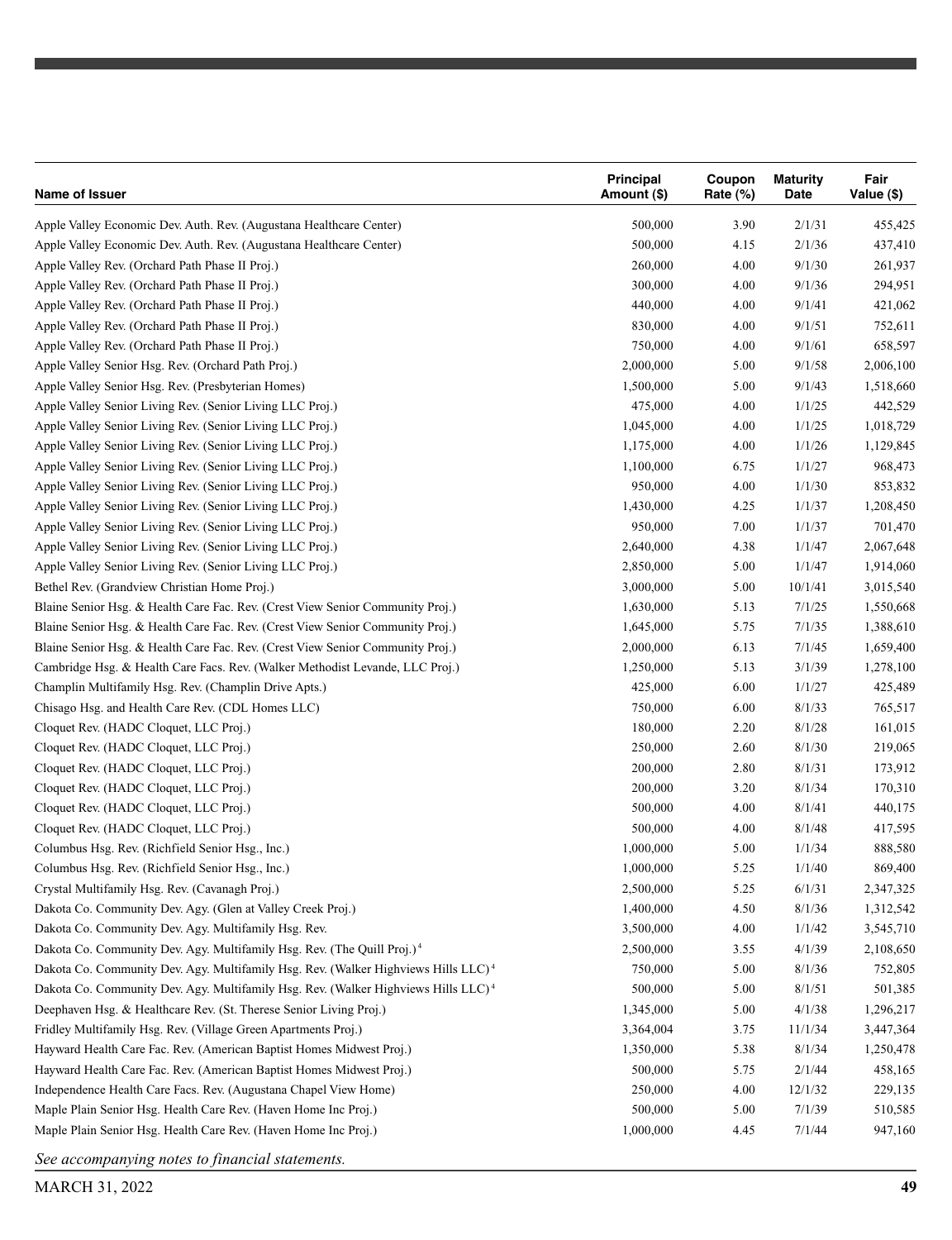# **Sit Minnesota Tax-Free Income Fund (Continued)**

| Name of Issuer                                                                                      | Principal<br>Amount (\$) | Coupon<br>Rate (%) | <b>Maturity</b><br>Date | Fair<br>Value (\$) |
|-----------------------------------------------------------------------------------------------------|--------------------------|--------------------|-------------------------|--------------------|
| Maple Plain Senior Hsg. Health Care Rev. (Haven Home Inc Proj.)                                     | 1,000,000                | 5.00               | 7/1/49                  | 1,007,250          |
| Minneapolis & St. Paul Hsg. & Redev. Auth. Multifamily Hsg. Rev. (GNMA Collateralized) <sup>8</sup> | 2,765,000                | 4.75               | 1/20/42                 | 2,767,433          |
| Minneapolis Multifamily Hsg. Rev. (14th & Central LLLP Proj.) (FNMA Collateralized)                 | 5,000,000                | 2.35               | 2/1/38                  | 4,528,300          |
| Minneapolis Multifamily Hsg. Rev. (Greenway Heights Family Housing)                                 | 1,015,000                | 5.75               | 7/15/31                 | 1,027,251          |
| Minneapolis Senior Hsg. & Health Care Rev. (Ecumen Mill City Quarter)                               | 375,000                  | 4.75               | 11/1/28                 | 375,023            |
| Minneapolis Senior Hsg. & Health Care Rev. (Ecumen Mill City Quarter)                               | 1,500,000                | 5.00               | 11/1/35                 | 1,494,090          |
| Minneapolis Student Hsg. Rev. (Riverton Community Housing Proj.) <sup>4</sup>                       | 1,000,000                | 4.75               | 8/1/43                  | 1,013,190          |
| Minneapolis Student Hsg. Rev. (Riverton Community Housing Proj.) <sup>4</sup>                       | 500,000                  | 5.00               | 8/1/53                  | 510,875            |
| Minnetonka MF Hsg. Rev. (Elmbrooke & Golden Valley Townhome Proj.) (FNMA Collateralized)            | 1,885,864                | 3.00               | 11/1/34                 | 1,805,658          |
| MN Hsg. Fin. Agy. Rental Hsg. Rev.                                                                  | 1,000,000                | 5.20               | 8/1/43                  | 1,025,380          |
| Moorhead Economic Dev. Auth. Rev. Ref. (EverCare Sr. Living LLC)                                    | 280,000                  | 4.65               | 9/1/26                  | 275,176            |
| Moorhead Health Care Rev. Ref. (EverCare Sr. Living LLC)                                            | 1,000,000                | 5.00               | 9/1/32                  | 963,790            |
| Moorhead Health Care Rev. Ref. (EverCare Sr. Living LLC)                                            | 250,000                  | 5.13               | 9/1/37                  | 235,863            |
| New Ulm Economic Dev. Auth. Rev. (HADC Ridgeway Proj.)                                              | 1,500,000                | 5.00               | 8/1/39                  | 1,399,320          |
| North Oaks Rev. (Waverly Gardens Proj.)                                                             | 150,000                  | 4.25               | 10/1/41                 | 155,712            |
| North Oaks Senior Hsg. Rev. (Waverly Gardens Proj.)                                                 | 2,000,000                | 4.00               | 10/1/33                 | 2,073,220          |
| North Oaks Senior Hsg. Rev. (Waverly Gardens Proj.)                                                 | 1,500,000                | 5.00               | 10/1/35                 | 1,592,625          |
| North Oaks Senior Hsg. Rev. (Waverly Gardens Proj.)                                                 | 1,000,000                | 5.00               | 10/1/47                 | 1,053,830          |
| Otsego Rev. (Riverview Landing Proj.)                                                               | 1,500,000                | 5.00               | 10/1/42                 | 1,507,650          |
| Rochester Health Care & Hsg. Rev. (Homestead Rochester, Inc.)                                       | 1,950,000                | 5.00               | 12/1/30                 | 1,959,516          |
| Rochester Health Care & Hsg. Rev. (Homestead Rochester, Inc.)                                       | 1,325,000                | 5.00               | 12/1/49                 | 1,204,160          |
| Rochester Health Care & Hsg. Rev. (Samaritan Bethany, Inc. Proj.)                                   | 1,000,000                | 5.00               | 8/1/37                  | 1,010,290          |
| Rochester Health Care & Hsg. Rev. (Samaritan Bethany, Inc. Proj.)                                   | 1,800,000                | 5.00               | 8/1/48                  | 1,802,052          |
| Rochester Health Care & Hsg. Rev. (The Homestead at Rochester)                                      | 720,000                  | 6.38               | 12/1/33                 | 743,494            |
| Rochester Health Care & Hsg. Rev. (The Homestead at Rochester)                                      | 2,500,000                | 6.50               | 12/1/35                 | 2,581,250          |
| Rochester Health Care & Hsg. Rev. (The Homestead at Rochester)                                      | 250,000                  | 6.88               | 12/1/48                 | 258,113            |
| Rochester Multifamily Hsg. Rev. (Essex Place Apartments Proj.) (FHLMC)                              | 4,000,000                | 3.75               | 6/1/29                  | 4,005,720          |
| Sartell Health Care & Hsg. Fac. Rev. (Country Manor Campus LLC Proj.)                               | 1,135,000                | 5.25               | 9/1/27                  | 1,138,121          |
| Sartell Health Care & Hsg. Fac. Rev. (Country Manor Campus LLC Proj.)                               | 1,000,000                | 5.25               | 9/1/30                  | 1,001,540          |
| Sartell Health Care & Hsg. Fac. Rev. (Country Manor Campus LLC Proj.)                               | 2,150,000                | 5.30               | 9/1/37                  | 2,154,493          |
| Sartell Health Care & Hsg. Fac. Rev. (Country Manor Campus LLC Proj.)                               | 1,275,000                | 5.00               | 9/1/42                  | 1,229,113          |
| Sauk Rapids Health Care & Hsg. Facs. Rev. (Good Shepherd Lutheran Home Proj.)                       | 1,705,000                | 5.13               | 1/1/39                  | 1,568,890          |
| St. Anthony Multifamily Hsg. Rev. (Silver Lake Village Hsg.)                                        | 250,000                  | 5.75               | 12/1/28                 | 259,505            |
| St. Anthony Multifamily Hsg. Rev. (Silver Lake Village Hsg.)                                        | 2,000,000                | 6.00               | 12/1/30                 | 2,076,060          |
| St. Joseph Senior Hsg. & Health Care Rev. (Woodcrest of Country Manor Proj.)                        | 750,000                  | 4.25               | 7/1/39                  | 677,407            |
| St. Joseph Senior Hsg. & Health Care Rev. (Woodcrest of Country Manor Proj.)                        | 1,125,000                | 4.25               | 7/1/44                  | 978,300            |
| St. Joseph Senior Hsg. & Health Care Rev. (Woodcrest of Country Manor Proj.)                        | 1,500,000                | 5.00               | 7/1/55                  | 1,438,920          |
| St. Louis Park Rev. (Roitenberg Family Assisted)                                                    | 620,000                  | 4.63               | 8/15/44                 | 595,324            |
| St. Paul Hsg. & Redev. Auth. Health Care Rev. (Carondelet Village Proj.)                            | 3,475,000                | 4.25               | 12/1/27                 | 3,589,814          |
| St. Paul Hsg. & Redev. Auth. Health Care Rev. (Carondelet Village Proj.)                            | 2,400,000                | 5.00               | 12/1/47                 | 2,543,712          |
| St. Paul Hsg. & Redev. Auth. Multifamily Housing Rev. (Marian Center Proj.)                         | 285,000                  | 5.20               | 11/1/22                 | 285,194            |
| St. Paul Hsg. & Redev. Auth. Multifamily Housing Rev. (Marian Center Proj.)                         | 1,000,000                | 5.30               | 11/1/30                 | 1,000,070          |
| St. Paul Hsg. & Redev. Auth. Multifamily Housing Rev. (Marian Center Proj.)                         | 2,590,000                | 5.38               | 5/1/43                  | 2,481,246          |
| St. Paul Park Health Care Facs. Rev (Presbyterian Homes Interlu Proj.)                              | 1,000,000                | 5.00               | 5/1/43                  | 1,031,700          |
| St. Paul Park Hsg. Rev. (Buffalo Senior Housing Proj.)                                              | 1,115,000                | 5.00               | 10/1/38                 | 1,022,210          |
| St. Paul Park Senior Hsg. Rev. (Presbyterian Homes Bloomin Proj.)                                   | 1,000,000                | 5.00               | 9/1/42                  | 1,022,930          |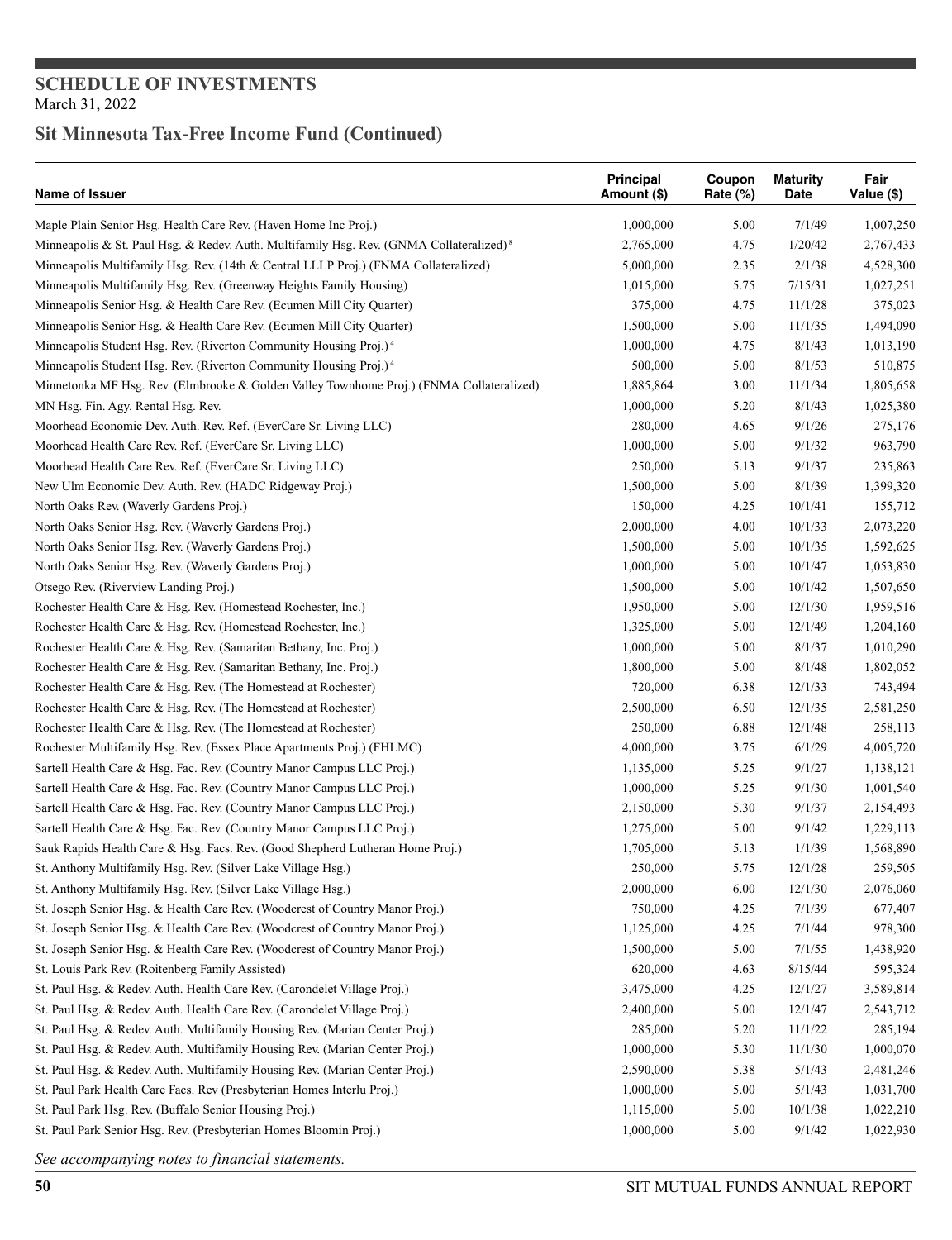| Name of Issuer                                                                                | Principal<br>Amount (\$) | Coupon<br>Rate (%) | <b>Maturity</b><br>Date | Fair<br>Value (\$) |
|-----------------------------------------------------------------------------------------------|--------------------------|--------------------|-------------------------|--------------------|
| St. Peter Hsg. & Health Care Fac. Rev. (Ecumen Second Century & Owatonna Senior Living Proj.) | 875,000                  | 5.00               | 3/1/40                  | 888,510            |
| Vergas Hsg. & Healthcare Facs. Rev. (CDL Homes Proj.)                                         | 1,000,000                | 4.25               | 8/1/43                  | 934,630            |
| Vergas Rev. (CDL Homes Proj.)                                                                 | 235,000                  | 4.00               | 8/1/25                  | 235,555            |
| Wayzata Senior Hsg. Rev. (Folkestone Senior Living Community)                                 | 1,500,000                | 4.00               | 8/1/44                  | 1,437,825          |
| Wayzata Senior Hsg. Rev. (Folkestone Senior Living Community)                                 | 1,000,000                | 5.00               | 8/1/49                  | 1,028,090          |
| Wayzata Senior Hsg. Rev. (Folkestone Senior Living Community)                                 | 2,750,000                | 5.00               | 8/1/54                  | 2,816,330          |
| West St. Paul Hsg. & Health Care Rev. (Walker Westwood Ridge Camp)                            | 250,000                  | 5.00               | 11/1/49                 | 225,482            |
| Willmar Hsg. & Redev. Auth. Multifamily Rev. (Eagle Ridge Apartments)                         | 2,610,000                | 4.63               | 4/1/30                  | 2,546,133          |
|                                                                                               |                          |                    |                         | 125,905,101        |
| Municipal Lease - 6.0% <sup>9</sup>                                                           |                          |                    |                         |                    |
| Anoka-Hennepin Independent School District No. 11 Lease Rev.                                  | 600,000                  | 4.00               | 2/1/41                  | 608,682            |
| Chaska Economic Dev. Auth. Lease Rev.                                                         | 1,100,000                | 4.00               | 2/1/31                  | 1,149,687          |
| Chaska Economic Dev. Auth. Lease Rev.                                                         | 500,000                  | 4.00               | 2/1/35                  | 520,915            |
| Duluth Independent School District No. 709                                                    | 1,875,000                | 2.60               | 3/1/28                  | 1,768,294          |
| Duluth Independent School District No. 709                                                    | 920,000                  | 3.00               | 3/1/32                  | 831,938            |
| Duluth Independent School District No. 709                                                    | 750,000                  | 4.20               | 3/1/34                  | 746,498            |
| Golden Valley Hsg. & Redev. Auth. Rev.                                                        | 500,000                  | 4.00               | 2/1/32                  | 511,755            |
| Guam Education Fin. Foundation <sup>11</sup>                                                  | 1,730,000                | 5.00               | 10/1/22                 | 1,748,978          |
| Hibbing Independent School District No. 701                                                   | 2,000,000                | 3.00               | 3/1/41                  | 2,022,040          |
| Lake Agassiz Education Cooperative No. 0397-52                                                | 645,000                  | 2.50               | 2/1/32                  | 561,169            |
| Lake Agassiz Education Cooperative No. 0397-52                                                | 365,000                  | 2.75               | 2/1/36                  | 315,323            |
| Minnetonka Independent School District No. 276                                                | 300,000                  | 4.00               | 3/1/33                  | 313,896            |
| Minnetonka Independent School District No. 276                                                | 400,000                  | 3.00               | 3/1/42                  | 387,020            |
| Minnetonka Independent School District No. 276                                                | 500,000                  | 3.00               | 7/1/50                  | 492,245            |
| Minnetonka Independent School District No. 276                                                | 1,410,000                | 2.25               | 2/1/44                  | 1,108,246          |
| Minnetonka Independent School District No. 276                                                | 500,000                  | 4.50               | 1/1/41                  | 524,670            |
| Minnetonka Independent School District No. 276                                                | 1,000,000                | 2.13               | 2/1/41                  | 796,040            |
| Minnetonka Independent School District No. 276                                                | 750,000                  | 2.38               | 7/1/51                  | 584,805            |
| MN Hsg. Fin. Agy. Hsg. Infrastructure (State Appropriation)                                   | 1,040,000                | 4.00               | 8/1/36                  | 1,128,733          |
| MN Hsg. Fin. Agy. Hsg. Infrastructure (State Appropriation)                                   | 580,000                  | 4.00               | 8/1/37                  | 627,705            |
| MN Hsg. Fin. Agy. Hsg. Infrastructure (State Appropriation)                                   | 945,000                  | 4.00               | 8/1/40                  | 1,016,716          |
| MN Hsg. Fin. Agy. Rev.                                                                        | 515,000                  | 4.00               | 8/1/39                  | 551,936            |
| MN Hsg. Fin. Agy. Rev.                                                                        | 535,000                  | 4.00               | 8/1/40                  | 572,589            |
| MN Hsg. Fin. Agy. Rev.                                                                        | 405,000                  | 3.00               | 8/1/38                  | 403,246            |
| MN Hsg. Fin. Agy. Rev.                                                                        | 435,000                  | 3.00               | 8/1/39                  | 428,880            |
| MN Hsg. Fin. Agy. Rev.                                                                        | 1,000,000                | 3.00               | 8/1/43                  | 953,760            |
| MN Hsg. Fin. Agy. Rev.                                                                        | 815,000                  | 4.00               | 8/1/41                  | 877,877            |
| MN Hsg. Fin. Agy. Rev. (State Appropriation)                                                  | 290,000                  | 3.00               | 8/1/38                  | 281,091            |
| MN Hsg. Fin. Agy. Rev. (State Appropriation)                                                  | 2,000,000                | 5.00               | 8/1/34                  | 2,122,200          |
| MN State Armory Building Commission Rev.                                                      | 1,900,000                | 3.00               | 6/1/38                  | 1,901,938          |
| MN State Armory Building Commission Rev.                                                      | 750,000                  | 3.00               | 6/1/41                  | 734,310            |
| Northeastern Metropolitan Intermediate School District No. 916                                | 1,000,000                | 5.00               | 2/1/34                  | 1,068,670          |
| Pine Island Independent School District No. 255                                               | 525,000                  | 2.00               | 2/1/40                  | 435,283            |
| Pine Island Independent School District No. 255                                               | 1,110,000                | 2.20               | 2/1/44                  | 908,002            |
| Pine Island Independent School District No. 255                                               | 895,000                  | 2.25               | 2/1/47                  | 710,764            |
| Plymouth Intermediate District No. 287                                                        | 600,000                  | 4.00               | 2/1/37                  | 623,070            |
| See accompanying notes to financial statements.                                               |                          |                    |                         |                    |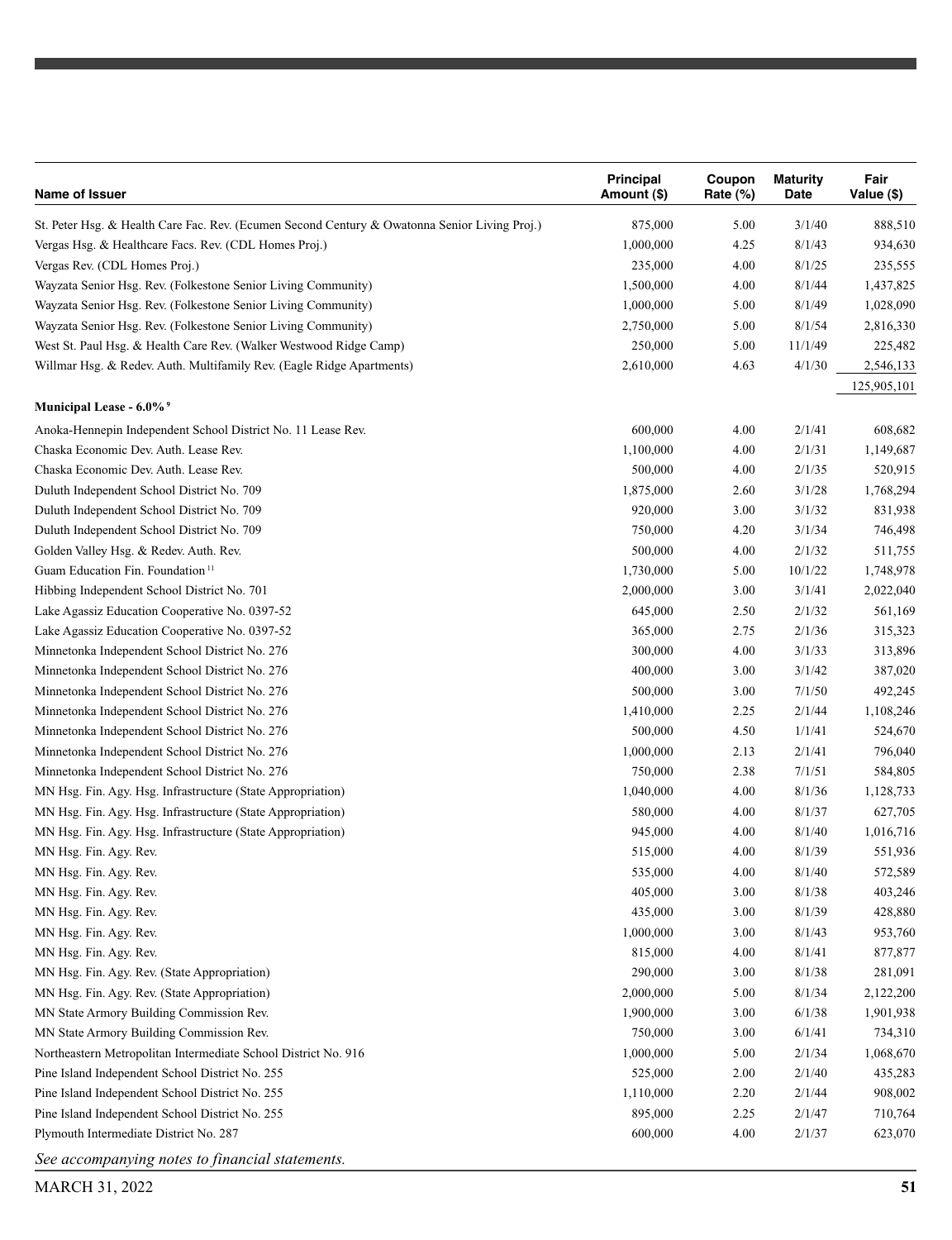# **Sit Minnesota Tax-Free Income Fund (Continued)**

| Name of Issuer                                                                        | Principal<br>Amount (\$) | Coupon<br>Rate (%) | <b>Maturity</b><br>Date | Fair<br>Value (\$) |
|---------------------------------------------------------------------------------------|--------------------------|--------------------|-------------------------|--------------------|
| Plymouth Intermediate District No. 287                                                | 470,000                  | 4.00               | 5/1/31                  | 487,329            |
| Rochester Economic Dev. Auth. Rev.                                                    | 1,000,000                | 2.13               | 2/1/38                  | 863,500            |
| Shakopee Independent School Dist. No. 720                                             | 500,000                  | 2.00               | 2/1/31                  | 445,530            |
| Shakopee Independent School Dist. No. 720                                             | 555,000                  | 2.00               | 2/1/32                  | 489,388            |
| Southern Plains Education Cooperative No. 915                                         | 1,215,000                | 4.00               | 2/1/37                  | 1,243,443          |
| Southern Plains Education Cooperative No. 915                                         | 1,000,000                | 4.50               | 2/1/39                  | 1,039,260          |
| St. Cloud Independent School District No. 742                                         | 750,000                  | 4.00               | 2/1/38                  | 761,445            |
| Waconia Independent School District No. 110                                           | 500,000                  | 5.00               | 2/1/37                  | 525,525            |
| Winona School District No. 861 Lease Purchase                                         | 142,315                  | 6.04               | 8/1/24                  | 142,352            |
| Wright Co.                                                                            | 1,350,000                | 3.00               | 12/1/39                 | 1,339,807          |
|                                                                                       |                          |                    |                         | 37,676,550         |
| Other Revenue Bonds - 3.1%                                                            |                          |                    |                         |                    |
| Center City Heath Care Facs. Rev. (Hazelden Betty Ford Foundation Proj.)              | 1,000,000                | 4.00               | 11/1/41                 | 1,049,290          |
| Crystal Governmental Fac. Rev.                                                        | 281,365                  | 5.10               | 12/15/26                | 262,320            |
| Milaca Rev. (Edina Headquarters Proj.)                                                | 250,000                  | 5.00               | 2/1/44                  | 237,250            |
| Minneapolis Rev. (YMCA Greater Twin Cities Proj.)                                     | 165,000                  | 4.00               | 6/1/29                  | 168,346            |
| Minneapolis Rev. (YMCA Greater Twin Cities Proj.)                                     | 125,000                  | 4.00               | 6/1/30                  | 127,099            |
| Minneapolis Rev. (YMCA Greater Twin Cities Proj.)                                     | 250,000                  | 4.00               | 6/1/31                  | 253,617            |
| Minneapolis Tax Increment Rev.                                                        | 320,000                  | 3.50               | 3/1/23                  | 321,549            |
| Minneapolis Tax Increment Rev.                                                        | 170,000                  | 3.80               | 3/1/25                  | 171,074            |
| Minneapolis Tax Increment Rev.                                                        | 200,000                  | 4.00               | 3/1/27                  | 201,344            |
| Minneapolis Tax Increment Rev.                                                        | 260,000                  | 4.00               | 3/1/30                  | 261,147            |
| Mound Hsg. & Redev. Auth. Tax Increment Rev. Ref. (Metroplain Proj.)                  | 534,000                  | 5.00               | 2/15/27                 | 534,182            |
| Northeastern Metropolitan Intermediate School District No. 916                        | 4,500,000                | 4.00               | 2/1/38                  | 4,597,875          |
| St. Louis Park Economic Dev. Auth. Tax Increment Rev. (Hoigaard Vlg.)                 | 275,000                  | 5.00               | 2/1/23                  | 275,115            |
| St. Paul Hsg. & Redev. Auth. Rev. (Amherst H Wilder Foundation Proj.)                 | 1,750,000                | 5.00               | 12/1/36                 | 1,952,842          |
| St. Paul Hsg. & Redev. Auth. Tax Increment Rev. (9th St. Lofts Proj.)                 | 564,000                  | 6.38               | 2/15/28                 | 565,669            |
| St. Paul Hsg. & Redev. Auth. Tax Increment Rev. (Drake Marble Proj.)                  | 200,000                  | 6.75               | 3/1/28                  | 200,096            |
| St. Paul Hsg. & Redev. Auth. Tax Increment Rev. (Emerald Gardens Proj.)               | 610,000                  | 6.50               | 3/1/29                  | 610,586            |
| St. Paul Hsg. & Redev. Auth. Tax Increment Rev. (North Quadrant Owner Occupied Proj.) | 774,000                  | 7.00               | 2/15/28                 | 778,110            |
| St. Paul Hsg. & Redev. Auth. Tax Increment Rev. (North Quadrant Owner Occupied Proj.) | 532,000                  | 7.50               | 2/15/28                 | 532,468            |
| St. Paul Port Auth. Lease Rev. (Regions Hospital Parking Ramp Proj.)                  | 3,875,000                | 5.00               | 8/1/36                  | 3,879,844          |
| Territory of Guam. Rev. <sup>11</sup>                                                 | 500,000                  | 5.00               | 12/1/46                 | 541,280            |
| Virgin Islands Public Fin. Auth. (Gross Receipts Taxes Loan Note) <sup>11</sup>       | 2,000,000                | 5.00               | 10/1/42                 | 1,955,900          |
|                                                                                       |                          |                    |                         | 19,477,003         |
| Sales Tax Revenue - 1.1%                                                              |                          |                    |                         |                    |
| American Samoa Economic Development Authority Rev. 11, 4                              | 500,000                  | 6.00               | 9/1/23                  | 509,070            |
| American Samoa Economic Development Authority Rev. <sup>11</sup>                      | 2,000,000                | 6.25               | 9/1/29                  | 2,206,980          |
| Guam Govt. Business Privilege Tax Rev. <sup>11</sup>                                  | 2,750,000                | 5.00               | 11/15/35                | 2,956,360          |
| St. Paul Sales Tax Rev.                                                               | 1,400,000                | 5.00               | 11/1/31                 | 1,495,004          |
|                                                                                       |                          |                    |                         | 7,167,414          |
| Single Family Mortgage - 20.1%                                                        |                          |                    |                         |                    |
| Dakota Co. Community Dev. Agy. Single Family Mtg. Rev. (GNMA)                         | 585,000                  | 4.45               | 12/1/32                 | 585,158            |
| Dakota Co. Community Dev. Agy. Single Family Mtg. Rev. (GNMA)                         | 80,000                   | 4.63               | 12/1/30                 | 80,045             |
| Dakota Co. Community Dev. Agy. Single Family Mtg. Rev. (GNMA-FNMA-FHLMC)              | 340,000                  | 4.88               | 12/1/33                 | 340,211            |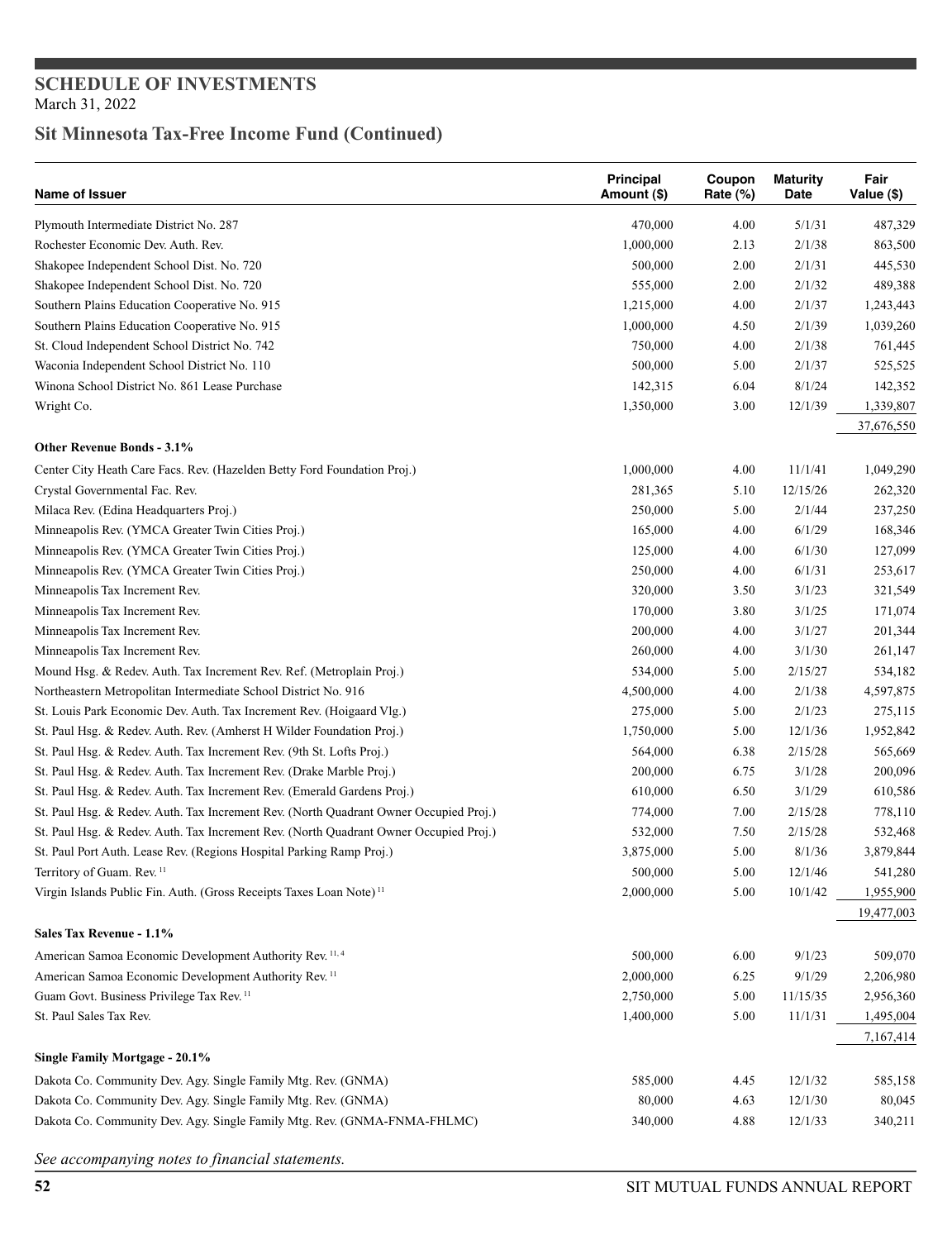| Name of Issuer                                                           | Principal<br>Amount (\$) | Coupon<br>Rate $(\%)$ | <b>Maturity</b><br>Date | Fair<br>Value (\$) |
|--------------------------------------------------------------------------|--------------------------|-----------------------|-------------------------|--------------------|
| Minneapolis St. Paul Hsg. Fin. Board Single Family Mtg. Rev. (GNMA-FNMA) | 165,000                  | 4.45                  | 12/1/27                 | 165,063            |
| MN Hsg. Fin. Agy. Homeownership Fin.                                     | 1,490,361                | 2.35                  | 6/1/50                  | 1,445,606          |
| MN Hsg. Fin. Agy. Homeownership Fin.                                     | 7,420,000                | 2.25                  | 7/1/41                  | 6,416,742          |
| MN Hsg. Fin. Agy. Homeownership Fin.                                     | 8,415,000                | 2.40                  | 7/1/46                  | 6,811,438          |
| MN Hsg. Fin. Agy. Homeownership Fin. (GNMA-FNMA-FHLMC)                   | 3,270,000                | 2.45                  | 7/1/45                  | 2,873,970          |
| MN Hsg. Fin. Agy. Homeownership Fin. (GNMA-FNMA-FHLMC)                   | 5,060,000                | 2.45                  | 7/1/46                  | 4,136,550          |
| MN Hsg. Fin. Agy. Homeownership Fin. (GNMA-FNMA-FHLMC)                   | 2,136,086                | 3.30                  | 3/1/48                  | 2,147,408          |
| MN Hsg. Fin. Agy. Homeownership Fin. (GNMA-FNMA-FHLMC)                   | 2,042,040                | 3.30                  | 5/1/48                  | 2,052,189          |
| MN Hsg. Fin. Agy. Homeownership Fin. (GNMA-FNMA-FHLMC)                   | 700,558                  | 3.75                  | 11/1/48                 | 709,490            |
| MN Hsg. Fin. Agy. Homeownership Fin. (GNMA-FNMA-FHLMC)                   | 652,333                  | 3.60                  | 1/1/49                  | 658,178            |
| MN Hsg. Fin. Agy. Homeownership Fin. (GNMA-FNMA-FHLMC)                   | 754,358                  | 3.45                  | 3/1/49                  | 759,737            |
| MN Hsg. Fin. Agy. Homeownership Fin. (GNMA-FNMA-FHLMC)                   | 1,104,217                | 3.15                  | 6/1/49                  | 1,107,242          |
| MN Hsg. Fin. Agy. Homeownership Fin. (GNMA-FNMA-FHLMC)                   | 1,281,313                | 2.47                  | 1/1/50                  | 1,275,150          |
| MN Hsg. Fin. Agy. Homeownership Fin. (GNMA-FNMA-FHLMC)                   | 8,965,000                | 2.55                  | 1/1/51                  | 7,770,324          |
| MN Hsg. Fin. Agy. Homeownership Fin. (GNMA-FNMA-FHLMC)                   | 4,360,000                | 2.50                  | 7/1/51                  | 3,430,099          |
| MN Hsg. Fin. Agy. Homeownership Fin. (GNMA-FNMA-FHLMC)                   | 1,155,000                | 1.65                  | 7/1/30                  | 1,056,629          |
| MN Hsg. Fin. Agy. Homeownership Fin. (GNMA-FNMA-FHLMC)                   | 485,000                  | 2.38                  | 7/1/46                  | 401,037            |
| MN Hsg. Fin. Agy. Homeownership Fin. (GNMA-FNMA-FHLMC)                   | 9,650,000                | 2.45                  | 1/1/52                  | 7,713,148          |
| MN Hsg. Fin. Agy. Homeownership Fin. (GNMA-FNMA-FHLMC)                   | 3,795,000                | 2.40                  | 1/1/35                  | 3,751,813          |
| MN Hsg. Fin. Agy. Homeownership Fin. (GNMA-FNMA-FHLMC)                   | 2,550,000                | 2.75                  | 7/1/42                  | 2,332,689          |
| MN Hsg. Fin. Agy. Homeownership Fin. (GNMA-FNMA-FHLMC)                   | 1,275,000                | 2.90                  | 1/1/45                  | 1,136,012          |
| MN Hsg. Fin. Agy. Homeownership Fin. (GNMA-FNMA-FHLMC)                   | 580,000                  | 2.70                  | 7/1/33                  | 549,979            |
| MN Hsg. Fin. Agy. Homeownership Fin. (GNMA-FNMA-FHLMC)                   | 260,000                  | 2.75                  | 1/1/34                  | 248,316            |
| MN Hsg. Fin. Agy. Homeownership Fin. (GNMA-FNMA-FHLMC)                   | 2,325,000                | 3.00                  | 7/1/43                  | 2,127,584          |
| MN Hsg. Fin. Agy. Residential Hsg. Rev. (G.O. of AGY. Insured)           | 35,000                   | 3.63                  | 7/1/25                  | 35,125             |
| MN Hsg. Fin. Agy. Residential Hsg. Rev. (G.O. of AGY. Insured)           | 50,000                   | 3.90                  | 7/1/30                  | 50,200             |
| MN Hsg. Fin. Agy. Residential Hsg. Rev. (GNMA-FNMA-FHLMC)                | 35,000                   | 3.60                  | 7/1/31                  | 35,148             |
| MN Hsg. Fin. Agy. Residential Hsg. Rev. (GNMA-FNMA-FHLMC)                | 4,180,000                | 3.50                  | 1/1/32                  | 4,208,131          |
| MN Hsg. Fin. Agy. Residential Hsg. Rev. (GNMA-FNMA-FHLMC)                | 1,610,000                | 3.60                  | 7/1/33                  | 1,614,009          |
| MN Hsg. Fin. Agy. Residential Hsg. Rev. (GNMA-FNMA-FHLMC)                | 1,600,000                | 2.45                  | 7/1/34                  | 1,587,776          |
| MN Hsg. Fin. Agy. Residential Hsg. Rev. (GNMA-FNMA-FHLMC)                | 380,000                  | 3.10                  | 7/1/35                  | 380,532            |
| MN Hsg. Fin. Agy. Residential Hsg. Rev. (GNMA-FNMA-FHLMC)                | 25,000                   | 3.15                  | 1/1/37                  | 25,052             |
| MN Hsg. Fin. Agy. Residential Hsg. Rev. (GNMA-FNMA-FHLMC)                | 3,647,000                | 3.80                  | 7/1/38                  | 3,656,482          |
| MN Hsg. Fin. Agy. Residential Hsg. Rev. (GNMA-FNMA-FHLMC)                | 5,115,000                | 2.55                  | 7/1/39                  | 5,091,676          |
| MN Hsg. Fin. Agy. Residential Hsg. Rev. (GNMA-FNMA-FHLMC)                | 3,295,000                | 3.90                  | 7/1/43                  | 3,304,358          |
| MN Hsg. Fin. Agy. Residential Hsg. Rev. (GNMA-FNMA-FHLMC)                | 3,180,000                | 2.80                  | 1/1/44                  | 3,144,702          |
| MN Hsg. Fin. Agy. Residential Hsg. Rev. (GNMA-FNMA-FHLMC)                | 2,985,000                | 2.70                  | 7/1/44                  | 2,678,560          |
| MN Hsg. Fin. Agy. Residential Hsg. Rev. (GNMA-FNMA-FHLMC)                | 3,745,000                | 2.75                  | 7/1/44                  | 3,722,230          |
| MN Hsg. Fin. Agy. Residential Hsg. Rev. (GNMA-FNMA-FHLMC)                | 980,000                  | 4.00                  | 1/1/48                  | 1,010,008          |
| MN Hsg. Fin. Agy. Residential Hsg. Rev. (GNMA-FNMA-FHLMC)                | 2,560,000                | 3.75                  | 1/1/50                  | 2,626,816          |
| MN Hsg. Fin. Agy. Rev. 8                                                 | 500,000                  | 2.30                  | 7/1/32                  | 450,375            |
| MN Hsg. Fin. Agy. Rev. 8                                                 | 1,595,000                | 2.35                  | 1/1/33                  | 1,435,643          |
| MN Hsg. Fin. Agy. Rev. 8                                                 | 1,055,000                | 2.40                  | 7/1/33                  | 944,858            |
| MN Hsg. Fin. Agy. Rev.                                                   | 3,949,646                | 2.05                  | 12/1/51                 | 3,665,864          |
| MN Hsg. Fin. Agy. Rev.                                                   | 3,260,000                | 2.00                  | 7/1/40                  | 2,711,733          |
| MN Hsg. Fin. Agy. Rev.                                                   | 3,965,000                | 2.15                  | 7/1/45                  | 3,169,502          |
|                                                                          |                          |                       |                         |                    |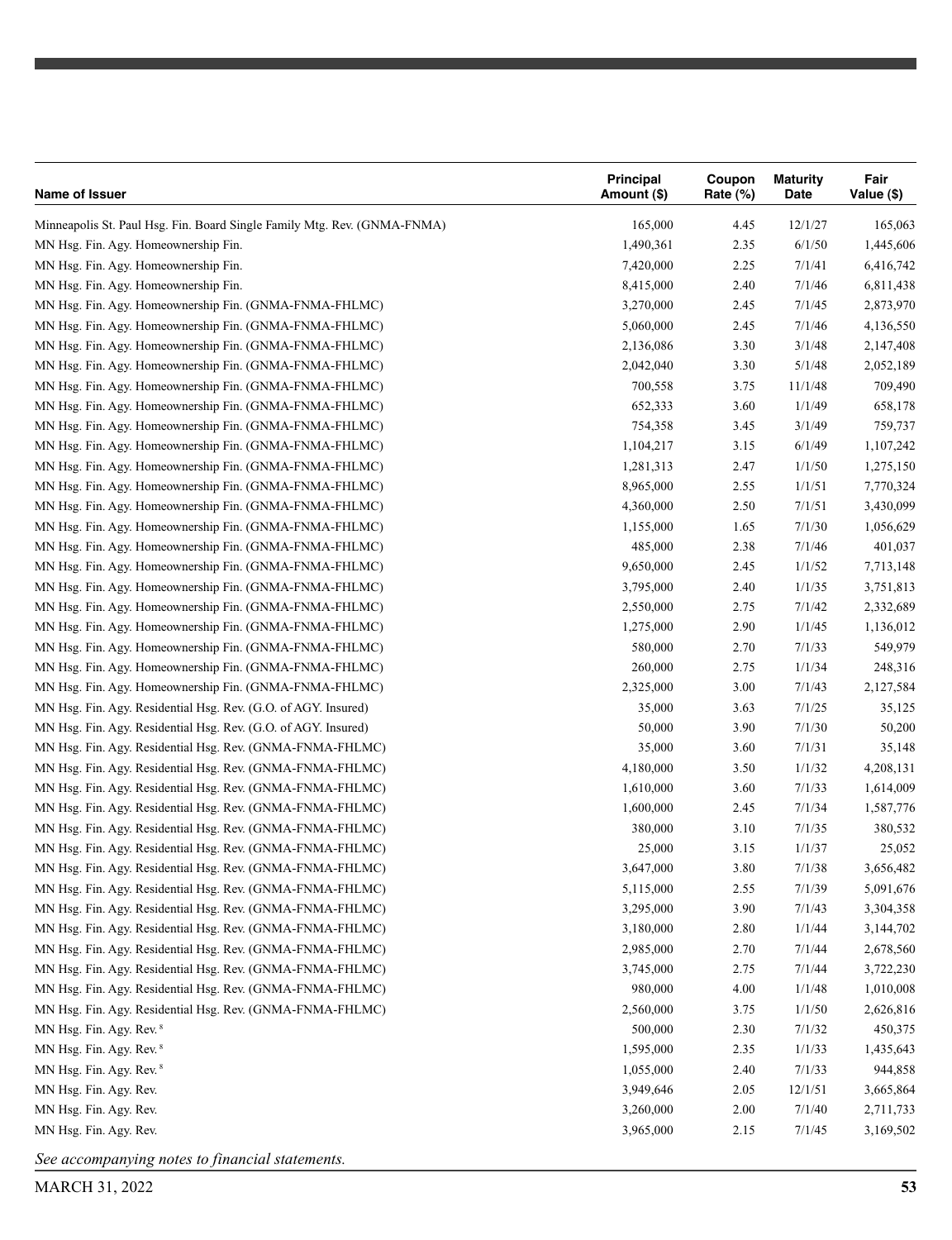#### **Sit Minnesota Tax-Free Income Fund (Continued)**

| Name of Issuer                                                          | Principal<br>Amount (\$) | Coupon<br>Rate (%) | <b>Maturity</b><br>Date | Fair<br>Value (\$) |
|-------------------------------------------------------------------------|--------------------------|--------------------|-------------------------|--------------------|
| MN Hsg. Fin. Agy. Rev.                                                  | 6,390,000                | 2.20               | 1/1/51                  | 4,902,088          |
| MN Hsg. Fin. Agy. Rev.                                                  | 9,500,000                | 2.35               | 7/1/41                  | 8,104,260          |
| MN Hsg. Fin. Agy. Rev.                                                  | 5,670,000                | 2.55               | 1/1/46                  | 4,730,878          |
| MN Hsg. Fin. Agy. Rev. (GNMA-FNMA-FHLMC)                                | 605,000                  | 4.00               | 1/1/47                  | 620,724            |
| MN Hsg. Fin. Agy. Rev. (GNMA-FNMA-FHLMC) <sup>8</sup>                   | 435,000                  | 4.00               | 1/1/41                  | 442,591            |
|                                                                         |                          |                    |                         | 126,431,128        |
| Transportation - 0.3%                                                   |                          |                    |                         |                    |
| Minneapolis & St. Paul Metro Airport Commission Sub. Rev.               | 1,100,000                | 5.00               | 1/1/33                  | 1,147,542          |
| Minneapolis & St. Paul Metro Airport Commission Sub. Rev.               | 600,000                  | 5.00               | 1/1/34                  | 625,410            |
|                                                                         |                          |                    |                         | 1,772,952          |
| Utility - $1.7\%$                                                       |                          |                    |                         |                    |
| Guam Govt. Waterworks Auth. Rev. <sup>11</sup>                          | 2,000,000                | 5.00               | 1/1/46                  | 2,157,880          |
| MN Municipal Power Agy. Electric Rev.                                   | 500,000                  | 4.00               | 10/1/31                 | 519,780            |
| MN Municipal Power Agy. Electric Rev.                                   | 1,250,000                | 4.00               | 10/1/32                 | 1,298,525          |
| Rochester Electric Utility Rev.                                         | 500,000                  | 5.00               | 12/1/42                 | 553,330            |
| Southern Minnesota Municipal Power Agency                               | 1,000,000                | 5.00               | 1/1/41                  | 1,087,840          |
| St. Paul Hsg. & Redev. Auth.                                            | 650,000                  | 4.00               | 10/1/33                 | 681,246            |
| St. Paul Hsg. & Redev. Auth.                                            | 900,000                  | 3.38               | 10/1/37                 | 907,794            |
| St. Paul Hsg. & Redev. Auth.                                            | 800,000                  | 4.00               | 10/1/37                 | 833,936            |
| St. Paul Port Auth. Rev. 8                                              | 1,000,000                | 4.00               | 10/1/40                 | 1,032,220          |
| St. Paul Sewer Rev.                                                     | 1,220,000                | 2.00               | 12/1/41                 | 946,927            |
| Western MN Municipal Power Agy. Rev.                                    | 600,000                  | 5.00               | 1/1/35                  | 658,104            |
|                                                                         |                          |                    |                         | 10,677,582         |
| <b>Total Municipal Bonds</b><br>(cost: \$649,435,357)                   |                          |                    |                         | 617,727,999        |
| <b>Investment Companies - 0.4%</b>                                      |                          |                    |                         |                    |
| Nuveen Minnesota Quality Municipal Income Fund (NMS)                    | 159,408                  |                    |                         | 2,371,991          |
| <b>Total Investment Companies</b><br>(cost: \$2,186,198)                |                          |                    |                         | 2,371,991          |
| <b>Total Investments in Securities - 98.7%</b><br>(cost: \$651,621,555) |                          |                    |                         | 620,099,990        |
| Other Assets and Liabilities, net - 1.3%                                |                          |                    |                         | 8,063,863          |
| <b>Net Assets - 100.0%</b>                                              |                          |                    |                         | \$628,163,853      |

Variable rate security. Rate disclosed is as of March 31, 2022. Certain variable rate securities are not based on a published reference rate and spread but are determined by the issuer or agent and are based on current market conditions, or, for mortgage-backed securities, are impacted by the individual mortgages which are paying off over time. These securities do not indicate a reference rate and spread in their descriptions.<br>144A Restricted Security. The total value of such securities as of March 31, 2022 was \$13,051,546 and repr

been determined to be liquid by the Adviser in accordance with guidelines established by the Board of Directors.<br>Zero coupon or convertible capital appreciation bond, for which the rate disclosed is either the effective yi

upon conversion to coupon paying.<br>Securities the income from which is treated as a tax preference that is included in alternative minimum taxable income for purposes of computing federal<br>alternative minimum tax (AMT). At M

Municipal Lease Security. The total value of such securities as of March 31, 2022 was \$37,676,550 and represented 6.0% of net assets. These securities have

been determined to be liquid by the Adviser in accordance with guidelines established by the Board of Directors.<br><sup>11</sup> The Fund may invest in obligations issued by U.S. territories, for example Guam, Puerto Rico, and Virgin March 31, 2022 was \$14,222,400 and represented 2.3% of net assets.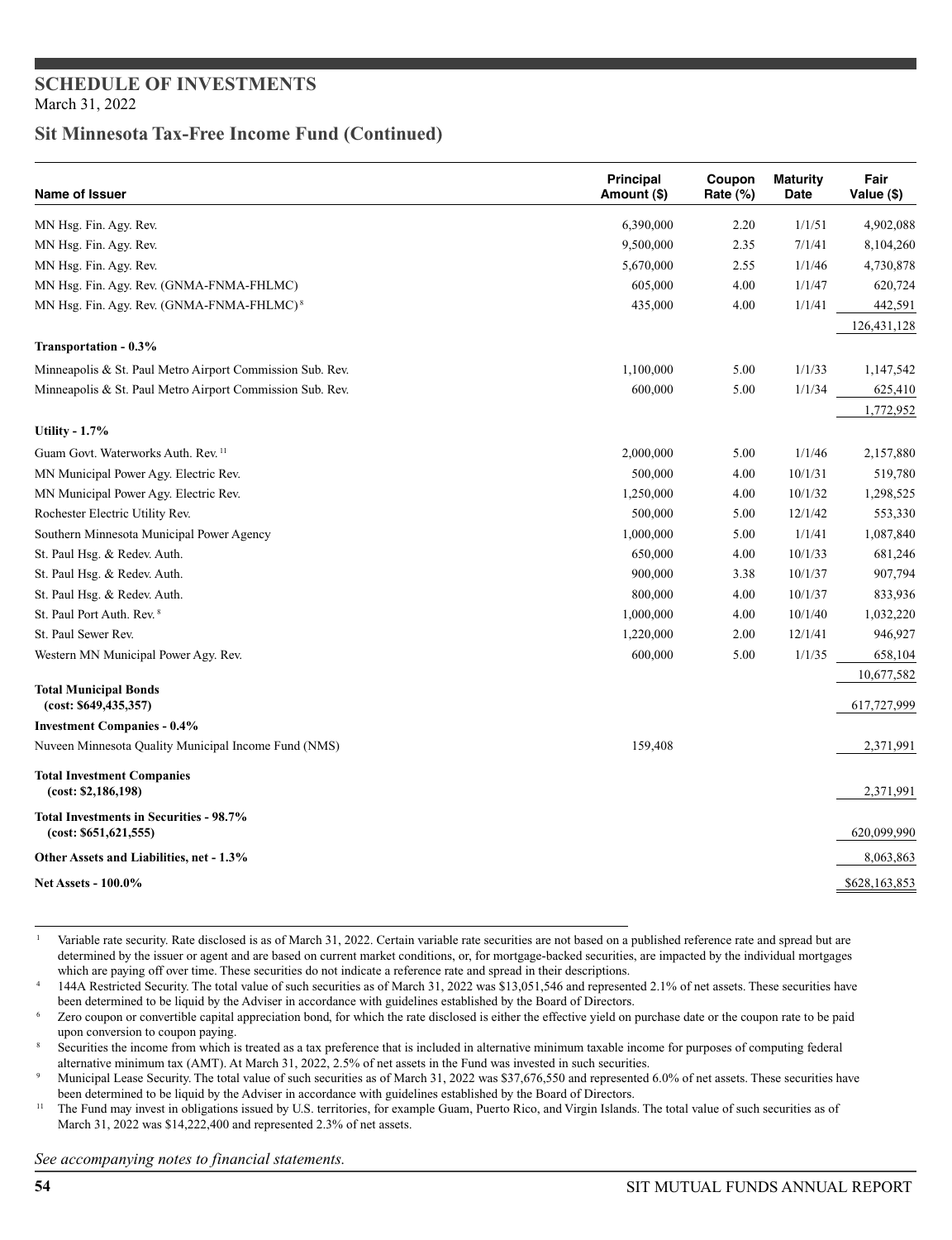Numeric footnotes not disclosed are not applicable to this Schedule of Investments.

Short futures contracts outstanding as of March 31, 2022 were as follows:

| <b>Type</b>             | Contracts | <b>Expiration</b><br>Date | <b>Notional</b><br>Amount (\$) | Value/<br><b>Unrealized</b><br>Appreciation<br>(Depreciation) (\$) |
|-------------------------|-----------|---------------------------|--------------------------------|--------------------------------------------------------------------|
| Short Futures: $10$     |           |                           |                                |                                                                    |
| U.S. Treasury Long Bond | 81        | June 2022                 | (12, 155, 063)                 | 321,553                                                            |
| U.S. Treasury 2-Year    | 117       | June 2022                 | (24, 794, 859)                 | 296,223                                                            |
| U.S. Treasury 5-Year    | 246       | June 2022                 | (28, 213, 125)                 | 668,972                                                            |
| U.S. Treasury 10-Year   | 221       | June 2022                 | (27, 155, 375)                 | 730,111                                                            |
|                         |           |                           |                                | 2,016,859                                                          |

<sup>10</sup> The amount of \$3,000,000 in cash was segregated with the broker to cover margin requirements for derivative transactions as of March 31, 2022.

A summary of the levels for the Fund's investments as of March 31, 2022 is as follows (see Note 2 - significant accounting policies in the notes to financial statements):

|                             | <b>Investment in Securities</b>           |                                                               |                                                             |             |  |
|-----------------------------|-------------------------------------------|---------------------------------------------------------------|-------------------------------------------------------------|-------------|--|
|                             | <b>Level 1</b><br>Ouoted<br>Prices $(\$)$ | <b>Level 2</b><br>Other significant<br>observable inputs (\$) | <b>Level 3</b><br>Significant<br>unobservable inputs $(\$)$ | Total (\$)  |  |
| Municipal Bonds             |                                           | 617,727,999                                                   |                                                             | 617,727,999 |  |
| <b>Investment Companies</b> | 2,371,991                                 |                                                               |                                                             | 2,371,991   |  |
| <b>Futures</b>              | 2,016,859                                 | _                                                             |                                                             | 2,016,859   |  |
| Total:                      | 4.388.850                                 | 617,727,999                                                   | __                                                          | 622,116,849 |  |

There were no transfers into or out of level 3 during the reporting period.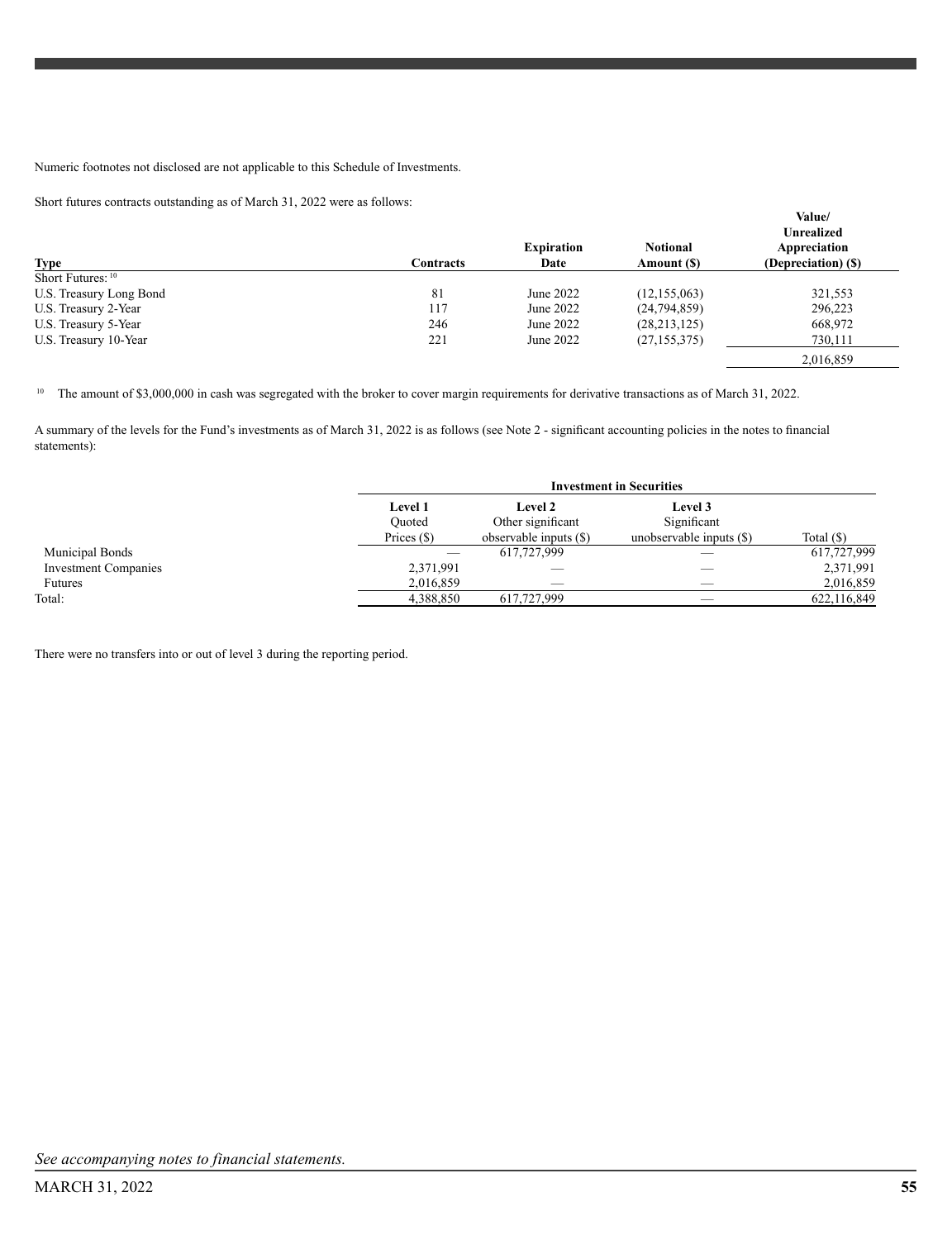### **STATEMENTS OF ASSETS AND LIABILITIES** March 31, 2022

|                                                             | Sit U.S.<br>Government<br><b>Securities</b><br>Fund | <b>Sit Quality</b><br>Income<br>Fund | <b>Sit Tax-Free</b><br>Income<br>Fund | Sit<br>Minnesota<br><b>Tax-Free</b><br>Income<br>Fund |
|-------------------------------------------------------------|-----------------------------------------------------|--------------------------------------|---------------------------------------|-------------------------------------------------------|
| <b>ASSETS</b>                                               |                                                     |                                      |                                       |                                                       |
|                                                             | \$440,436,427                                       | \$140,222,275                        | \$371,838,184                         | \$651,621,555                                         |
| Investments in securities, at fair value - see accompanying |                                                     |                                      |                                       |                                                       |
|                                                             | \$431,966,918                                       | \$137,176,447                        | \$340,126,868                         | \$620,099,990                                         |
|                                                             |                                                     |                                      | 9,379,245                             | 789,899                                               |
|                                                             |                                                     | 600,000                              | 3,000,000                             | 3,000,000                                             |
|                                                             | 1,676,350                                           | 644,440                              | 4,042,872                             | 6,632,400                                             |
|                                                             | 7,493                                               | 1,435,617                            | 449,570                               | 8,318,631                                             |
|                                                             |                                                     | 762,298                              | 1,730,394                             | 2,018,189                                             |
|                                                             | 1,268,561                                           | 104,380                              | 249,566                               | 538,009                                               |
|                                                             | 434,919,322                                         | 140,723,182                          | 358,978,515                           | 641,397,118                                           |
| <b>LIABILITIES</b>                                          |                                                     |                                      |                                       |                                                       |
|                                                             | 6,280,029                                           | 5,362,617                            | 3,681,337                             | 1,411,033                                             |
|                                                             | 608,696                                             | 11,723                               | 276,543                               | 11,224,793                                            |
|                                                             | 17,688                                              | 1,740                                | 397,545                               | 143,212                                               |
|                                                             | 195,741                                             | 67,704                               | 148,170                               | 340,670                                               |
|                                                             | 72,726                                              | 33,852                               | 61,557                                | 113,557                                               |
|                                                             | 7,174,880                                           | 5,477,636                            | 4,565,152                             | 13,233,265                                            |
|                                                             | \$427,744,442                                       | \$135,245,546                        | \$354,413,363                         | \$628,163,853                                         |
| Net assets consist of:                                      |                                                     |                                      |                                       |                                                       |
| Total distributable earnings (loss), including unrealized   | \$446,563,060                                       | \$135,621,752                        | \$391,721,237                         | \$660,963,198                                         |
|                                                             | (18,818,618)                                        | (376, 206)                           | (37,307,874)                          | (32,799,345)                                          |
|                                                             | \$427,744,442                                       | \$135,245,546                        | \$354,413,363                         | \$628,163,853                                         |
| Outstanding shares:                                         |                                                     |                                      |                                       |                                                       |
|                                                             | 29,390,492                                          | 13,555,103                           | 20,117,023                            | 63,178,359                                            |
|                                                             | 10,091,573                                          |                                      | 18,391,592                            |                                                       |
| Net assets applicable to outstanding shares:                | \$318,439,470                                       | \$135,245,546                        | \$185,150,830                         | \$628,163,853                                         |
|                                                             | 109,304,972                                         |                                      | 169,262,533                           |                                                       |
|                                                             |                                                     |                                      |                                       |                                                       |
| Net asset value per share of outstanding capital stock:     | \$10.83                                             | \$9.98                               | \$9.20                                | \$9.94                                                |
|                                                             | 10.83                                               |                                      | 9.20                                  |                                                       |

\* Sit U.S. Government Securities Fund and Sit Tax-Free Income Fund offers multiple share classes (S and Y). All other Funds offer a single share class.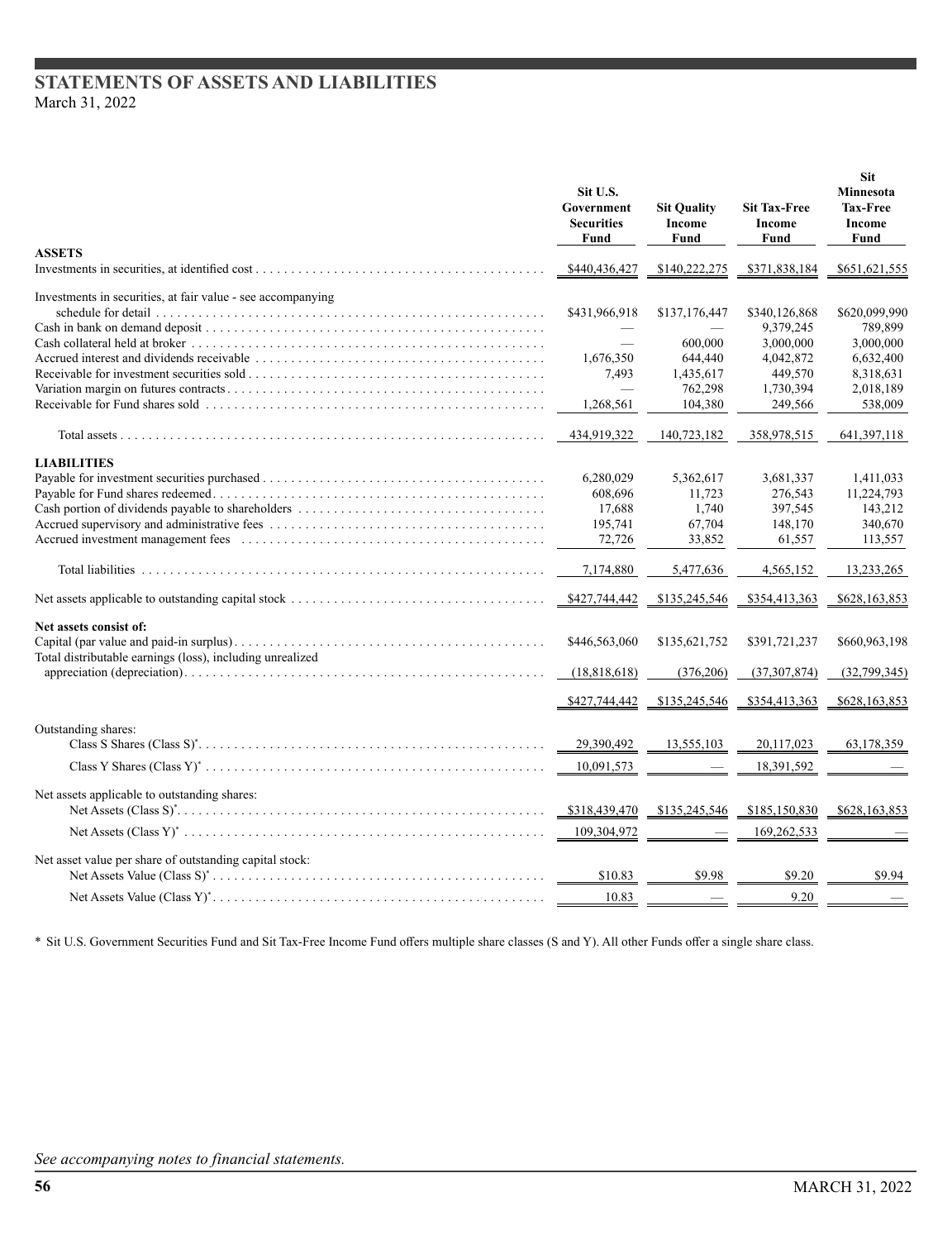# **STATEMENTS OF OPERATIONS**

Year Ended March 31, 2022

| <b>Investment income:</b><br>Income:<br>\$192,397<br>\$271<br>\$33<br>\$893,108<br>8,398,551<br>2,895,950<br>12,330,175<br>8,398,822<br>2,895,983<br>13,223,283<br><b>Expenses (note 4):</b><br>1,980,189<br>988,340<br>449,375<br>1,044,364<br>2,647,291<br>631,497<br>1,628,321<br>1,080,872<br>2,672,685<br>4,763,191<br>1,815,111<br>10,550,598<br>Realized and unrealized gain (loss):<br>5,689,602<br>(107, 233)<br>(291, 291)<br>307.989<br>164,341<br>2,568,404<br>2,440,568<br>(20,110,204)<br>(3,925,002)<br>(32, 118, 962)<br>(47, 264)<br>660,966<br>1,729,254<br>$\hspace{0.1mm}-\hspace{0.1mm}$<br>(685, 788)<br>(28, 240, 431)<br>$(\$9,349,422)$<br>\$1,129,323<br>(\$17,689,833) | Sit U.S.<br>Government<br><b>Securities</b><br>Fund | <b>Sit Ouality</b><br>Income<br>Fund | <b>Sit Tax-Free</b><br>Income<br>Fund | <b>Sit</b><br><b>Minnesota</b><br><b>Tax-Free</b><br>Income<br>Fund |
|---------------------------------------------------------------------------------------------------------------------------------------------------------------------------------------------------------------------------------------------------------------------------------------------------------------------------------------------------------------------------------------------------------------------------------------------------------------------------------------------------------------------------------------------------------------------------------------------------------------------------------------------------------------------------------------------------|-----------------------------------------------------|--------------------------------------|---------------------------------------|---------------------------------------------------------------------|
|                                                                                                                                                                                                                                                                                                                                                                                                                                                                                                                                                                                                                                                                                                   |                                                     |                                      |                                       |                                                                     |
|                                                                                                                                                                                                                                                                                                                                                                                                                                                                                                                                                                                                                                                                                                   |                                                     |                                      |                                       |                                                                     |
|                                                                                                                                                                                                                                                                                                                                                                                                                                                                                                                                                                                                                                                                                                   |                                                     |                                      |                                       |                                                                     |
|                                                                                                                                                                                                                                                                                                                                                                                                                                                                                                                                                                                                                                                                                                   |                                                     |                                      |                                       | 23,361,406                                                          |
|                                                                                                                                                                                                                                                                                                                                                                                                                                                                                                                                                                                                                                                                                                   |                                                     |                                      |                                       | 23,553,803                                                          |
|                                                                                                                                                                                                                                                                                                                                                                                                                                                                                                                                                                                                                                                                                                   |                                                     |                                      |                                       |                                                                     |
|                                                                                                                                                                                                                                                                                                                                                                                                                                                                                                                                                                                                                                                                                                   |                                                     |                                      |                                       |                                                                     |
|                                                                                                                                                                                                                                                                                                                                                                                                                                                                                                                                                                                                                                                                                                   |                                                     |                                      |                                       | 3,727,463                                                           |
|                                                                                                                                                                                                                                                                                                                                                                                                                                                                                                                                                                                                                                                                                                   |                                                     |                                      |                                       | 5,707,652                                                           |
|                                                                                                                                                                                                                                                                                                                                                                                                                                                                                                                                                                                                                                                                                                   |                                                     |                                      |                                       | 17,846,151                                                          |
|                                                                                                                                                                                                                                                                                                                                                                                                                                                                                                                                                                                                                                                                                                   |                                                     |                                      |                                       |                                                                     |
|                                                                                                                                                                                                                                                                                                                                                                                                                                                                                                                                                                                                                                                                                                   |                                                     |                                      |                                       | (62, 787)                                                           |
|                                                                                                                                                                                                                                                                                                                                                                                                                                                                                                                                                                                                                                                                                                   |                                                     |                                      |                                       |                                                                     |
|                                                                                                                                                                                                                                                                                                                                                                                                                                                                                                                                                                                                                                                                                                   |                                                     |                                      |                                       |                                                                     |
|                                                                                                                                                                                                                                                                                                                                                                                                                                                                                                                                                                                                                                                                                                   |                                                     |                                      |                                       | (52,097,946)                                                        |
|                                                                                                                                                                                                                                                                                                                                                                                                                                                                                                                                                                                                                                                                                                   |                                                     |                                      |                                       |                                                                     |
|                                                                                                                                                                                                                                                                                                                                                                                                                                                                                                                                                                                                                                                                                                   |                                                     |                                      |                                       | 2,016,859                                                           |
|                                                                                                                                                                                                                                                                                                                                                                                                                                                                                                                                                                                                                                                                                                   |                                                     |                                      |                                       | (50, 143, 874)                                                      |
|                                                                                                                                                                                                                                                                                                                                                                                                                                                                                                                                                                                                                                                                                                   |                                                     |                                      |                                       | $(\$32,297,723)$                                                    |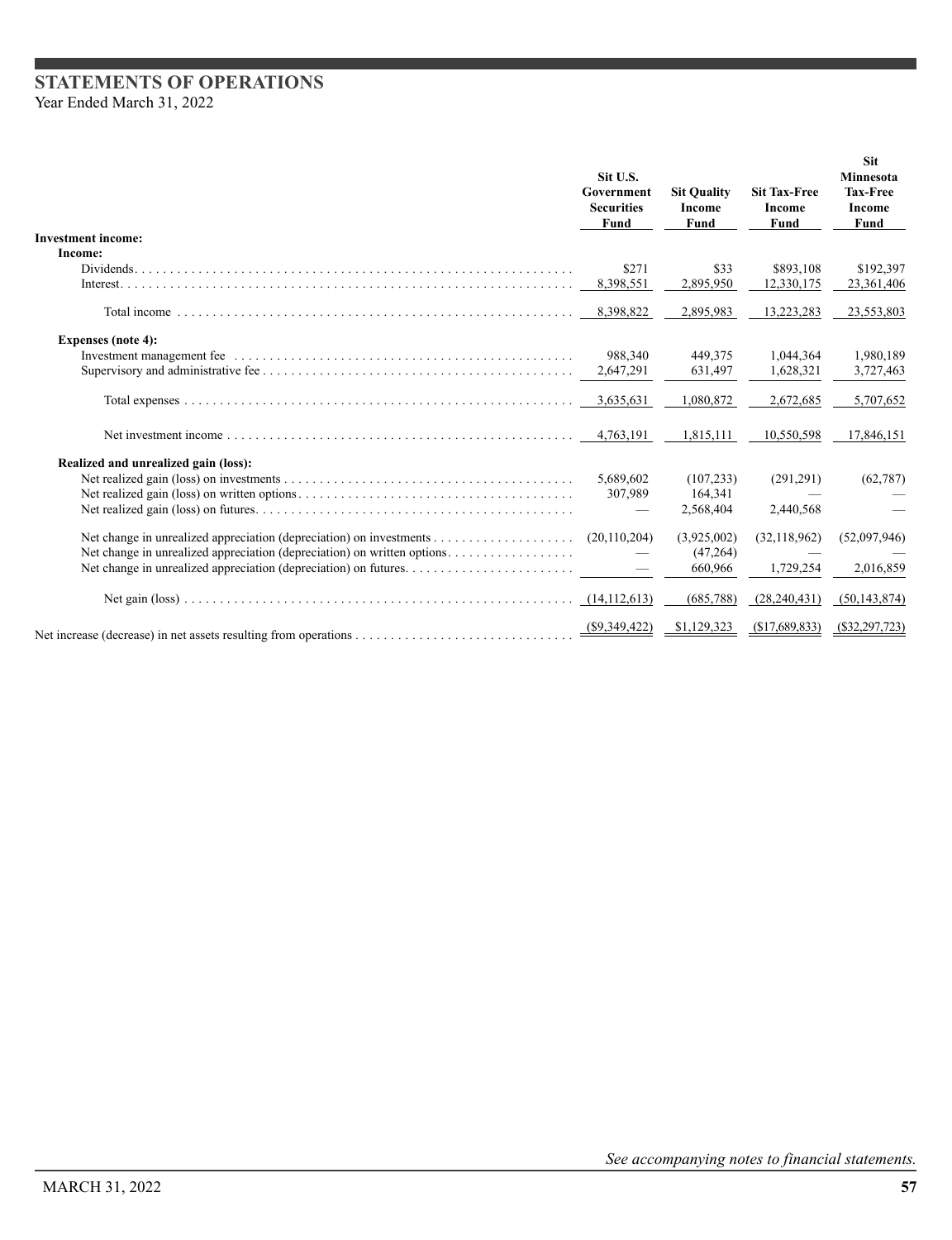# **STATEMENTS OF CHANGES IN NET ASSETS**

|                                                                                                   | <b>Sit U.S. Government</b><br><b>Securities Fund</b> |                                               |
|---------------------------------------------------------------------------------------------------|------------------------------------------------------|-----------------------------------------------|
|                                                                                                   | Year<br>Ended<br><b>March 31, 2022</b>               | Year<br><b>Ended</b><br><b>March 31, 2021</b> |
| <b>Operations:</b>                                                                                |                                                      |                                               |
|                                                                                                   | \$4,763,191                                          | \$5,957,142                                   |
|                                                                                                   | 5,997,591                                            | 1,420,937                                     |
|                                                                                                   |                                                      |                                               |
| Net change in unrealized appreciation (depreciation) of investments, written options and futures. | (20, 110, 204)                                       | (5,331,616)                                   |
|                                                                                                   | (9,349,422)                                          | 2,046,463                                     |
| <b>Distributions from:</b>                                                                        |                                                      |                                               |
|                                                                                                   |                                                      |                                               |
|                                                                                                   | (3,318,866)                                          | (5,228,287)                                   |
|                                                                                                   |                                                      |                                               |
|                                                                                                   | (1,446,783)                                          | (728, 814)                                    |
|                                                                                                   | (4.765.649)                                          | (5,957,101)                                   |
| <b>Capital share transactions:</b>                                                                |                                                      |                                               |
| Proceeds from shares sold                                                                         |                                                      |                                               |
|                                                                                                   | 94,149,154                                           | 175,900,447                                   |
|                                                                                                   |                                                      |                                               |
|                                                                                                   | 60,860,914                                           | 132,909,586                                   |
| Reinvested distributions                                                                          |                                                      |                                               |
|                                                                                                   | 3,155,336                                            | 4,972,098                                     |
|                                                                                                   | 1,049,359                                            | 639,672                                       |
| Payments for shares redeemed                                                                      |                                                      |                                               |
|                                                                                                   |                                                      |                                               |
|                                                                                                   | (167, 125, 867)                                      | (183, 858, 762)                               |
|                                                                                                   | (77, 498, 698)                                       | (17, 452, 406)                                |
|                                                                                                   |                                                      |                                               |
|                                                                                                   | (85, 409, 802)                                       | 113,110,635                                   |
|                                                                                                   |                                                      |                                               |
|                                                                                                   | (99, 524, 873)                                       | 109,199,997                                   |
|                                                                                                   |                                                      |                                               |
| <b>Net assets:</b>                                                                                |                                                      |                                               |
|                                                                                                   | 527,269,315                                          | 418,069,318                                   |
|                                                                                                   |                                                      |                                               |
|                                                                                                   | \$427,744,442                                        | \$527,269,315                                 |
| Capital transactions in shares:                                                                   |                                                      |                                               |
|                                                                                                   |                                                      |                                               |
| Sold                                                                                              |                                                      |                                               |
|                                                                                                   | 8,477,904                                            | 15,622,198                                    |
|                                                                                                   | 5,514,051                                            | 11,836,082                                    |
| Reinvested distributions                                                                          |                                                      |                                               |
|                                                                                                   |                                                      |                                               |
|                                                                                                   | 284,711                                              | 442,475                                       |
|                                                                                                   | 94,858                                               | 57,057                                        |
| Redeemed                                                                                          |                                                      |                                               |
|                                                                                                   | (15,069,001)                                         | (16,345,293)                                  |
|                                                                                                   |                                                      |                                               |
|                                                                                                   | (7,018,060)                                          | (1,554,866)                                   |
|                                                                                                   | (7,715,537)                                          | 10,057,653                                    |
|                                                                                                   |                                                      |                                               |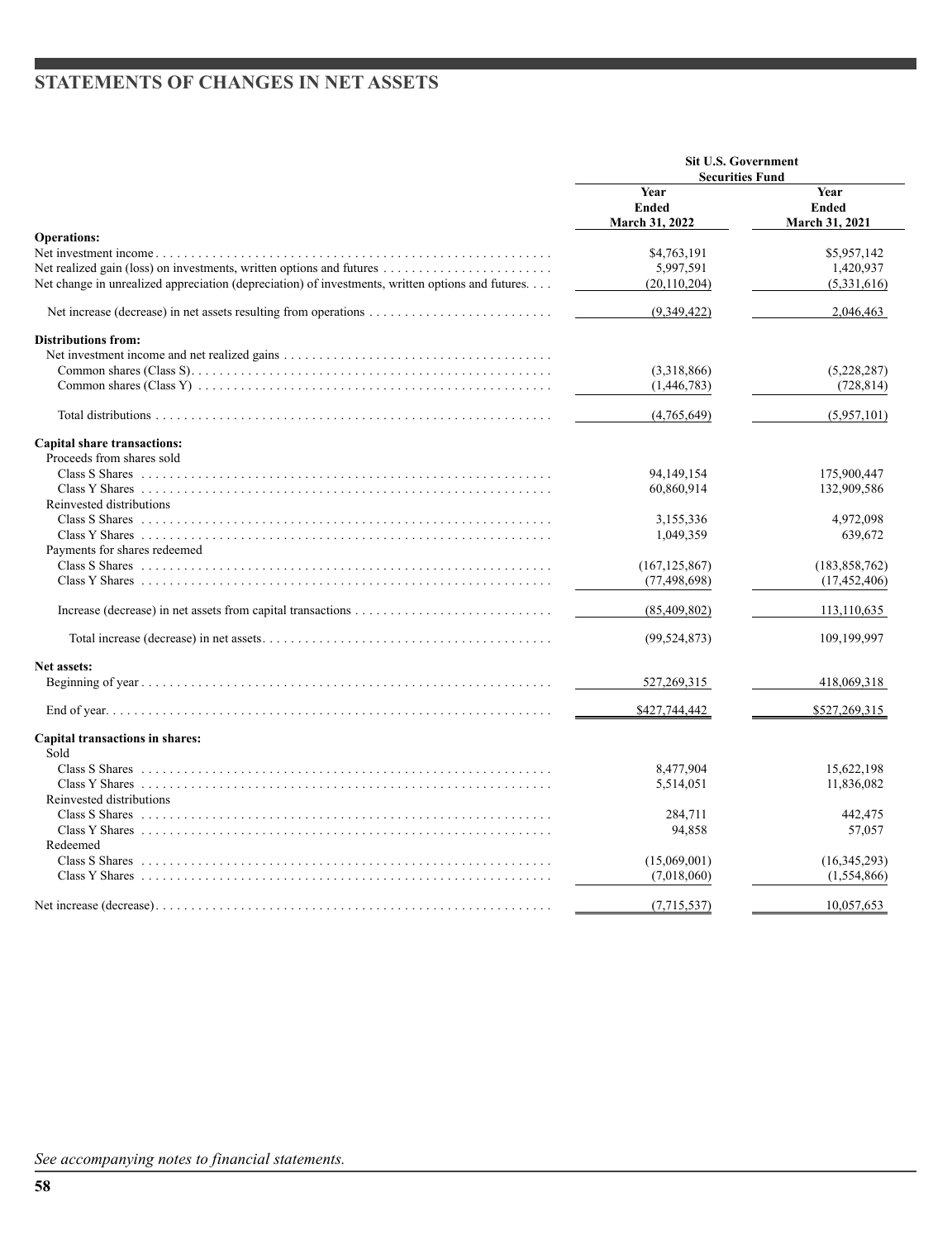| <b>Sit Quality</b><br><b>Sit Tax-Free</b><br><b>Income Fund</b>                        | <b>Income Fund</b>                                |                                                    | <b>Minnesota Tax-Free</b><br><b>Income Fund</b> |  |  |
|----------------------------------------------------------------------------------------|---------------------------------------------------|----------------------------------------------------|-------------------------------------------------|--|--|
| Year<br>Year<br>Ended<br>Ended<br><b>March 31, 2021</b><br>March 31, 2022              | Year<br>Ended<br>March 31, 2022                   | Year<br>Ended<br>March 31, 2022                    | Year<br>Ended<br>March 31, 2021                 |  |  |
| \$10,550,598<br>\$1,043,505<br>2,149,277<br>1,017,781<br>1,045,651<br>(30, 389, 708)   | \$1,815,111<br>2,625,512<br>(3,311,300)           | \$17,846,151<br>(62, 787)<br>(50,081,087)          | \$18,437,711<br>(756, 912)<br>19,096,672        |  |  |
| 3,106,937<br>(17,689,833)                                                              | 1,129,323                                         | (32, 297, 723)                                     | 36,777,471                                      |  |  |
| (1,043,484)<br>(6,316,370)<br>(4,233,533)<br>$\hspace{0.1mm}-\hspace{0.1mm}$           | (1,945,396)<br>$\hspace{0.1mm}-\hspace{0.1mm}$    | (17,846,258)<br>$\hspace{0.1mm}-\hspace{0.1mm}$    | (18, 437, 904)<br>$\hspace{0.1mm}$              |  |  |
| (1,043,484)<br>(10, 549, 903)                                                          | (1,945,396)                                       | (17,846,258)                                       | (18, 437, 904)                                  |  |  |
| 39,380,433<br>67,395,789<br>200,935,048<br>$\hspace{0.1mm}$                            | 64,599,814<br>$\hspace{0.1mm}-\hspace{0.1mm}$     | 147,871,319<br>$\hspace{0.1mm}-\hspace{0.1mm}$     | 136,016,186<br>$\hspace{0.1mm}$                 |  |  |
| 1,004,721<br>5,278,259<br>1,079,989<br>$\hspace{0.1mm}$                                | 1,906,030<br>$\hspace{0.1mm}-\hspace{0.1mm}$      | 16,148,317<br>$\hspace{0.1mm}-\hspace{0.1mm}$      | 16,170,025<br>$\hspace{0.1mm}$                  |  |  |
| (23, 927, 160)<br>(223, 085, 440)<br>(17, 180, 184)<br>$\hspace{0.1mm}-\hspace{0.1mm}$ | (39, 238, 702)<br>$\hspace{0.1mm}-\hspace{0.1mm}$ | (166, 012, 837)<br>$\hspace{0.1mm}-\hspace{0.1mm}$ | (132, 247, 052)<br>$\equiv$                     |  |  |
| 16,457,994<br>34,423,461                                                               | 27, 267, 142                                      | (1,993,201)                                        | 19,939,159                                      |  |  |
| 18,521,447<br>6,183,725                                                                | 26,451,069                                        | (52, 137, 182)                                     | 38,278,726                                      |  |  |
| 90,273,030<br>348,229,638                                                              | 108,794,477                                       | 680, 301, 035                                      | 642,022,309                                     |  |  |
| \$108,794,477<br>\$354,413,363                                                         | \$135,245,546                                     | \$628,163,853                                      | \$680,301,035                                   |  |  |
| 3,946,193<br>42,641,846<br>20,032,205<br>$\hspace{0.1mm}$                              | 19,950,192<br>$\hspace{0.1mm}-\hspace{0.1mm}$     | 13,815,355<br>$\hspace{0.1mm}-\hspace{0.1mm}$      | 12,839,133<br>$\hspace{0.1cm}$                  |  |  |
| 100,768<br>534,205<br>109,927<br>$\hspace{0.1mm}$                                      | 189,776<br>$\hspace{0.1mm}-\hspace{0.1mm}$        | 1,519,493<br>$\hspace{0.1mm}-\hspace{0.1mm}$       | 1,528,730<br>$\hspace{0.1mm}-\hspace{0.1mm}$    |  |  |
| (2,395,722)<br>(58, 199, 033)<br>(1,750,540)<br>$\hspace{0.1mm}$                       | (17, 425, 118)<br>$\hspace{0.1mm}-\hspace{0.1mm}$ | (15,866,056)<br>$\hspace{0.1mm}-\hspace{0.1mm}$    | (12, 581, 578)<br>$\equiv$                      |  |  |
|                                                                                        |                                                   | (531,208)                                          |                                                 |  |  |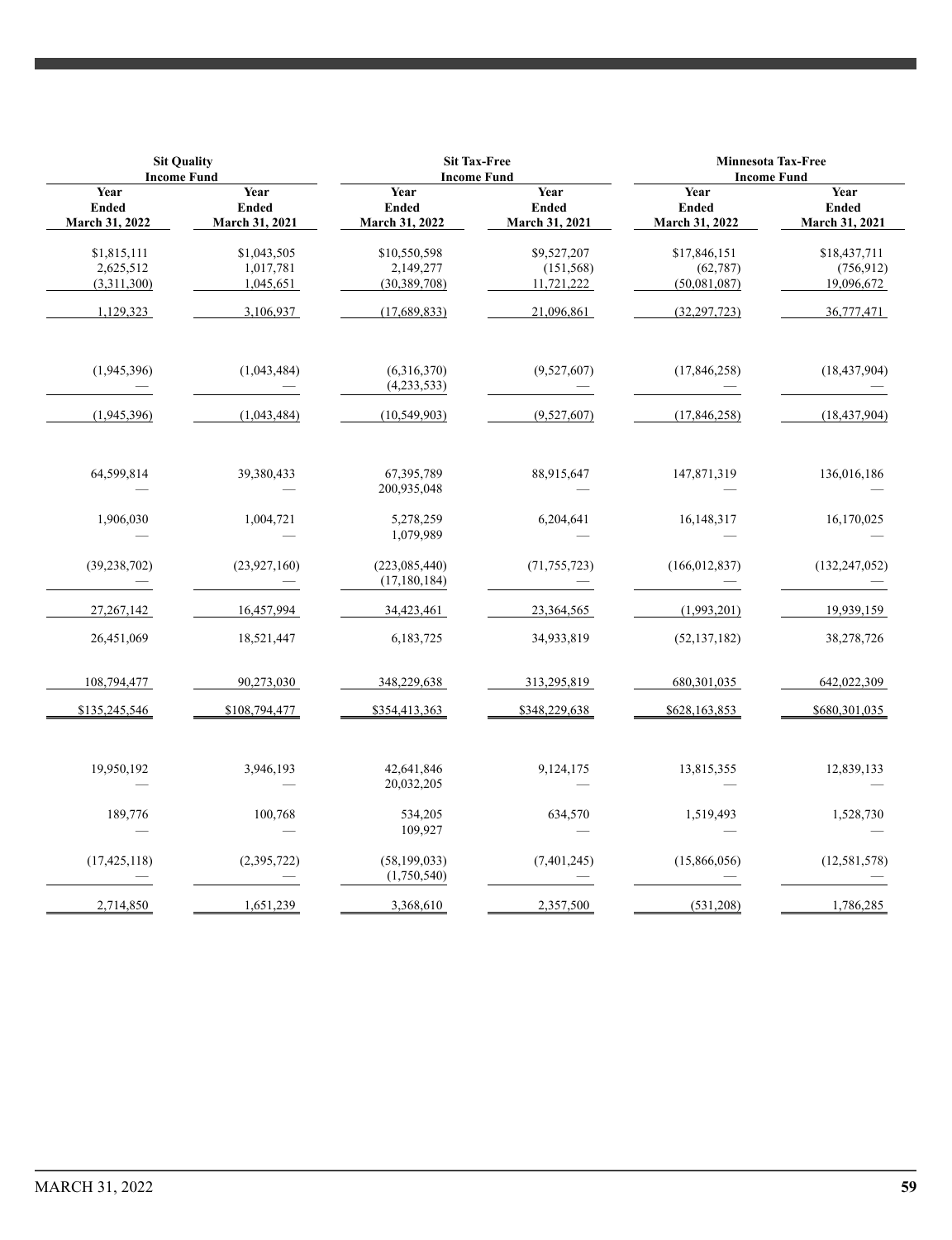*Per share income and capital changes for a share outstanding throughout the period. See accompanying notes to financial statements.*

### **Sit U.S. Government Securities Fund**

| <b>Class S</b>                                             | Year Ended March 31, |           |           |           |           |  |  |
|------------------------------------------------------------|----------------------|-----------|-----------|-----------|-----------|--|--|
|                                                            | 2022                 | 2021      | 2020      | 2019      | 2018      |  |  |
| <b>Net Asset Value:</b>                                    |                      |           |           |           |           |  |  |
|                                                            | \$11.17              | \$11.26   | \$10.92   | \$10.80   | \$10.90   |  |  |
| <b>Operations:</b>                                         |                      |           |           |           |           |  |  |
|                                                            | 0.10                 | 0.14      | 0.22      | 0.23      | 0.18      |  |  |
| Net realized and unrealized gains (losses) on investments  |                      |           |           |           |           |  |  |
|                                                            | (0.34)               | (0.09)    | 0.34      | 0.12      | (0.10)    |  |  |
|                                                            |                      |           |           |           |           |  |  |
|                                                            | (0.24)               | 0.05      | 0.56      | 0.35      | 0.08      |  |  |
| <b>Distributions from:</b>                                 |                      |           |           |           |           |  |  |
|                                                            | (0.10)               | (0.14)    | (0.22)    | (0.23)    | (0.18)    |  |  |
|                                                            |                      |           |           |           |           |  |  |
| <b>Net Asset Value</b>                                     |                      |           |           |           |           |  |  |
|                                                            | \$10.83              | \$11.17   | \$11.26   | \$10.92   | \$10.80   |  |  |
|                                                            |                      |           |           |           |           |  |  |
|                                                            | $(2.16\%)$           | $0.44\%$  | 5.25%     | 3.31%     | 0.76%     |  |  |
|                                                            |                      |           |           |           |           |  |  |
|                                                            | \$318,439            | \$398.821 | \$404,985 | \$427,314 | \$527,748 |  |  |
| Ratios: $3$                                                |                      |           |           |           |           |  |  |
|                                                            | 0.80%                | 0.80%     | 0.80%     | 0.80%     | 0.80%     |  |  |
| Net investment income                                      | 0.90%                | 1.25%     | 2.06%     | 2.13%     | 1.68%     |  |  |
|                                                            |                      |           |           |           |           |  |  |
| Portfolio turnover rate (excluding short-term securities). | 40.96%               | 39.29%    | 29.91%    | 14.88%    | 14.68%    |  |  |

<sup>&</sup>lt;sup>1</sup> The net investment income per share is based on average shares outstanding for the period.

<sup>2</sup> Total investment return is based on the change in net asset value of a share during the period (not annualized) and assumes reinvestment of distributions at net asset value. <sup>3</sup> Ratios are annualized for periods less than one year. In addition to fees and expenses which the Fund bears directly, the Fund indirectly bears a pro rata share of the fees and expenses of the acquired funds in which it invests. Such indirect expenses are not included in the above reported expense ratios.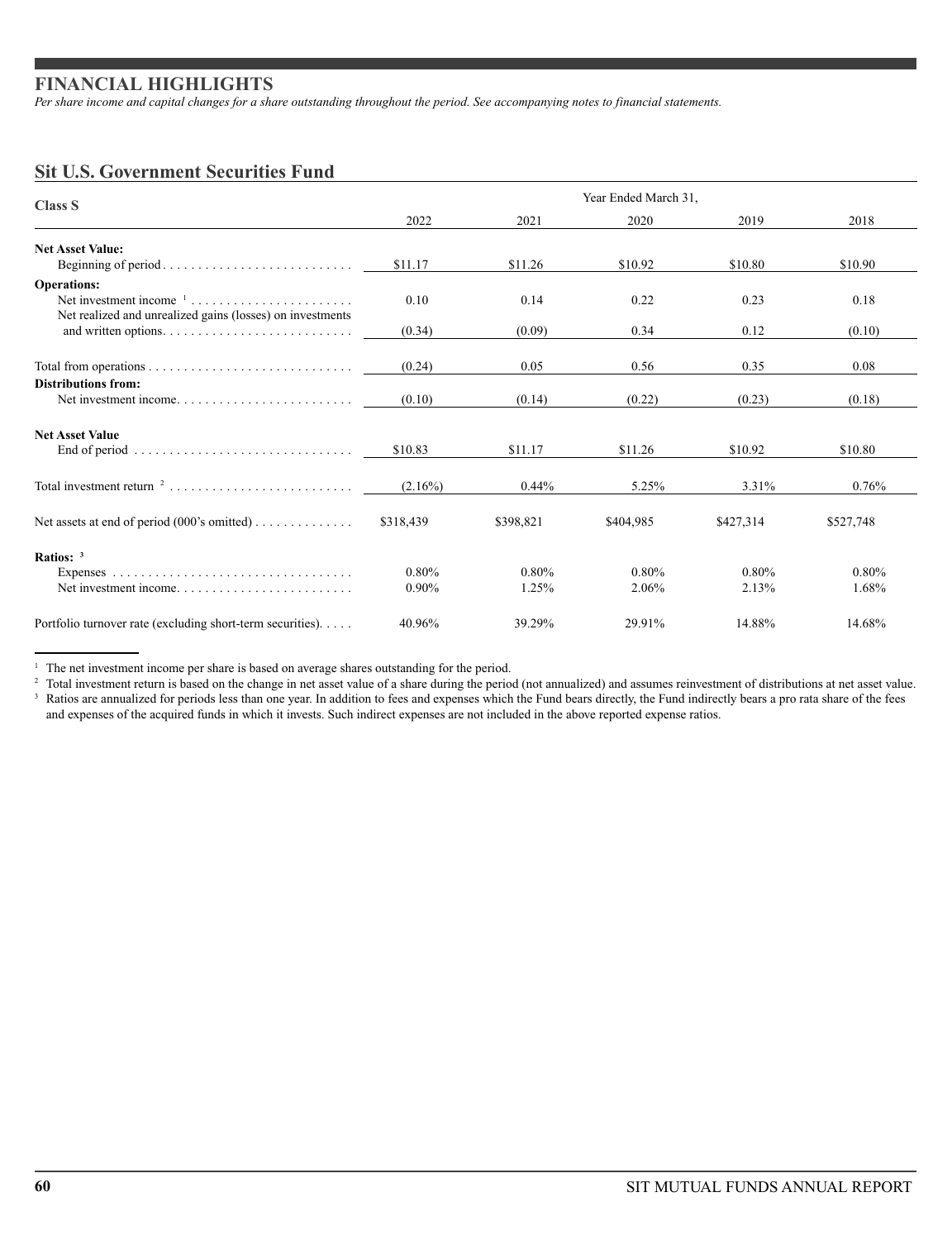*Per share income and capital changes for a share outstanding throughout the period. See accompanying notes to financial statements.*

### **Sit U.S. Government Securities Fund**

| <b>Class Y</b>                                                                | Year Ended March 31, | Period Ended |                             |
|-------------------------------------------------------------------------------|----------------------|--------------|-----------------------------|
|                                                                               | 2022                 | 2021         | March 31, 2020 <sup>1</sup> |
| <b>Net Asset Value:</b>                                                       |                      |              |                             |
|                                                                               | \$11.17              | \$11.26      | \$10.97                     |
| <b>Operations:</b>                                                            |                      |              |                             |
|                                                                               | 0.13                 | 0.17         | 0.06                        |
| Net realized and unrealized gains (losses) on investments and written options | (0.34)               | (0.09)       | 0.29                        |
|                                                                               | (0.21)               | 0.08         | 0.35                        |
| <b>Distributions from:</b>                                                    |                      |              |                             |
|                                                                               | (0.13)               | (0.17)       | (0.06)                      |
|                                                                               |                      |              |                             |
| <b>Net Asset Value</b>                                                        |                      |              |                             |
|                                                                               | \$10.83              | \$11.17      | \$11.26                     |
|                                                                               | $(1.91\%)$           | 0.72%        | 3.20%                       |
|                                                                               |                      |              |                             |
|                                                                               | \$109,305            | \$128,449    | \$13,085                    |
| Ratios: 4                                                                     |                      |              |                             |
|                                                                               | 0.55%                | $0.55\%$     | $0.55\%$                    |
|                                                                               | 1.14%                | $1.44\%$     | 2.19%                       |
|                                                                               |                      |              |                             |
|                                                                               | 40.96%               | 39.29%       | 29.91%                      |
|                                                                               |                      |              |                             |

<sup>1</sup> The inception date of Class Y shares was January 1, 2020.

<sup>2</sup> The net investment income per share is based on average shares outstanding for the period.

<sup>3</sup> Total investment return is based on the change in net asset value of a share during the period (not annualized) and assumes reinvestment of distributions at net asset value.

<sup>4</sup> Ratios are annualized for periods less than one year. In addition to fees and expenses which the Fund bears directly, the Fund indirectly bears a pro rata share of the fees and expenses of the acquired funds in which it invests. Such indirect expenses are not included in the above reported expense ratios.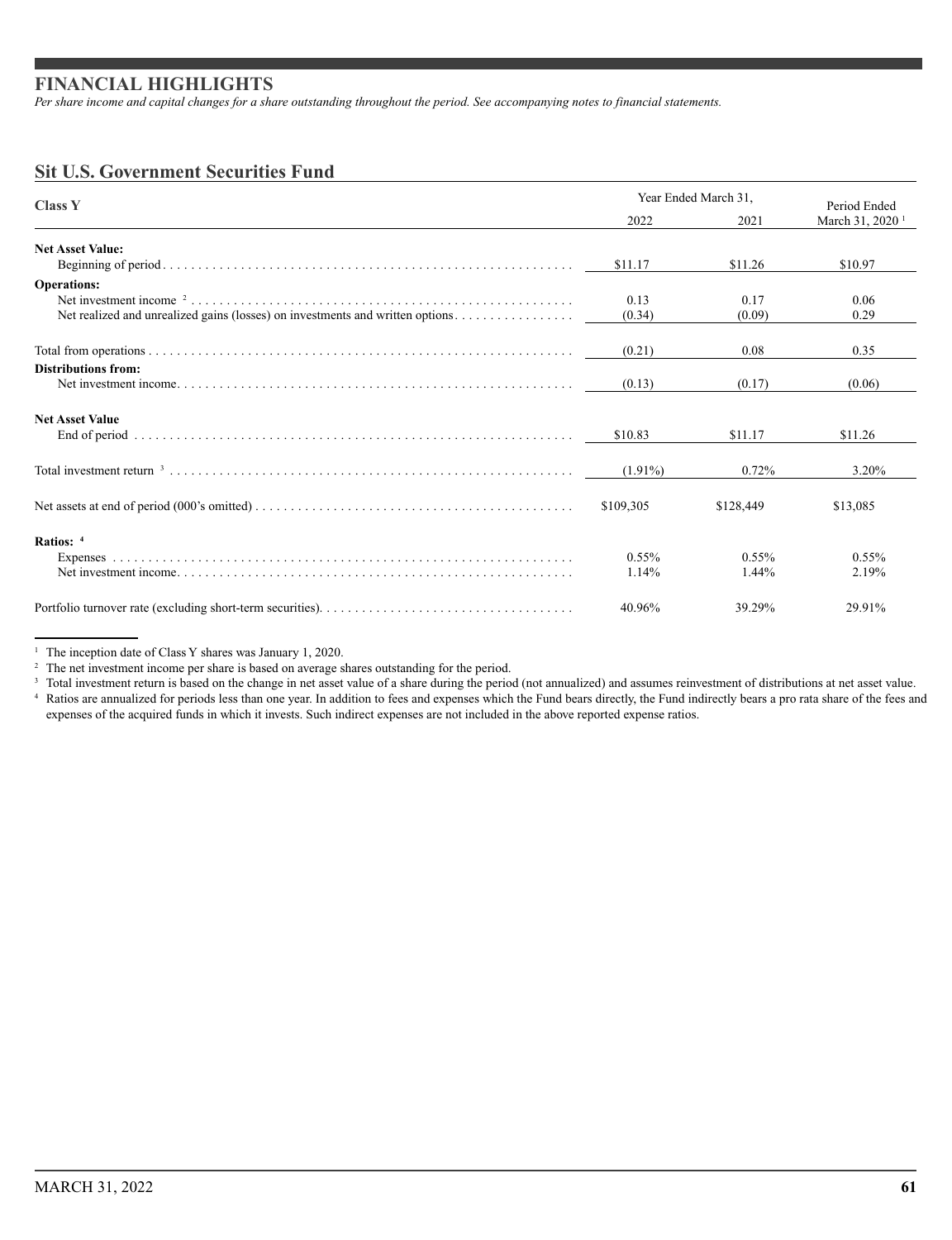*Per share income and capital changes for a share outstanding throughout the period. See accompanying notes to financial statements.*

### **Sit Quality Income Fund**

|                                                                                                          |                  |                   | Year Ended March 31, |                   |                   |
|----------------------------------------------------------------------------------------------------------|------------------|-------------------|----------------------|-------------------|-------------------|
|                                                                                                          | 2022             | 2021              | 2020                 | 2019              | 2018              |
| <b>Net Asset Value:</b>                                                                                  | \$10.04          | \$9.82            | \$9.80               | \$9.78            | \$9.83            |
| <b>Operations:</b><br>Net realized and unrealized gains (losses) on investments,                         | 0.15             | 0.10              | 0.18                 | 0.19              | 0.13              |
|                                                                                                          | (0.05)           | 0.22              | 0.02                 | 0.02              | (0.05)            |
|                                                                                                          | 0.10             | 0.32              | 0.20                 | 0.21              | 0.08              |
| <b>Distributions from:</b>                                                                               | (0.15)<br>(0.01) | (0.10)            | (0.18)               | (0.19)            | (0.13)            |
|                                                                                                          | (0.16)           | (0.10)            | (0.18)               | (0.19)            | (0.13)            |
| <b>Net Asset Value</b><br>End of period $\ldots \ldots \ldots \ldots \ldots \ldots \ldots \ldots \ldots$ | \$9.98           | \$10.04           | \$9.82               | \$9.80            | \$9.78            |
|                                                                                                          | 0.92%            | 3.32%             | 2.04%                | 2.17%             | 0.79%             |
| Net assets at end of period $(000)$ 's omitted)                                                          | \$135,246        | \$108,794         | \$90,273             | \$82,287          | \$74,542          |
| Ratios: $3$                                                                                              | 0.90%<br>1.51%   | $0.90\%$<br>1.05% | $0.90\%$<br>1.80%    | $0.90\%$<br>1.96% | $0.90\%$<br>1.31% |
| Portfolio turnover rate (excluding short-term securities).                                               | 63.03%           | 77.96%            | 117.52%              | 68.93%            | 81.14%            |

<sup>1</sup> The net investment income per share is based on average shares outstanding for the period.

<sup>2</sup> Total investment return is based on the change in net asset value of a share during the period (not annualized) and assumes reinvestment of distributions at net asset value. <sup>3</sup> Ratios are annualized for periods less than one year. In addition to fees and expenses which the Fund bears directly, the Fund indirectly bears a pro rata share of the fees and expenses of the acquired funds in which it invests. Such indirect expenses are not included in the above reported expense ratios.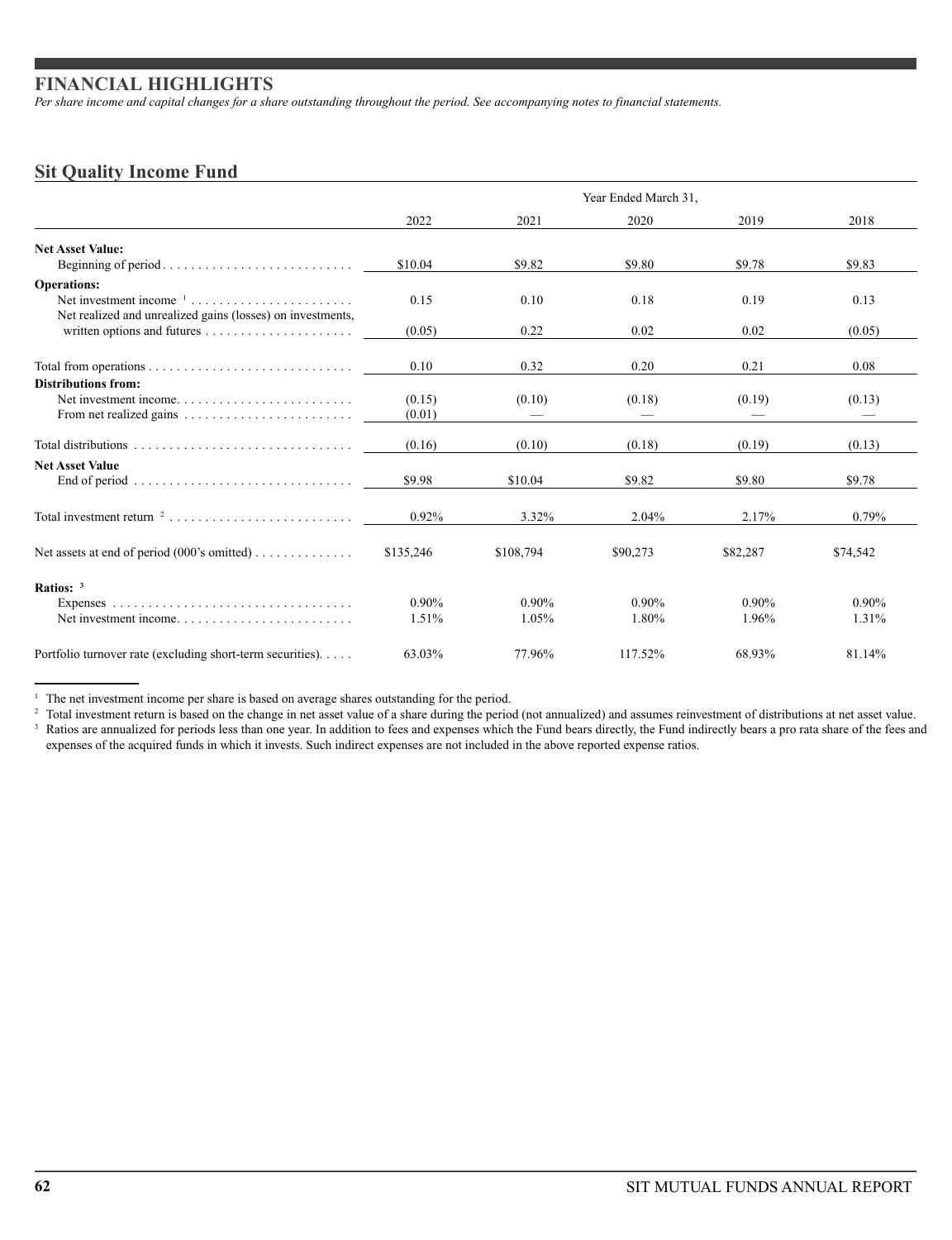*Per share income and capital changes for a share outstanding throughout the period. See accompanying notes to financial statements.*

### **Sit Tax-Free Income Fund**

| <b>Class S</b>                                                                                           | Year Ended March 31, |                |                |                |                |  |  |
|----------------------------------------------------------------------------------------------------------|----------------------|----------------|----------------|----------------|----------------|--|--|
|                                                                                                          | 2022                 | 2021           | 2020           | 2019           | 2018           |  |  |
| <b>Net Asset Value:</b>                                                                                  |                      |                |                |                |                |  |  |
|                                                                                                          | \$9.91               | \$9.56         | \$9.69         | \$9.66         | \$9.49         |  |  |
| <b>Operations:</b><br>Net realized and unrealized gains (losses) on investments                          | 0.27                 | 0.29           | 0.29           | 0.32           | 0.39           |  |  |
|                                                                                                          | (0.71)               | 0.35           | (0.13)         | 0.03           | 0.17           |  |  |
|                                                                                                          | (0.44)               | 0.64           | 0.16           | 0.35           | 0.56           |  |  |
| <b>Distributions from:</b>                                                                               | (0.27)               | (0.29)         | (0.29)         | (0.32)         | (0.39)         |  |  |
| <b>Net Asset Value</b><br>End of period $\ldots \ldots \ldots \ldots \ldots \ldots \ldots \ldots \ldots$ | \$9.20               | \$9.91         | \$9.56         | \$9.69         | \$9.66         |  |  |
|                                                                                                          | $(4.62\%)$           | 6.73%          | 1.66%          | 3.67%          | $6.00\%$       |  |  |
| Net assets at end of period (000's omitted)                                                              | \$185,151            | \$348,230      | \$313,296      | \$247,351      | \$196,018      |  |  |
| Ratios: $3$                                                                                              |                      |                |                |                |                |  |  |
| Net investment income                                                                                    | 0.80%<br>2.68%       | 0.80%<br>2.92% | 0.80%<br>2.95% | 0.80%<br>3.37% | 0.80%<br>4.03% |  |  |
| Portfolio turnover rate (excluding short-term securities).                                               | 20.78%               | 21.22%         | 14.33%         | 13.80%         | 15.72%         |  |  |

<sup>&</sup>lt;sup>1</sup> The net investment income per share is based on average shares outstanding for the period.

<sup>2</sup> Total investment return is based on the change in net asset value of a share during the period (not annualized) and assumes reinvestment of distributions at net asset value. <sup>3</sup> Ratios are annualized for periods less than one year. In addition to fees and expenses which the Fund bears directly, the Fund indirectly bears a pro rata share of the fees and

expenses of the acquired funds in which it invests. Such indirect expenses are not included in the above reported expense ratios.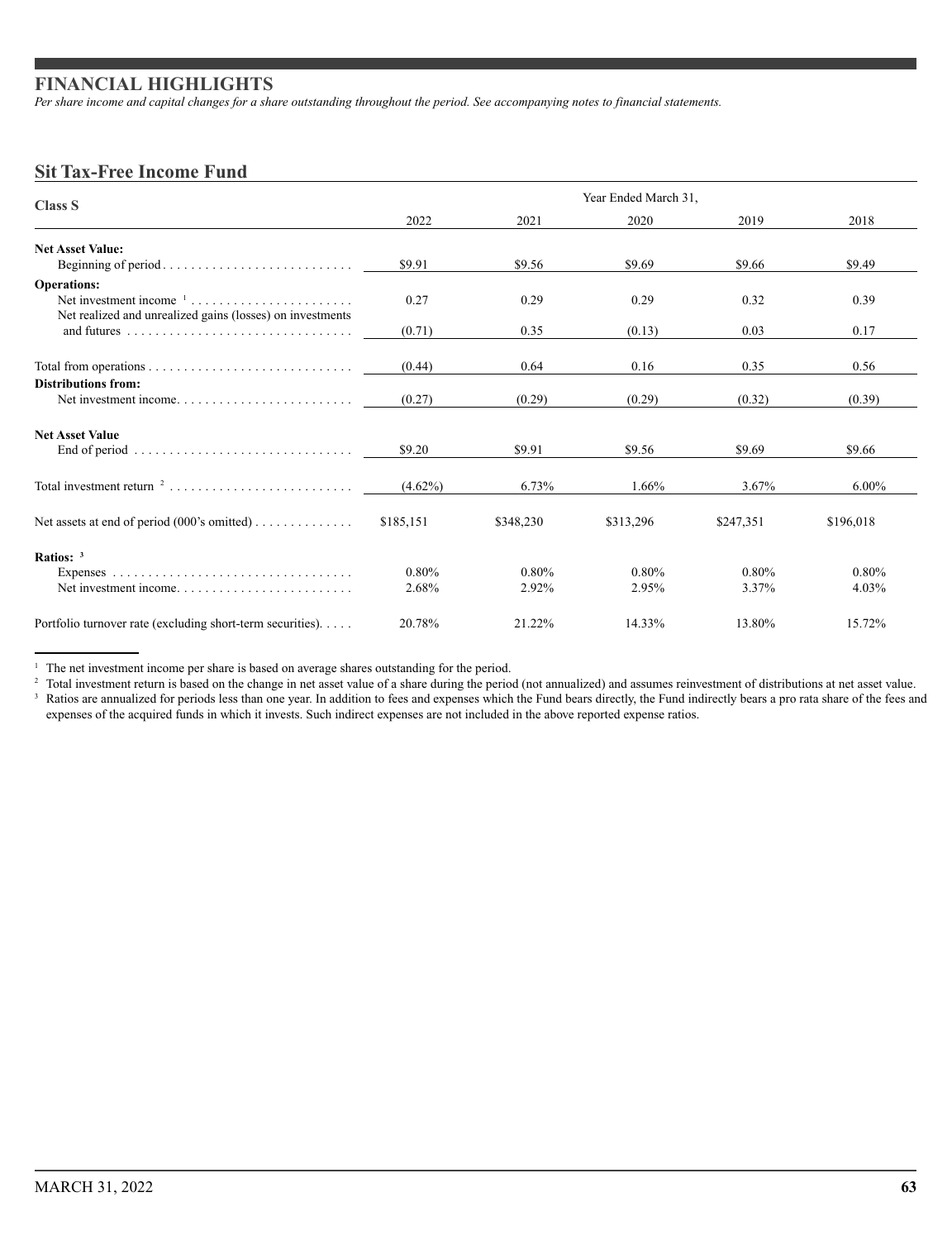*Per share income and capital changes for a share outstanding throughout the period. See accompanying notes to financial statements.*

#### **Sit Tax-Free Income Fund**

| <b>Class Y</b>             | Period Ended<br>March 31, 2022 <sup>1</sup> |
|----------------------------|---------------------------------------------|
| <b>Net Asset Value:</b>    | \$10.04                                     |
| <b>Operations:</b>         | 0.24<br>(0.84)                              |
|                            | (0.60)                                      |
| <b>Distributions from:</b> | (0.24)                                      |
| <b>Net Asset Value</b>     | \$9.20                                      |
|                            | $(6.06\%)$                                  |
|                            | \$169,263                                   |
| Ratios: 4                  | 0.55%<br>3.57%                              |
|                            | 20.78%                                      |

<sup>1</sup> The inception date of Class Y shares was June 1, 2021.

<sup>2</sup> The net investment income per share is based on average shares outstanding for the period.

<sup>3</sup> Total investment return is based on the change in net asset value of a share during the period (not annualized) and assumes reinvestment of distributions at net asset value.

<sup>4</sup> Ratios are annualized for periods less than one year. In addition to fees and expenses which the Fund bears directly, the Fund indirectly bears a pro rata share of the fees and expenses of the acquired funds in which it invests. Such indirect expenses are not included in the above reported expense ratios.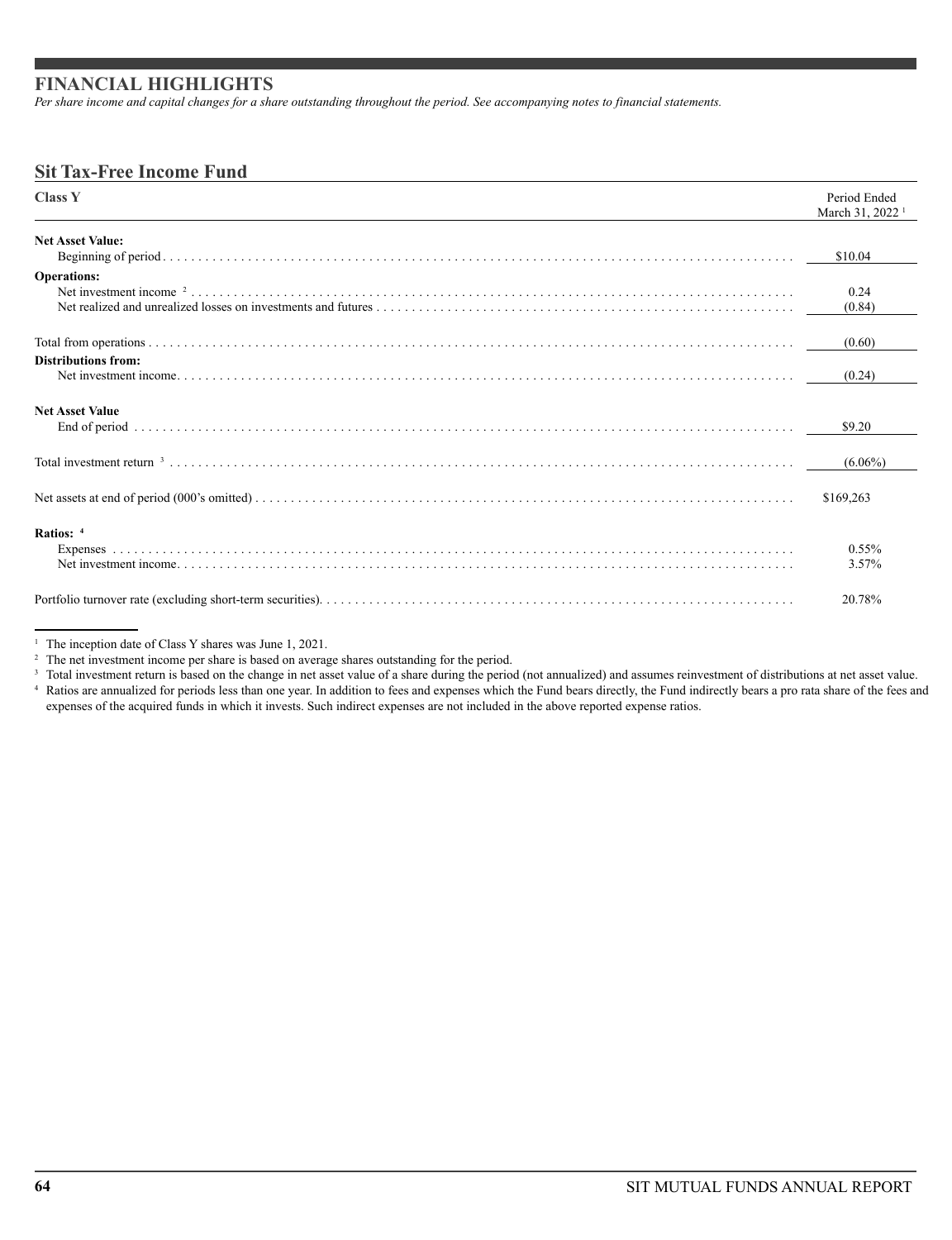*Per share income and capital changes for a share outstanding throughout the period. See accompanying notes to financial statements.*

### **Sit Minnesota Tax-Free Income Fund**

|                                                                                 |                |                | Year Ended March 31, |                   |                |
|---------------------------------------------------------------------------------|----------------|----------------|----------------------|-------------------|----------------|
|                                                                                 | 2022           | 2021           | 2020                 | 2019              | 2018           |
| <b>Net Asset Value:</b>                                                         | \$10.68        | \$10.37        | \$10.49              | \$10.39           | \$10.29        |
| <b>Operations:</b><br>Net realized and unrealized gains (losses) on investments | 0.27           | 0.30           | 0.30                 | 0.32              | 0.32           |
|                                                                                 | (0.74)         | 0.31           | (0.12)               | 0.10              | 0.10           |
|                                                                                 | (0.47)         | 0.61           | 0.18                 | 0.42              | 0.42           |
| <b>Distributions from:</b>                                                      | (0.27)         | (0.30)         | (0.30)               | (0.32)            | (0.32)         |
| <b>Net Asset Value</b>                                                          |                |                |                      |                   |                |
| End of period $\ldots \ldots \ldots \ldots \ldots \ldots \ldots \ldots \ldots$  | \$9.94         | \$10.68        | \$10.37              | \$10.49           | \$10.39        |
|                                                                                 | $(4.56\%)$     | 5.94%          | 1.46%                | 4.15%             | 4.08%          |
|                                                                                 | \$628,164      | \$680,301      | \$642,022            | \$617,766         | \$551,163      |
| Ratios: $3$                                                                     |                |                |                      |                   |                |
|                                                                                 | 0.80%<br>2.50% | 0.80%<br>2.83% | 0.80%<br>2.80%       | $0.80\%$<br>3.12% | 0.80%<br>3.05% |
| Portfolio turnover rate (excluding short-term securities).                      | 20.82%         | 12.04%         | 10.05%               | 9.25%             | 12.97%         |

<sup>&</sup>lt;sup>1</sup> The net investment income per share is based on average shares outstanding for the period.

<sup>2</sup> Total investment return is based on the change in net asset value of a share during the period (not annualized) and assumes reinvestment of distributions at net asset value. <sup>3</sup> Ratios are annualized for periods less than one year. In addition to fees and expenses which the Fund bears directly, the Fund indirectly bears a pro rata share of the fees and

expenses of the acquired funds in which it invests. Such indirect expenses are not included in the above reported expense ratios.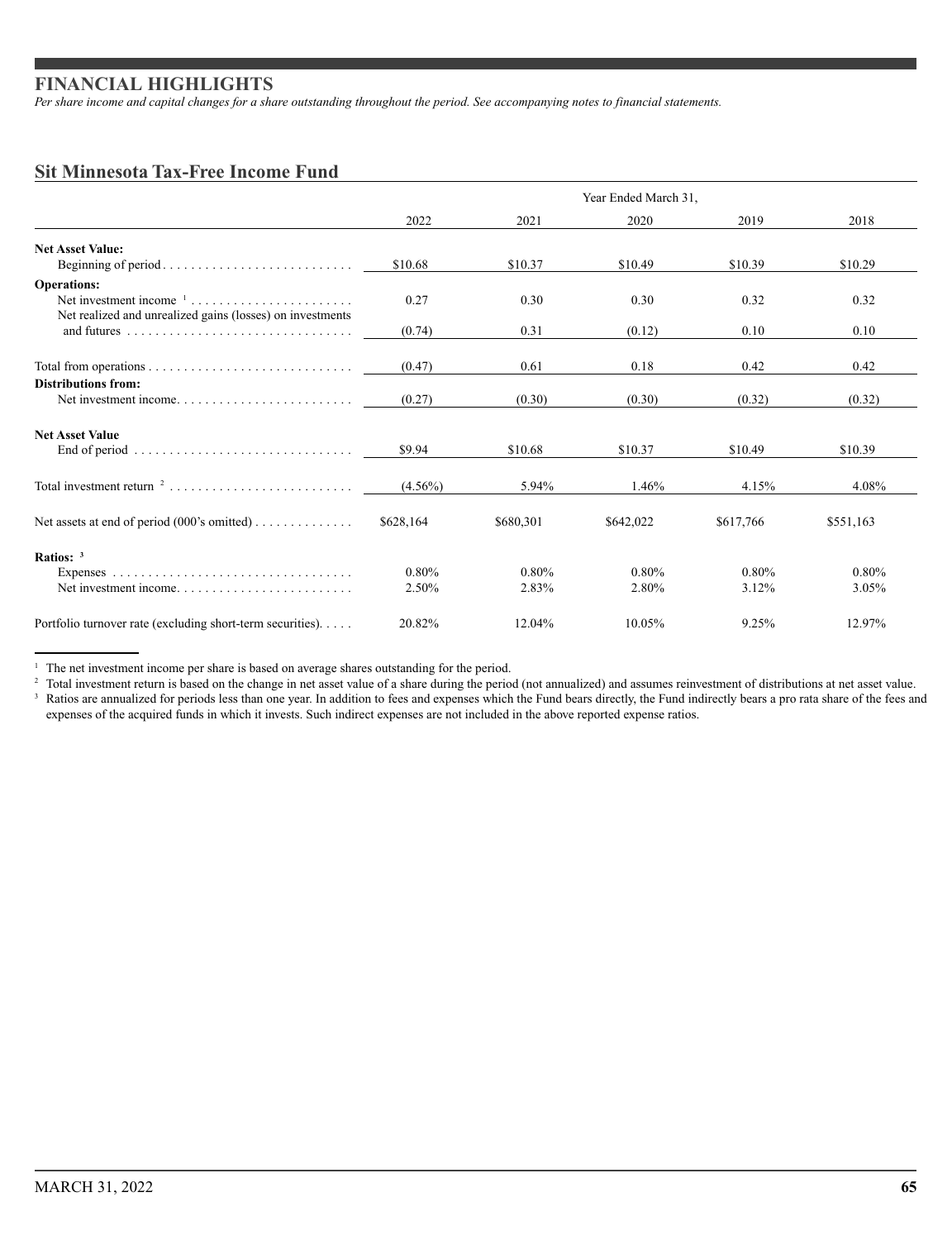### **NOTES TO FINANCIAL STATEMENTS** Year Ended March 31, 2022

#### **(1) Organization**

The Sit Mutual Funds covered by this report are Sit U.S. Government Securities Fund, Sit Quality Income Fund, Sit Tax-Free Income Fund and Sit Minnesota Tax-Free Income Fund (each a "Fund" and collectively, the "Funds"). The Funds are no-load funds, and are registered under the Investment Company Act of 1940 (as amended) as diversified (except Sit Minnesota Tax-Free Income Fund which is non-diversified), open-end management investment companies, or series thereof. The Sit Quality Income Fund, Sit Tax-Free Income Fund and Sit Minnesota Tax-Free Income Fund are series funds of Sit Mutual Funds II, Inc. Each fund has 10 billion authorized shares of capital stock. Shares in the Sit U.S. Government Securities Fund have a par value of \$0.01, and shares in other funds have a par value of \$0.001. This report covers the bond funds of the Sit Mutual Funds.

The investment objective for each Fund is as follows:

| Fund                            | <b>Investment Objective</b>                                                                                                                                   |
|---------------------------------|---------------------------------------------------------------------------------------------------------------------------------------------------------------|
| U.S. Government Securities Fund | High current income and safety of principal.                                                                                                                  |
| Quality Income Fund             | High current income and safety of principal.                                                                                                                  |
| Tax-Free Income Fund            | High current income that is exempt from federal income tax, consistent with the<br>preservation of capital.                                                   |
| Minnesota Tax-Free Income Fund  | High current income that is exempt from federal regular income tax and<br>Minnesota regular personal income tax, consistent with the preservation of capital. |

The U.S. Government Securities Fund and Tax-Free Income Fund offer Class S and Class Y shares. Both classes of shares have identical voting, dividend and liquidation rights. Income, expenses (other than class specific expenses) and realized and unrealized gains or losses on investments are allocated to each class of shares based upon its relative net assets.

#### **(2) Significant Accounting Policies**

The Funds are investment companies and follow accounting and reporting guidance under Financial Accounting Standards Board ("FASB") Accounting Standards Codification ("ASC") Topic 946, "Financial Services-Investment Companies". The following is a summary of significant accounting policies consistently followed by the Funds in the preparation of their financial statements in conformity with U.S. generally accepted accounting principles ("GAAP").

#### *Investments in Securities*

Investment securities are carried at fair value based upon closing market quotations on the last business day of the period. Investments in securities traded on national or international securities exchanges are valued at the last reported sales price prior to the time when assets are valued. Equity securities traded on the over-the-counter market are valued at the last reported sales price or if the last sales price is not available, at the last reported bid price. The sale and bid prices or prices deemed best to reflect fair value quoted by dealers who make markets in these securities are obtained from independent pricing services. Consistent with the Funds' valuation policies and procedures, the current fair value of certain fixed income securities is provided by an independent pricing service. Fixed income securities for which prices are not available from an independent pricing service but where an active market exists are valued using market quotations obtained from broker-dealers or quotation systems. Securities for which market quotations are not available, such as private placement securities, are valued at fair value according to methods selected in good faith by Sit Investment Associates, Inc. (the "Adviser") and may include dealer-supplied valuations or other inputs and assumptions that pricing services would typically utilize. Short-term investments of sufficient credit quality with maturities of 60 days or less when acquired, or which subsequently are within 60 days of maturity, are valued at amortized cost, which approximates fair value. Options and futures contracts entered into and held by the Funds are valued at the close of the securities and commodities exchange on which they are traded.

Security transactions are accounted for on the date the securities are purchased or sold. Gains and losses are calculated on the identified cost basis. Interest, including level-yield amortization of long-term bond premium and discount, is recorded on the accrual basis. Amortization of long-term bond premium and discount is calculated using the effective interest rate method. Dividends received from closed-end fund holdings are included in Dividend Income and distributions from capital gains, if any, are included in Net Realized Gain (Loss).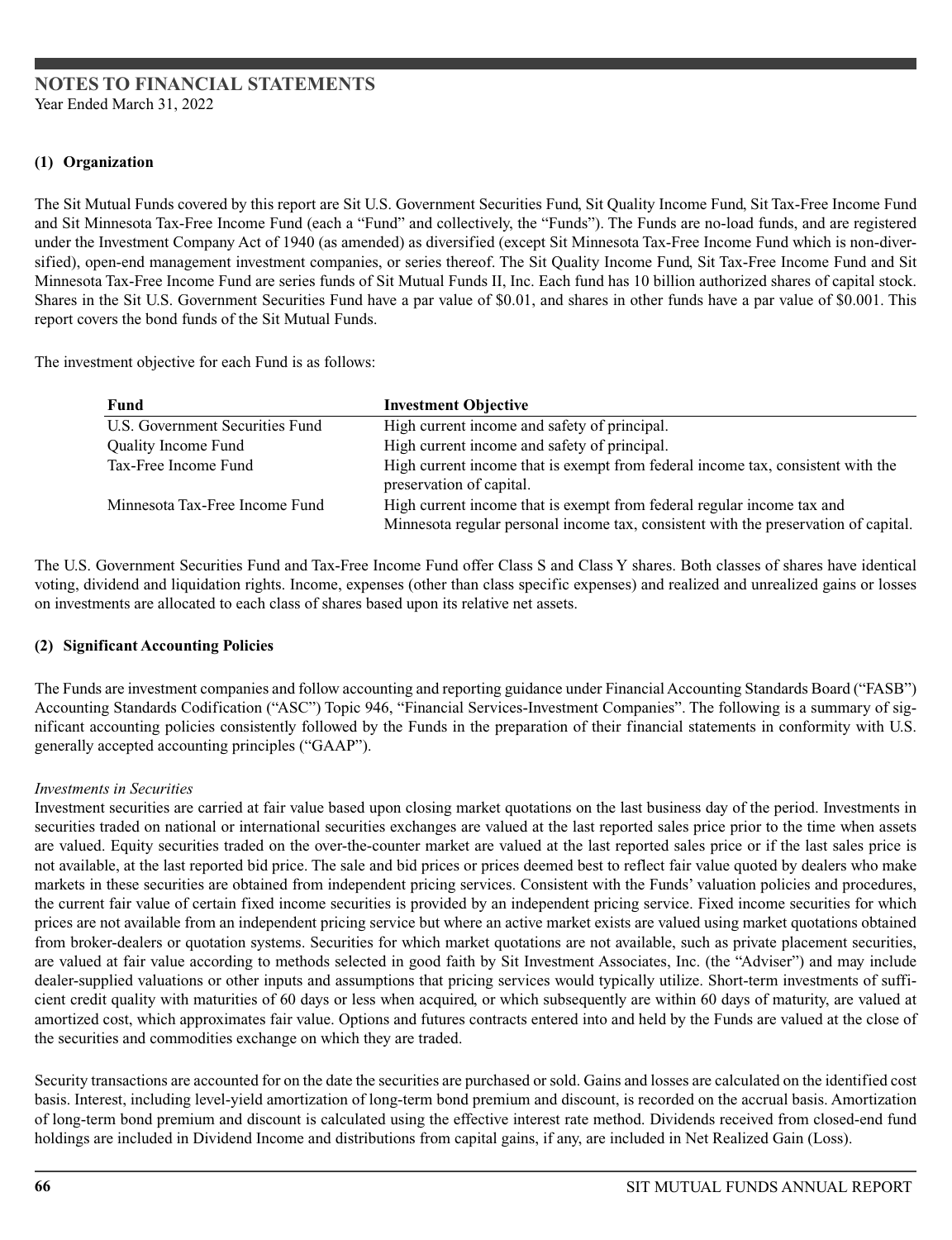Delivery and payment for securities which have been purchased by the Funds on a forward commitment or when-issued basis can take place two weeks or more after the transaction date. During this period, such securities are subject to market fluctuations and may increase or decrease in value prior to delivery.

The Minnesota Tax-Free Income Fund concentrates its investments in Minnesota, and therefore may have more credit risk related to the economic conditions in the state of Minnesota than a portfolio with broader geographical diversification.

#### *Derivative Instruments*

The Funds apply derivative instrument disclosure standards in order to enable investors to understand how and why the Funds use derivatives, how derivatives are accounted for, and how derivative instruments affect the Funds' financial statements.

To hedge interest rate risk, the Funds used Treasury options and futures traded on a U.S. exchange. Risks of entering into futures and options contracts include the possibility of an illiquid market and that a change in the value of the option may not correlate with changes in the value of the underlying securities.

The premiums paid for the options represent the cost of the investment and the options are valued daily at their closing price. The Funds recognize a realized gain or loss when the option is sold or expired. Option holdings within the Funds, which may include put options and call options, are subject to loss of value with the passage of time, and may experience a total loss of value upon expiration. With options, there is minimal counterparty risk to the Funds since they are exchange traded.

Upon entering into a futures contract, a Fund is required to deposit either cash or securities in an amount (initial margin) equal to a certain percentage of the contract value. Subsequent payments (variation margin) are made or received by the Fund each day. The variation margin payments are equal to the daily changes in the contract value and are recorded as unrealized gains and losses. The Fund recognizes a realized gain or loss when the contract is closed or expired. With futures contracts, there is minimal counterparty risk to the Fund since futures are exchange traded and the exchange's clearinghouse, as counterparty to all exchange-traded futures, guarantees the futures against default.

During the year ended March 31, 2022, the average volume of derivative activity, calculated on a quarterly basis, was as follows:

|                                                                                | Average<br>Cost | Average<br><b>Premium</b><br><b>Received</b> | Average<br><b>Notional</b><br>Amount |
|--------------------------------------------------------------------------------|-----------------|----------------------------------------------|--------------------------------------|
| <b>U.S. Government Securities Fund</b><br>Purchased put options                | \$1,068,548     | \$1,578,867                                  | \$131,688,450                        |
| <b>Quality Income Fund</b><br>Written call options<br>Treasury futures - short |                 | 23,280                                       | 6,178,100<br>51,813,747              |
| <b>Tax-Free Income Fund</b><br>Treasury futures - short                        |                 |                                              | 64,702,430                           |
| <b>Minnesota Tax-Free Income Fund</b><br>Treasury futures - short              |                 |                                              | 18,463,630                           |

The number of open option contracts and open futures contracts outstanding as of March 31, 2022 also serve as indicators of the volume of activity for the Funds throughout the period.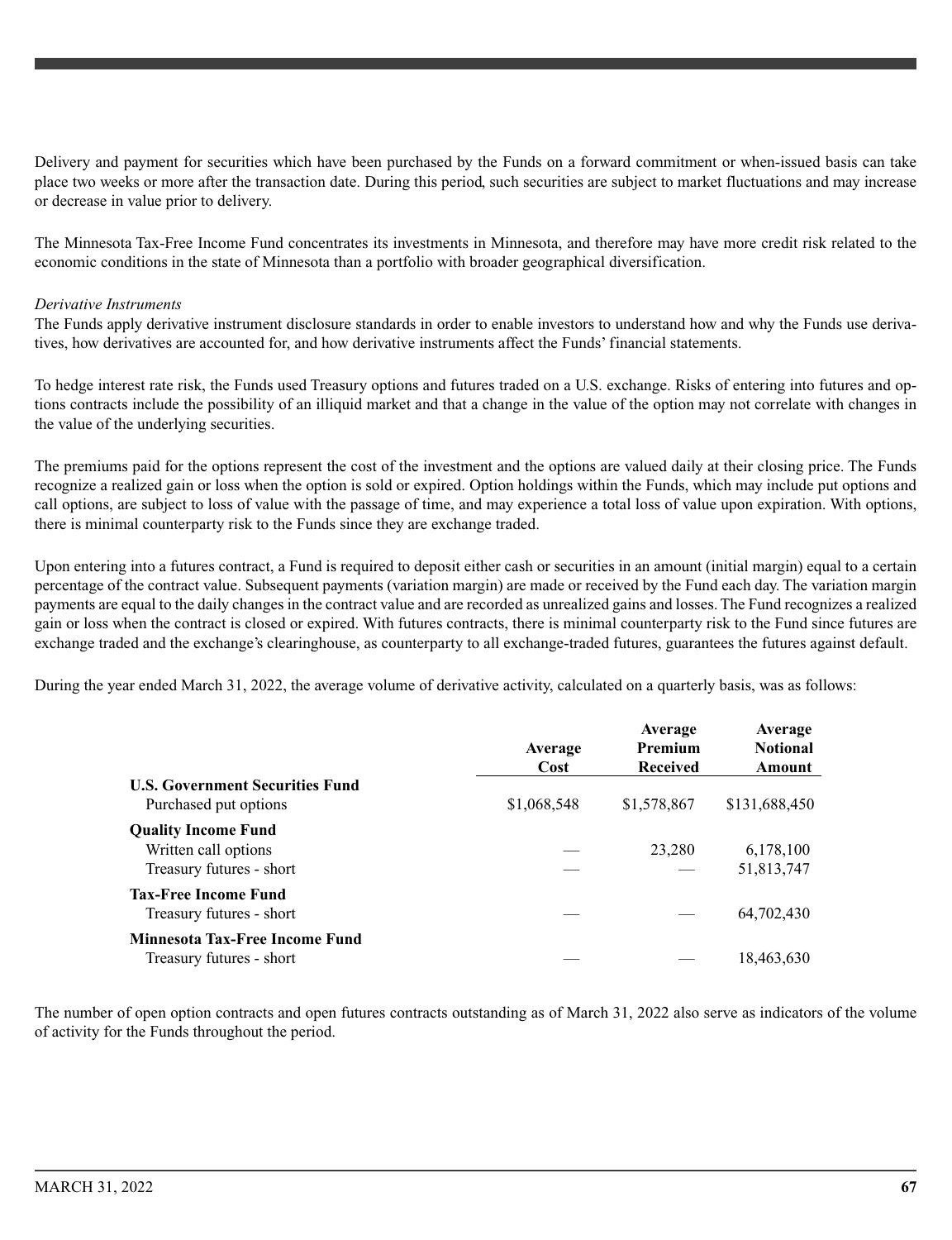Statement of Assets and Liabilities – Values of derivatives as of March 31, 2022:

|                                       |                          | <b>Asset Derivatives Value Liability Derivatives Value</b> |
|---------------------------------------|--------------------------|------------------------------------------------------------|
| Interest rate risk:                   |                          |                                                            |
| <b>Quality Income Fund</b>            |                          |                                                            |
| Treasury futures                      | $$762,298$ <sup>1</sup>  |                                                            |
| <b>Tax-Free Income Fund</b>           |                          |                                                            |
| Treasury futures                      | $1,730,394$ <sup>1</sup> |                                                            |
| <b>Minnesota Tax-Free Income Fund</b> |                          |                                                            |
| Treasury futures                      | 2,018,189 <sup>1</sup>   |                                                            |

<sup>1</sup> Statement of Assets and Liabilities location: Variation margin receivable/payable. Includes cumulative appreciation (depreciation) of futures as reported in the Schedule of Investments.

The effect of derivative instruments on the Statement of Operations for the year ended March 31, 2022:

|                                        | <b>Amount of Realized</b><br>Gain (Loss) on<br>Derivatives <sup>3</sup> | <b>Change in Unrealized</b><br><b>Appreciation (Depreciation) on</b><br>Derivatives <sup>4</sup> |
|----------------------------------------|-------------------------------------------------------------------------|--------------------------------------------------------------------------------------------------|
| Interest rate risk:                    |                                                                         |                                                                                                  |
| <b>U.S. Government Securities Fund</b> |                                                                         |                                                                                                  |
| Purchased put options                  | \$5,928,573                                                             | \$2,863,539                                                                                      |
| Written call options                   | 307,989                                                                 |                                                                                                  |
| <b>Quality Income Fund</b>             |                                                                         |                                                                                                  |
| Written call options                   | 164,341                                                                 | (47,264)                                                                                         |
| Treasury futures                       | 2,568,404                                                               | 660,966                                                                                          |
| <b>Tax-Free Income Fund</b>            |                                                                         |                                                                                                  |
| Treasury futures                       | 2,440,568                                                               | 1,729,254                                                                                        |
| Minnesota Tax-Free Income Fund         |                                                                         |                                                                                                  |
| Treasury futures                       |                                                                         | 2,016,859                                                                                        |

<sup>3</sup> Statement of Operations location: Net realized gain (loss) on investments, net realized gain (loss) on written options and net realized gain (loss) on futures, respectively.

<sup>4</sup> Statement of Operations location: Net change in unrealized appreciation (depreciation) on investments, net change in unrealized appreciation

(depreciation) on written options and net change in unrealized appreciation (depreciation) on futures, respectively.

#### *Fair Value Measurements*

The inputs and valuation techniques used to measure fair value of the Funds' net assets are summarized into three levels as described in the hierarchy below:

• Level 1 – quoted prices in active markets for identical securities. An active market for the security is a market in which transactions occur with sufficient frequency and volume to provide pricing information on an ongoing basis. A quoted price in an active market provides the most reliable evidence of fair value.

• Level 2 – debt securities are valued based on evaluated prices received from independent pricing services or from dealers who make markets in such securities. For corporate bonds, U.S. government and government agency obligations, and municipal securities the pricing services utilize matrix pricing which considers yield or price of bonds of comparable quality, coupon, maturity, and type as well as dealer supplied prices. For asset-backed securities and mortgage-backed securities, the pricing services utilize matrix pricing which considers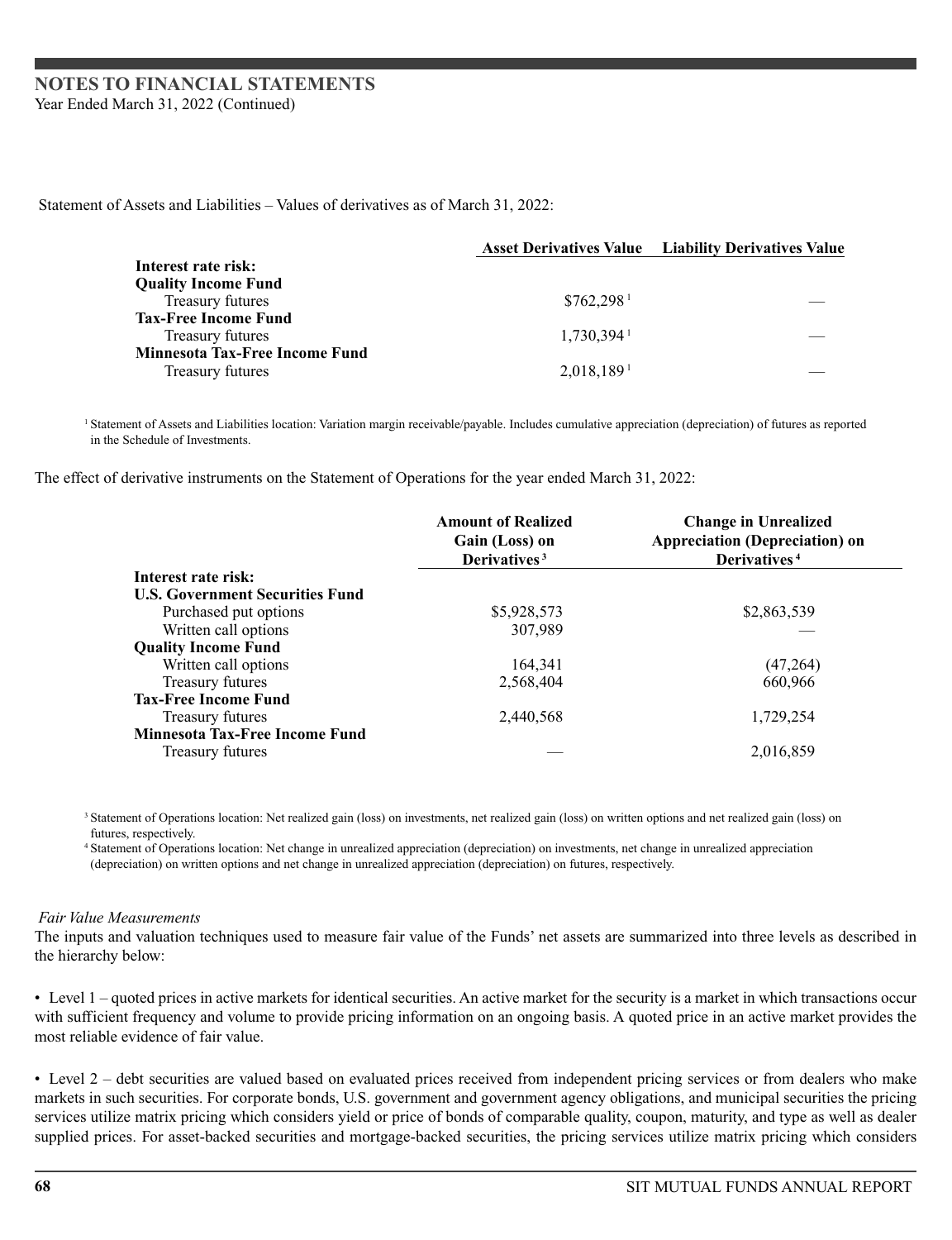prepayment speed assumptions, attributes of the collateral, yield or price of bonds of comparable quality, coupon, maturity, and type as well as dealer supplied prices. All of these inputs are derived principally from or corroborated by observable market data. An adjustment to any observable input that is significant to the fair value may render the measurement a Level 3 measurement.

• Level 3 – significant unobservable inputs, including the Adviser's own assumptions in determining the fair value of investments.

The inputs or methodology used for valuing securities are not necessarily an indication of the risk associated with investing in those securities.

At the end of each calendar quarter, management evaluates the Level 2 and 3 assets and liabilities for changes in liquidity, including but not limited to: whether a broker is willing to execute at the quoted price, the depth and consistency of prices from third party services, and the existence of contemporaneous, observable trades in the market. Additionally, management evaluates the Level 1 and 2 assets and liabilities on a quarterly basis for changes in listings or delistings on national exchanges. Due to the inherent uncertainty of determining the fair value of investments that do not have a readily available market value, the fair value of the Funds' investments may fluctuate from period to period. Additionally, the fair value of investments may differ significantly from the values that would have been used had a ready market existed for such investments and may differ materially from the values the Fund may ultimately realize. Further, such investments may be subject to legal and other restrictions on resale or otherwise are less liquid than publicly traded securities.

A summary of the levels for the Funds' investments as of March 31, 2022 is included with the Funds' schedules of investments.

#### *Federal Taxes*

The Funds' policy is to comply with the requirements of the Internal Revenue Code applicable to regulated investment companies and to distribute all of their taxable income to shareholders. The Funds have recorded in their financial statements the full benefit of their tax positions taken in connection with the Registered Investment Company (RIC) qualification and distribution requirements of the Internal Revenue Code. Therefore, no income tax provision is required. Also, in order to avoid the payment of any federal excise taxes, the Funds will distribute substantially all of their net investment income and net realized gains on a calendar year basis.

Management has analyzed the Funds' tax positions taken in federal tax returns for all open tax years and has concluded that as of March 31, 2022, no provision for income tax would be required in the Funds' financial statements. The Funds' federal and state income and federal excise tax returns remain subject to examination by the Internal Revenue Service and state departments of revenue until such time as the applicable statute of limitations for audit has expired. For example, U.S. tax returns are generally subject to audit for three years from the date they are filed.

At March 31, 2022, the gross unrealized appreciation (depreciation) on investments and cost of investments on a tax basis for federal income tax purposes were as follows:

|                                               |                   |                     | <b>Net Unrealized</b> | <b>Cost (Proceeds)</b> |
|-----------------------------------------------|-------------------|---------------------|-----------------------|------------------------|
|                                               | <b>Unrealized</b> | <b>Unrealized</b>   | Appreciation          | of Investments         |
|                                               | Appreciation      | <b>Depreciation</b> | (Depreciation)        | on a Tax Basis         |
| U.S. Government Securities Fund - Investments | \$5,506,720       | (\$16,931,359)      | (S11, 424, 639)       | \$440,436,427          |
| Quality Income Fund - Investments             | 447.264           | (3.494.005)         | (3,046,741)           | 140.223.188            |
| Tax-Free Income Fund - Investments            | 5,768,889         | (37, 491, 911)      | (31,723,022)          | 371,849,890            |
| Minnesota Tax-Free Income Fund - Investments  | 6,950,086         | (38,367,049)        | (31, 416, 963)        | 651,516,953            |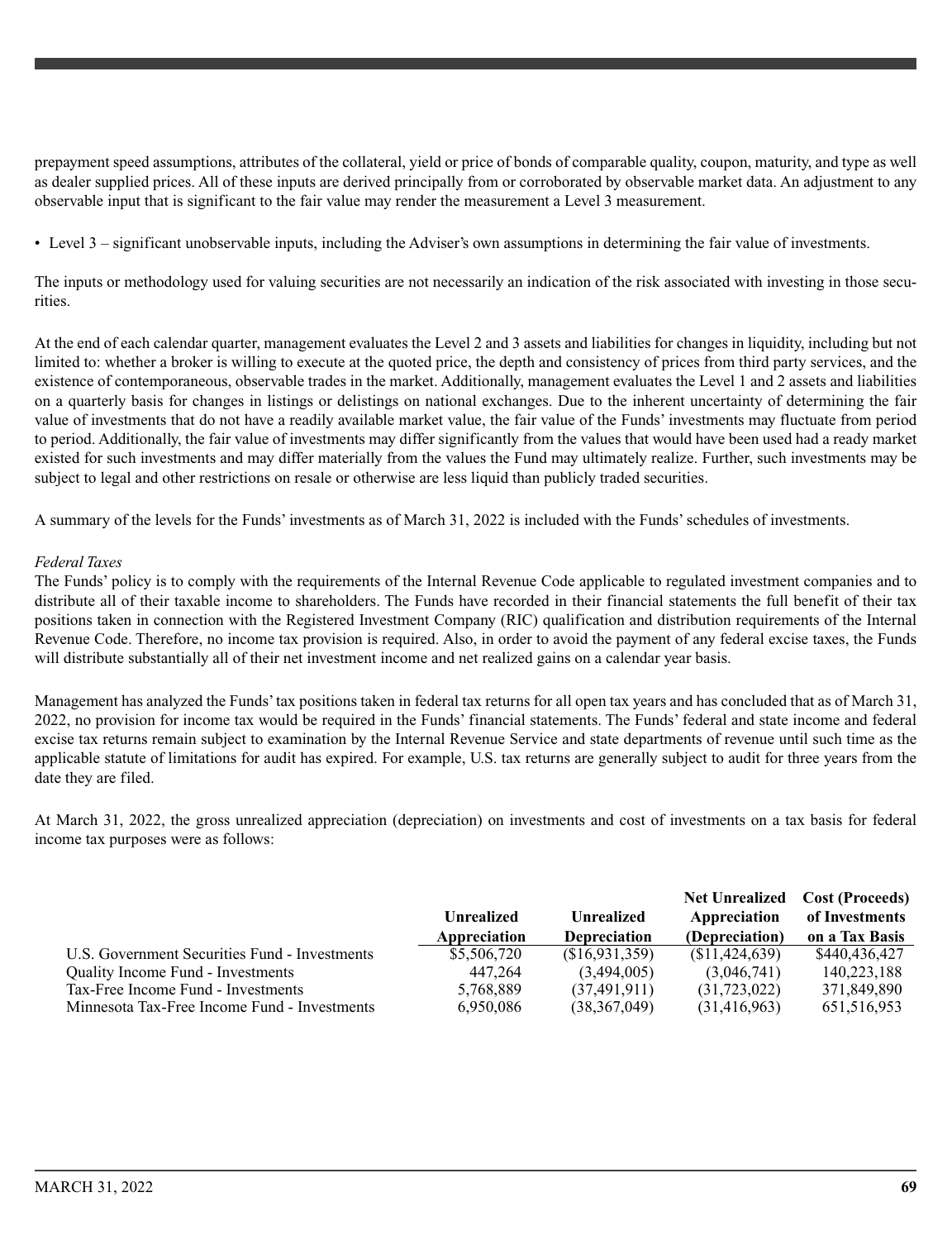#### **NOTES TO FINANCIAL STATEMENTS** Year Ended March 31, 2022 (Continued)

Net investment income and net realized gains may differ for financial statement and tax purposes. The character of distributions made during the year from net investment income or net realized gains may also differ from its ultimate characterization for tax purposes. The tax character of distributions paid during the fiscal years ended March 31, 2022 and 2021 was as follows:

#### **Year Ended March 31, 2022:**

|                                             |                        | Tax-Exempt   | Long Term           |             |
|---------------------------------------------|------------------------|--------------|---------------------|-------------|
|                                             | <b>Ordinary Income</b> | Income       | <b>Capital Gain</b> | Total       |
| U.S. Government Securities Fund             | \$4,765,649            |              |                     | \$4,765,649 |
| <b>Ouality Income Fund</b>                  | 1.945.396              |              |                     | 1.945.396   |
| Tax-Free Income Fund <sup>*</sup>           | 39.318                 | \$10,510,585 | $\hspace{0.05cm}$   | 10.549.903  |
| Minnesota Tax-Free Income Fund <sup>*</sup> | 18.163                 | 17,828,095   |                     | 17,846,258  |

\*99.6% and 99.9% of dividends were derived from interest on tax-exempt securities for the Tax-Free Income and Minnesota Tax-Free Income Funds, respectively.

#### **Year Ended March 31, 2021:**

|                                 |                        | Tax-Exempt  | Long Term           |             |
|---------------------------------|------------------------|-------------|---------------------|-------------|
|                                 | <b>Ordinary Income</b> | Income      | <b>Capital Gain</b> | Total       |
| U.S. Government Securities Fund | \$5,957,101            |             |                     | \$5,957,101 |
| <b>Ouality Income Fund</b>      | 1,043,484              |             |                     | 1.043.484   |
| Tax-Free Income Fund*           | 74.376                 | \$9.453,231 |                     | 9.527.607   |
| Minnesota Tax-Free Income Fund* | 13.344                 | 18,424,560  |                     | 18,437,904  |

\*99.2% and 99.9% of dividends were derived from interest on tax-exempt securities for the Tax-Free Income and Minnesota Tax-Free Income Funds, respectively.

As of March 31, 2022, the components of distributable earnings on a tax basis were as follows:

|                                 | Ordinary<br>Income | Undistributed Undistributed Undistributed<br><b>Tax-Exempt</b><br>Income | Long-Term<br><b>Capital Gains</b> | Unrealized<br>Appreciation<br>(Depreciation) |
|---------------------------------|--------------------|--------------------------------------------------------------------------|-----------------------------------|----------------------------------------------|
| U.S. Government Securities Fund | \$15,193           |                                                                          |                                   | (\$11,424,639)                               |
| <b>Quality Income Fund</b>      | 773,386            |                                                                          | \$1,898,889                       | (3,046,741)                                  |
| Tax-Free Income Fund            |                    | \$409,245                                                                |                                   | (31,723,022)                                 |
| Minnesota Tax-Free Income Fund  |                    | 83,235                                                                   |                                   | (31, 416, 963)                               |

Net capital loss carryovers and late year losses, if any, as of March 31, 2022, are available to offset future realized capital gains and thereby reduce future capital gains distributions. The Funds are permitted to carry forward capital losses for an unlimited period. Capital losses that are carried forward retain their character as either short-term or long-term capital losses. The net capital loss carryovers and the late year losses deferred as of March 31, 2022, were as follows:

|                                 | <b>Unlimited Period of Net</b><br><b>Capital Loss Carryover</b> |             | <b>Late Year</b><br><b>Losses</b> | Accumulated<br>Capital and |
|---------------------------------|-----------------------------------------------------------------|-------------|-----------------------------------|----------------------------|
|                                 |                                                                 |             |                                   |                            |
|                                 | <b>Short-Term</b>                                               | Long-Term   | <b>Deferred</b>                   | <b>Other Losses</b>        |
| U.S. Government Securities Fund | \$4,494,197                                                     | \$2,897,287 |                                   | \$7,391,484                |
| Tax-Free Income Fund            | 541.918                                                         | 5.054.634   |                                   | 5,596,552                  |
| Minnesota Tax-Free Income Fund  | 1,322,405                                                       |             | $\overline{\phantom{a}}$          | 1,322,405                  |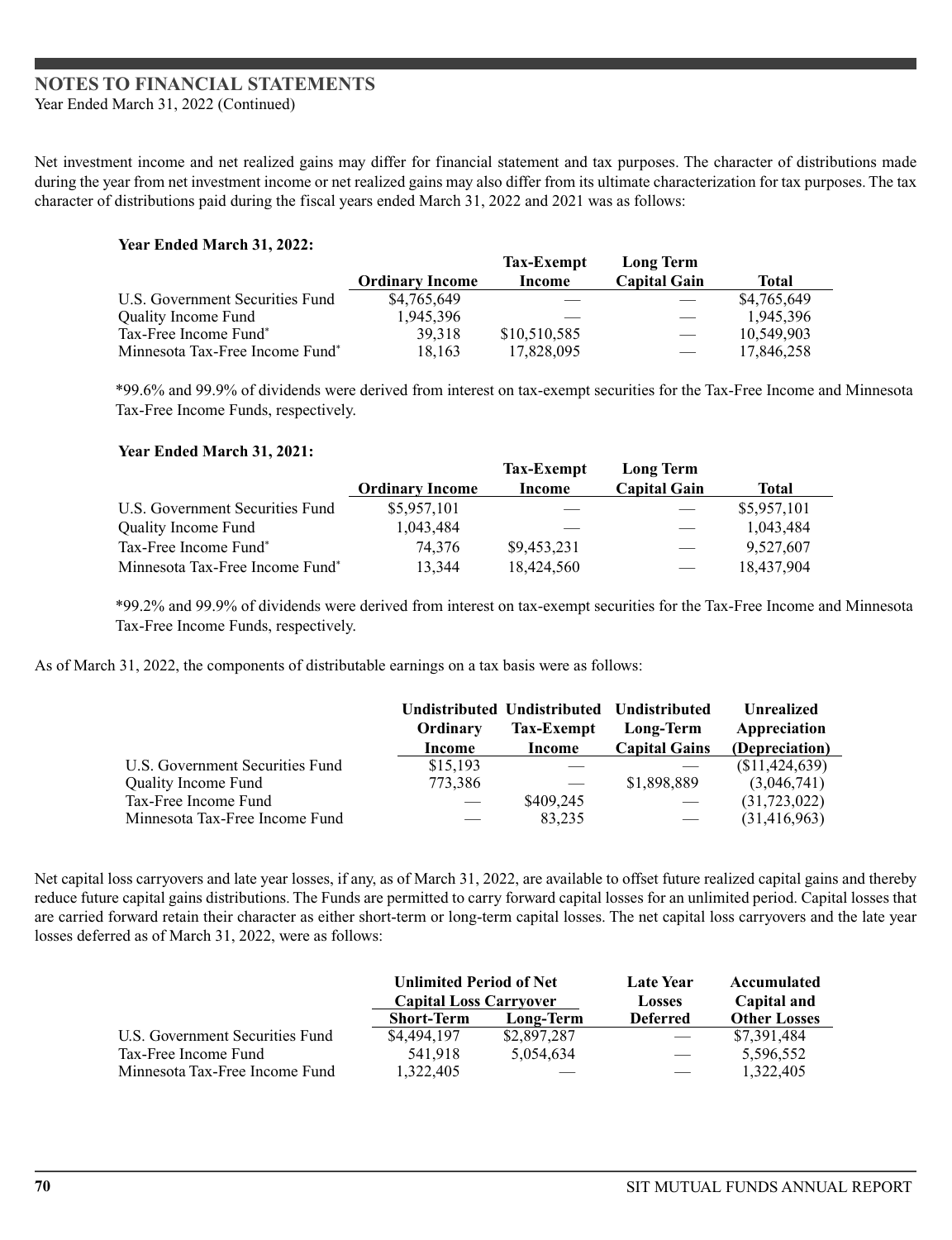For the year ended March 31, 2022, the Funds' utilized capital losses and expired capital losses as follows:

|                                 | <b>Utilized</b> | <b>Expired</b> |
|---------------------------------|-----------------|----------------|
| U.S. Government Securities Fund | \$8,861,129     |                |
| <b>Ouality Income Fund</b>      | 401.278         |                |
| Tax-Free Income Fund            | 3,878,531       |                |
| Minnesota Tax-Free Income Fund  | 1.954.077       |                |

## *Distributions*

Distributions to shareholders are recorded as of the close of business on the record date. Such distributions are payable in cash or reinvested in additional shares of the Funds' capital stock. Distributions from net investment income are declared daily and paid monthly for the Funds. Distributions from net realized gains, if any, will be made annually for each of the Funds.

## *Use of Estimates*

The preparation of financial statements in conformity with U.S. generally accepted accounting principles requires management to make certain estimates and assumptions that affect the reported amounts of assets and liabilities and disclosure of contingent assets and liabilities at the date of the financial statements and the reported results for the respective periods. Actual results could differ from those estimates.

## *Guarantees and Indemnifications*

Under each Fund's organizational documents, its officers and directors are indemnified against certain liability arising out of the performance of their duties to each Fund. In addition, certain of each Fund's contracts with its service providers contain general indemnification clauses. Each Fund's maximum exposure under these arrangements is unknown since the amount of any future claims that may be made against each Fund cannot be determined and each Fund has no historical basis for predicting the likelihood of any such claims.

## **(3) Investment Security Transactions**

The cost of purchases and proceeds from sales and maturities of investment securities, other than short-term securities, for the year ended March 31, 2022, were as follows:

|                                 | <b>Purchases</b>       |              | <b>Proceeds</b>          |              |
|---------------------------------|------------------------|--------------|--------------------------|--------------|
|                                 | <b>U.S. Government</b> | Other        | <b>U.S. Government</b>   | <b>Other</b> |
| U.S. Government Securities Fund | \$193,271,151          |              | \$248,432,896            | \$1,790,802  |
| <b>Quality Income Fund</b>      | 23.942.470             | \$68,350,865 | 19,354,738               | 50,573,655   |
| Tax-Free Income Fund            |                        | 114,218,672  | $\overline{\phantom{a}}$ | 75,080,899   |
| Minnesota Tax-Free Income Fund  | $\hspace{0.05cm}$      | 165,261,331  | $\overline{\phantom{a}}$ | 142,623,590  |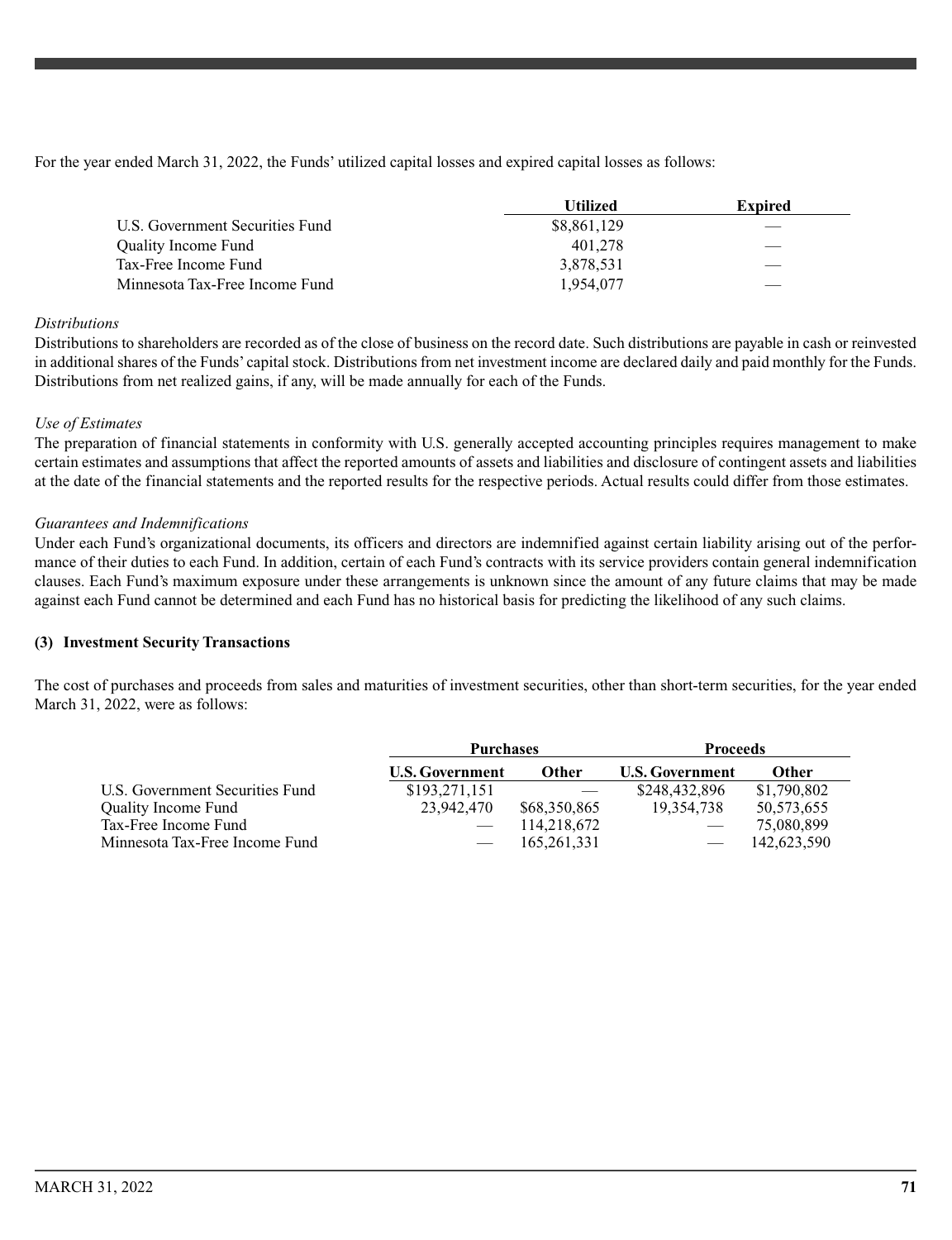## **NOTES TO FINANCIAL STATEMENTS** Year Ended March 31, 2022 (Continued)

## **(4) Affiliated Fees and Transactions**

#### *Investment Adviser*

The Funds each have entered into an investment management agreement with Sit Investment Associates Inc., under which SIA manages the Funds' assets and provides research, statistical and advisory services, and pays related office rental, executive expenses and executive salaries. In addition, the Funds have entered into separate supervision and administration agreements with SIA. SIA also is obligated to pay all of the Funds' expenses (excluding extraordinary expenses, stock transfer taxes, interest, brokerage commissions, and other transaction charges relating to investing activities). The fees charged to each Fund by SIA are based on the average daily net assets of the Funds at the annual rate of:

|                                        | <b>Advisory</b> | Supervisory and            | Total                  |
|----------------------------------------|-----------------|----------------------------|------------------------|
|                                        | Fees            | <b>Administrative Fees</b> | <b>Management Fees</b> |
| U.S. Government Securities Class S     | $0.20\%$        | $0.60\%$                   | $0.80\%$               |
| U.S. Government Securities Class Y     | $0.20\%$        | $0.35\%$                   | $0.55\%$               |
| Quality Income <sup>1</sup>            | $0.30\%$        | $0.60\%$                   | $0.90\%$               |
| Tax-Free Income Class $S1$             | 0.20%           | $0.60\%$                   | 0.80%                  |
| Tax-Free Income Class $Y^2$            | $0.20\%$        | $0.35\%$                   | $0.55\%$               |
| Minnesota Tax-Free Income <sup>1</sup> | $0.20\%$        | $0.60\%$                   | 0.80%                  |

<sup>1</sup> The supervisory and administrative fee was effective June 1, 2021. Prior to June 1, 2021, the advisory fee and total management fee was 0.90%, 0.80%, and 0.80% for Quality Income Fund, Tax-Free Income Fund and Minnesota Tax-Free Income Fund, respectively. Effective April 1, 2022, the advisory fee for Quality Income Fund will be reduced from 0.30% to 0.20%.

 $^2$  Sit Tax-Free Income Fund Class Y shares were first issued on June 1, 2021, and therefore the fees presented reflect the fees provided for in the Investment Management Agreement and Supervision and Administration Agreement.

#### *Transactions with affiliates*

The Adviser, affiliates of the Adviser, directors and officers of the Funds as a whole owned the following shares as of March 31, 2022:

|                                         | <b>Shares</b> | % Shares Outstanding |
|-----------------------------------------|---------------|----------------------|
| U.S. Government Securities Fund Class S | 210,464       | 0.7                  |
| U.S. Government Securities Fund Class Y | 895,948       | 8.9                  |
| <b>Ouality Income Fund</b>              | 9,956,363     | 73.5                 |
| Tax-Free Income Fund Class S            | 304.844       | 1.5                  |
| Tax-Free Income Fund Class Y            | 677,002       | 3.7                  |
| Minnesota Tax-Free Income Fund          | 1.957.925     | 3.1                  |

## **(5) Credit Facility**

Effective November 30, 2021, the Funds, together with the 10 equity Sit Mutual Funds managed by SIA, are borrowers in a \$20 million credit facility (Credit Facility) maturing November 29, 2022. The Credit Facility provides a source of funds to the Borrowers for temporary and emergency purposes, including the ability to meet future unanticipated or unusually large redemption requests. Under the terms of the Credit Facility, each Fund shall pay interest charged on any borrowings made by the Fund. During the year ended March 31, 2022, the Funds did not use the Credit Facility.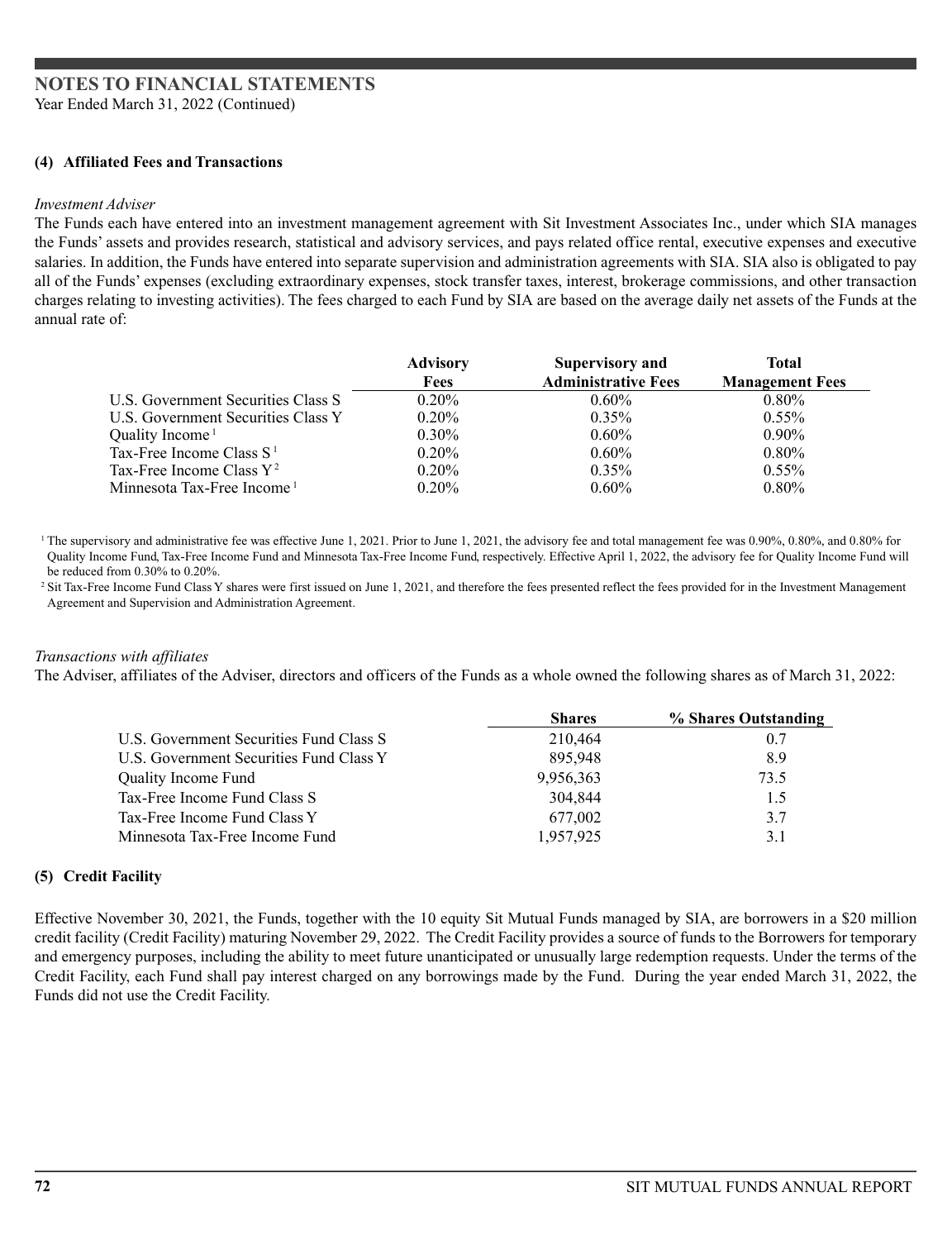# **REPORT OF INDEPENDENT REGISTERED PUBLIC ACCOUNTING FIRM**

To the Shareholders and Board of Directors Sit U.S. Government Securities Fund, Inc. Sit Mutual Funds II, Inc.:

#### *Opinion on the Financial Statements*

We have audited the accompanying statements of assets and liabilities of the Sit U.S. Government Securities Fund and Sit Quality Income Fund, Sit Tax-Free Income Fund, and Sit Minnesota Tax-Free Income Fund (each a Series of Sit Mutual Funds II, Inc.) (collectively, the Funds), including the schedules of investments, as of March 31, 2022, the related statements of operations for the year then ended, the statements of changes in net assets for each of the years in the two-year period then ended, and the related notes (collectively, the financial statements) and the financial highlights for each of the years or periods in the five-year period then ended. In our opinion, the financial statements and financial highlights present fairly, in all material respects, the financial position of the Funds as of March 31, 2022, the results of their operations for the year then ended, the changes in their net assets for each of the years in the two-year period then ended, and the financial highlights for each of the years or periods in the five-year period then ended, in conformity with U.S. generally accepted accounting principles.

#### *Basis for Opinion*

These financial statements and financial highlights are the responsibility of the Funds' management. Our responsibility is to express an opinion on these financial statements and financial highlights based on our audits. We are a public accounting firm registered with the Public Company Accounting Oversight Board (United States) (PCAOB) and are required to be independent with respect to the Funds in accordance with the U.S. federal securities laws and the applicable rules and regulations of the Securities and Exchange Commission and the PCAOB.

We conducted our audits in accordance with the standards of the PCAOB. Those standards require that we plan and perform the audit to obtain reasonable assurance about whether the financial statements and financial highlights are free of material misstatement, whether due to error or fraud. Our audits included performing procedures to assess the risks of material misstatement of the financial statements and financial highlights, whether due to error or fraud, and performing procedures that respond to those risks. Such procedures included examining, on a test basis, evidence regarding the amounts and disclosures in the financial statements and financial highlights. Such procedures also included confirmation of securities owned as of March 31, 2022, by correspondence with custodians and brokers. Our audits also included evaluating the accounting principles used and significant estimates made by management, as well as evaluating the overall presentation of the financial statements and financial highlights. We believe that our audits provide a reasonable basis for our opinion.

## /s/KPMG LLP

We have served as the auditor of one or more Sit Mutual Funds investment companies since 1982.

Minneapolis, Minnesota May 20, 2022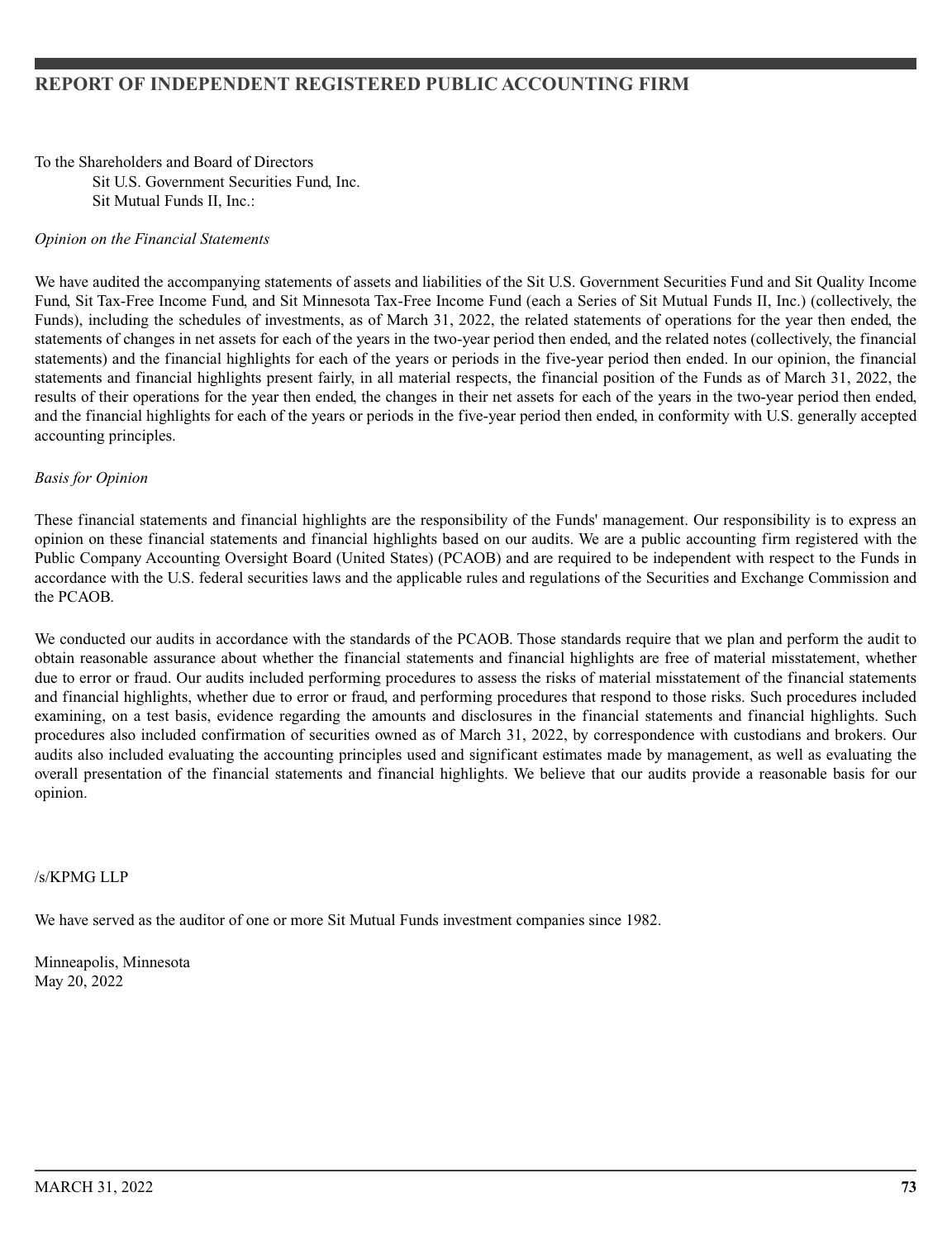## **EXPENSE EXAMPLE (Unaudited)**

As a shareholder of the Funds, you incur two types of costs: (1) transaction costs, including redemption fees and (2) ongoing costs, including management fees; and other Fund expenses. This Example is intended to help you understand your ongoing costs (in dollars) of investing in the Funds and to compare these costs with the ongoing costs of investing in other mutual funds.

The Example is based on an investment of \$1,000 invested at the beginning of the period and held for the entire period October 1, 2021 to March 31, 2022.

#### **Actual Expenses**

The first line of the following table provides information about actual account values and actual expenses. You may use the information in this line, together with the amount you invested, to estimate the expenses that you paid over the period. Simply divide your account value by \$1,000 (for example, an \$8,600 account value divided by  $$1,000 = 8.6$ , then multiply the result by the number in the first line under the heading entitled "Expenses Paid During Period" to estimate the expenses you paid on your account during this period.

## **Hypothetical Example for Comparison Purposes**

The second line of the table provides information about hypothetical account values and hypothetical expenses based on the Fund's actual expense ratio and an assumed rate of return of 5% per year before expenses, which is not the Fund's actual return. The hypothetical account values and expenses may not be used to estimate the actual ending account balance or expenses you paid for the period. You may use this information to compare the ongoing costs of investing in the Fund and other funds. To do so, compare this 5% hypothetical example with the 5% hypothetical examples that appear in the shareholder reports of the other funds.

Please note that the expenses shown in the table are meant to highlight your ongoing costs only and do not reflect any transactional costs, such as redemption fees. Therefore, the second line of the table is useful in comparing ongoing costs only, and will not help you determine the relative total costs of owning different funds. In addition, if these transactional costs (redemption fees) were included, your costs would have been higher.

|              | <b>Beginning</b><br>Account<br>Value<br>(10/1/21) | Ending<br>Account<br>Value<br>(3/31/22) | <b>Expenses</b><br><b>Paid During</b><br><b>Period</b><br>$(10/1/21 -$<br>$3/31/22$ <sup>*</sup> |
|--------------|---------------------------------------------------|-----------------------------------------|--------------------------------------------------------------------------------------------------|
|              | <b>U.S. Government Securities Fund</b>            |                                         |                                                                                                  |
| Actual       |                                                   |                                         |                                                                                                  |
| Class S      | \$1,000                                           | \$980.20                                | \$3.95                                                                                           |
| Class Y      | \$1,000                                           | \$981.30                                | \$2.72                                                                                           |
| Hypothetical |                                                   |                                         |                                                                                                  |
| Class S      | \$1,000                                           | \$1,020.94                              | \$4.03                                                                                           |
| Class Y      | \$1,000                                           | \$1,022.19                              | \$2.77                                                                                           |
|              | <b>Quality Income Fund</b>                        |                                         |                                                                                                  |
| Actual       | \$1,000                                           | \$999.60                                | \$4.49                                                                                           |
| Hypothetical | \$1,000                                           | \$1,020.44                              | \$4.53                                                                                           |
|              | <b>Tax-Free Income Fund</b>                       |                                         |                                                                                                  |
| Actual       |                                                   |                                         |                                                                                                  |
| Class S      | \$1,000                                           | \$937.50                                | \$3.86                                                                                           |
| Class Y      | \$1,000                                           | \$938.70                                | \$2.66                                                                                           |
| Hypothetical |                                                   |                                         |                                                                                                  |
| Class S      | \$1,000                                           | \$1,020.94                              | \$4.03                                                                                           |
| Class Y      | \$1,000                                           | \$1,022.19                              | \$2.77                                                                                           |
|              | <b>Minnesota Tax-Free Income Fund</b>             |                                         |                                                                                                  |
| Actual       | \$1,000                                           | \$939.80                                | \$3.87                                                                                           |

| Minnesota Tax-Free Income Fund |         |            |        |  |
|--------------------------------|---------|------------|--------|--|
| Actual                         | \$1,000 | \$939.80   | \$3.87 |  |
| Hypothetical                   | \$1,000 | \$1,020.94 | \$4.03 |  |

Expenses are equal to the Funds' annualized expense ratios of 0.80% for the U.S. Government Securities, Class S, Tax-Free Income, Class S, and Minnesota Tax-Free Funds; 0.55% for the U.S. Government Securities, and Tax-Free Income, Class Y; and 0.90% for the Quality Income Fund, multiplied by the average account value over the period, multiplied by 182/365 (to reflect the one-half year period.)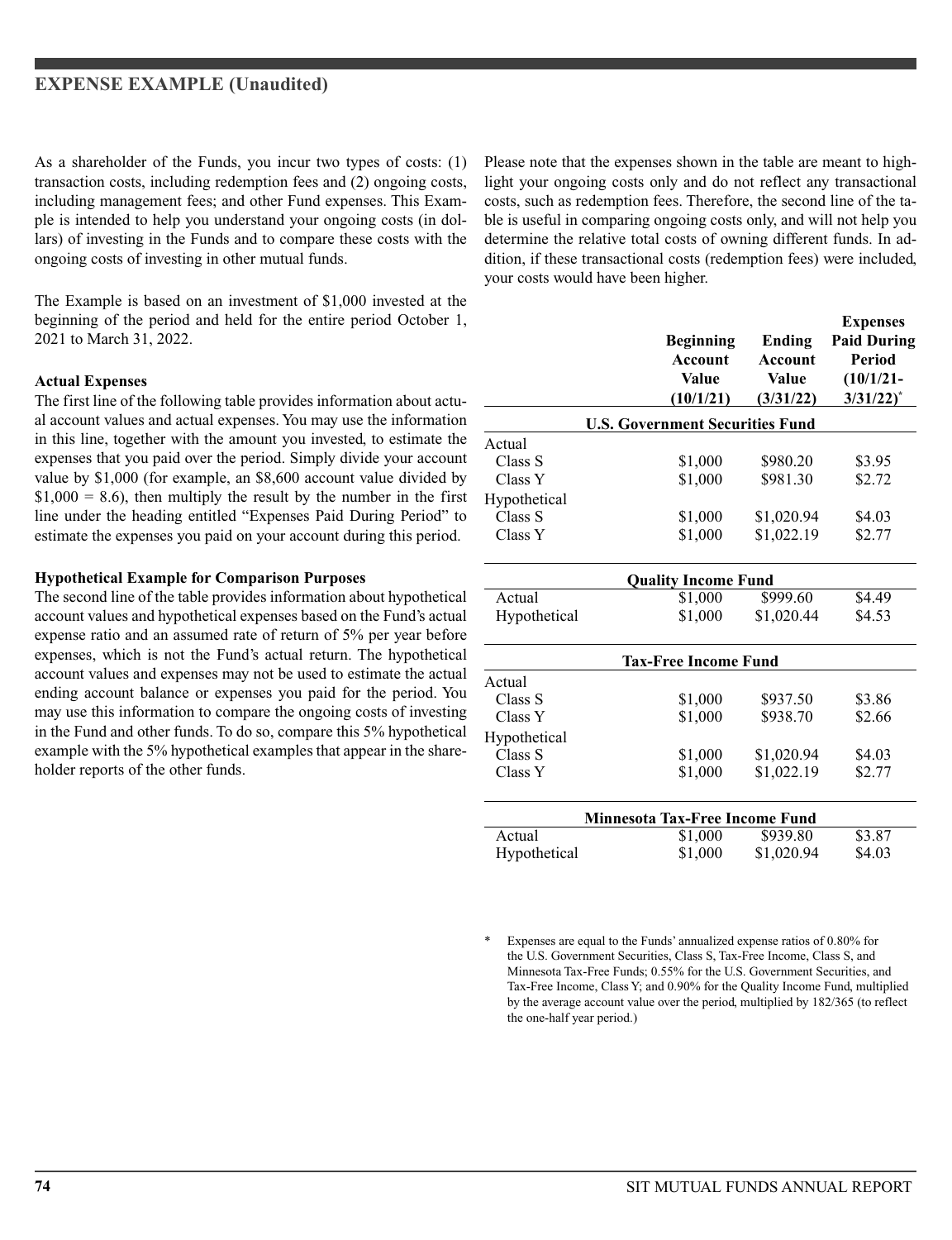# **FEDERAL TAX INFORMATION (Unaudited)**

## **Sit Bond Funds**

For corporate shareholders, the percentage of investment income (dividend income and short-term gains, if any), for each of the Funds that qualify for the dividends-received deductions for the period of April 1, 2021 to March 31, 2022 is as follows:

| Fund                            | Percentage |
|---------------------------------|------------|
| U.S. Government Securities Fund | $0.0\%$    |
| <b>Quality Income Fund</b>      | 0.0        |
| Tax-Free Income Fund            | 0.0        |
| Minnesota Tax-Free Income Fund  | 0.0        |

For the year ended March 31, 2022, certain dividends paid by the Funds may be subject to a maximum tax rate of 15%, as provided by the Jobs and Growth Tax Relief Reconciliation Act of 2003. Of the distributions made by the following Funds, the corresponding percentages represent the amount of each distribution which may qualify for the 15% dividend income tax rate.

| Fund                            | Percentage |
|---------------------------------|------------|
| U.S. Government Securities Fund | $0.0\%$    |
| <b>Quality Income Fund</b>      | 0.0        |
| Tax-Free Income Fund            | 0.0        |
| Minnesota Tax-Free Income Fund  | 00         |

Quality Income Fund designated \$1,898,889 as long-term capital gain dividends during the year ended March 31, 2022. Distributable long-term gains are based on net realized long term gains determined on a tax basis and may differ from such amounts for financial reporting purposes.

For the year ended March 31, 2022, 99.6% and 99.9% of dividends were derived from interest on tax-exempt securities for the Tax-Free Income Fund and Minnesota Tax-Free Income Fund, respectively. This portion of exempt-interest dividends is exempt from federal taxes and should not be included in shareholders' gross income. Exempt-interest dividends may be subject to state and local taxes. Each shareholder should consult a tax adviser about reporting this income for state and local tax purposes.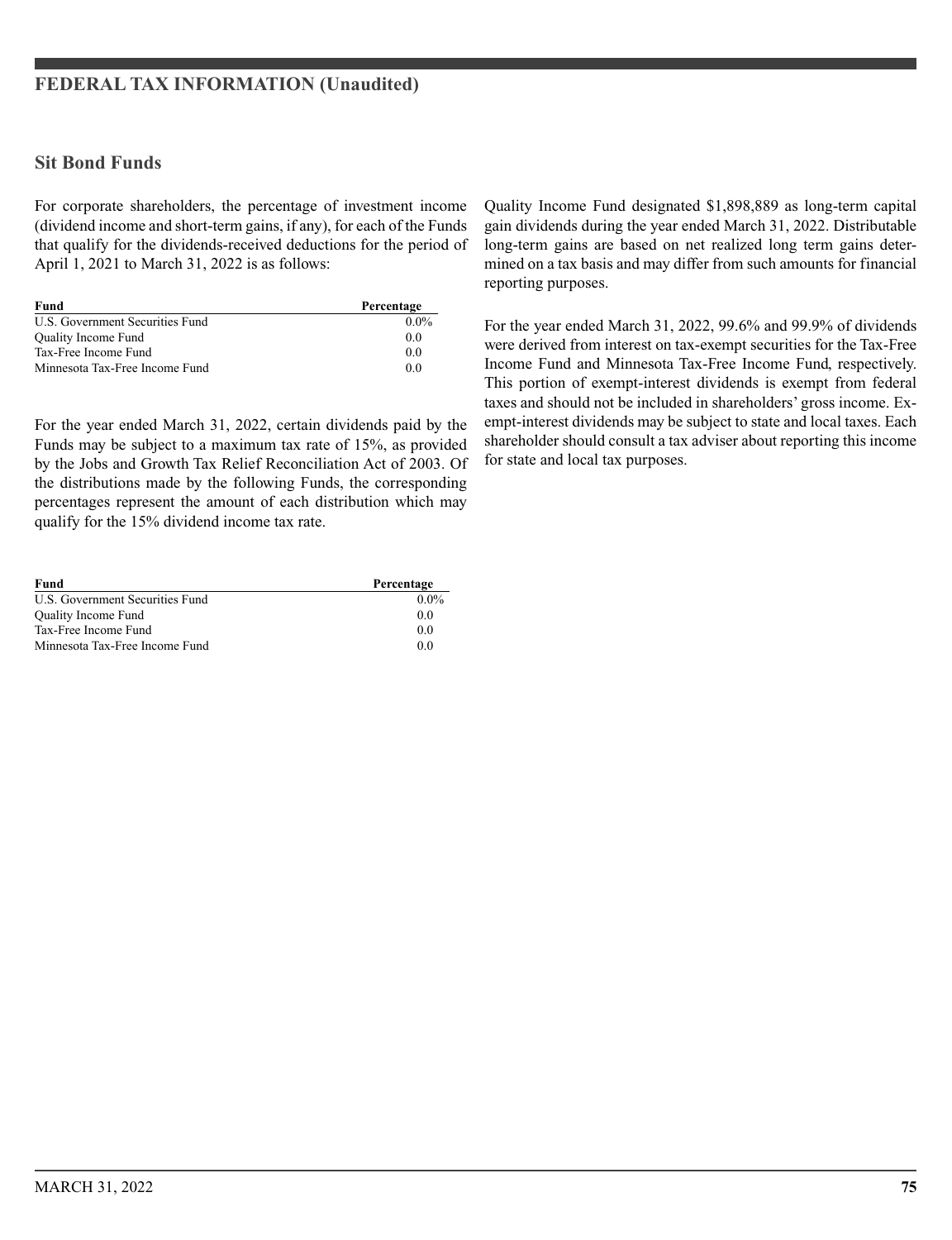# **INFORMATION ABOUT DIRECTORS AND OFFICERS**

The Sit Mutual Funds are a family of no-load mutual funds. The bond funds described in this Annual Report are the Sit U.S. Government Securities Fund, Sit Tax-Free Income Fund, Sit Minnesota Tax-Free Income Fund, and the Sit Quality Income Fund (the "Funds" or individually, a "Fund"). The Sit U.S. Government Securities Fund and the corporate issuer of the Sit Tax-Free Income Fund, Sit Minnesota Tax-Free Income Fund and Sit Quality Income Fund each have a Board of Directors (together, the "Boards") and officers. Pursuant to Minnesota law, the Boards are responsible for the management of the Funds and the establishment of the Funds' policies. The officers of the Funds manage the day-to-day operation of the Funds. Information pertaining to the directors and officers of the Funds is set forth below. The business address, unless otherwise noted below, is that of the Funds' investment adviser – 3300 IDS Center, 80 South Eighth Street, Minneapolis, Minnesota 55402. The Boards have a separate Audit Committee. The Bond Funds' SAI has additional information about the Funds' directors and is available without charge upon request by calling the Sit Funds at 800-332-5580.

| Name, Age, and<br><b>Position</b><br>with Funds                     | Term of<br>Office $(1)$<br>and Length of Time<br>Served                                                                          | <b>Principal Occupations During</b><br><b>Past Five Years</b>                                                                                                                                                                   | <b>Number of Funds</b><br>Overseen in<br><b>Fund Complex</b> | <b>Other Directorships</b><br>Held by Director <sup>(3)</sup> |
|---------------------------------------------------------------------|----------------------------------------------------------------------------------------------------------------------------------|---------------------------------------------------------------------------------------------------------------------------------------------------------------------------------------------------------------------------------|--------------------------------------------------------------|---------------------------------------------------------------|
| <b>INTERESTED DIRECTOR:</b>                                         |                                                                                                                                  |                                                                                                                                                                                                                                 |                                                              |                                                               |
| Roger J. Sit <sup>(2)</sup><br>Age: 60<br>Chairman and<br>President | Chairman since 10/2008;<br>Officer since 1998.                                                                                   | Chairman, President, CEO and Global<br>CIO of Sit Investment Associates, Inc.<br>(the "Adviser"); Chairman and CEO of Sit<br>Fixed Income Advisors II, LLC ("SFI");<br>Chairman of SIA Securities Corp. (the<br>"Distributor"). | 14                                                           | The Huntington Nation-<br>al Bank.                            |
| <b>INDEPENDENT DIRECTORS:</b>                                       |                                                                                                                                  |                                                                                                                                                                                                                                 |                                                              |                                                               |
| Edward M. Giles<br>Age: 86<br>Director                              | Director since 2012 or the<br>Fund's inception, if later.                                                                        | Senior Vice President of Peter B.<br>Cannell & Co., July 2011 to present.                                                                                                                                                       | 14                                                           | None.                                                         |
| Sidney L. Jones<br>Age: 88<br>Director                              | Director from 1988 to 1989<br>and since 1993 or the<br>Fund's inception, if later.                                               | Lecturer, Washington Campus<br>Consortium of 17 Universities.                                                                                                                                                                   | 14                                                           | None.                                                         |
| Bruce C. Lueck<br>Age: 81<br>Director                               | Director since 2004 or the<br>Fund's inception, if later.                                                                        | Consultant for Zephyr Management, L.P.<br>(investment management) and<br>committee member of several<br>investment funds and foundations.                                                                                       | 14                                                           | None.                                                         |
| Donald W. Phillips<br>Age: 73<br>Director                           | Director of the International<br>Fund since 1993, and since<br>1990 or the Fund's<br>inception, if later for all<br>other Funds. | Chairman and CEO of WP Global<br>Partners Inc., July 2005 to present.                                                                                                                                                           | 14                                                           | None.                                                         |
| Barry N. Winslow<br>Age: 74<br>Director                             | Director since 2010 or the<br>Fund's inception, if later.                                                                        | Board member, TCF Financial<br>Corporation, July 2014 to July 2019.                                                                                                                                                             | 14                                                           | None.                                                         |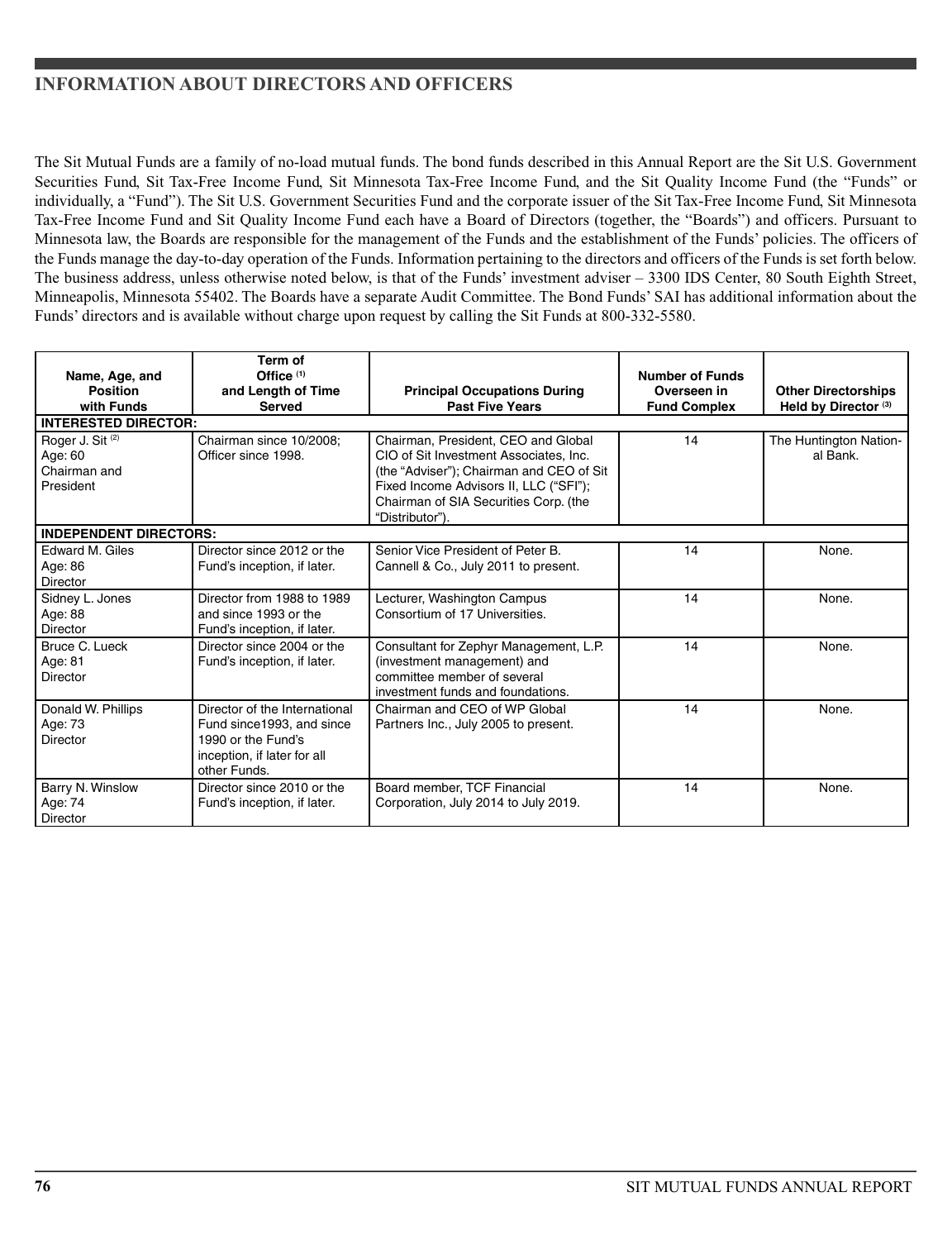| Name, Age, and<br><b>Position</b><br>with Funds                                                                 | Term of<br>Office <sup>(1)</sup><br>and Length of Time<br><b>Served</b> | <b>Principal Occupations During</b><br><b>Past Five Years</b>                                                                                                                                                 | <b>Number of Funds</b><br>Overseen in<br><b>Fund Complex</b> | <b>Other Directorships</b><br>Held by Director <sup>(3)</sup> |
|-----------------------------------------------------------------------------------------------------------------|-------------------------------------------------------------------------|---------------------------------------------------------------------------------------------------------------------------------------------------------------------------------------------------------------|--------------------------------------------------------------|---------------------------------------------------------------|
| <b>OFFICERS:</b>                                                                                                |                                                                         |                                                                                                                                                                                                               |                                                              |                                                               |
| Mark H. Book<br>Age: 58<br>Vice President-<br>Investments                                                       | Officer since 2002:<br>Re-Elected by the Boards<br>annually.            | Vice President and Portfolio Manager of<br>SFI.                                                                                                                                                               | N/A                                                          | N/A                                                           |
| Kelly K. Boston<br>Age: 53<br><b>Assistant Secretary &amp;</b><br><b>Assistant Treasurer</b>                    | Officer since 2000:<br>Re-Elected by the Boards<br>annually.            | Staff Attorney of the Adviser; Secretary<br>of the Distributor.                                                                                                                                               | N/A                                                          | N/A                                                           |
| Bryce A. Doty<br>Age: 55<br>Vice President -<br>Investments                                                     | Officer since 1996;<br>Re-Elected by the Boards<br>annually.            | Senior Vice President and Senior<br>Portfolio Manager of SFI.                                                                                                                                                 | N/A                                                          | N/A                                                           |
| Paul J. Jungquist<br>Age: 60<br>Vice President -<br>Investments                                                 | Officer since 1996:<br>Re-Elected by the Boards<br>annually.            | Senior Vice President and Senior Portfo-<br>lio Manager of SFI.                                                                                                                                               | N/A                                                          | N/A                                                           |
| Paul E. Rasmussen<br>Age: 61<br>Vice President.<br>Treasurer, Secretary &<br>Chief<br><b>Compliance Officer</b> | Officer since 1994;<br>Re-Elected by the Boards<br>annually.            | Vice President, Secretary, Controller and<br>Chief Compliance Officer of the Adviser;<br>Vice President, Secretary, and Chief<br>Compliance Officer of SFI; President and<br>Treasurer of the Distributor.    | N/A                                                          | N/A                                                           |
| Carla J. Rose<br>Age: 55<br>Vice President.<br><b>Assistant Secretary &amp;</b><br><b>Assistant Treasurer</b>   | Officer since 2000:<br>Re-Elected by the Boards<br>annually.            | Vice President, Administration & Deputy<br>Controller of the Adviser; Vice President,<br>Controller, Treasurer & Assistant<br>Secretary of SFI; Vice President and<br>Assistant Secretary of the Distributor. | N/A                                                          | N/A                                                           |

<sup>1</sup> Directors serve until their death, resignation, removal or the next meeting of the shareholders at which election of directors is an agenda item and a successor is duly *elected and qualified.*

<sup>2</sup> Director who is deemed to be an "interested person" of the Funds as that term is defined by the Investment Company Act of 1940. Mr. Sit is considered an "interested *person" because he is an officer of Sit Investment Associates, Inc., the Funds' investment adviser.*

<sup>3</sup> Includes only directorships of companies required to report under the Securities Exchange Act of 1934 (i.e., public companies) or other investment companies registered *under the 1940 Act.*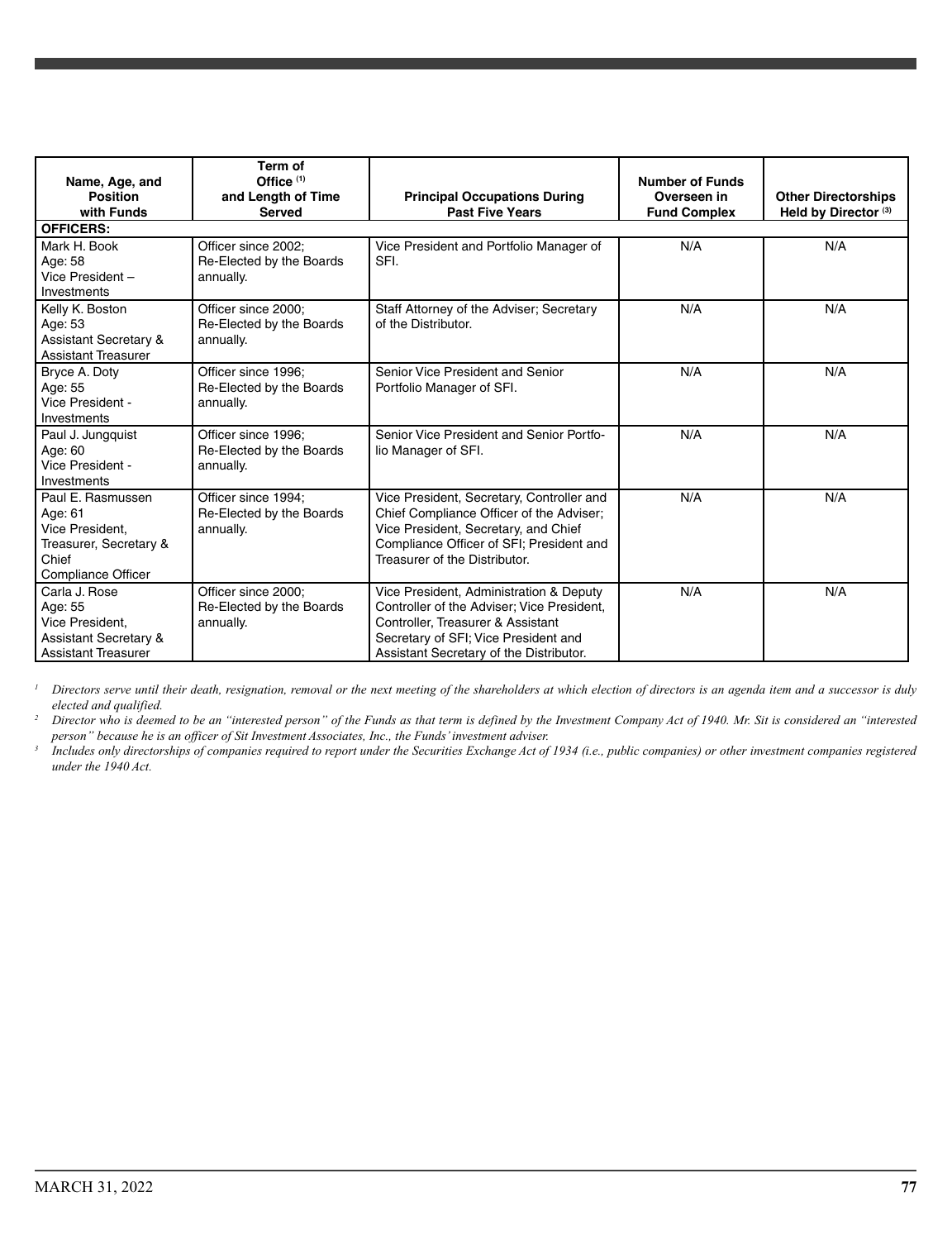# **ADDITIONAL INFORMATION**

## **PROXY VOTING**

A description of the policies and procedures that Sit Investment uses to vote proxies related to the Funds' portfolio securities is set forth in the Funds' Statement of Additional Information, which is available on the Funds' website at www.sitfunds.com, without charge by calling 800-332-5580 and on the Securities and Exchange Commission's (SEC) website at www.sec.gov. The Funds' proxy voting record is available without charge by calling 800-332-5580 and on the SEC's website at www.sec.gov no later than August 31 for the prior 12 months ending June.

## **QUARTERLY SCHEDULES OF INVESTMENTS**

Each Fund files a complete schedule of investments with the SEC for the first and third quarters of each fiscal year on Form N-PORT. The Funds' Form N-PORT is available on the SEC's website at www.sec.gov. Each Fund's complete schedule of investments, as filed on Form N-PORT, is also available on its website at www.sitfunds.com, or without charge by calling 800-332-5580.

## **STATEMENT REGARDING LIQUIDITY RISK MANAGEMENT PROGRAM**

The Securities and Exchange Commission adopted Rule 22e-4 under the Investment Company Act of 1940, as amended (the "Liquidity Rule"), to promote effective liquidity risk management throughout the open-end investment company industry, thereby reducing the risk that a fund will be unable to meet requests to redeem its shares without significant dilution of remaining investors' interest in the fund ("Liquidity Risk").

At their joint meeting held on October 25, 2021, the Boards of Directors (the "Boards") of the Sit Mutual Funds (each a "Fund and together, the "Funds") reviewed the Funds' liquidity risk management program (the "Program") pursuant to the Liquidity Rule. In connection with this review, Sit Investment Associates, Inc. ("SIA"), the investment adviser to the Funds and administrator of the Program, provided the Boards with a written report that addressed the operation of the Program and assessed its adequacy and effectiveness of implementation during the prior year (the "Report").

The Report described SIA's liquidity classification methodology with respect to the Funds and noted SIA's determination that a Highly Liquid Investment Minimum was not currently necessary for any Fund. The Report also summarized factors considered by SIA in assessing, managing, and periodically reviewing each Fund's Liquidity Risk and the effectiveness of the Program with respect to each Fund. Such information and factors included, among other things: (i) evaluations of each Fund's investment strategy and liquidity of investments during both normal and reasonably foreseeable stressed conditions; (ii) SIA's determination that each Fund's strategy remained appropriate for an open-end mutual fund; (iii) analyses of the Funds' short-term and long-term cash flow projections during both normal and reasonably foreseeable stressed conditions, taking into account each Fund's historical net redemption activity, shareholder ownership concentration, distribution channels and reasonably anticipated trading size; (iv) that each Fund had adopted an in-kind redemption policy that could be utilized to meet large shareholder redemption requests; (v) analyses of each Fund's holdings of cash and cash equivalents, available borrowing arrangements, if any, and other funding sources; (vi) that each Fund held primarily highly liquid investments (investments that the Fund anticipates can be converted to cash within 3 business days or less in current market conditions without significantly changing their market value); (vii) that no Fund held more than 3% of its net assets in illiquid investments (investments that cannot be sold or disposed of in seven days or less in current market conditions without the sale of the investment significantly changing the market value of the investment) during normal market conditions; (viii) confirmation that each Fund had complied with the requirements of the Program; and (ix) that the Program had operated adequately and SIA recommended no changes to the Program at that time.

Based on the review, the Report concluded that the Program was operating as intended and is effective in implementing the requirements of the Liquidity Rule.

There can be no assurance that the Program will achieve its objectives under all circumstances in the future. Please refer to the Funds' prospectuses for more information regarding a Fund's exposure to Liquidity Risk and other risks to which it may be subject.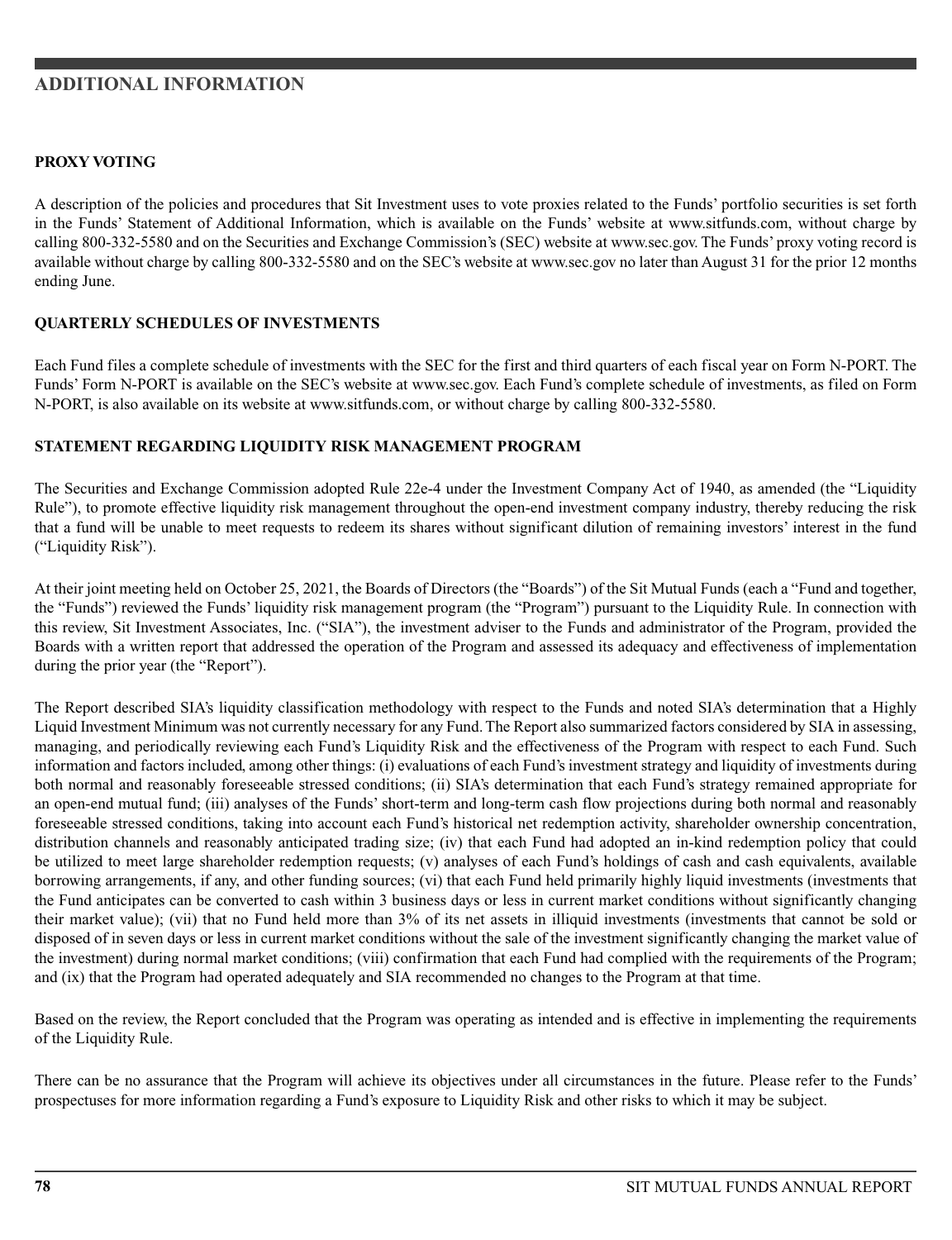## **BOARD RE-APPROVAL OF INVESTMENT MANAGEMENT AGREEMENTS**

At their joint meeting held on October 25, 2021, the Boards of Directors (the "Boards") of the Sit Tax-Free Income Fund, Sit Minnesota Tax-Free Income Fund, Sit Quality Income Fund and Sit U.S. Government Securities Fund, Inc. (each a "Fund" and collectively, the "Funds") unanimously approved the continuation for another one-year period of the investment management agreements entered into by and between Sit Investment Associates, Inc. ("SIA") and each of Sit Mutual Funds II, Inc., dated November 1, 1992; and Sit U.S. Government Securities Fund, Inc., dated November 1, 1992 (collectively, the "Agreements").

In advance of the October 25, 2021 meeting, the Boards requested and received materials from SIA to assist them in considering the reapproval of the Agreements. The Boards, including all of the Directors who are not "interested persons" (as such term is defined in the Investment Company Act of 1940, as amended (the "1940 Act")) of the Funds (the "non-interested Directors")), approved the Agreements after discussion and consideration of various factors relating to both the Boards' selection of SIA as the Funds' investment adviser and the Boards' approval of the fees to be paid under the Agreements. In evaluating the Agreements, the Directors relied upon their knowledge, resulting from their meetings and other interactions throughout the year, of SIA and its services and personnel. The Directors did not consider any single factor as controlling in determining whether to approve the Agreements, and the items described herein are not allencompassing of the matters considered by the Directors.

**Investment Adviser Criteria.** The Directors began their analysis by discussing their criteria for determining the quality of an investment adviser. The Directors noted that their criteria were similar to those used by institutional investors in evaluating and selecting investment advisers. The Directors discussed several factors in assessing the nature, extent and quality of the services performed by SIA, including the following:

Investment Philosophy and Process. The Directors considered SIA's philosophy of managing assets. With respect to fixed income securities, the Directors noted that SIA stresses the consistent attainment of superior risk-adjusted returns using a conservative investment management approach that seeks to identify pricing anomalies in the market and manage portfolio duration.

With respect to fixed income securities, the Directors considered that SIA seeks securities with a special emphasis on interest income and significant stability of principal value. They noted that SIA's investment style seeks to avoid excessive return volatility and generate consistent results over an economic cycle. The Directors also noted that each Fund's objective is to seek high current income. The Directors reviewed each Fund's portfolio characteristics and noted that SIA has consistently managed the Fund in accordance with its investment objective. The Directors noted that, because the Funds emphasize interest income, they may at times not rank highly in total return comparisons with funds that pursue different investment objectives.

The Directors discussed SIA's consistent and well-defined investment process. With respect to fixed income securities, the Directors considered that the SIA's portfolio managers are responsible for implementing the strategy set forth in SIA's duration targets and interest rate projections.

Investment Professionals. The Directors discussed the experience, knowledge and organizational stability of SIA and its investment professionals. The Directors noted that SIA's senior professionals are actively involved in the investment process and have significant investment industry experience.

The Directors discussed the depth of SIA's investment staff, noting that SIA has over 30 investment professionals. Given the investment products offered by SIA and SIA's amount of assets under management, the Directors determined that SIA's investment staff is well positioned to meet the current needs of its clients, including the Funds, and to accommodate growth in its number of clients and assets under management for the near future. The Directors concluded that the depth of SIA's investment staff, and in particular senior management and investment analysts, is actually greater than the Funds currently require at their present asset size. The Directors noted that SIA has the resources of an investment firm with over \$16.4 billion in assets under management working for the benefit of the Funds' shareholders. The Directors concluded that SIA has substantial resources to provide services to the Funds and that SIA's services had been acceptable.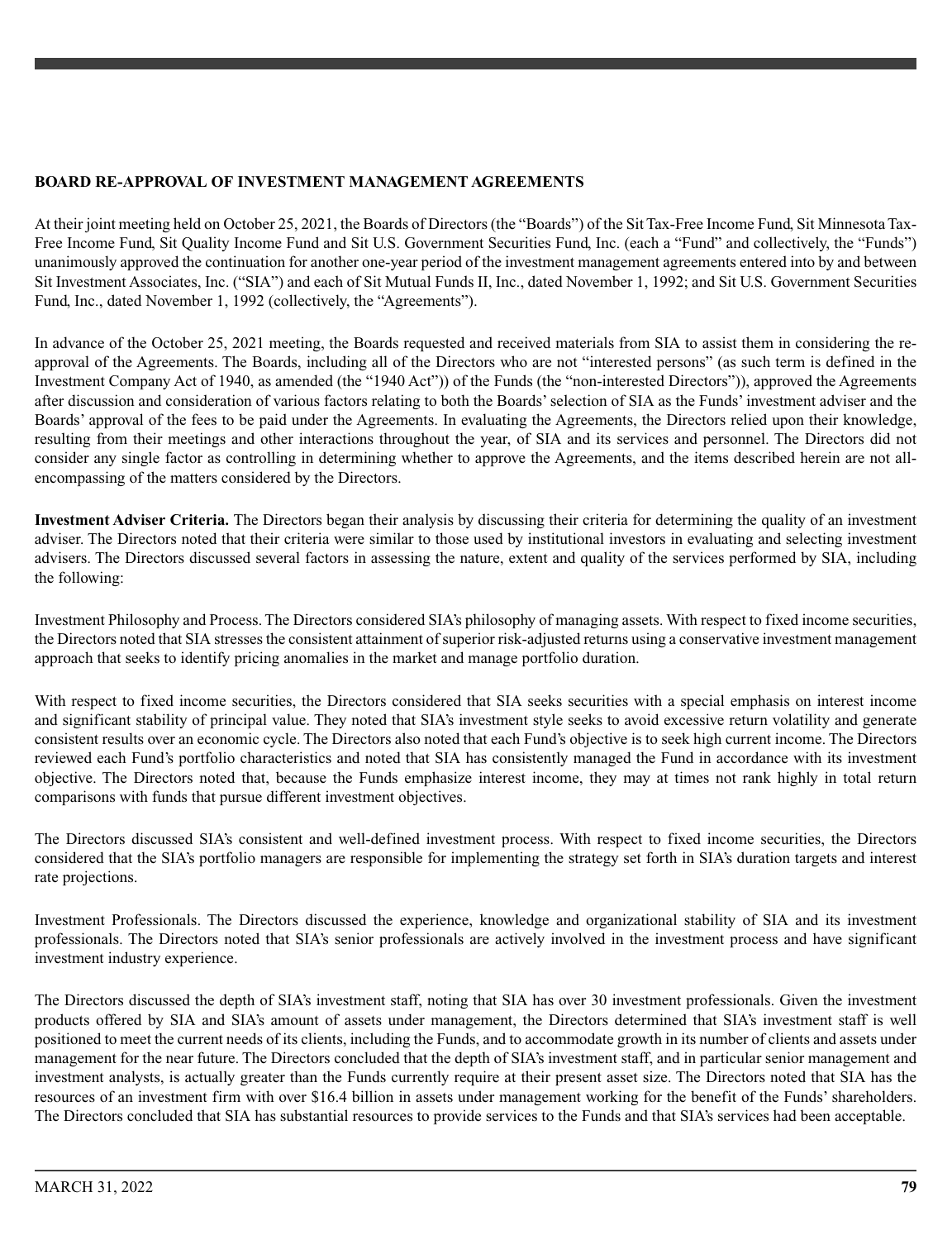# **ADDITIONAL INFORMATION (Continued)**

Investment Performance. The Directors reviewed and discussed the Funds' investment performance on an absolute and comparable basis for various periods as discussed below. The Directors noted that the investment performance of the Funds has generally been competitive with indices and other funds with similar investment styles as the Funds, such as fixed income funds seeking to maximize income.

Corporate Culture. The Directors discussed SIA's corporate values and commitment to operate under the highest ethical and professional standards. They considered that SIA's culture is set and practiced by senior management of SIA who insist that all SIA professionals exhibit honesty and integrity. The Directors noted that SIA's values are evident in the services it provides to the Funds.

**Review of Specific Factors.** The Directors continued their analysis by reviewing specific information on SIA and the Funds, and the specific terms of the Agreements, including the following:

Investment Performance. The Directors reviewed the investment performance of each Fund for the 3-month, 6-month, year-to-date, 1-year, 5-year, 10-year (as applicable) and since inception periods ended September 30, 2021, both on an absolute basis and on a comparative basis to indices and mutual funds within the same investment categories. As noted above, the Directors concluded that the investment performance of the Funds has been competitive in relation to funds with similar objectives and strategies.

Fees and Expenses. The Directors noted that the Funds pay SIA a monthly fee and SIA is responsible for all of the Funds' expenses except for supervisory and administrative fees paid to SIA pursuant to Supervision and Administration Agreements, interest, brokerage commissions and transaction charges and certain extraordinary expenses. The Directors considered fees paid in prior years and the fees to be paid under the Agreements and Supervision and Administration Agreements.

The Directors compared each Fund's expense ratio to (i) the average and median expense ratios of no-load mutual funds within the same Morningstar, Inc. ("Morningstar") investment category, (ii) the average expense ratio for load funds within the Fund's Morningstar category, and (iii) the average expense ratio for all funds within the Fund's Morningstar category. Certain of the Fund's expense ratios were higher than the averages, and certain of the Fund's expense ratios were lower than the averages. The Directors noted that the Morningstar no-load categories include funds of various asset sizes, some of which are significantly larger in assets than the Funds. The Directors found each Fund's total expense ratio to be within an acceptable range compared to the total expense ratios of other no-load funds within the Fund's Morningstar category. The Directors concluded that the fees paid by the Funds are reasonable and appropriate.

The Directors reviewed the extent to which the fees to be paid under the Agreements by each Fund may be affected by an increase in the Fund's assets, which included reviewing each Fund's current and historical assets and the likelihood and magnitude of future increases in the Fund's assets. The Directors agreed that it is appropriate that the Funds benefit from improved economies of scale as the Funds' assets increase. However, the Directors concluded that, given the amount of the Funds' current assets and the likelihood and magnitude of future increases in the Funds' assets, a graduated fee structure for each Fund was unnecessary at the time because the fees to be paid under the current Agreements were reasonable and appropriate.

The Directors reviewed the expenses paid by SIA relating to the operations of the Funds, and SIA's income with respect to its management of the Funds for the past two calendar years. The Directors concluded that the expenses paid were appropriate and that SIA's profit margin with respect to the management of the Funds was acceptable.

The Directors reviewed SIA's investment advisory fee schedule for investment management services provided to other clients. The Directors compared the services provided to the Funds and other clients of SIA and its affiliates and recognized that the Funds' expenses are borne by SIA except as noted above. The Directors concluded that the fees paid by the Funds in relation to the fees paid by other clients of SIA and its affiliates were appropriate and reasonable.

The Directors discussed the extent to which SIA receives ancillary benefits from its relationship with the Funds, such as soft dollar arrangements by which brokers provide research services to SIA as a result of brokerage generated by the Funds. The Boards concluded that any benefits SIA receives from its relationship with the Funds are well within industry norms, are reflected in the amount of the fees paid by the Funds to SIA and are appropriate and reasonable.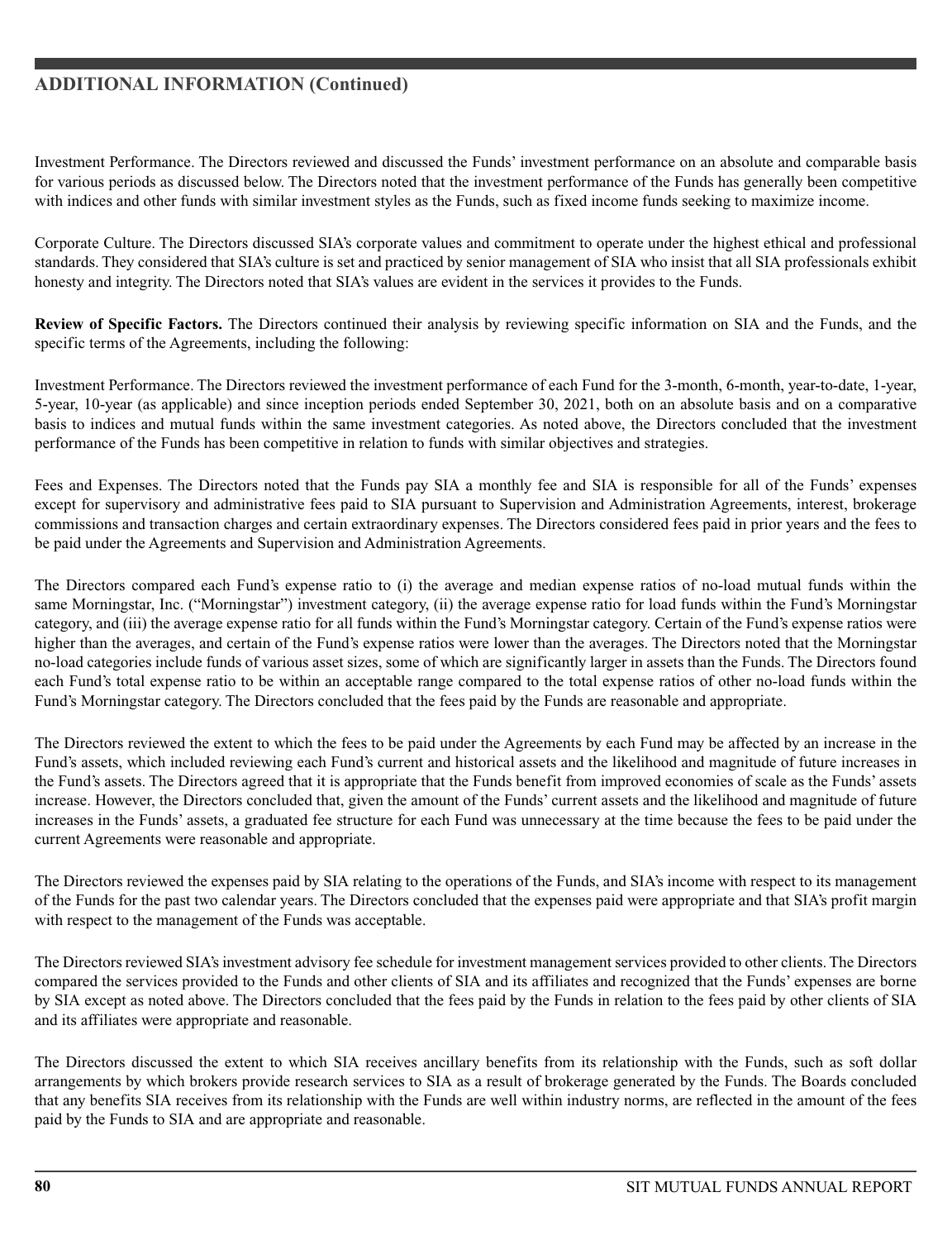Non-Advisory Services. The Directors considered the quality of non-advisory services which SIA provides to the Funds (and their shareholders), including pursuant to the Supervision and Administration Agreements applicable to the Funds, and the quality and depth of SIA's non-investment personnel who provide such services. The Directors concluded that the level of such services and the quality and depth of such personnel are acceptable and consistent with industry standards.

Finally, the Directors considered the compliance staff and the regulatory history of SIA and the Funds and concluded that both are acceptable and consistent with industry standards.

Based on these conclusions, without any single conclusion being dispositive, the Directors, including the non-interested Directors by separate vote, determined that renewal of the Agreements was in the interest of each Fund and its shareholders.

## **APPROVAL OF AMENDMENT TO INVESTMENT MANAGEMENT AGREEMENT – SIT MUTUAL FUNDS II, INC.**

At a meeting of the Board of Directors (the "Board") of Sit Mutual Funds II, Inc. (the "Company") held on February 20, 2022, the Board unanimously approved Amendment Number 2 (the "Amendment") to the Investment Management Agreement (the "Agreement") by and between Sit Investment Associates, Inc. ("SIA") and the Company to reflect the addition of Class Y shares of Sit Quality Income Fund (the "Fund") to Amended Exhibit A to the Agreement.

In advance of the February 20, 2021 meeting, the Board members requested and received materials from SIA to assist them in considering the approval of the Amendment. The Board, including all of the Directors who are not "interested persons" (as such term is defined in the Investment Company Act of 1940, as amended (the "1940 Act")) of the Company (the "non-interested Directors")), approved the Amendment after discussion and consideration of various factors relating to both the Board's selection of SIA as the Fund's investment adviser and the Board's approval of the fees proposed to be paid by Class Y Shares of the Fund under the Amendment. In evaluating the Amendment, the Directors relied upon their knowledge, resulting from their meetings and other interactions throughout the year, of SIA and its services and personnel.

The Directors did not consider any single factor as controlling in determining whether to approve the Amendment, and the items described herein are not all-encompassing of the matters considered by the Directors.

**Investment Adviser Criteria.** The Directors began their analysis by discussing their criteria for determining the quality of an investment adviser. The Directors noted that their criteria were similar to those used by institutional investors in evaluating and selecting investment advisers. The Directors considered several factors in assessing the nature, extent and quality of the services performed by SIA, including the following:

Investment Philosophy and Process.The Directors considered SIA's philosophy of managing assets. With respect to fixed income securities, the Directors noted that SIA stresses the consistent attainment of superior risk-adjusted returns using a conservative investment management approach that seeks to identify pricing anomalies in the market and manage portfolio duration.

With respect to fixed income securities, the Directors considered that SIA seeks securities with a special emphasis on interest income and significant stability of principal value. They noted that SIA's investment style seeks to avoid excessive return volatility and generate consistent results over an economic cycle. The Directors also noted that the Fund's objective is to seek high current income. The Directors reviewed the Fund's portfolio characteristics and noted that SIA has consistently managed the Fund in accordance with its investment objective. The Directors noted that, because the Fund emphasizes interest income, it may at times not rank highly in total return comparisons with funds that pursue different investment objectives.

The Directors discussed SIA's consistent and well-defined investment process. With respect to fixed income securities, the Directors considered that the SIA's portfolio managers are responsible for implementing the strategy set forth in SIA's duration targets and interest rate projections.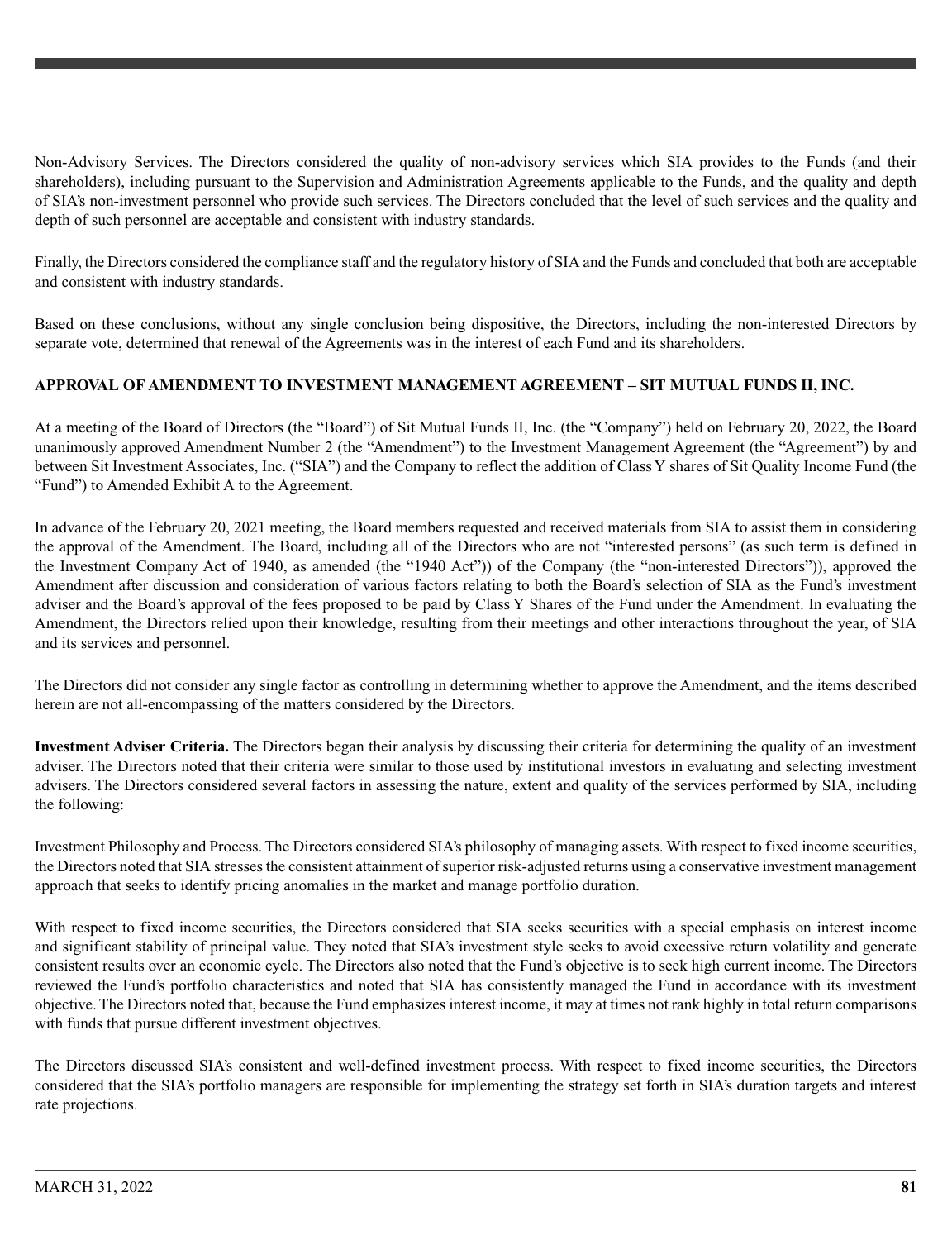# **ADDITIONAL INFORMATION (Continued)**

Investment Professionals. The Directors discussed the experience, knowledge and organizational stability of SIA and its investment professionals. The Directors noted that SIA's senior professionals are actively involved in the investment process and have significant investment industry experience.

The Directors discussed the depth of SIA's investment staff, noting that SIA has over 30 investment professionals. Given the investment products offered by SIA and SIA's amount of assets under management, the Directors determined that SIA's investment staff is well positioned to meet the current needs of its clients, including the Fund, and to accommodate growth in its number of clients and assets under management for the near future. The Directors concluded that the depth of SIA's investment staff, and in particular senior management and investment analysts, is actually greater than the Fund currently requires at its present asset size. The Directors noted that SIA has the resources of an investment firm with over \$16.4 billion in assets under management working for the benefit of the Fund's shareholders. The Directors concluded that SIA has substantial resources to provide services to the Fund and that SIA's services had been acceptable.

Investment Performance. The Directors reviewed and discussed the Fund's investment performance on an absolute and comparable basis for various periods as discussed below. The Directors noted that the investment performance of the Fund has generally been competitive with indices and other funds with similar investment styles as the Fund, such as fixed income funds seeking to maximize income.

Corporate Culture. The Directors discussed SIA's corporate values and commitment to operate under the highest ethical and professional standards. They considered that SIA's culture is set and practiced by senior management of SIA who insist that all SIA professionals exhibit honesty and integrity. The Directors noted that SIA's values are evident in the services it provides to the Fund.

**Review of Specific Factors.** The Directors continued their analysis by reviewing specific information on SIA and the Fund, and the specific terms of the Amendment, including the following:

Investment Performance. The Directors reviewed the investment performance of the Fund for the 3-month, 6-month, 1-year, 5-year and since inception periods ended December 31, 2021, both on an absolute basis and on a comparative basis to indices and mutual funds within the same investment categories. As noted above, the Directors concluded that the investment performance of the Fund has been competitive in relation to funds with similar objectives and strategies.

Fees and Expenses. The Directors noted that the Fund pays SIA a monthly fee and SIA is responsible for all of the Fund's expenses except for supervisory and administrative fees paid to SIA pursuant to Supervision and Administration Agreement between the Company and SIA (the "Supervision and Administration Agreement"), interest, brokerage commissions and transaction charges and certain extraordinary expenses. The Directors considered that SIA had agreed to implement new fee waivers for each share class of the Fund in an effort to reduce the expense ratios of such share classes. The Directors also considered fees paid in prior years and the fees to be paid under the Amendment and Supervision and Administration Agreement.

The Directors compared the proposed expense ratio for Class Y shares of the Fund to (i) the average expense ratio of no-load mutual funds within the Fund's Morningstar, Inc. ("Morningstar") investment category, (ii) the average expense ratio for load funds within the Fund's Morningstar category, (iii) the average expense ratio for all funds within the Fund's Morningstar category, and (iv) the expense ratio for Class S shares of the Fund. Among other things, they considered that the proposed expense ratio for Class Y shares of the Fund was higher than the average expense ratio for no-load mutual funds within the Fund's Morningstar investment category and lower than the average expense ratio for load funds within the Fund's Morningstar category. The Directors noted that the Morningstar no-load categories include funds of various asset sizes, some of which are significantly larger in assets than the Fund. The Directors found the proposed total expense ratio for Class Y shares of the Fund to be within an acceptable range compared to the total expense ratios of other no-load funds within the Fund's Morningstar category. The Directors concluded that the proposed fees for Class Y shares of the Fund were reasonable and appropriate.

The Directors reviewed the extent to which the fees to be paid under the Amendment by the Fund may be affected by an increase in the Fund's assets, which included consideration of the Fund's current and historical assets and the likelihood and magnitude of future increases in the Fund's assets. The Directors agreed that it is appropriate that the Fund benefit from improved economies of scale as the Fund's assets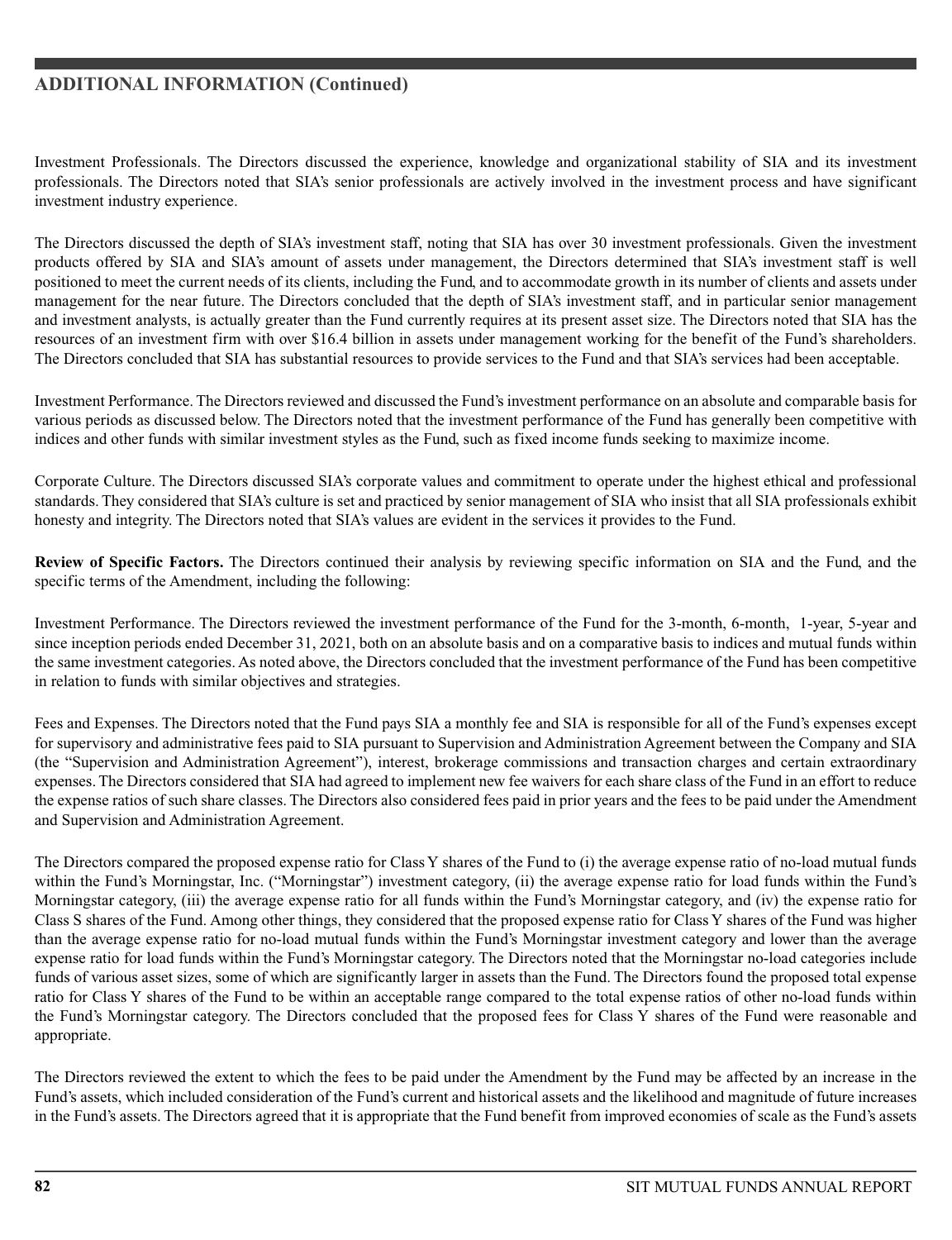increase. However, the Directors concluded that, given the amount of the Fund's current assets and the likelihood and magnitude of future increases in the Fund's assets, a graduated fee structure for the Fund was unnecessary at the time because the fees proposed to be paid under the Amendment were reasonable and appropriate.

The Directors reviewed the expenses paid by SIA relating to the operations of the Fund, and SIA's income with respect to its management of the Fund for the calendar years ended December 31, 2020 and December 31, 2019. The Directors concluded that the expenses paid were appropriate and that SIA's profit margin with respect to the management of the Fund was acceptable.

The Directors reviewed SIA's investment advisory fee schedule for investment management services provided to other clients. The Directors compared the services provided to the Fund and other clients of SIA and its affiliates and recognized that the Fund's expenses are borne by SIA except as noted above. The Directors concluded that the fees proposed to be paid by Class Y shares of the Fund in relation to the fees paid by other clients of SIA and its affiliates were appropriate and reasonable.

The Directors discussed the extent to which SIA receives ancillary benefits from its relationship with the Fund, such as soft dollar arrangements by which brokers provide research services to SIA as a result of brokerage generated by the Fund. The Boards concluded that any benefits SIA receives from its relationship with the Fund are well within industry norms, are reflected in the amount of the fees proposed to be paid by Class Y shares of the Fund to SIA and are appropriate and reasonable.

Non-Advisory Services.The Directors considered the quality of non-advisory services which SIA provides to the Fund (and its shareholders), including pursuant to the Supervision and Administration Agreement, and the quality and depth of SIA's non-investment personnel who provide such services. The Directors concluded that the level of such services and the quality and depth of such personnel are acceptable and consistent with industry standards.

Finally, the Directors considered the compliance staff and the regulatory history of SIA and the Fund and concluded that both are acceptable and consistent with industry standards.

Based on these conclusions, without any single conclusion being dispositive, the Directors, including the non-interested Directors by separate vote, determined that the approval of the Amendment was in the interest of the Fund and its shareholders.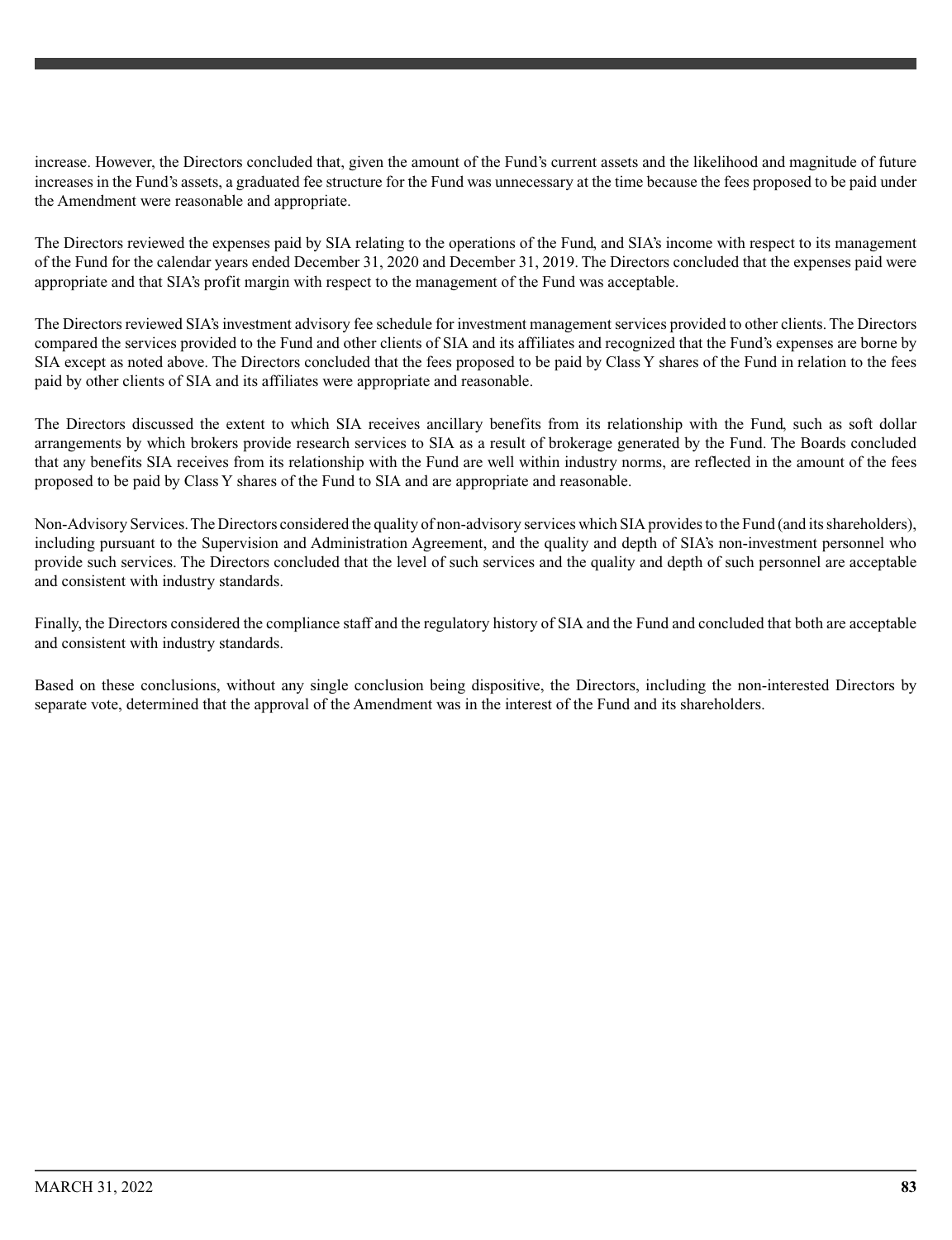[This page is intentionally left blank.]